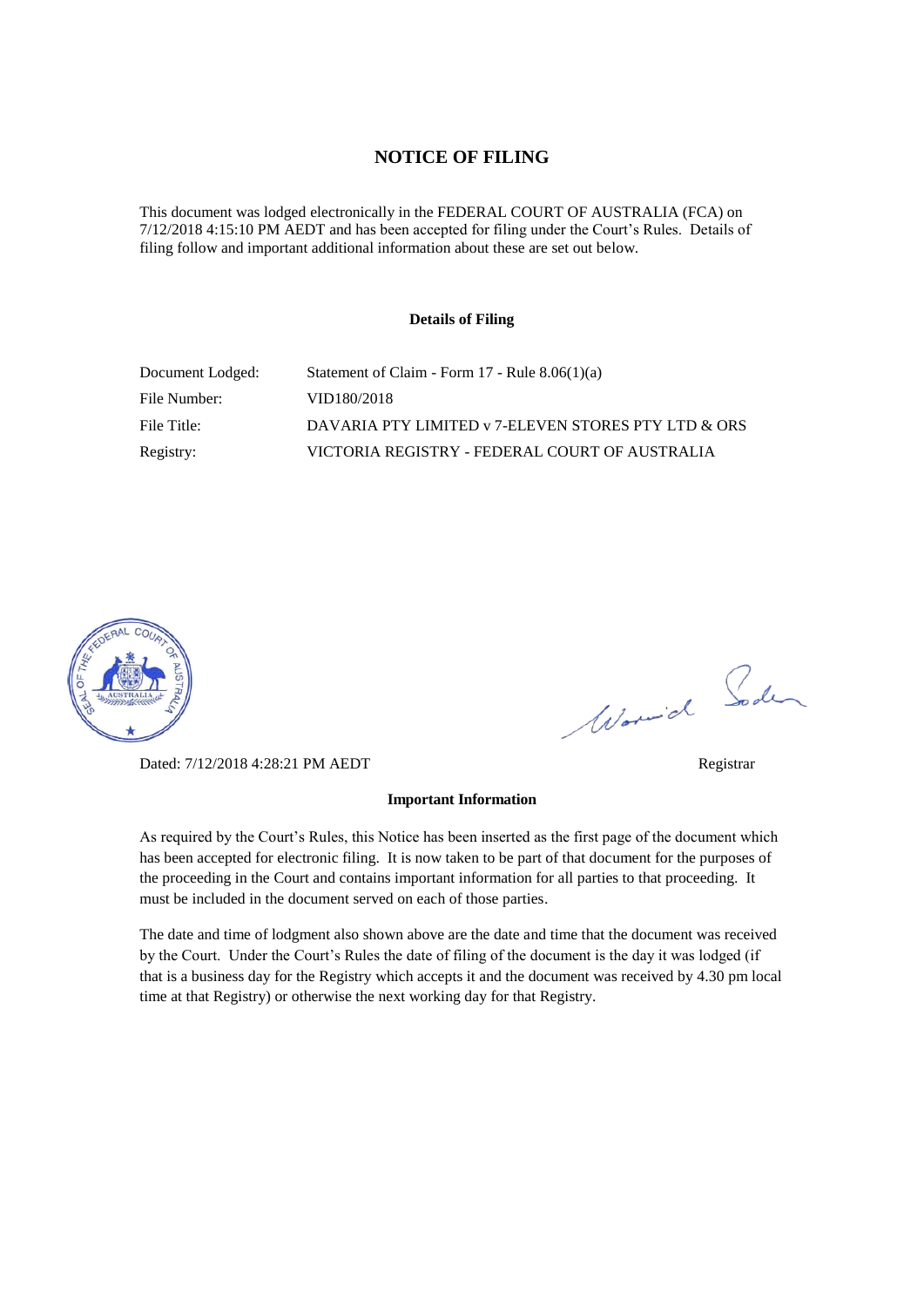

Form 17 Rule 8.05(1)(a)

No: VID180/2018

Federal Court of Australia District Registry: Victoria Division: General

# **Davaria Pty Limited (ACN 165 206 404)**

Applicant

**7-Eleven Stores Pty Ltd (ACN 005 299 427)** and others named in the Schedule **Respondents** 

# **Further Amended Statement of Claim**

(filed pursuant to leave granted by Middleton J on 20 November 2018)

*(Notes:* 

- *1. Terms defined in the standard form Franchise Agreements referred to in this Further Amended Statement of Claim (SOC) appear in capitals and italics in the pleading, and in plain type and capitals in the particulars. Terms defined in this pleading are capitalised and appear in bold at the place of definition.*
- *2. In this SOC, references to "Articles" and "Exhibits" are to Articles and Exhibits (respectively) in Franchise Agreements as numbered in the 2009 version of the Franchise Agreement identified as SA/04/09. Unless otherwise indicated, the material express terms of the Franchise Agreements referred to in this SOC appear in each version of the standard form Franchise Agreement in force during the Relevant Period, although the numbering of the Articles containing those terms may not correspond with the numbering used in SA/04/09).*

| Filed on behalf of:        | The Applicant                                |
|----------------------------|----------------------------------------------|
| Prepared by:               | Stewart A Levitt. Levitt Robinson Solicitors |
| Tel                        | 02 9286 3133                                 |
| Email                      | 711@levittrobinson.com                       |
| <b>Address for service</b> | PO Box 850, Darlinghurst NSW 1300            |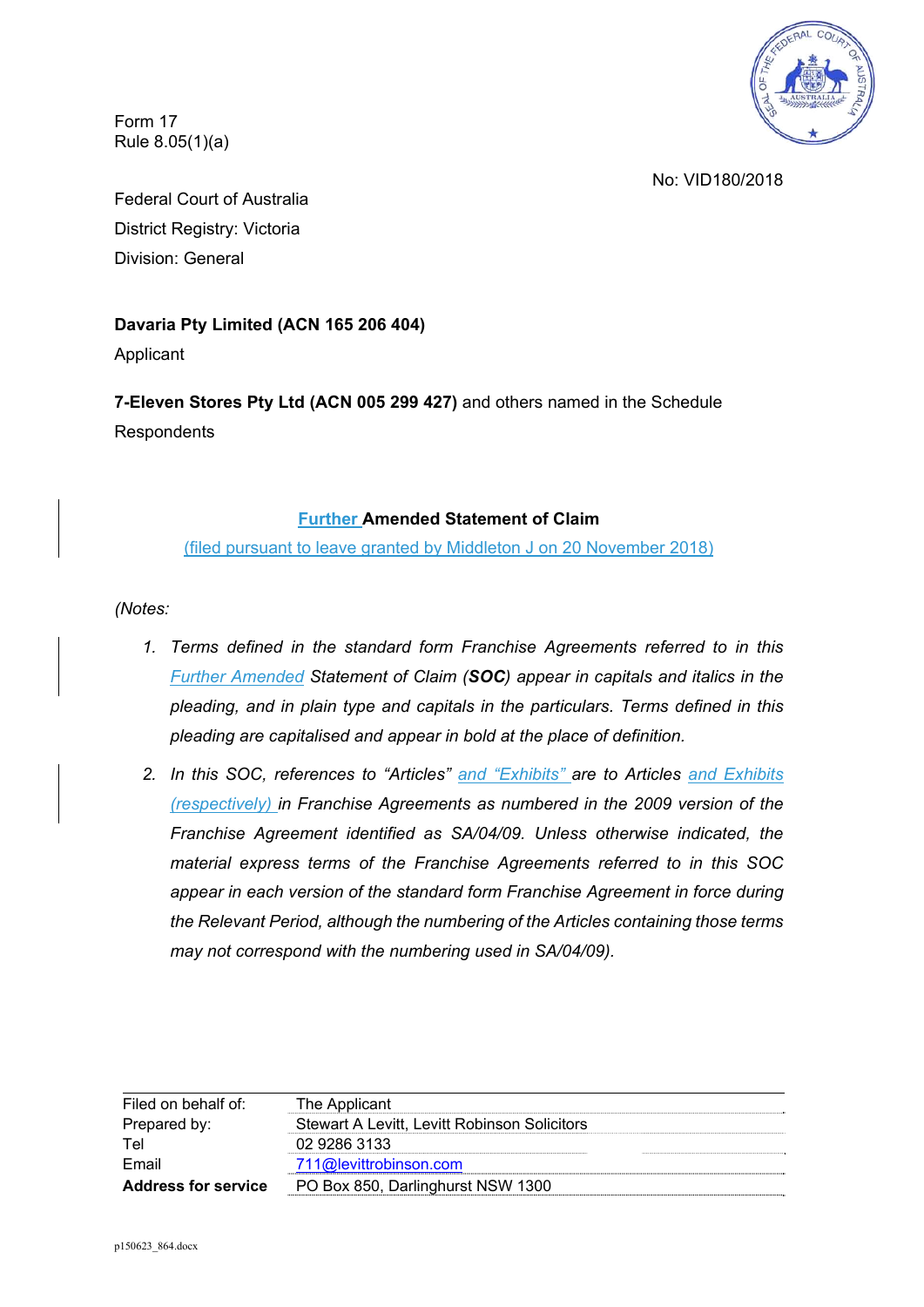| А.               |                                                                                                              |  |
|------------------|--------------------------------------------------------------------------------------------------------------|--|
| Β.               |                                                                                                              |  |
| B1.              |                                                                                                              |  |
| B <sub>2</sub> . |                                                                                                              |  |
| <b>B3.</b>       |                                                                                                              |  |
| B4.              | Material express terms of the Franchise Agreements10                                                         |  |
|                  |                                                                                                              |  |
|                  |                                                                                                              |  |
|                  |                                                                                                              |  |
|                  |                                                                                                              |  |
|                  |                                                                                                              |  |
|                  |                                                                                                              |  |
|                  |                                                                                                              |  |
|                  |                                                                                                              |  |
|                  |                                                                                                              |  |
| <b>B5.</b>       | Implied, or partly express and partly implied terms of the Franchise                                         |  |
|                  |                                                                                                              |  |
|                  |                                                                                                              |  |
|                  |                                                                                                              |  |
|                  |                                                                                                              |  |
|                  |                                                                                                              |  |
|                  |                                                                                                              |  |
| $C_{\cdot}$      |                                                                                                              |  |
| D.               | FRANCHISOR DISCLOSURES - CODE BREACHES AND MISLEADING<br>OR DECEPTIVE CONDUCT - APPLICANT AND FRANCHISEES 36 |  |
| D1.              | 7-Eleven's pre-contractual statements and Disclosure 36                                                      |  |
| D <sub>2</sub> . | Business Opportunity Representation Contravention 42                                                         |  |
| D <sub>3</sub> . |                                                                                                              |  |
| D4.              | Average Store Financials Accuracy Representation Contravention 44                                            |  |
| D <sub>5</sub> . | Future Average Payroll Cost Representation Contravention48                                                   |  |
| D6.              |                                                                                                              |  |
| D7.              | Advertising Fund Representation Contraventions50                                                             |  |
| D8.              | 7-Eleven Supplier Representation Contravention 52                                                            |  |
| D9.              |                                                                                                              |  |
|                  | D10. Campbelltown Store Financials Representation (Applicant only)53                                         |  |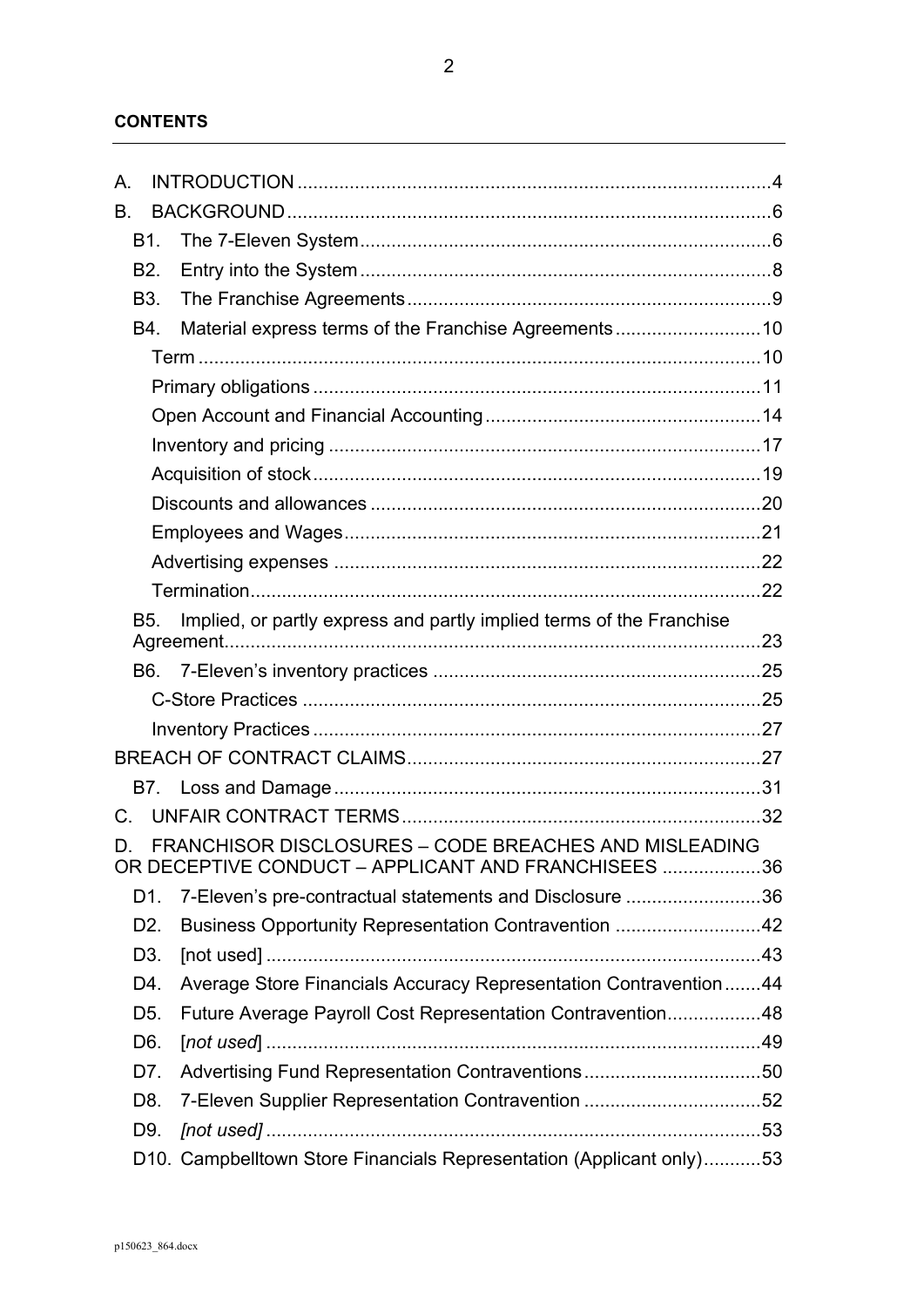|                  | D11. Campbelltown Store Future Payroll Cost Representation (Applicant only) | 56 |
|------------------|-----------------------------------------------------------------------------|----|
|                  | D12. Campbelltown Store Financials Conduct Contravention (Applicant only)   |    |
|                  | D13. Misleading or deceptive conduct - loss and damage caused to the        |    |
|                  | Applicant and Franchisees Losses caused by the Wage Representation          |    |
|                  |                                                                             |    |
|                  |                                                                             |    |
| Е.               |                                                                             |    |
| E1.              |                                                                             |    |
| E2.              | Franchisor's unconscionable conduct and its consequences74                  |    |
| E3.              |                                                                             |    |
| F.               |                                                                             |    |
| F1.              |                                                                             |    |
| F2.              | The Bank's actual or constructive knowledge of the 7-Eleven System  86      |    |
| F <sub>3</sub> . |                                                                             |    |
| F4.              |                                                                             |    |
|                  | Campbelltown Store Loan Contract and approval process97                     |    |
|                  | Breach of Contract - Campbelltown Store Loan Contract101                    |    |
|                  | Northmead Store Loan Contract and loan approval process102                  |    |
|                  | Breach of contract - Northmead Store Loan Contract105                       |    |
| F5.              | Bank's breaches of Contract - Bank Franchisees 107                          |    |
| F6.              |                                                                             |    |
|                  | Campbelltown Loan Application (Campbelltown Store)108                       |    |
|                  |                                                                             |    |
| F7.              |                                                                             |    |
|                  |                                                                             |    |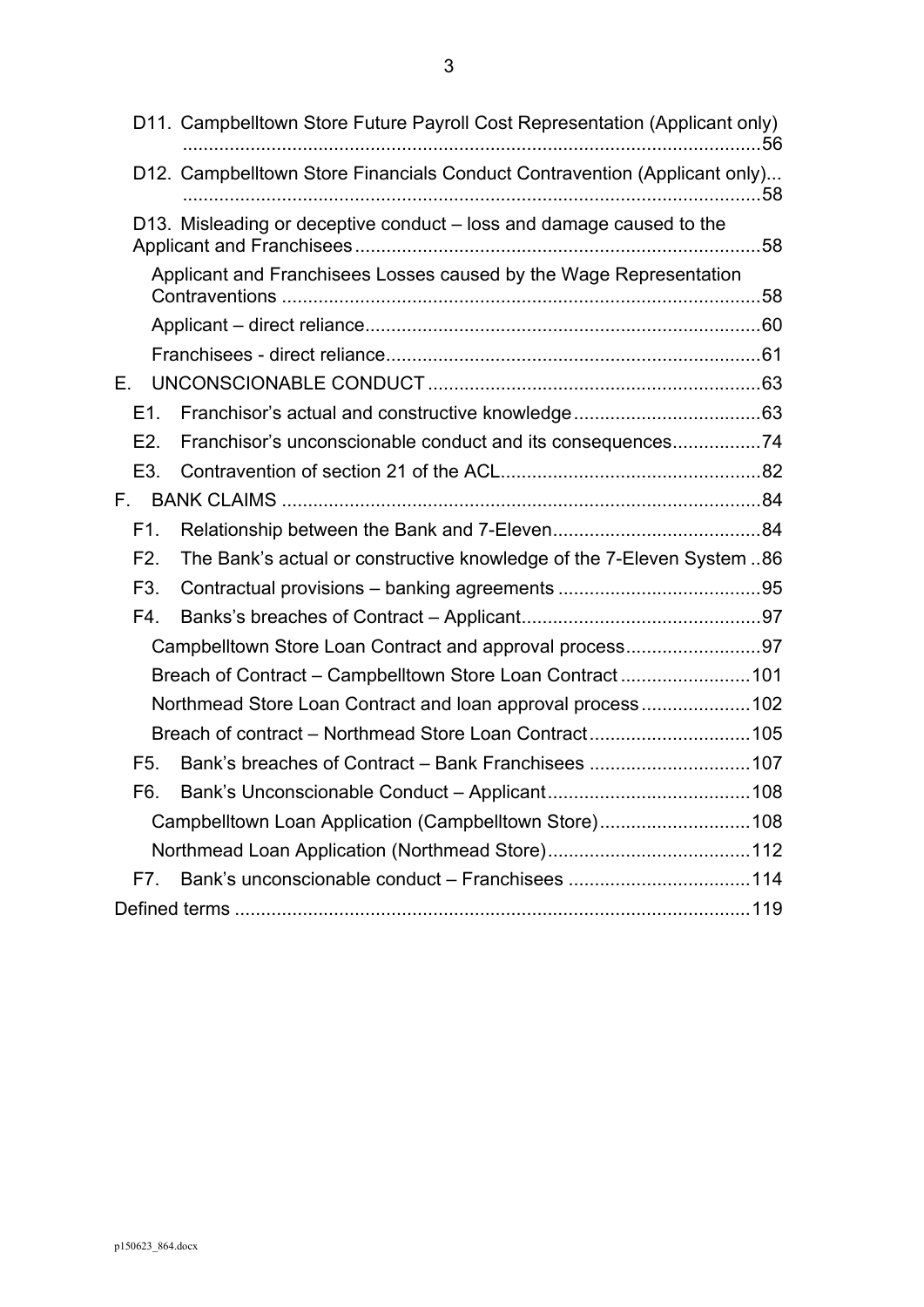# **A. INTRODUCTION**

- 1. The Applicant commences this proceeding as a representative party pursuant to Part IVA of the *Federal Court of Australia Act 1976* (Cth) (**FCAA**) on its own behalf and on behalf of all persons who:
	- (a) at any time between 20 February 2012 and 19 February 2018 were or commenced to be franchisee parties (**Franchisees**) to a standard-form franchise agreement (**Franchise Agreement**) with the first respondent, 7- Eleven Stores Pty Ltd (**7-Eleven**); and
	- (b) have not entered into a release of all of their claims against both 7-Eleven and the ANZ Banking Group Limited (**Bank**) arising out of the conduct of 7-Eleven and the Bank described in this statement of claim.
- 1A. As at the date of commencement of this proceeding there are, as against each of the respondents, seven or more Franchisees who have claims against that respondent.

#### *Particulars*

*Levitt Robinson acts for more than 7 clients in connection with this proceeding who have claims against each respondent.* 

- 2. The Applicant:
	- (a) is, and was at all material times, a duly incorporated company and entitled to sue in its own name;
	- (b) entered into a Franchise Agreement with 7-Eleven on 19 September 2013, (**Campbelltown Store Franchise Agreement**) in relation to the 7-Eleven store identified in 7-Eleven's records as "Store 2073E" at 229 Queen Street Campbelltown (**Campbelltown Store**);
	- (c) is and at all times since about 13 September 2013 has been the operator of the Campbelltown Store;
	- (d) entered into a Franchise Agreement with 7-Eleven on 27 May 2015 (**Northmead Store Franchise Agreement**) in relation to the store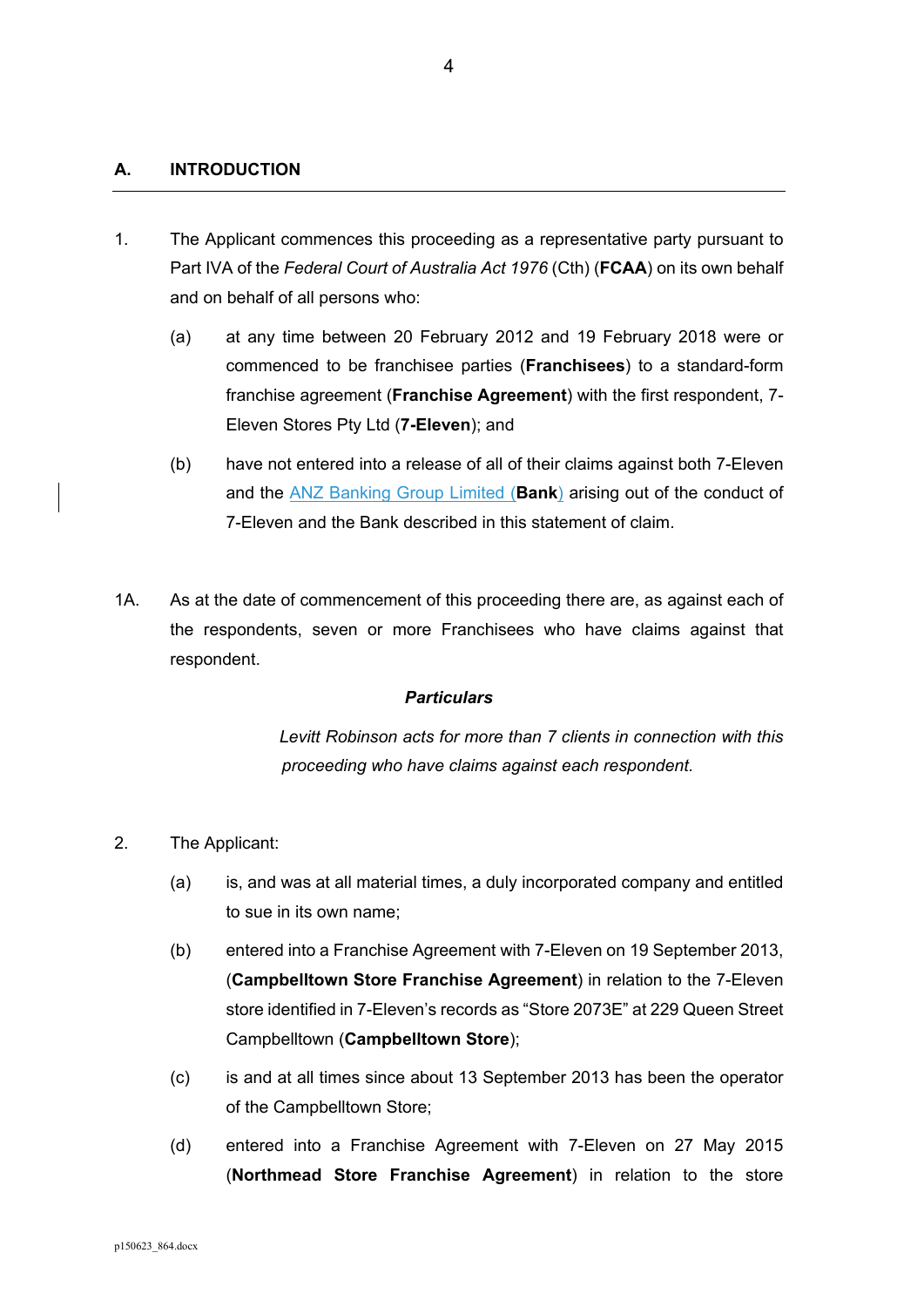identified in 7-Eleven's records as "Store 2319B" at 137 Windsor Road, Northmead (**Northmead Store**);

- (e) is and at all times since about 27 May 2015 has been the operator of the Northmead Store;
- (f) entered into:
	- (i) a loan agreement with the Bank on or about 22 August 2013 (**First Campbelltown Loan**); and
	- (ii) a further loan agreement with the Bank on or about 12 June 2015 (**Second Northmead Loan**); and
- (g) has, since about 22 August 2013, been a customer of the Bank.
- 3. 7-Eleven (referred to in the Franchise Agreement as the Second Respondent's Area Licensee, for the territory of Australia):
	- (a) is, and was at all material times:
		- (i) a duly incorporated company pursuant to law and capable of being sued in its own name;
		- (ii) the franchisor in Australia of a system for the identification, fixturisation, layout, merchandising and operation of extended-hour retail stores, identified principally by the trade name and service mark "7-ELEVEN" (*7-Eleven System*) under licence from the Second Respondent (**Master Franchisor**);

- *A. The* 7-Eleven System *is described and defined in Recital A of the Franchise Agreement.*
- *B. The agreements between 7-Eleven and the Master Franchisor are referred to in Recital D of the Franchise Agreement.*
- (iii) a trading or financial corporation for the purposes of section 4 of the *Competition and Consumer Act 2010* (Cth) (**CCA**) (which definition unless otherwise indicated includes the cognate provision in the *Trade Practices Act 1974* (**TPA**));
- (iv) a "person" within the meaning of: section 18 of the *Australian Consumer Law* (Cth) set out in Schedule 2 of the CCA as applicable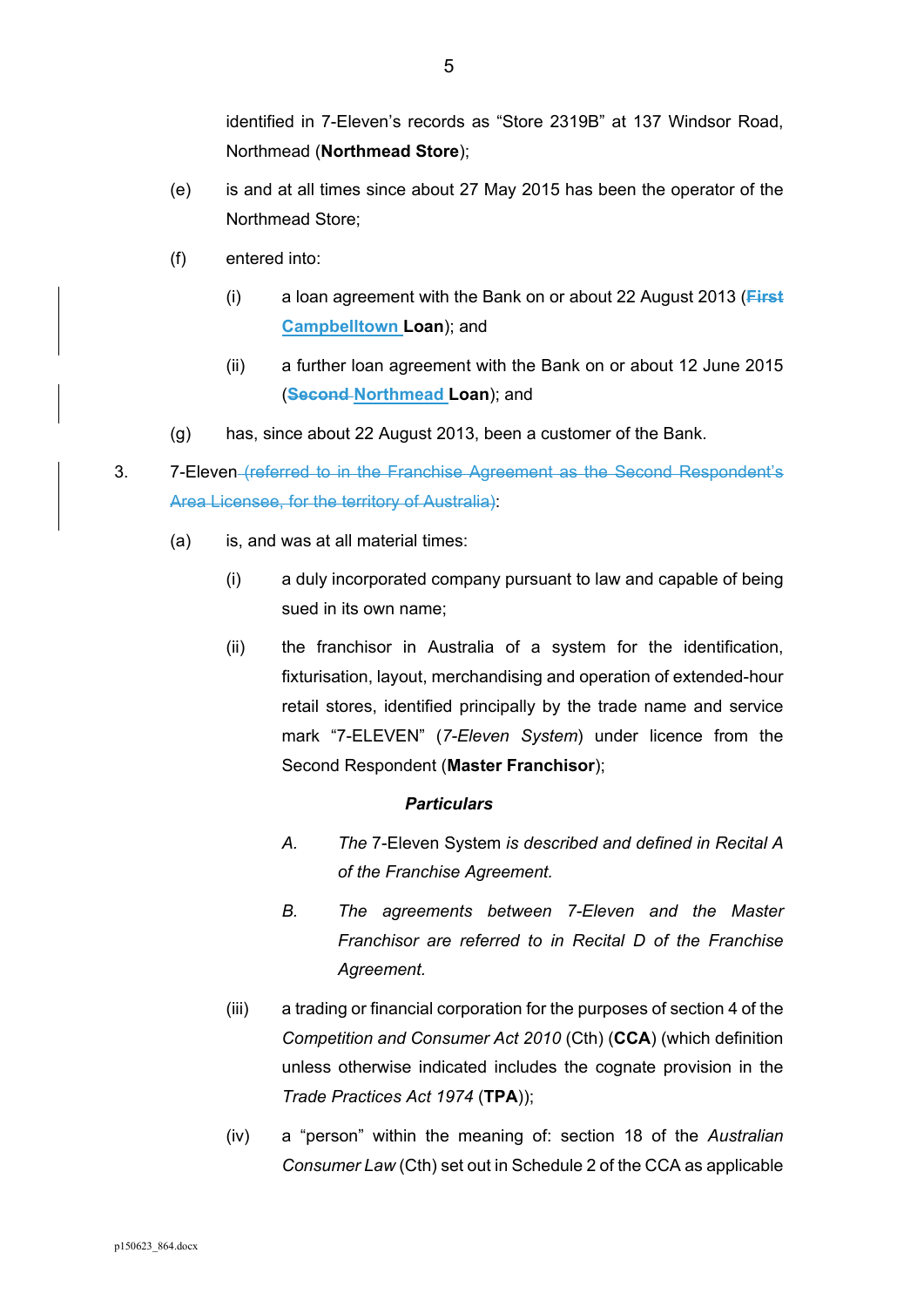pursuant to section 131 of the CCA, and/or its cognates as applicable pursuant to legislation in the States and Territories of Australia (collectively, **ACL**).

- (b) at all material times, supplied services or was engaged with the possible supply of services to the Applicant and each of the Franchisees in trade or commerce within the meaning of sections 2 and 21 of the ACL.
- 4. The Master Franchisor:
	- (a) is a duly incorporated company pursuant to law, incorporated in Texas in the United States of America, and capable of being sued in its own name;
	- (b) is a foreign corporation, or alternatively a trading or financial corporation, for the purposes of section 4 of the CCA (Cth);
	- (c) is subject to section 23 of the ACL by reason of section 131 of the CCA;
	- (d) since at least April 2009 and throughout the remainder of the Relevant Period, has been a third-party beneficiary under the Franchise Agreements with an independent right to exercise each right of 7-Eleven and to enforce each obligation of the Franchisee under the Franchise Agreements.

# *Particulars*

# *Article 48 of the Franchise Agreement.*

- 5. The Bank is, and was at all material times from 20 February 2012 (**Relevant Period**):
	- (a) a company duly incorporated pursuant to law and capable of being sued in its own name; and
	- (b) a "person" within the meaning of Part 2, Division 2 of the *Australian Securities and Investment Commission Act 2001* (Cth) (**ASIC Act**).

# **B. BACKGROUND**

# **B1. The 7-Eleven System**

- 6. The *7-Eleven System* has the following features:
	- (a) there are approximately 670 stores operating pursuant to the *7-Eleven System* in Victoria, New South Wales, Queensland and Western Australia;
	- (b) there are two formats for the stores operating within the *7-Eleven System*: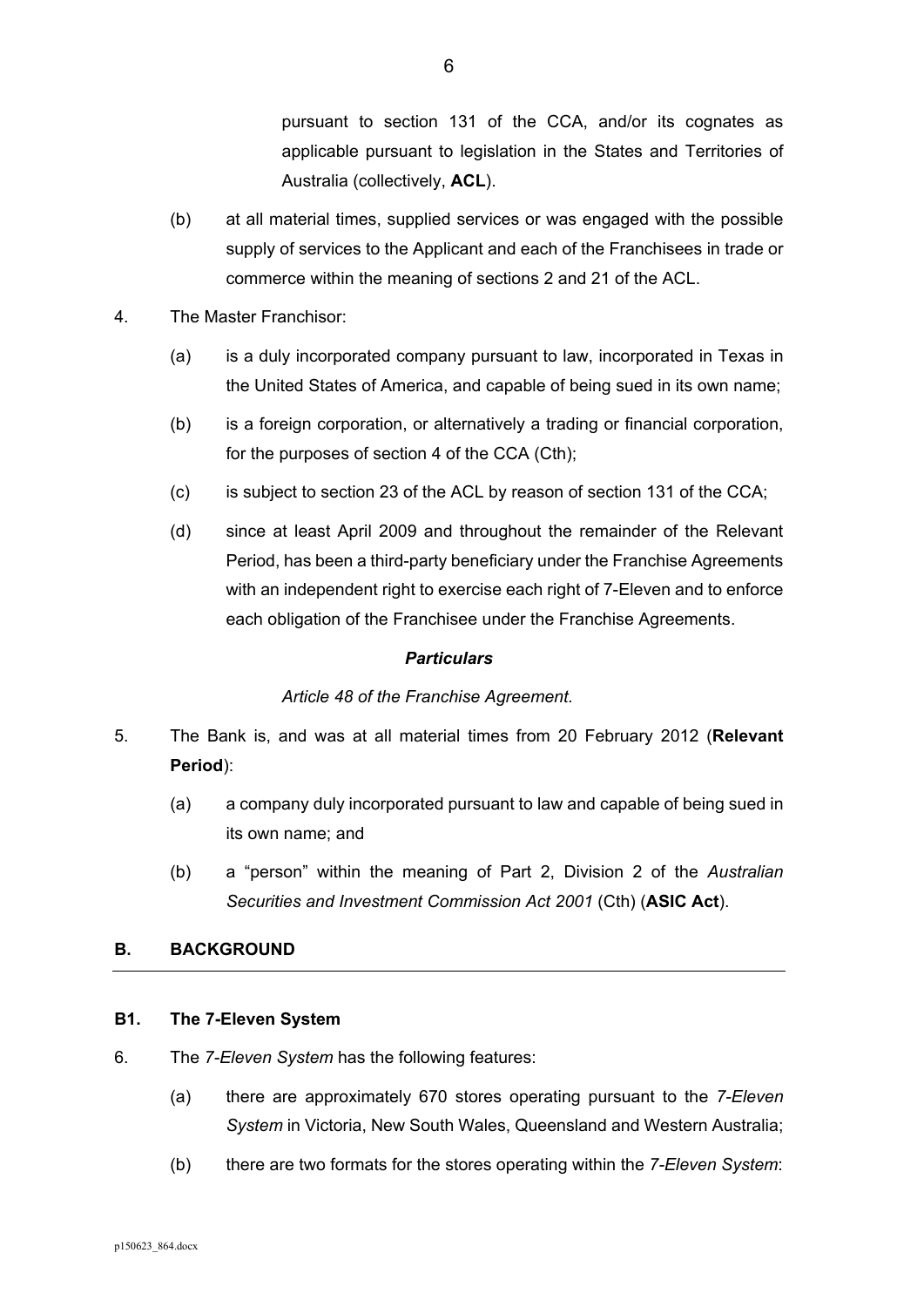- (i) a convenience store format (**Convenience Stores**); and
- (ii) a combined motor vehicle fuel station and convenience store (**Fuel Stores**),

(together, **Stores**);

- (c) the majority of the Stores are individually franchised, with the remaining Stores being operated by 7-Eleven or a related entity of 7-Eleven (**Franchisor Stores**);
- (d) over 90% of the Stores operate 24 hours a day, seven days a week. The remaining Stores operate for extended trading hours;
- (e) in addition to the terms of the Franchise Agreement, the method of operation of each Store is set out in:
	- (i) the 7-Eleven Franchise System Manual, as current from time to time (**Manual**); and
	- (ii) the 7-Eleven Franchisee Training Participant Workbook (**Training Workbook**),

as updated from time to time (together **Franchise Material**);

- (f) each Store is operated at a site (**Site**) in respect of which:
	- (i) 7-Eleven is the lessor under a lease for the Site from the owner of the property on which the Store is located or is the owner of the property (*Lease*) [Article 2(e))];
	- (ii) where 7-Eleven is the lessor of the Site, the *Lease* may be for a primary term of less than 10 years plus one or more options to renew the *Lease*;

## *Particulars*

*At the time that the Applicant entered into the Campbelltown Store Franchise Agreement (on 19 September 2013), 7-Eleven's* Lease *of the Campbelltown Store Site was for an initial term of 5 years commencing 1 April 2009, with an option to renew for a further 5 years commencing on 1 April 2014, and an option to renew for a further 5 years commencing on 1 April 2019.* 

*At the time that the Applicant entered into the Northmead Store Franchise Agreement (on 5 June 2015), 7-Eleven's Lease of the*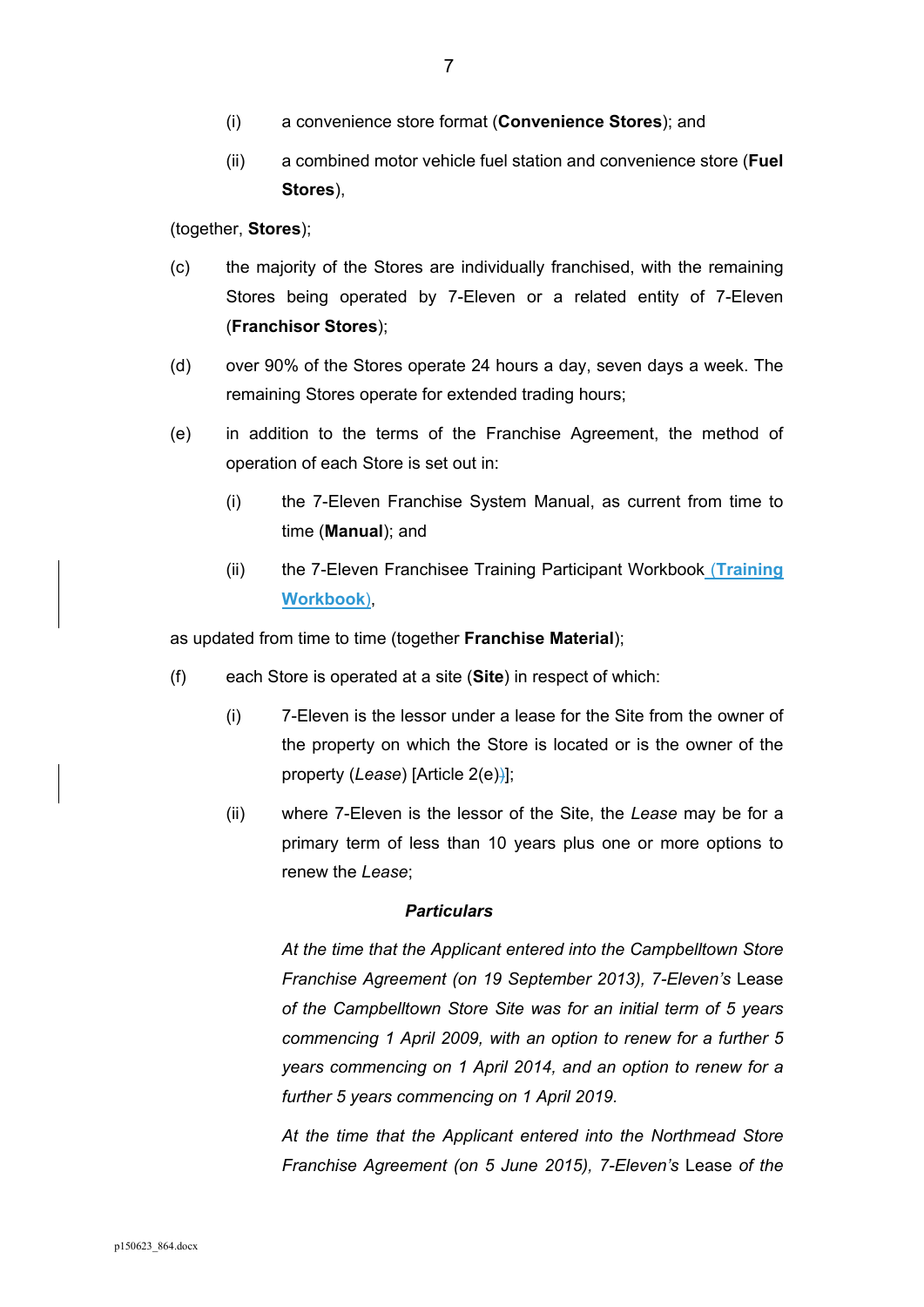*Northmead Store Site was for an initial term of 15 years commencing on 2 February 2014, with three further options to renew for 5 years.* 

- (iii) 7-Eleven owns the chattels and equipment installed at the Site, referred to as the *Licensed Equipment* in Recital E of the Franchise Agreement;
- (iv) the Franchisee is granted a contractual licence to occupy the Site, and use the *Licensed Equipment*, pursuant to Article 2 of the Franchise Agreement.

# **B2. Entry into the System**

- 7. In order to become a Franchisee and participate in the *7-Eleven System*:
	- (a) a prospective Franchisee is required to apply to 7-Eleven for approval, and may be approved if 7-Eleven considers the Franchisee suitable, according to its franchise qualification requirements;
	- (b) the Franchisee is required to execute an indenture in the form of Exhibit G of the Franchise Agreement charging all of its assets to 7-Eleven;
	- (c) each of the directors of a prospective Franchisee is required to execute a personal guarantee of the Franchisee's debts to 7-Eleven in the form of Exhibit H of the Franchise Agreement;
	- (d) the prospective Franchisee is required to pay an amount for the "goodwill" associated with the Store (**Goodwill Payment**), in an amount to be determined by negotiation with the outgoing Franchisee or (in the case of Franchisees who purchased a new store from 7-Eleven), determined by 7- Eleven;

# *Particulars*

*A Franchisee who purchased a new Store or a Franchisor Store from 7-Eleven has been charged a higher* Franchise Fee *than for a Store purchased from an existing Franchisee. It may be inferred from this that the higher* Franchise Fee *for a new Store incorporates an amount for goodwill payable to 7-Eleven.* 

(e) the prospective Franchisee is required to pay to 7-Eleven an *Application/Training Fee*, a *Franchise Fee* and a cash *Investment*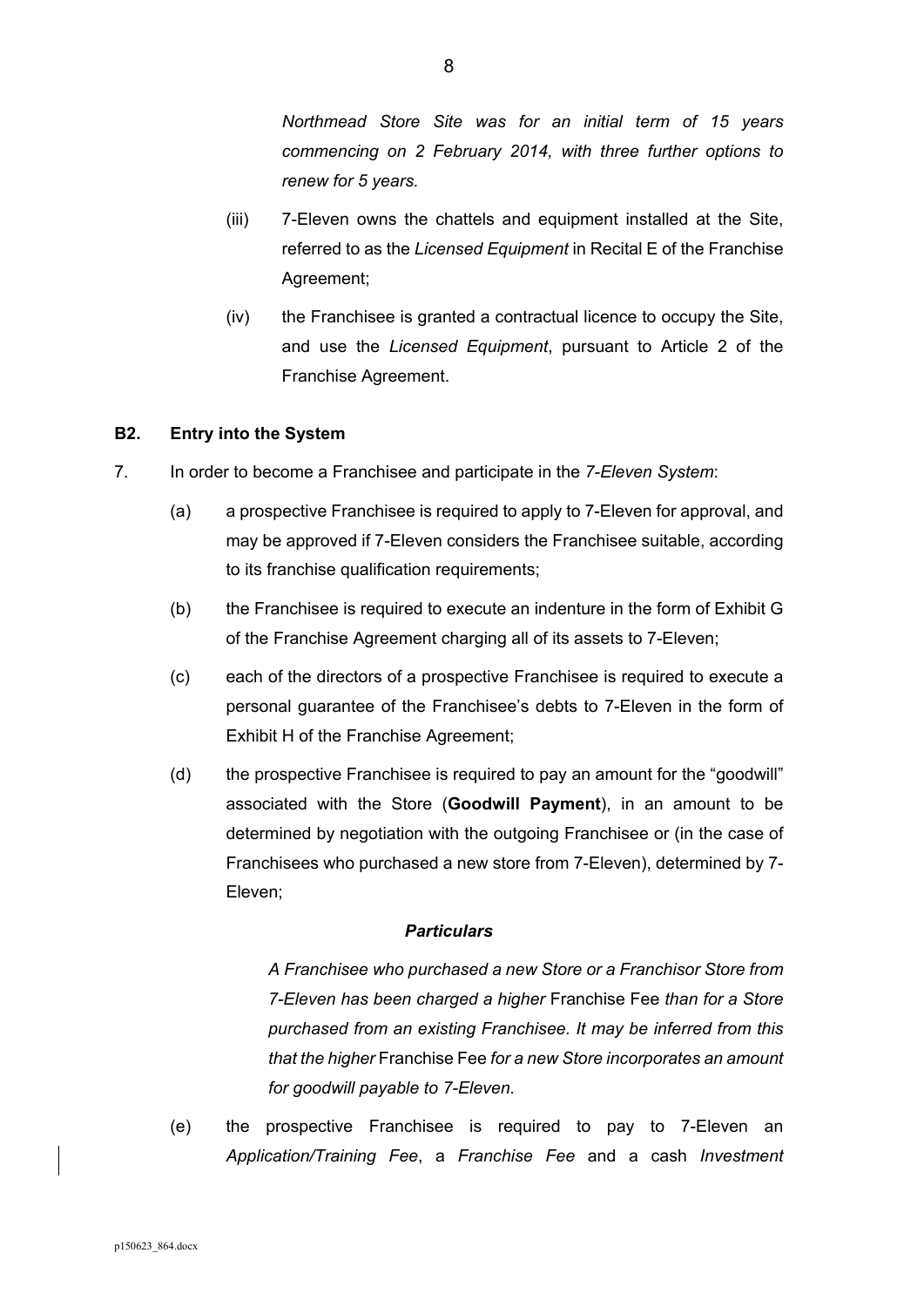[Exhibit E], on entering into the Franchise Agreement (**Franchisee Payments**);

# *Particulars*

- *(i) Under Article 6(c) of the Franchise Agreement the*  Application/Training Fee *is currently \$5,500 (including GST).*
- *(ii) The* Franchise Fee *is specified in each case in Article 6(a) and paragraph (l) of Exhibit D of the Franchise Agreement and is usually calculated as a percentage of gross sales revenue in the previous year.*
- *(iii) The Applicant's* Franchise Fee *for the Campbelltown Store was \$98,670 (including GST).*
- *(iv) The Applicant's* Franchise Fee *for the Northmead Store was \$105,842 (including GST).*
- *(v) Under Article 7 and paragraph (c) of Exhibit D of the Franchise Agreement, the Franchisee is required to make an* Investment *of \$45,000 consisting of \$43,800 contribution to* Inventory *[Exhibit E], \$1,000 in the* Cash Register Fund *[Exhibit E] and \$200 for payment of licences, permits and bonds.*
- *(vi) The Applicant made a Goodwill Payment* 
	- A. *of \$390,000 for the Campbelltown Store, and*
	- *B. of \$880,000, for the Northmead Store.*

#### **B3. The Franchise Agreements**

- 8. The material terms of the Franchise Agreements between 7-Eleven (on the one hand) and the Applicant and each of the Franchisees (on the other) insofar as they were express terms, were in writing and contained in the following documents:
	- (a) the Franchise Agreements, which were in materially the same terms for the Applicant and all of the Franchisees:

#### *Particulars*

*(i) In the period from February 2001 to January 2004, 7-Eleven's standard form of agreement was that identified internally as 02/2001 (2001 Version).*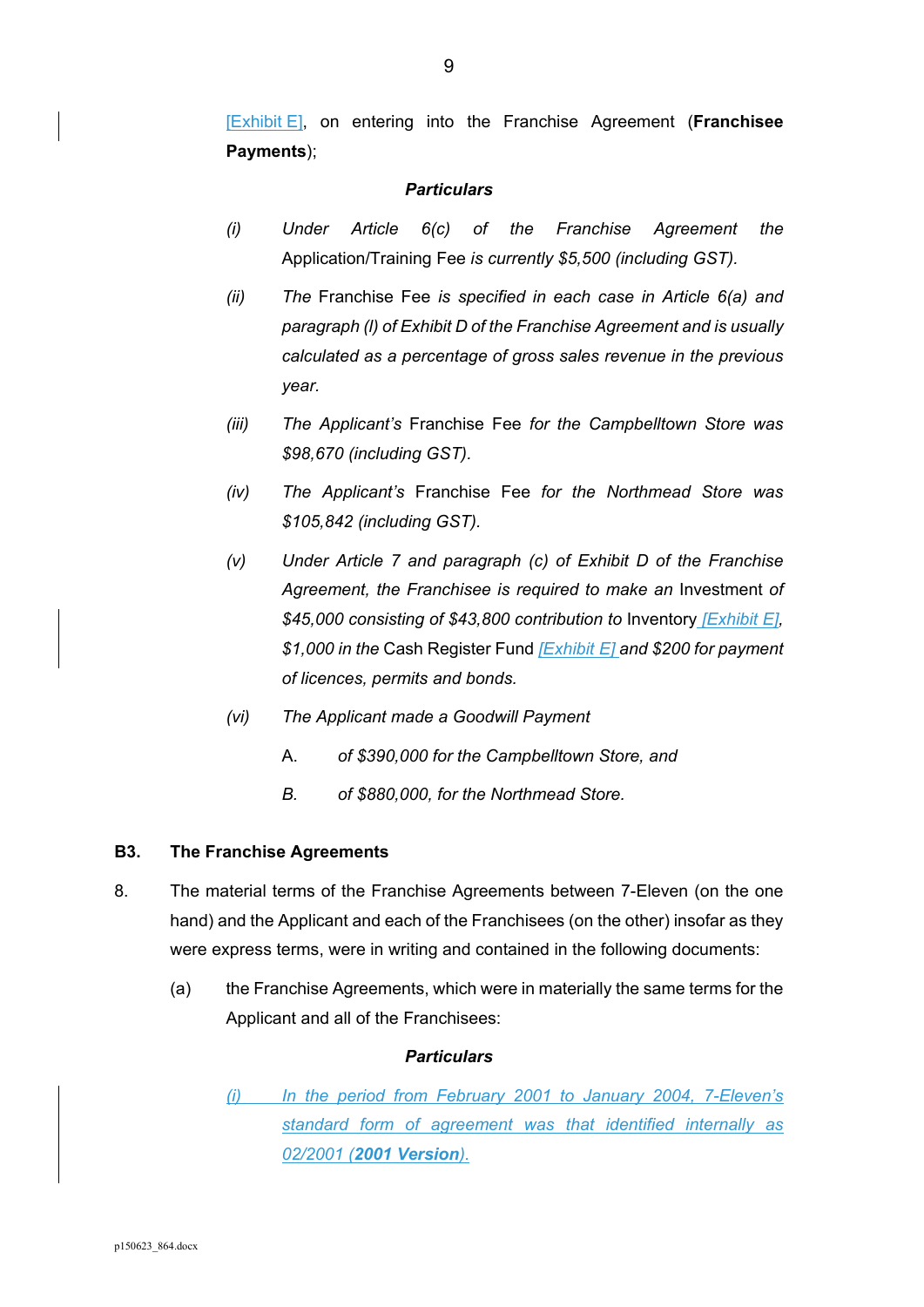- *(i)(ii) In the period from January 2004 to April 2009, 7-Eleven's standard form of agreement was that identified internally as ASA/01/04 (2004 Version).*
- *(ii)(iii) In the period from April 2009 to at least 27 May 2015, 7-Eleven's standard form of agreement was that identified internally as SA/04/09 (2009 Version).*
- *(iii)(iv) The material terms of the Franchise Agreements of all Franchisees, as set out in Part B.4 of this SOC, and the defined terms used in the Franchise Agreements set out in the Schedule A, are materially the same.*
- (b) on and from in or about December 2015, in the case of the Applicant and some or all of the other Franchisees, a variation agreement in materially the same terms (**Variation Agreement**),

[Note: where applicable, a reference in this SOC to a Franchise Agreement includes, after December 2015, a reference to that agreement as varied by the Variation Agreement].

# *Particulars*

*The Variation Agreements of the Applicant were signed in or about December 2015, in respect of the Campbelltown Store and the Northmead Store.* 

# **B4. Material express terms of the Franchise Agreements**

#### *Term*

- 9. The term of each Franchise Agreement commenced on the *Effective Date* [Exhibit E] and continues until termination or until expiration of the Franchise Agreement on the earlier of:
	- (a) the expiry of the primary term or extended term of the *Lease*; or
	- (b) 10 years from the *Effective Date*; or
	- (c) the exercise by 7-Eleven of its *Option to Purchase* under Article 27(d) of the Franchise Agreement [Article 24].
- 10. The Franchisee acknowledges that 7-Eleven has no obligation to renew or exercise any option to renew the *Lease* [Article 2(f)].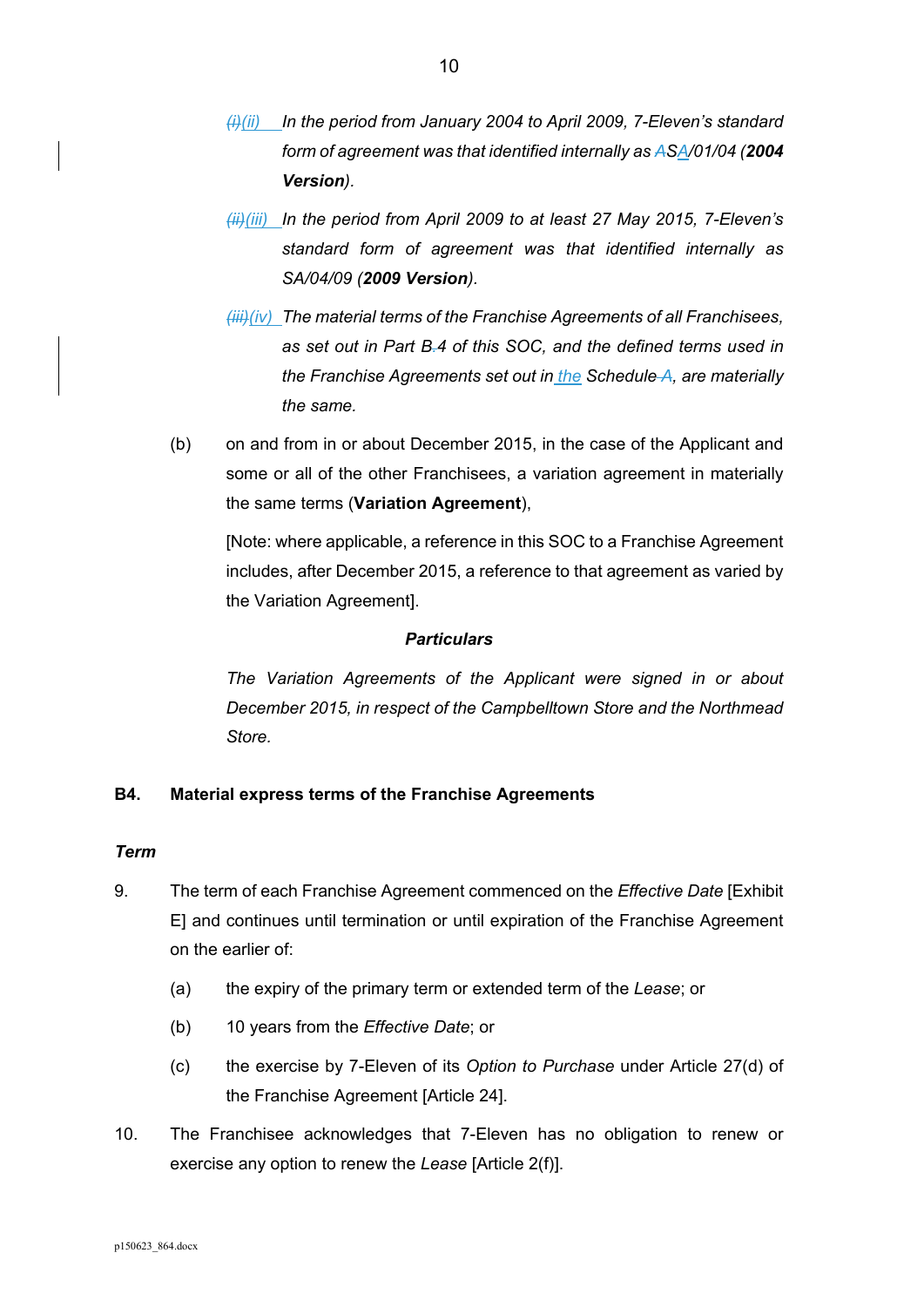#### *Primary obligations*

- 11. The material express terms of the Franchise Agreements include:
	- (a) The Franchisee agrees to diligently promote the business of the Store and to cause the Store to be:
		- (i) operated continuously throughout the term;
		- (ii) open for business for the hours specified in the Franchise Agreement (which in over 90% of cases, is 24 hours per day, 7 days per week, and in all other cases, for extended opening hours), unless otherwise consented to in writing by 7-Eleven (**Continuous Opening Term**);
		- (iii) operated in accordance with the *7-Eleven System* and the Manual in a manner that enhances the *7-Eleven Image* [Article 1(k)].
	- (b) 7-Eleven agrees to use its best endeavours to carry on and conduct its business in a proper and efficient manner and to ensure that any undertaking, scheme or enterprise to which the Franchise Agreement relates is carried on in a proper and efficient manner (**Franchisor's 7- Eleven's Efficiency Obligation Term**) [Article 1(o)].
	- (c) Provided the Franchisee maintains a *Net Worth* (defined in Exhibit E of the Franchise Agreement) greater than the minimum *Net Worth* specified in paragraph (g) of Exhibit D of the Franchise Agreement (**Minimum Net Worth**) and is not in breach of its bookkeeping obligations under the Franchise Agreement, 7-Eleven agrees to remit to the Franchisee from the *Open Account* [Article 22]:
		- (i) a weekly draw on anticipated profits of an amount nominated in the Franchise Agreement (**Weekly Draw**);

#### *Particulars*

- *A. The Applicant's Weekly Draw in relation to the Campbelltown Store is \$1500.00.*
- *B. The Applicant's Weekly Draw in relation to the Northmead Store is \$1500.00,*

and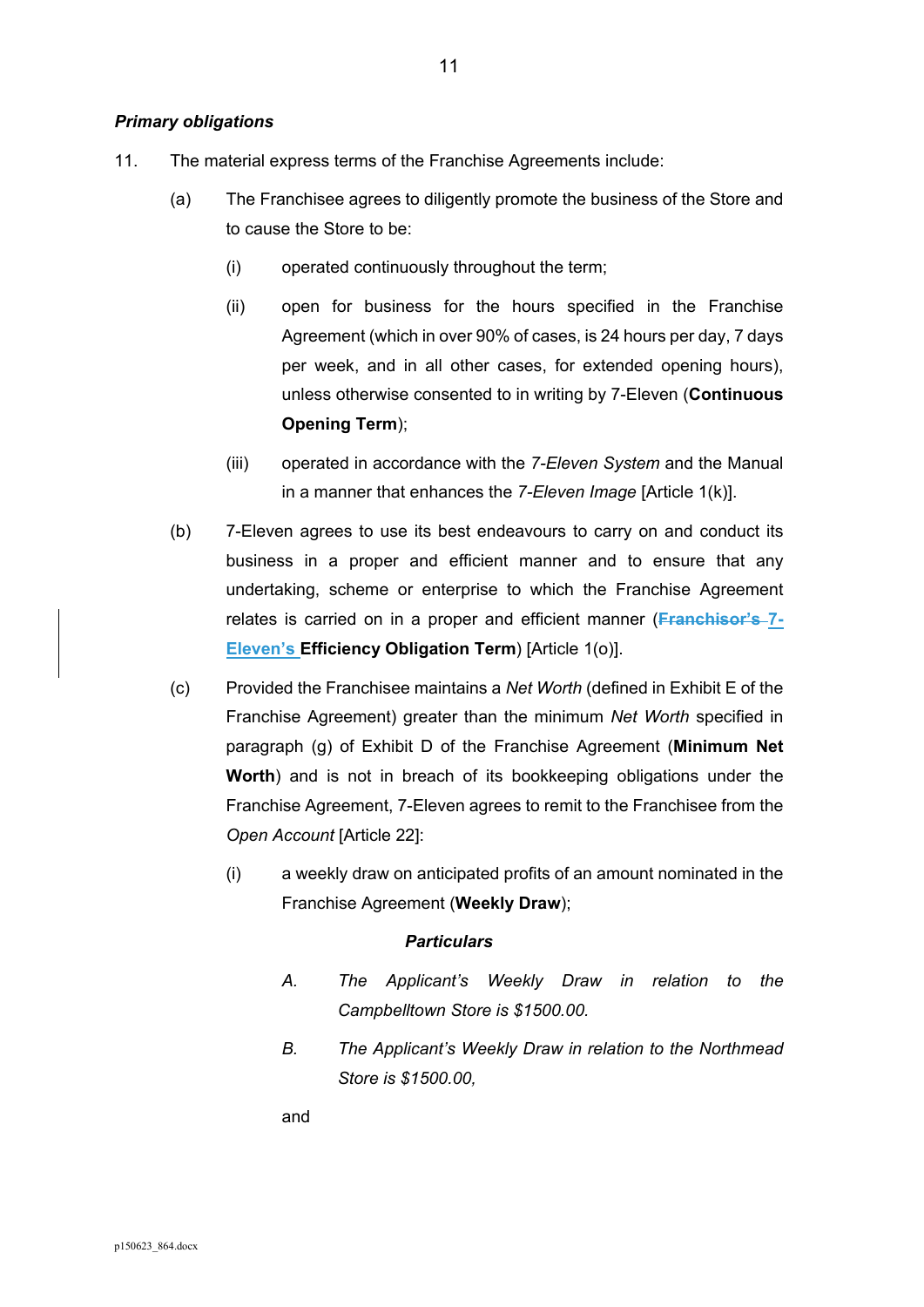(ii) the amount by which the *Net Worth* exceeds total assets as reflected on the balance sheet provided by 7-Eleven in each monthly *Accounting Period* [Exhibit E] (**Profit Draw**).

#### *Particulars*

- *A.* Net Worth *is defined in Exhibit E of the Franchise Agreement to mean the value of the Franchisee's assets employed in the* Franchisee's Operation *(meaning the Franchisee's operation of the Store under Article 1(a) of the Franchise Agreement) less the Franchisee's liabilities from the* Franchisee's Operation*. In effect, this means that a Franchisee may draw as profit from any positive balance in its* Open Account *with 7-Eleven.*
- *B. The Minimum Net Worth in paragraph (g) of Exhibit D of the Franchise Agreement is \$35,000.*
- (d) The Franchisee's Weekly Draw during an *Accounting Period* shall be reduced by an amount equal to the amount by which the Franchisee's draw plus the amount of the Franchisee's payroll for the Store for the previous draw period exceeds the greater of:
	- (i) 11% of the *Net Sales* (as defined in Exhibit E and excluding any gasoline sales, if any) for the previous draw period; or
	- (ii) \$750 [Article 22, Exhibit E, paragraph (h)] (**Reduced Draw Term**).

# *Particulars*

*The formula to calculate the amount paid to the Franchisee is: Weekly Draw – [(Weekly Draw + payroll from previous draw period) – (11% of* Net Sales *from previous period or \$750, whichever is greater)]* 

*However, if the amount is less than zero (ie negative), then no amount is paid.* 

(e) In consideration of the Franchise Agreement, the Franchisee agrees to pay to 7-Eleven a percentage of the Franchisee's *Gross Profit* as stipulated in the Franchise Agreement (*7-Eleven Charge*) [Article 23(a)] as modified (in relation to the Applicant and each other Franchisee) by the Variation Agreement.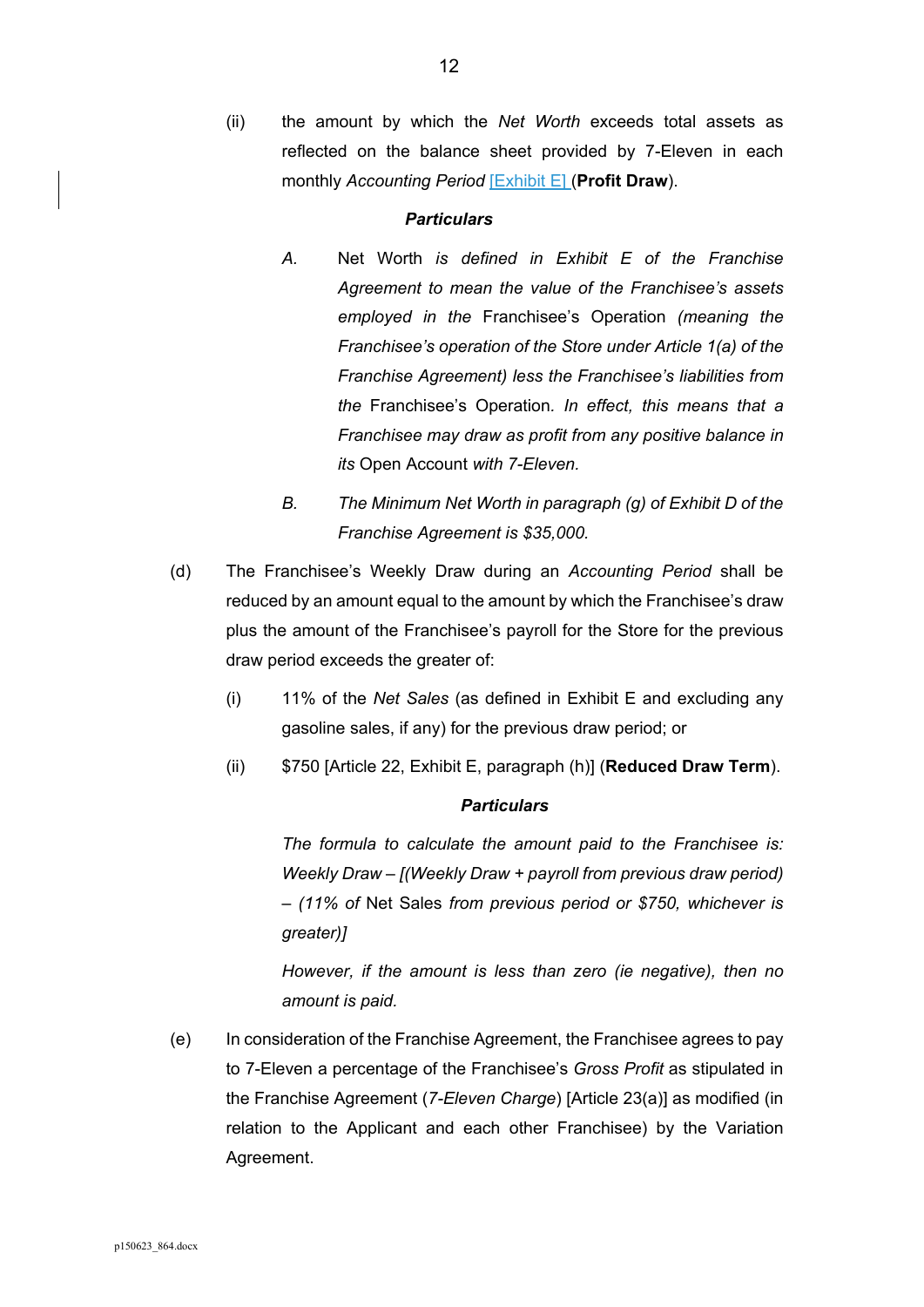- *(i) Article 23 of the Franchise Agreement stipulated* a 7-Eleven Charge *of 57% of* Gross Profit*, or such lesser amount as is necessary to enable the Franchisee to earn a minimum* Gross Income *of \$120,000 p.a. prior to 30 June 2015 and thereafter, \$310,000 p.a. for Fuel Stores and \$340,000 p.a. for Convenience Stores (referred to as* Minimum Gross Income (Merchandise) *in clause 26 the Variation Agreement). 7-Eleven notified Franchisees of increases to the* Minimum Gross Income (Merchandise) *from time to time after December 2015.*
- *(ii)* Gross Profit *[Exhibit E] is defined in Exhibit E of the Franchise Agreement to be the amount of* Net Sales *less the* Cost of Goods Sold *[Exhibit E].* Net Sales *means the total amount reflected on the applicable point of sale register electronic journals for the Franchisee's sales, rentals, royalties, fees and commissions relating to the* Franchisee's Operation*, less overrings, refunds to customers, taxes collected incidental to sales and GST liabilities in respect of taxable supplies made in the course of the* Franchisee's Operation*.*
- *(iii)* Gross Income *([Exhibit E], under the Franchise Agreement) and*  Gross Income (Merchandise) *([Article 23(b), as varied by the Variation Agreement]) means* Gross Profit *less the* 7-Eleven Charge*. Under the Variation Agreement, clause 28(e) stipulated a sliding scale for the* 7-Eleven Charge *of between 50-576% depending on the level of* Gross Profit.*, subject to anThe Variation Agreement provides for an adjustment under clause 28(ed) if the Franchisee's* Gross **Profit Income** (Merchandise) was less than *either \$310,000 p.a. for Fuel Stores or \$340,000 p.a. for Convenience Stores. 7-Eleven notified Franchisees of increases to the* Minimum Gross Income (Merchandise) *from time to time after December 2015.*
- (f) On or after calculating the 7-Eleven Charge, 7-Eleven will credit to the *Open Account* the remaining portion of *Gross Profit* including the applicable portion of any royalties, fees or commissions less the *Cost of Goods Sold* and other allowable deductions (**Franchisee Commission Profit Term**).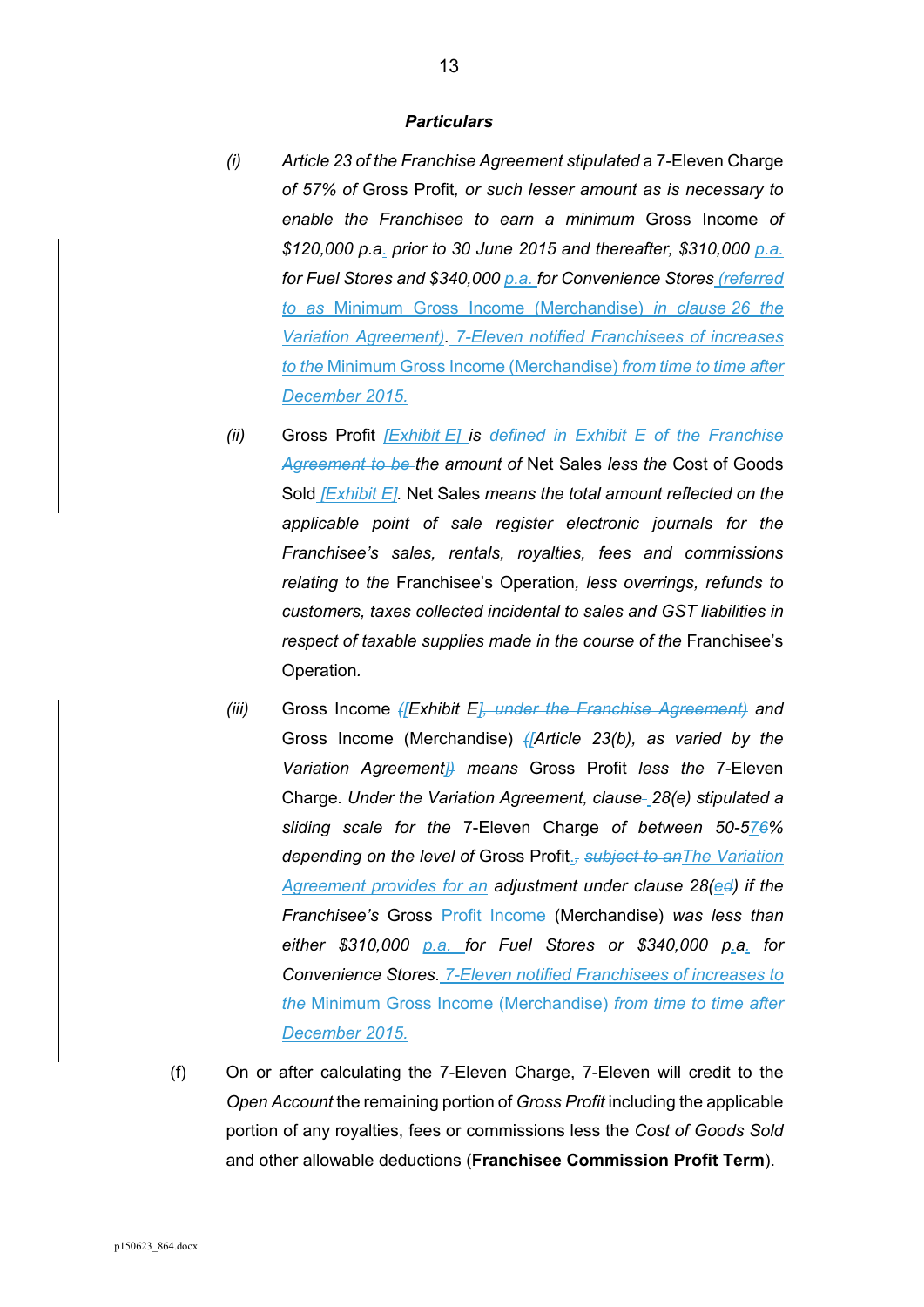#### *Particulars*

- *(i) The Applicant repeats the particulars to subparagraph 11(e) above.*
- *(ii) See also (after in or about December 2015), Variation Agreement, Article 22B.*

#### *Open Account and Financial Accounting*

- 12. In relation to the provision of working capital to finance the on-going operations at each Store, the material express terms of the Franchise Agreements are:
	- (a) the Franchisee is responsible for the payment (from its share of *Gross Profit*) of all *Operating Expenses* and the purchase of all *Inventory* as defined in Exhibit E of the Franchise Agreement (Articles 4(a), 8(a), 8(c), 12(a));

#### *Particulars*

Operating Expenses *are defined in Exhibit E of the Franchise Agreement to include:* 

- *(i) payroll;*
- *(ii) payroll tax, employer's indemnity insurance premiums and payroll insurance premiums;*
- *(iii)* Inventory Variation *(which includes stolen goods and bad merchandise);*
- *(iv)* Cash Variation *(including stolen cash and fraudulent transactions);*
- *(v) general maintenance and repairs, laundry expense and janitorial services (only as applicable to the Franchisee's obligations);*
- *(vi) telephone;*
- *(vii)* Store Supplies*;*
- *(viii) licences, permits and bonds;*
- *(ix) interest on the balance of the* Open Account*;*
- *(x) returned cheques;*
- *(xi) inventory and business taxes;*
- *(xii) special charges noted in paragraph (e) of Exhibit A of the Franchise Agreement;*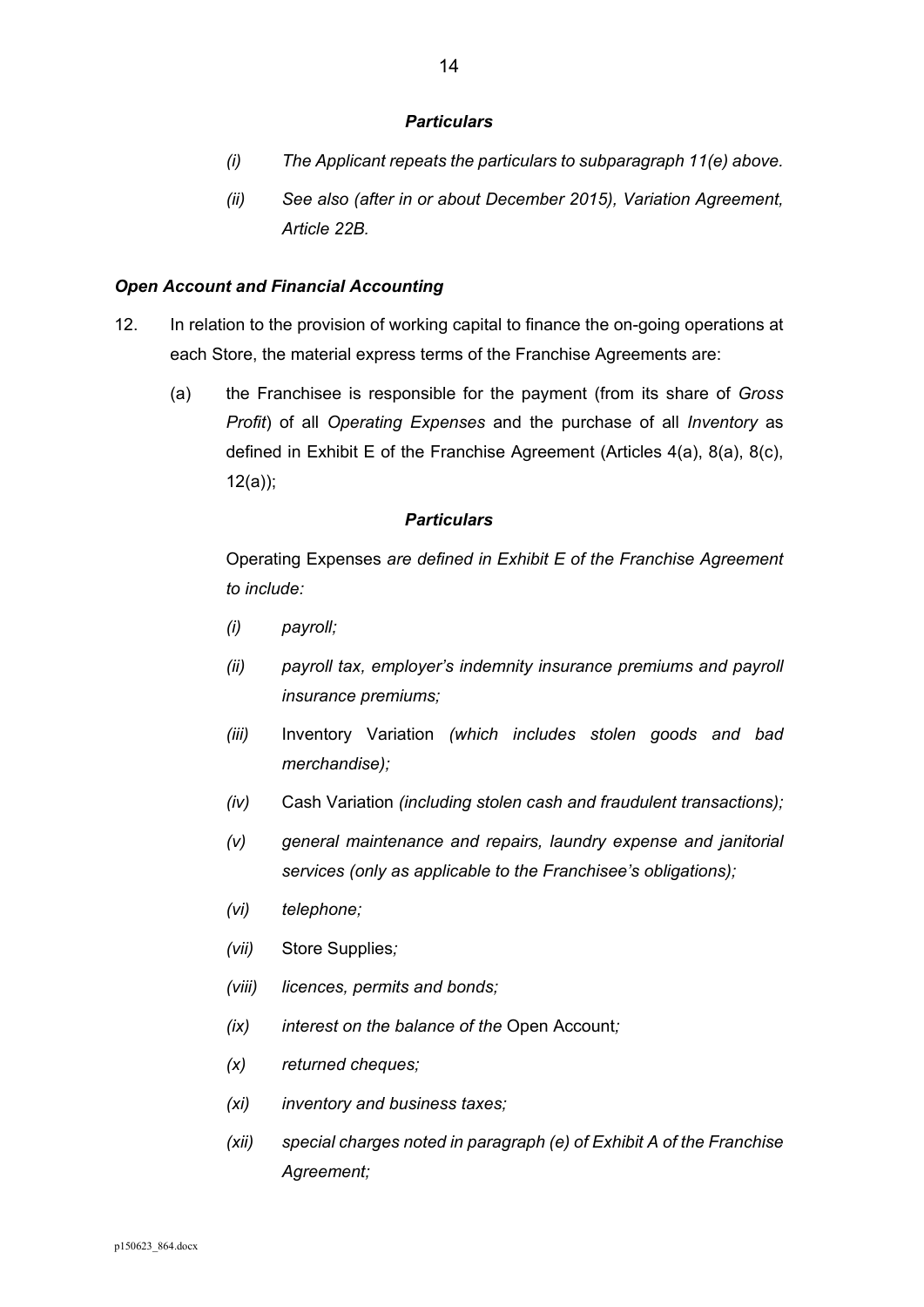- *(xiii) stamp duties and taxes; and*
- *(xiv) other miscellaneous expenditure which 7-Eleven, in its sole discretion (regardless of the classification thereof by the Franchisee or for income tax purposes), determines to be* Operating Expenses*.*
- (b) 7-Eleven agrees to establish an *Open Account* for each Store, and to provide any necessary financing to the Franchisee through the *Open Account* (if necessary) for:
	- (i) purchases of merchandise by the Franchisee for sale at the Store;
	- (ii) wages, payroll taxes and employee on-costs;
	- (iii) interest;
	- (iv) general maintenance and repairs, telephone and other *Operating Expenses* as defined in Exhibit E of the Franchise Agreement, including;
		- A. the unpaid balance of the Franchisee's Investment in the Store (being that part of the initial *Inventory* and the *Cash Register Fund* not paid at the commencement of the Franchise Agreement); and
		- B. the cost of initial and ongoing business and software licences and permits [Article 8(a)];
- (c) the Franchisee is required to deposit in a bank account designated by 7- Eleven (**Designated Account**), all *Sales Receipts*, discounts, credits and rebates received by the Franchisee, and any miscellaneous income from the *Franchisee's Operation*, except for cash expended by the Franchisee for properly reported and substantiated *Purchases* or *Operating Expenses* [Article 20(j)];
- (d) 7-Eleven agrees to maintain on the Franchisee's behalf the *Open Account* and to enter all credits and debits from the *Open Account* [Article 8(a), 20(d)];
- (e) at the time of executing the Franchise Agreement, the Franchisee agrees to grant a first ranking security interest to 7-Eleven over the *Opening Inventory* [Article 14(a)], the *Inventory* held by the Franchisee at the Store from time to time and the *Sales Receipts* at the Store (**Current Assets**), irrespective of whether there is a negative balance on *the Open Account*,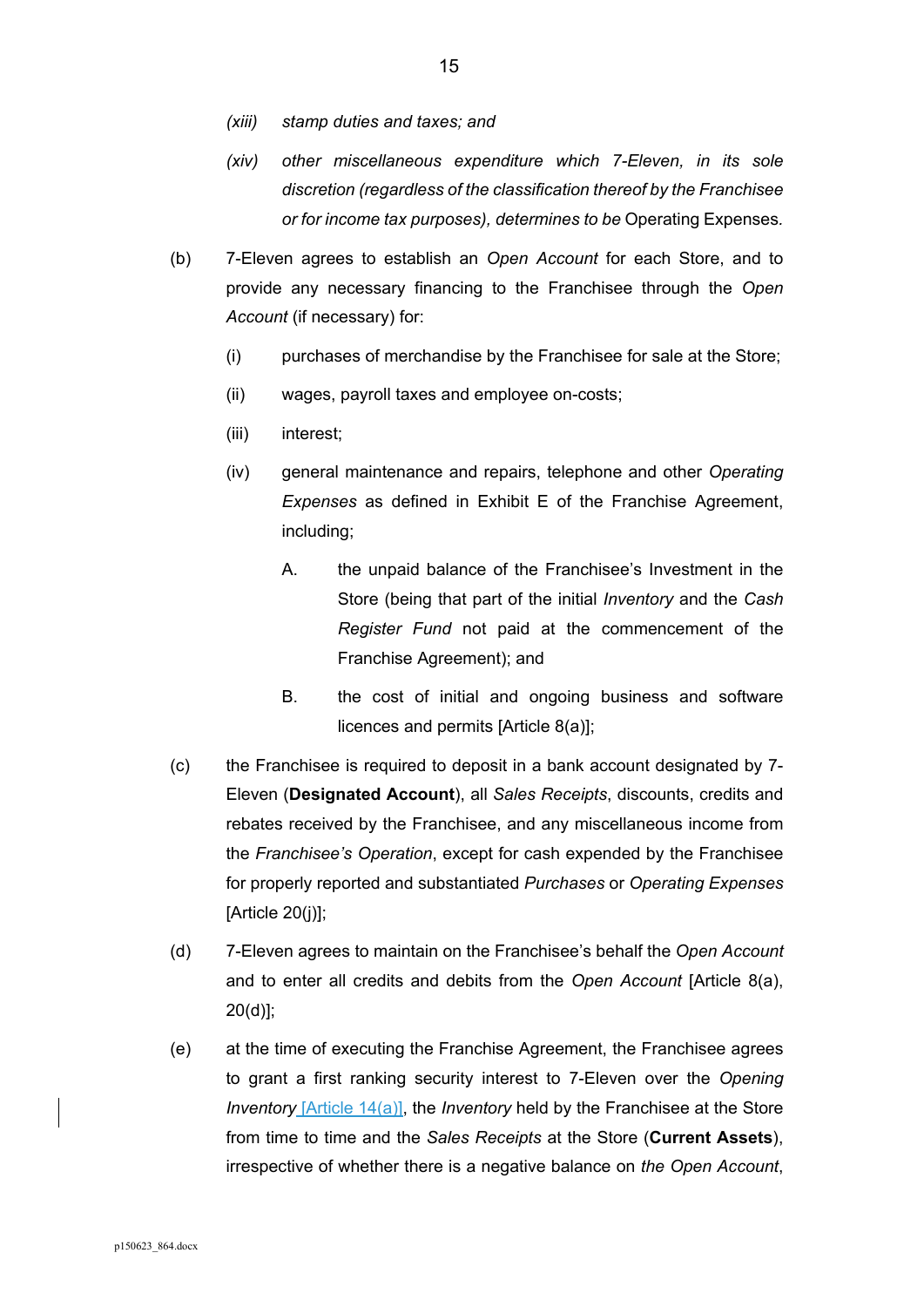and to execute any other document required by 7-Eleven to perfect that security interest [Article 8(e)];

- (f) the Franchisee agrees not to grant any other security interest over the Current Assets of the Store without the express written consent of 7-Eleven [Article 8(f)].
- 13. In relation to the making of payments by 7-Eleven to or on behalf of the Franchisee, the material express terms of the Franchise Agreements are:
	- (a) financing is only available to a Franchisee on the *Open Account* if the Franchisee's *Net Worth* is above the Minimum Net Worth stipulated in the Franchise Agreement [Article 8(a)];
	- (b) 7-Eleven agrees to pay in a timely manner on behalf of the Franchisee, and subject to certain conditions set out in Article 20(d):
		- (i) all drafts and invoices for *Purchases*, provided the merchandise is purchased from a *Bona Fide Supplier*;
		- (ii) all *Operating Expenses* which 7-Eleven in its sole discretion deems are a necessary expense for the operation of the Store;
		- (iii) the Franchisee's payroll for the Store provided that nothing shall oblige 7-Eleven to make any payment on behalf of a Franchisee the effect of which would be to reduce the Franchisee's *Net Worth* below the Minimum Net Worth [Article 20(d)];
		- (iv) provided the Franchisee's *Net Worth* exceeds the Minimum Net Worth, the Franchisee's Weekly Draw and any Profit Draw.
- 14. In relation to the keeping of *Financial Records* [Exhibit E] by 7-Eleven for the Franchisee, the material express terms of the Franchise Agreements are:
	- (a) 7-Eleven shall have the right, at its expense, to prepare and maintain complete bookkeeping records of the *Franchisee's Operation* [Article 18(a)];
	- (b) all *Purchases* and *Operating Expenses* shall be debited to the *Financial Records* and all *Sales Receipts* shall be credited to the *Financial Records*  [Article 8(c)];
	- (c) the Franchisee is required to submit information either in hard copy or electronic format, in the manner and at the times designated by 7-Eleven [Article 20(b)]: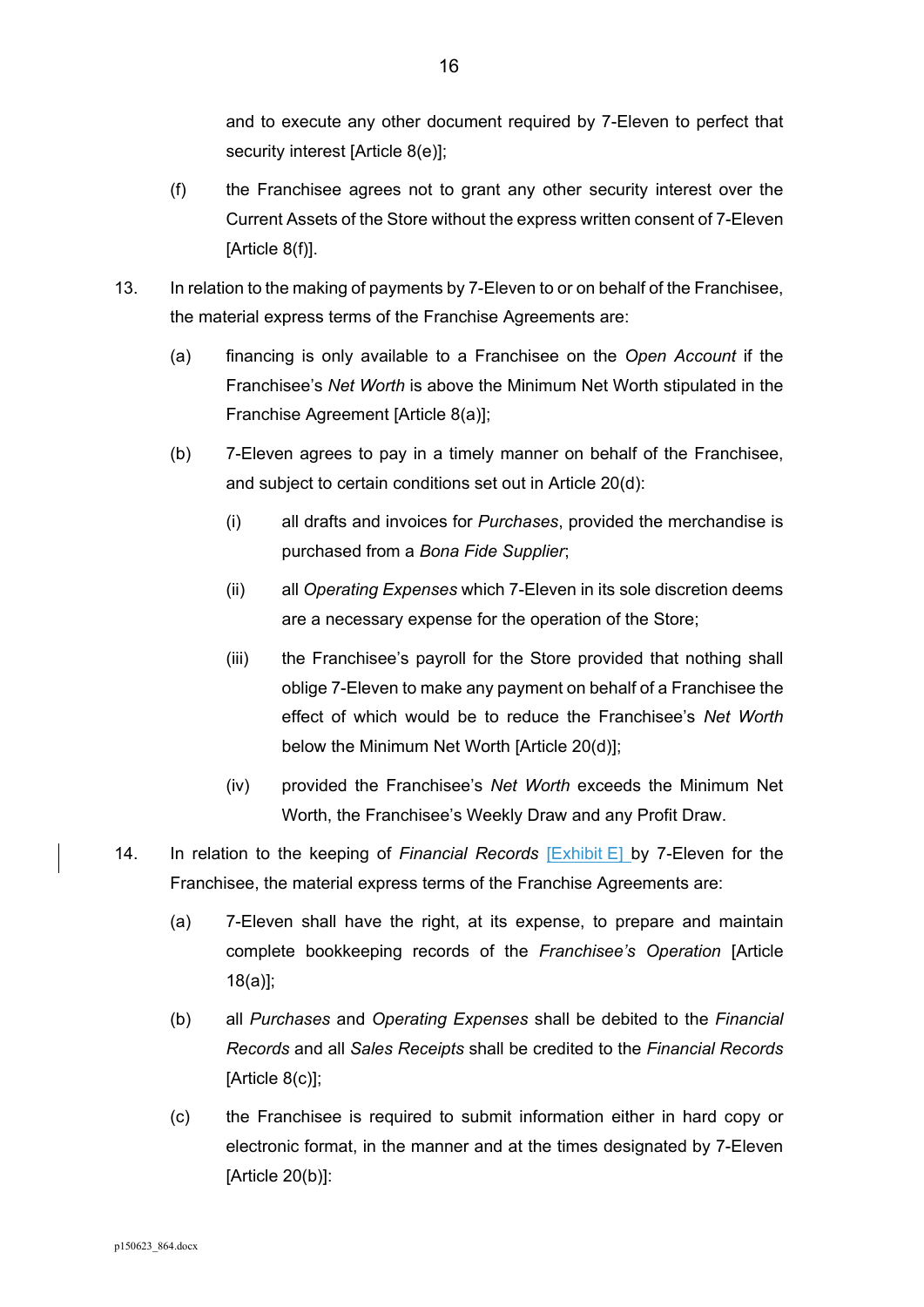- (i) daily summaries of all *Purchases*, and copies of drafts, orders, receipts and invoices for all *Purchases* and all *Operating Expenses*;
- (ii) daily reports of all *Sales Receipts*;
- (iii) weekly time and wage authorisations for the *Employees*  $[Article 9(g)],$  being the persons employed by the Franchisee in connection with the conduct of the business from the Store;
- (iv) any additional reports as 7-Eleven may require from time to time.
- 15. 7-Eleven agrees to prepare for the Franchisee [Article 20(a)]:
	- (a) copies of financial statements for the Store within 30 days on an annual and monthly basis;
	- (b) " $pP$ ayroll money" for the Franchisee's payroll for the Store (within the time prescribed by applicable law);
	- (c) the Weekly Draw and/or Profit Draw amounts.

#### *Inventory and pricing*

- 16. In relation to the purchase and carrying of inventory at each Store, the material express terms of the Franchise Agreements are:
	- (a) 7-Eleven agrees to procure for the Franchisee, and the Franchisee agrees to acquire, the initial *Inventory* for the Store [Article 14(a)];
	- (b) thereafter, the Franchisee agrees to purchase, and carry in *Inventory* at the Store, merchandise for sale that is adequate to provide customers at the Store with merchandise of a type, quality, quantity and variety consistent with the *7-Eleven Image* and display such merchandise in a manner consistent with the *7-Eleven Image* [Article 15(a)];
	- (c) the Franchisee must carry as part of its *Inventory* stock items, whether 7- Eleven branded or not, nominated by 7-Eleven as being essential to the *7- Eleven System* and *7-Eleven Image*, and such stock items must be held at the Store's *Inventory* in quantities nominated by 7-Eleven [Article 15(g)];
	- (d) the Franchisee agrees to order, place and maintain in stock during any marketing campaign arranged by 7-Eleven, merchandise in such quantity or volume as is reasonable and appropriate to the Store, having regard to its size, volume, location and general level of trading and will comply with any directions by 7-Eleven as to the quantity or volume of the merchandise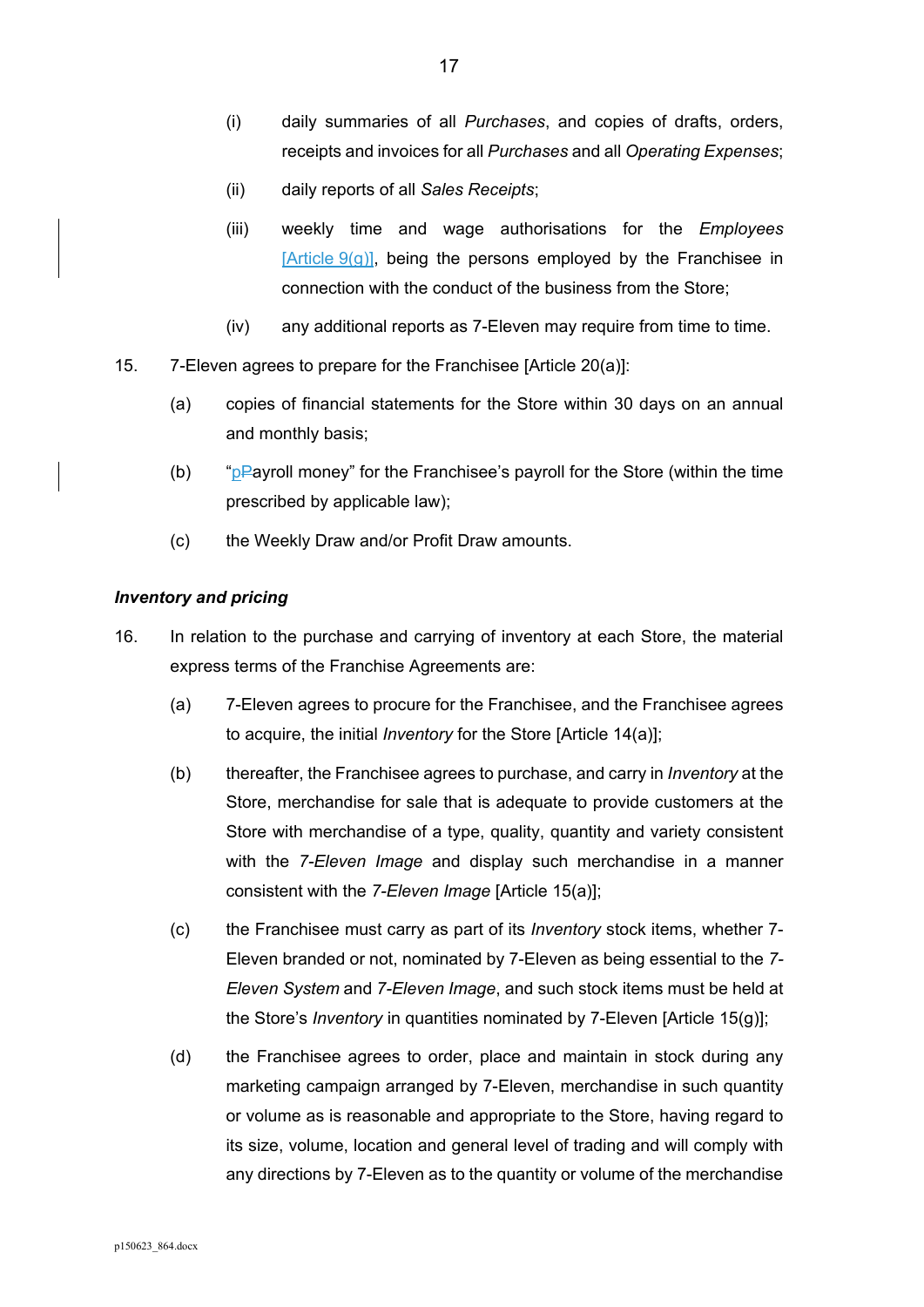which the Franchisee should place, display and maintain in *Inventory* in any particular case [Article 13(c)];

- (e) the Franchisee is responsible for all losses to the *Inventory* and *Store Supplies* and all losses of *Sales Receipts* [Article 12(a)];
- (f) the Franchisee will not sell stock which 7-Eleven deems to be part of its "Core Range" and "Recommended Range" at prices in excess of the prices recommended by 7-Eleven;

#### *Particulars* **of** *16(f)*

*The term arises expressly on the proper construction of:* 

- *(i) Article 1(k) of the Franchise Agreement which provides that the Franchisee will diligently promote the business of the Store and shall cause the Store to be operated continuously throughout the term of and as provided by the Franchise Agreement and in accordance with the* 7-Eleven System *and the* Franchise Material *(which is defined to include the Manual) in a manner that enhances the* 7-Eleven Image; *and*
- *(ii) the following provision of the Manual which was incorporated by reference into the Franchise Agreement by operation of Article 1(k):*

*"There are a range of products that customers choose to come to 7-Eleven to buy, such as drinks, confectionary, snack foods, newspapers and cigarettes. These articles form part of our Core Range and Recommended Range that you can stock in your store that are from our recommended vendors. These articles are supplied by our recommended vendors and are sold at retail prices we recommend".* 

(g) further and in the alternative, the Franchisee will not sell stock at prices in excess of the prices published by 7-Eleven for the Stores (**Maximum Price Control**).

# *Particulars of 16(g)*

*The term arises expressly on the proper construction of Articles 1(k), 16(c) and 17(b) of the Franchise Agreement which respectively provide that:* 

*(i) the Franchisee will diligently promote the business of the Store and shall cause the Store to be operated continuously throughout the*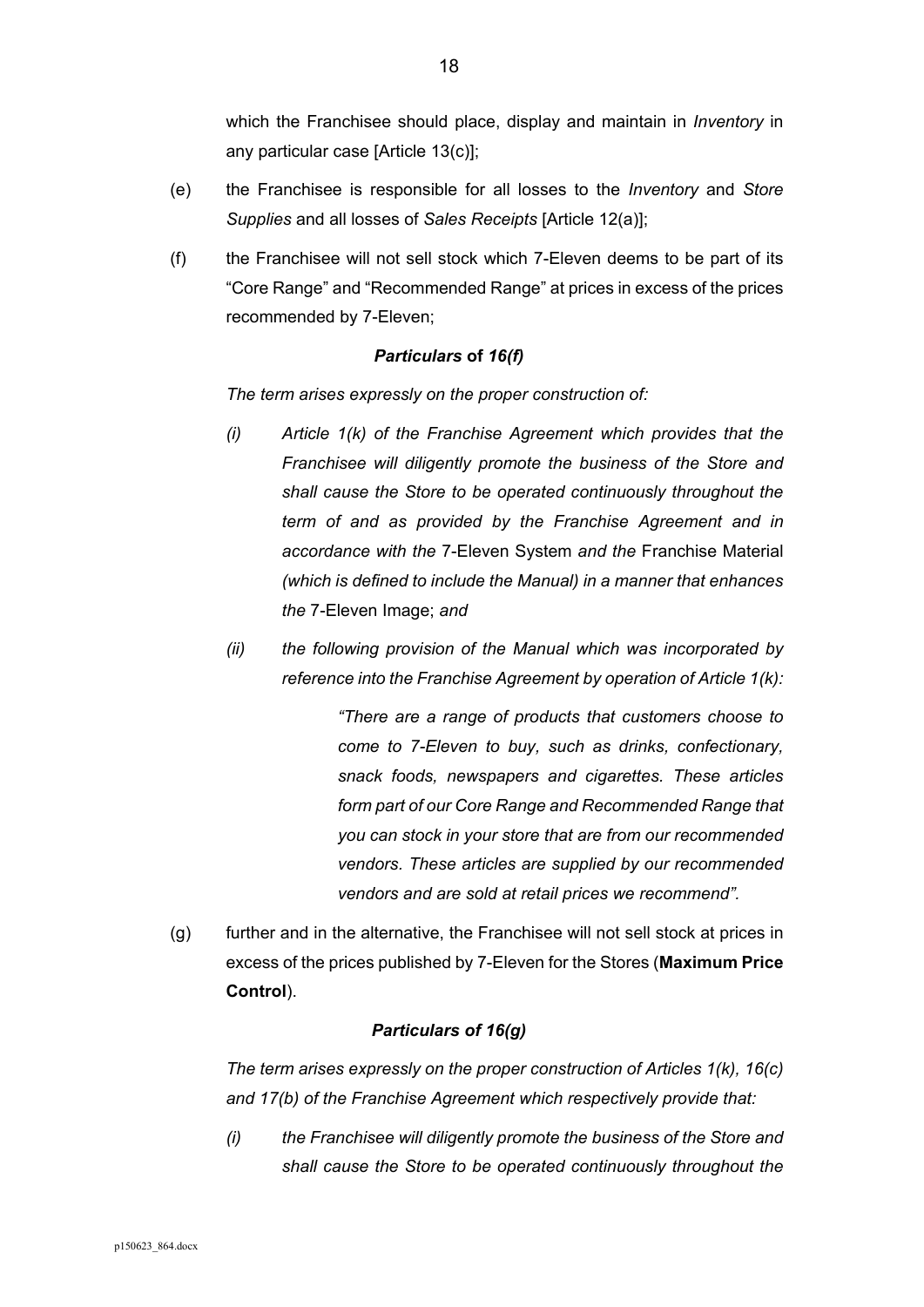*term of and as provided by the Franchise Agreement and in accordance with the* 7-Eleven System *and the* Franchise Material *(which is defined to include the Manual) in a manner that enhances the* 7-Eleven Image*;* 

- *(ii) 7-Eleven will, at its own expense, periodically provide to the Franchisee lists of recommended maximum selling prices (inclusive of any GST applicable) recommended by 7-Eleven for merchandise (Recommended Price);*
- *(iii) the Franchisee acknowledges in terms of customer confidence and protection, the essential importance to the* 7-Eleven System, *of ensuring that merchandise is not sold at prices that are in excess of those published by 7-Eleven.*

# *Acquisition of stock*

- 17. In relation to the acquisition of stock, the material express terms of the Franchise Agreements are:
	- (a) 7-Eleven agrees to periodically provide to the Franchisee, a list of merchandise vendors recommended by 7-Eleven, and a list of merchandise items recommended by 7-Eleven for purchase by the Franchisee, and may include in any such list merchandise vendors who are owned by or affiliated with 7-Eleven [Article 16(a), (b)];
	- (b) the Franchisee is required to purchase items bearing the *Trade Marks*, or items, products or combinations of items or products which are exclusive to 7-Eleven, only from sources authorised by 7-Eleven [Article 17(a)];
	- (c) the Franchisee agrees to purchase or otherwise acquire items of stock only from *Bona Fide Suppliers*, being persons or entities:
		- (i) carrying on the business of supplying products or services: (a) in the area in which the Franchisee's Store is located; and (b) on a commercial and competitive basis; and
		- (ii) who are not: (A) associated in any manner with the Franchisee; or (B) an entity which has entered into an arrangement whether formal or otherwise with the Franchisee which is not consistent with the Franchisee being a bona fide, arms-length customer [Article 15(c), Exhibit E];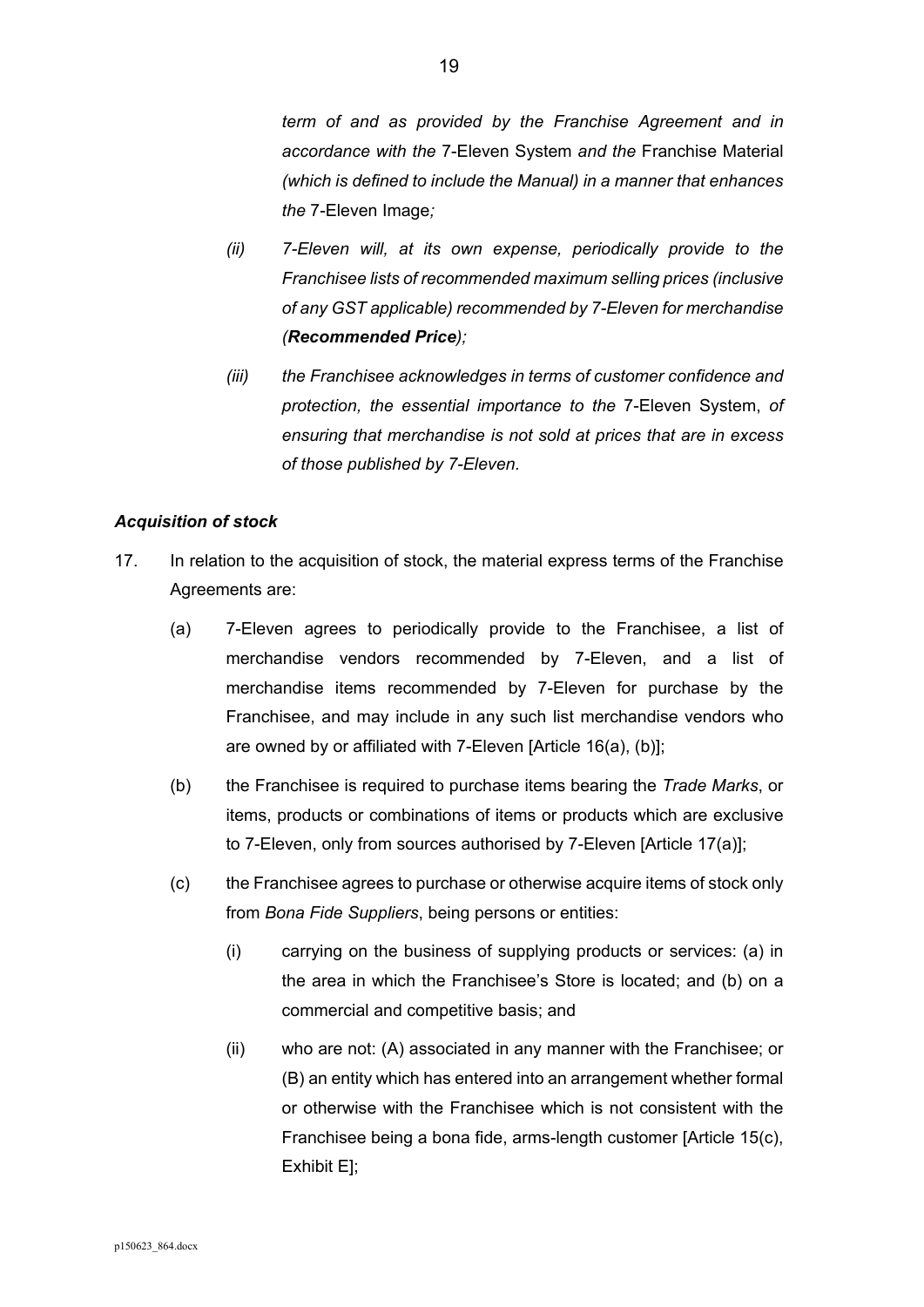- (d) the Franchisee is not required to purchase merchandise from merchandise vendors recommended by or owned or affiliated with 7-Eleven (**Recommended Suppliers**), however if the Franchisee purchases merchandise other than from Recommended Suppliers and the price of that merchandise exceeds the *Fair Wholesale Price* [Exhibit E] for that merchandise, 7-Eleven may charge the Franchisee a \$75 fee for each  $t$ Fax il nvoice processed in respect of such stock purchases  $[Article 15(f)]$ (**Outside Supplier Charge Term**);
- (e) the Franchisee agrees to conform to 7-Eleven's stock ordering and receipt system, and if the Franchisee does not so comply, 7-Eleven may charge a fee of up to \$150 for processing each stock order (**Stock Ordering Compliance Term**) [Article 15(h)].

#### *Discounts and allowances*

- 18. In relation to any discounts or allowances payable in relation to stock purchased by a Franchisee, the material express terms of the Franchise Agreements are:
	- (a) the Franchisee authorises 7-Eleven to collect all discounts and allowances applicable to stock purchased by the Franchisee which were not deducted from the face of the Franchisee's receipts or invoices [Article 20(f)];
	- (b) 7-Eleven will reduce the *Cost of Goods Sold* for stock purchased by the Franchisee by the amount of the discounts and allowances allowed to or reasonably traceable to *Purchases* or paid to 7-Eleven by merchandise vendors, less the cost (**Franchisor's 7-Eleven's Advertising Rebate**) to 7-Eleven of promotional materials, media advertising and other marketing costs;
	- (c) the Franchisee will report to 7-Eleven all discounts and allowances received by it and shall deposit into the Designated Account any discounts credits and rebates received directly by the Franchisee [Article 20(f)(ii), 20(f)(iii), 20(j)(i)(2)];
	- (d) where 7-Eleven has obtained stock at prices or on terms more favourable than those offered or obtainable from other suppliers of comparable merchandise, referable to and linked with, the volume of merchandise ordered by 7-Eleven and the Franchisee on the recommendation of 7- Eleven, 7-Eleven will pass on the benefit of such favourable pricing or terms to the Franchisee [Article 15(b)].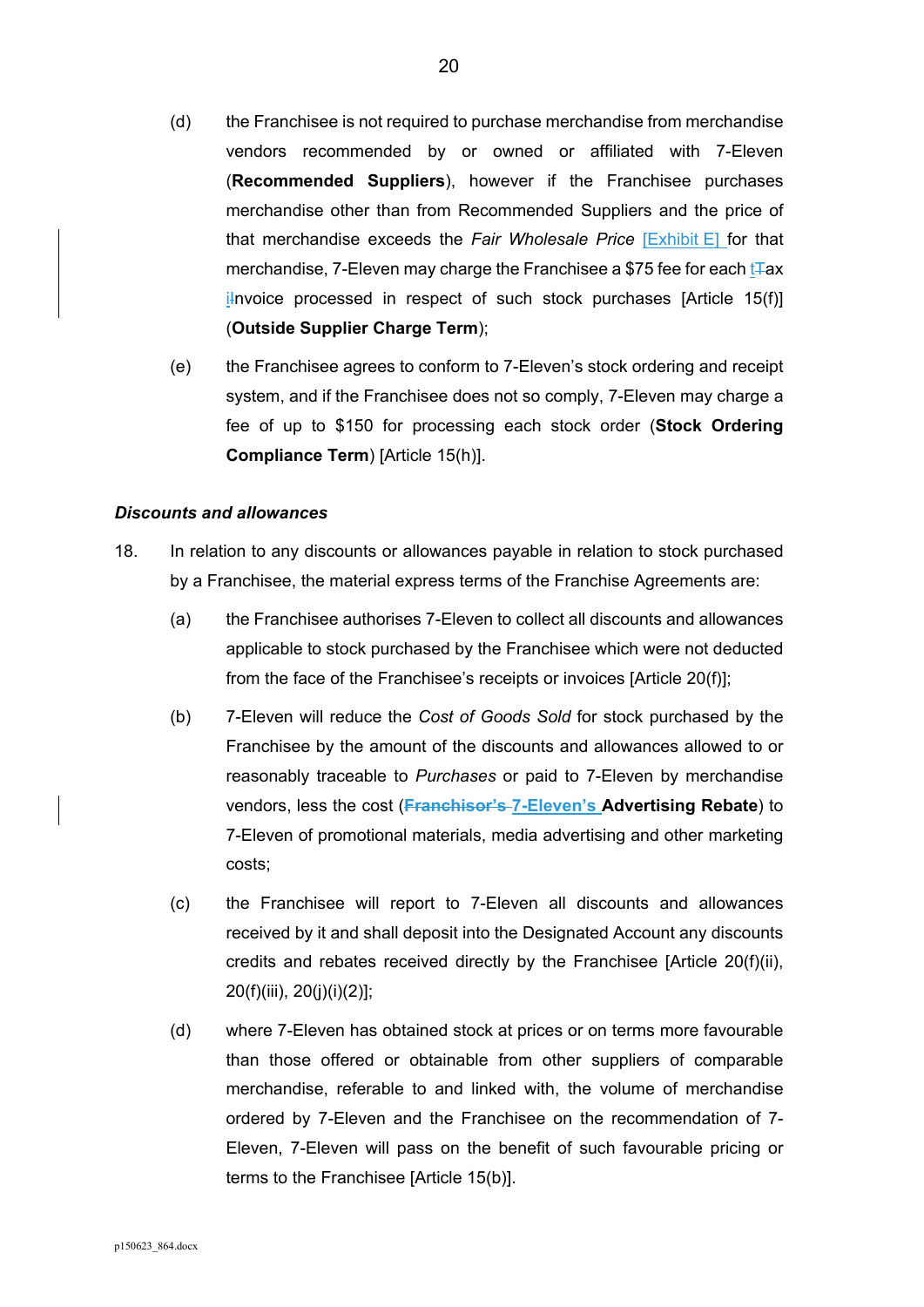#### *Employees and Wages*

- 19. In relation to the engagement of employees, the express terms of the Franchise Agreement are (**Franchisee Employment Obligations**):
	- (a) the Franchisee is responsible to ensure that it has sufficient persons employed and rostered on for duty as are needed to operate the Store at the times and in the manner provided by the Franchise Agreement (including operation for 24 hours a day 7 days a week, where applicable) [Article 1(k)];
	- (b) the Franchisee shall have the sole right to employ and discharge *Employees* as in the Franchisee's judgment may be necessary. Such *Employees* shall be employees or agents of the Franchisee, and the Franchisee shall exercise full and complete control over, and shall have full responsibility for, the conduct of the *Employees* and any and all labour relations, including the hiring, firing, supervision, disciplining, compensation (and taxes related thereto) and work schedules of the *Employees* [Article 35(b)];
	- (c) the wages of the *Employees* will be paid by 7-Eleven from the *Open Account* upon the submission to 7-Eleven of weekly time and wage authorisations, provided that the Franchisee's *Net Worth* is not below the Minimum Net Worth. [Article 20(b)(i)(3), Article 20(d)(iii), Variation Agreement, Article 19A].
- 20. In relation to the provision of payroll services, the express terms of the Variation Agreement include that
	- (a) the Franchisee agrees to use the *Ppayroll Sservices* provided by 7-Eleven, inter alia, for the processing and payment of wages and employee entitlements, the provision of pay records and other advices, payment of superannuation entitlements and payment of workcover premiums and the generation of end of year pay as you go (**PAYG**) summaries [Article 19A(c), Variation Agreement]
	- (b) the Franchisee agrees to provide 7-Eleven with all information as and when required by 7-Eleven to enable 7-Eleven to provide or facilitate the provision of the *Payroll Services* [Article 19A(c), Variation Agreement].
	- (c) 7-Eleven agrees to pay, on behalf of the Franchisees, the wages and all mandatory superannuation contributions of all employees of the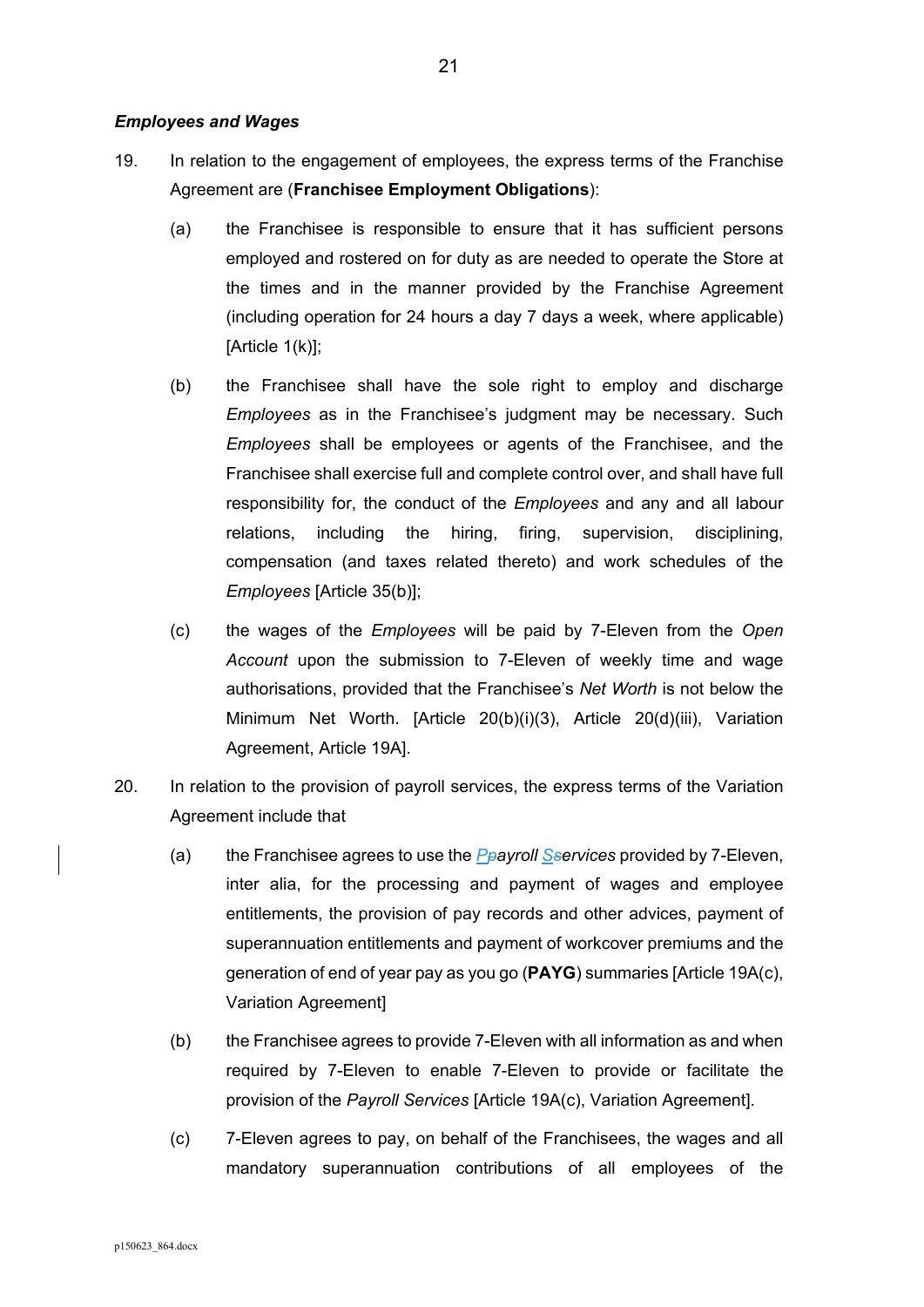Franchisee including all accrued but unpaid recreation, long service and other leave entitlements on termination of an employee of the Franchisee, with such amounts to be deducted to the *Open Account* but subject to the proviso that 7-Eleven is not obliged to make any payment on behalf of a Franchisee the effect of which would be to reduce the Franchisee's *Net Worth* below the Minimum Net Worth [Article 19A(d)].

#### *Advertising expenses*

- 21. It is an express term of the Franchise Agreement [Article 13(a)] that 7-Eleven shall periodically:
	- (a) provide the Franchisee with banners, signs and in-store advertising materials (including point of sale materials) developed by 7-Eleven for use in the Stores or available from merchandise vendors for use in the Stores (**Franchisor 7-Eleven In-store Advertising**);
	- (b) arrange general institutional advertising of and relating to 7-Eleven Stores, the *7-Eleven Image* and the *Trade Marks* (**Institutional Advertising**); and
	- (c) that such advertising would be at the expense of 7-Eleven and/or the merchandise vendors (**Advertising Expense Term**).

#### *Termination*

- 22. In relation to the parties' termination rights, the express material terms of the Franchise Agreement are:
	- (a) 7-Eleven may terminate the agreement at any time by giving the Franchisee reasonable notice of the termination (which in any event will not be more than 30 days) for any *Material Breach* of the agreement [Article 25(c)(i)];
	- (b) a *Material Breach* includes any act of *Fraudulent Behaviour* as defined in Exhibit E of the Franchise Agreement [Exhibit E definition at (xxi)];
	- (c) 7-Eleven may terminate the Agreement immediately in the event that the Franchisee or a *Nominated Director* [list of parties; Article 45(a)(i)] of the Franchisee engages in *Fraudulent Behaviour* as defined in Exhibit E of the Franchise Agreement [Article 25(e)(vi)];
	- (d) *Fraudulent Behaviour* includes a failure of the Franchisee to maintain the Minimum Net Worth.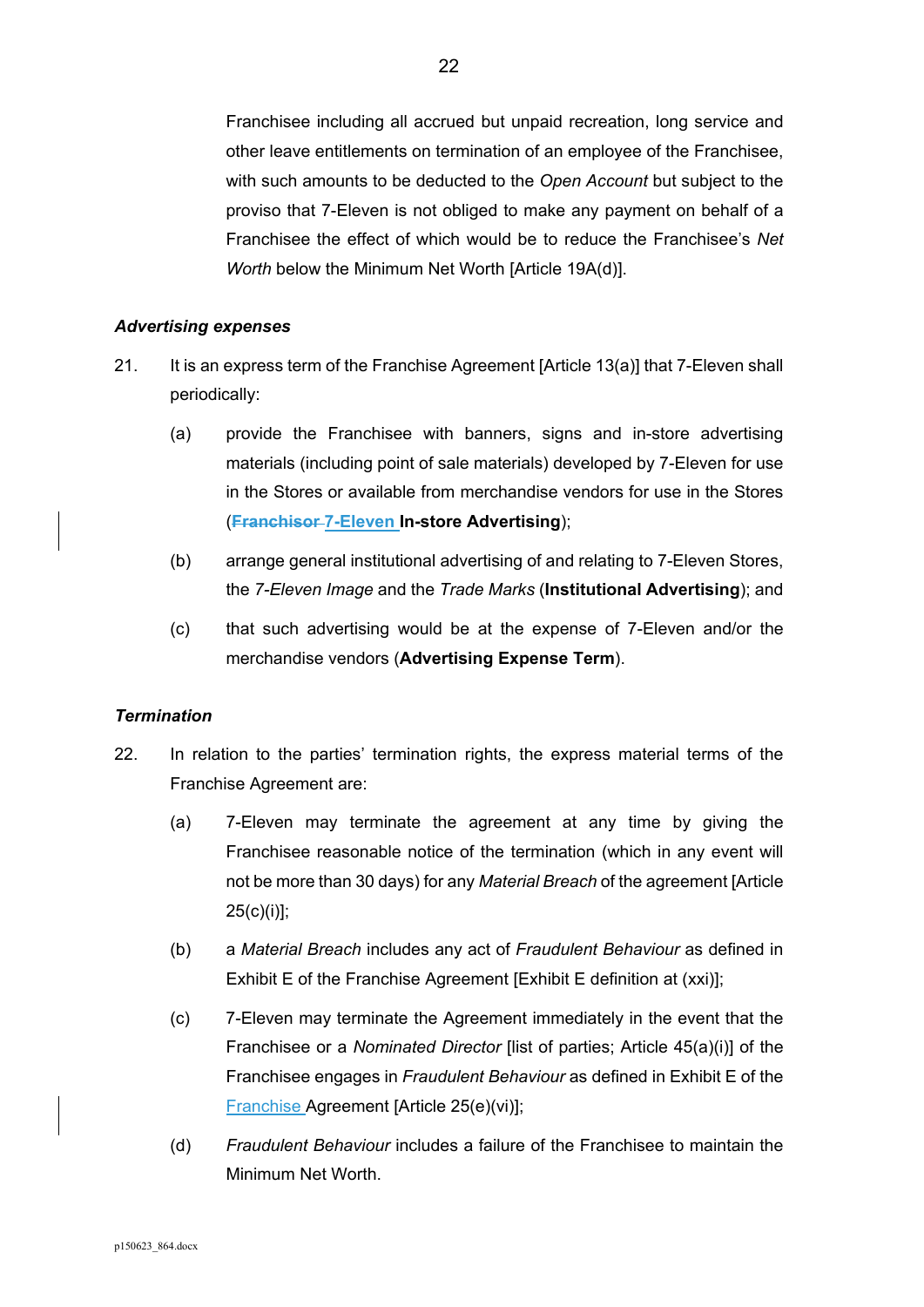# **B5. Implied, or partly express and partly implied terms of the Franchise Agreement**

- 23. At all times during the Relevant Period, it was an implied, or partly express and partly implied term of the Franchise Agreements that 7-Eleven owed the following duties to the Franchisees (**Contractual Duties Term**):
	- (a) a duty of cooperation to achieve the objects of the Franchise Agreement;
	- (b) a duty to act reasonably and in good faith towards the Franchisee;
	- (c) a duty to exercise any powers or discretions under the Franchise Agreement in good faith and reasonably and with reasonable cause.

# *Particulars*

*The duties are implied by law in each of the Franchise Agreements, and including (without limitation) in the case of all Franchise Agreements entered into, renewed or varied after 1 January 2015 to which Schedule 1 of the* Competition and Consumer (Industry Codes – Franchising) Regulation *2014 (Cth) (Franchising Code 2014) by the operation of clause 6 of the Franchising Code 2014*.

- 24. The objects of the Franchise Agreement relevant to the content of the duties in paragraph (a) to (c), include:
	- (a) the opportunity for the Franchisee to earn profits and/or income by exploiting the right conferred by 7-Eleven as the owner of the right, to use the trademark, design or other intellectual property of 7-Eleven or the goodwill attached to it, being the *Trade Marks* and *7-Eleven System*, in connection with the supply of goods or services;
	- (b) the opportunity for the Franchisee to achieve profits, income and/or commercial success from the oOperation of the Store in the *7-Eleven System* referable to or derived from:
		- (i) the prominence and reputation of 7-Eleven brand;
		- (ii) the skill, time, money and effort invested by the Franchisee in the acquisition and operation of the Store; and
		- (iii) the risks undertaken by the Franchisee in operating the business at the Store; and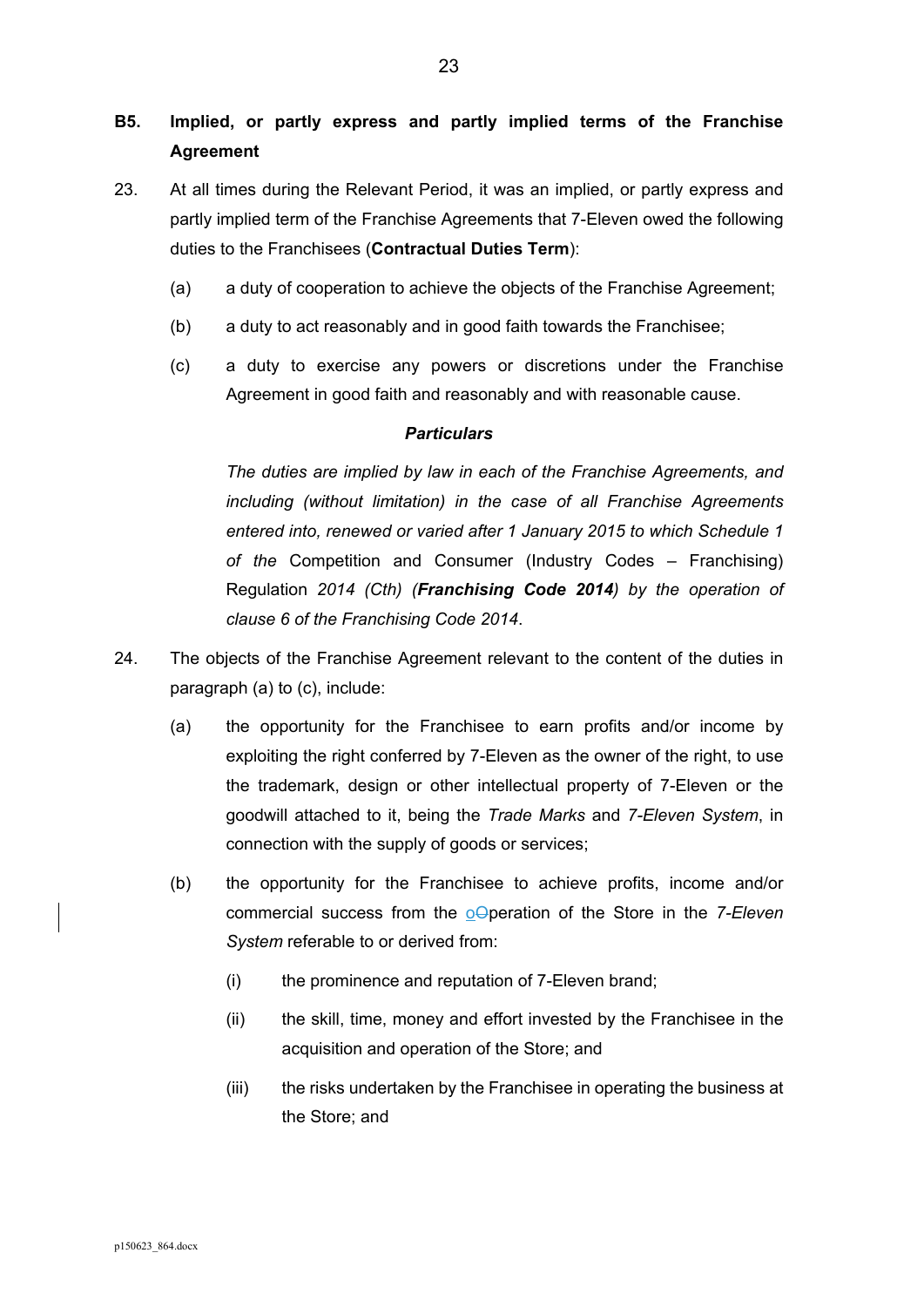(c) the opportunity for the Franchisee to realise a return on their capital on the sale of the Store by reason of the successful oOperation of the Store by the Franchisee.

- *(i) Each of the above objects can be inferred, inter alia, from the nature of the franchising relationship and the structure of the Franchising Agreement as a whole, including (inter alia):* 
	- *A. The express terms of the Franchise Agreement set out in paragraphs 8 - 22 above, having regard to the contextual matters set out in paragraphs 6 and 7 above, the nature of a franchise relationship, as expressed, for example, in the definition of "franchise" in section 9 of the* Corporations Act *2001 (Cth) and the definition of a "franchise agreement" in clause 5 of the Franchising Code 2014 and clause 4 of the Franchising Code of Conduct set out in the Schedule to the* Trade Practices (Industry Codes—Franchising) Regulations 1998 *(Cth) as in force before 1 January 2015 (Franchising Code 2010), and the pre-contractual statements made by 7-Eleven to the Applicant and each other Franchisee as set out in paragraphs 42 - 44 below.*
	- *B. Recital E of the Franchise Agreement by which the Franchisee is taken to: (a) "recognise the advantages of the*  7-Eleven System *and the* 7-Eleven Image*"; and (b) express a desire (inter alia) to "acquire from [7-Eleven] rights to participate in the use of the* 7-Eleven System*, the* Trade Marks *and the* Trade Secrets *and the exploitation of the* 7- Eleven Image *in connection with a business to be conducted by the Franchisee at [the Store]";*
	- *C. the fact that the Franchisee is required to invest significant funds to pay the* Franchiseing Fee*, in the Initial Investment and for any Goodwill Payment, and the reasonable expectation thereby created that the Franchisee would be able to on-sell the Store to a new franchisee and receive a Goodwill Payment on so doing;*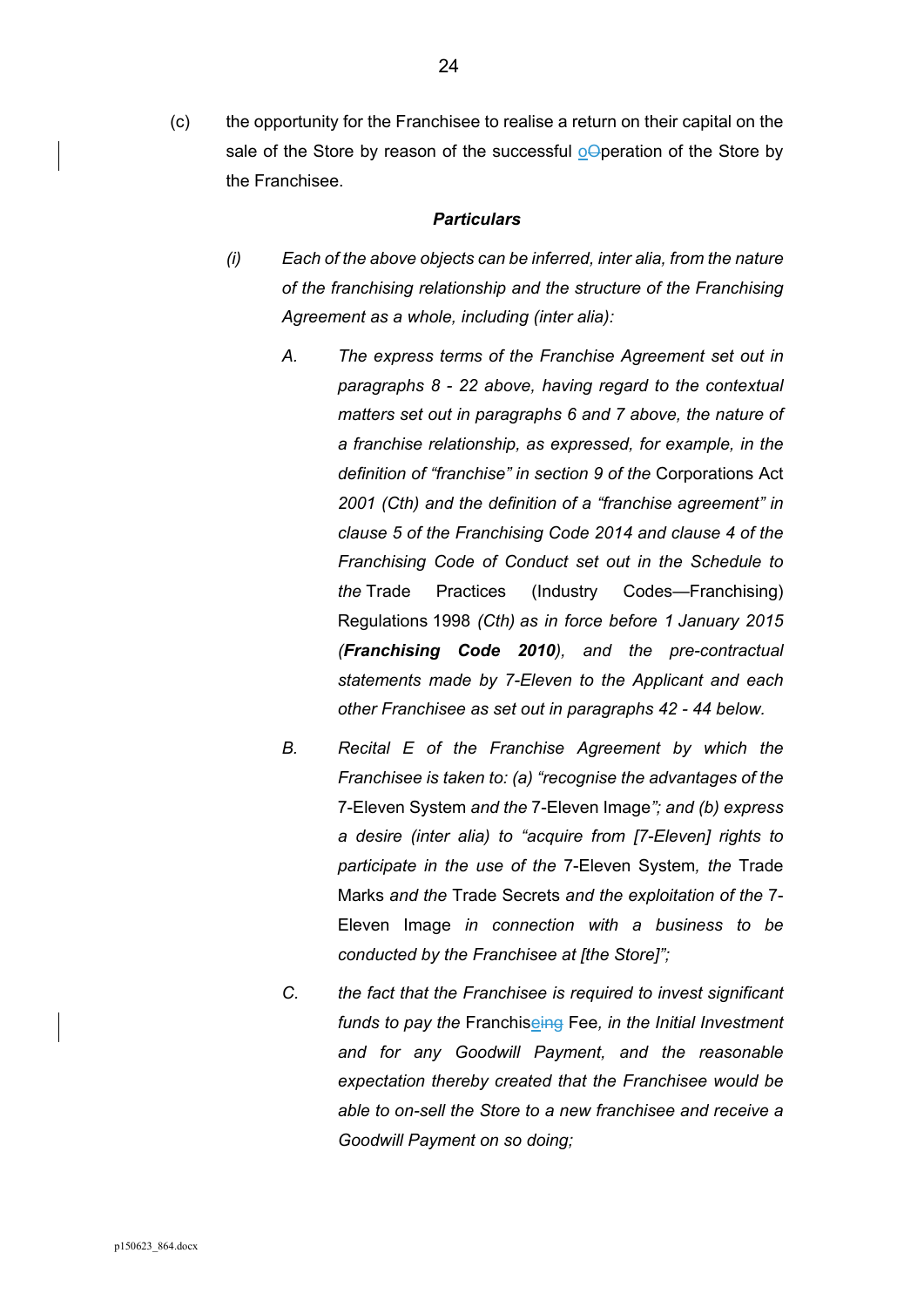- *D. the fact that, under the terms of the Franchise Agreement, the Franchisee is described as an independent contractor and is:* 
	- *I. responsible for engaging and paying employees in the Store;*
	- *II. entitled (in addition to the Weekly Draw) to a Profit Draw in prescribed circumstances;*
	- *III. entitled to a minimum level of Gross Income under the agreement.*

# **B6. Franchisor's 7-Eleven's inventory practices**

# *C-Store Practices*

- 25. At all material times during the Relevant Period, 7-Eleven:
	- (a) established a relationship with Metcash Limited (ACN 112 073 480), or one or more of its related bodies corporate (**Metcash**), for the supply of stock items through an entity known as "C-Store" (**C-Store**);
	- (b) designated C-Store as a recommended merchandise supplier under Article 15(b) of the Franchise Agreement for the supply of the majority of stock to its Franchisees;
	- (c) did not designate any alternative recommended merchandise vendors under Article 15(b) to generate price competition with C-Store in relation to the supply of stock to its Franchisees;
	- (d) negotiated the price and terms for the supply of items with Metcash and/or C-Store, including any discounts, allowances, rebates, incentives, commissions, bonuses, concessions or other price variations or benefits (collectively **Discounts**) to, for, or associated with, the supply of stock through C-Store to its Franchisees;
	- (e) prevented Franchisees from ordering stock from alternative *Bona Fide Suppliers* (other than C-Store) at all, or on a regular basis, by:
		- (i) acquiring from C-Store opening inventory to stock the relevant Stores prior to the Franchisee taking possession, which the Franchisee was required to acquire in accordance with Article 14(a)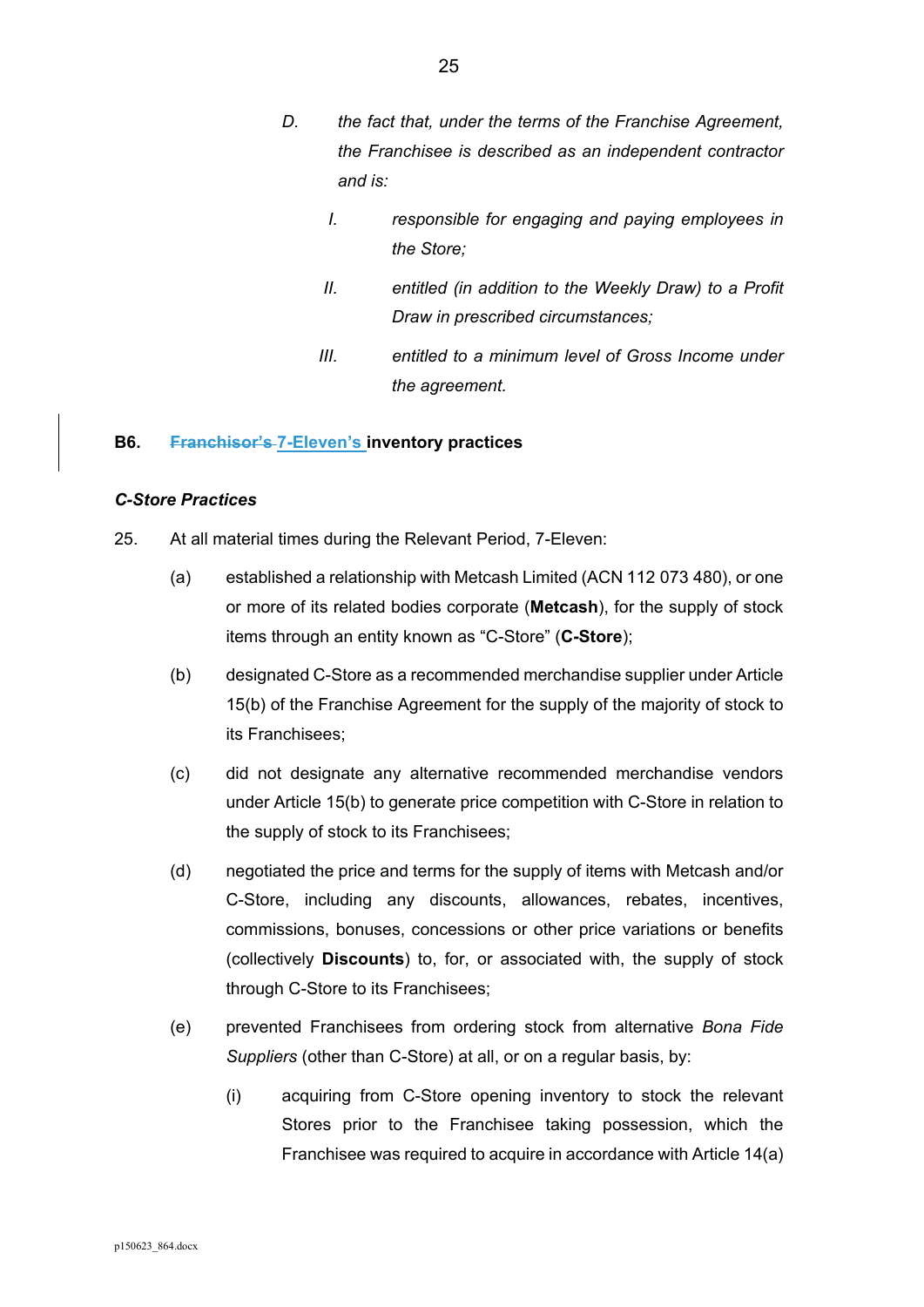of the Franchise Agreement (*Opening Inventory*) (see paragraph 16(a) above);

- (ii) only offering stock from C-Store on its in-store online portal (**Online Portal**) for most stock items;
- (iii) requiring Franchisees who order stock other than from C-Store (as permitted pursuant to the conditions referred in paragraphs 17(d) and 17(e) above) to submit invoices to 7-Eleven prior to payment of the invoice from the *Open Account* (or reimbursement of the Franchisee for its direct payment to the supplier, as the case may be) via means other than the Online Portal.
- 26. At all material times during the Relevant Period, the C-Store Prices agreed by 7- Eleven with C-Store, and payable by or charged to the Applicant and each of the Franchisees for stock ordered by them from C-Store (**Franchisee Wholesale Prices**) exceeded:
	- (a) the price or prices at which the Franchisee, if not required by the systems described in paragraph 25 to acquire stock via C-Store (**independent retailer**), would have been able to purchase that stock in similar quantities or normal trade volumes from alternative Bona Fide Suppliers other than C-Store (**Independent Fair Wholesale Price**); and/or
	- (b) further and in the alternative, the lowest price or prices reasonably obtainable by 7-Eleven using its best endeavours (**Best Endeavours Wholesale Price**),

for all, or alternatively a substantial number of, stock items.

#### *Particulars*

*Particulars willmay be provided after discovery and the service of expert evidence.* 

27. Further, the aggregate difference between the Franchisee Wholesale Prices actually charged and paid by Franchisees, and the Independent Fair Wholesale Price or the Best Endeavours Wholesale Price for the equivalent goods, has exceeded, in each full calendar year of the Relevant Period, the amount of 7- Eleven's Advertising Rebate reported for that year by a material amount.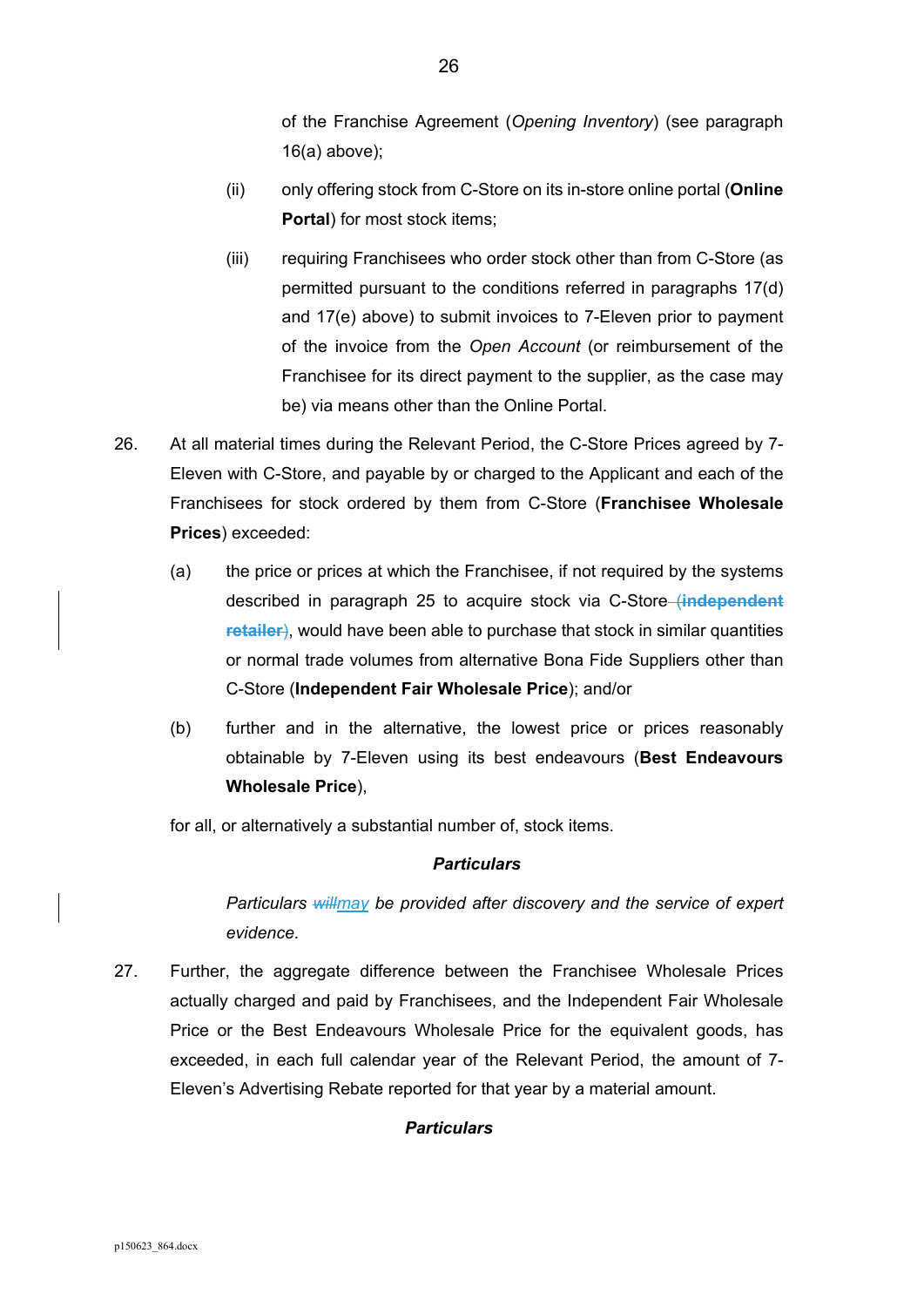*Particulars willmay be provided on the service of the Applicant's expert evidence.* 

(paragraphs 25 to 27 are individually or in combination, **7-Eleven's C-Store Practices**).

### *Inventory Practices*

- 28. Further, and in the alternative to the matters pleaded in paragraphs 25 and 26 above, on and from the time of entry by the Applicant and each other Franchisee into their Franchise Agreements, 7-Eleven:
	- (a) listed on its Online Portal the stock items to be purchased by each of the Franchisees (**Suggested Order**) and did not provide an option allowing Franchisees to vary the items on the list (other than by quantity);
	- (b) nominated a weekly deadline for Franchisees to vary the quantity of stock on the Suggested Order, then delivered stock to the Store within 1-2 days;
	- (c) in the case of the Applicant and Franchisees who obtained working finance capital from 7-Eleven through the *Open Account* (being some or all of the Franchisees), debited interest on any negative balance pursuant to Article 8(b) of the Franchise Agreement to the *Open Account* of those Franchisees;
	- (d) when stock was ordered by the Applicant or Franchisees from the Online Portal, debited the cost of ordered stock (at the time of delivery) to the respective outstanding balances of the *Open Account* of the Applicant and Franchisees, and calculated interest on such purchases from that time; and
	- (e) determined the prices at which the Franchisees were to sell items of merchandise (**Retail Prices**) by setting those prices in the Online Portal and point of sale scanning systems (and not allowing the Franchisees to alter those selling prices).

(Together individually or in combination, **7-Eleven's Inventory Practices**).

# **BREACH OF CONTRACT CLAIMS**

29. The conduct of 7-Eleven referred to in subparagraphs 25(c) to 25(e) and paragraphs 26 and 27 above (alone and in combination, **Wholesale Pricing**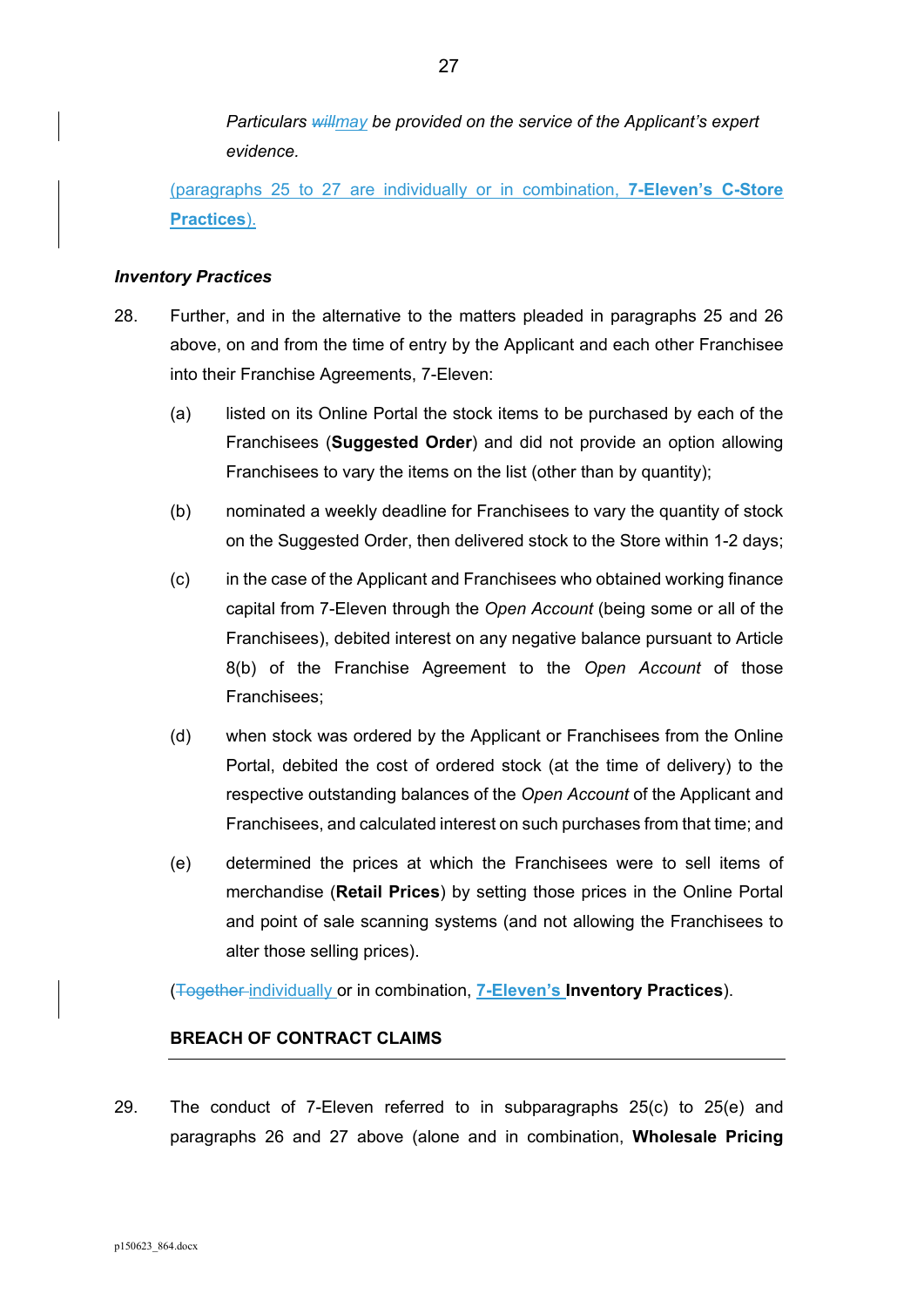**Conduct**) constituted, in breach of 7-Eleven's Efficiency Obligation Term and/or in breach of the Contractual Duties Term:

- (a) a failure by 7-Eleven to use its best endeavours to ensure that the business of the Applicant and each other Franchisee, being an undertaking, scheme or enterprise to which their respective Franchise Agreements relate has been carried on in a proper and efficient manner;
- (b) further and in the alternative, a failure by 7-Eleven to cooperate with the Applicant and each other Franchisee to achieve the objects of their respective Franchise Agreements;
- (c) further and in the alternative, a failure by 7-Eleven to act reasonably and in good faith towards the Applicant and each other Franchisee; and/or
- (d) further and in the alternative, a failure by 7-Eleven to exercise its powers or discretions under the Franchise Agreement in good faith and reasonably and with reasonable cause.

- *(i) Throughout the Relevant Period, the effect of 7-Eleven's Wholesale Pricing Conduct was to increase the* Cost of Goods Sold*, and reduce the income and/or profit margins, for the Applicant and each other Franchisee arising from the operation of their Stores, and thereby deny each of them the opportunity to earn a level of profits, income and/or achieve commercial success that reflected:* 
	- *A. the prominence and reputation of 7-Eleven brand;*
	- *B. the skill, time, money and effort invested by the Franchisee in the acquisition and operation of the Store; and*
	- *C. the risks undertaken by the Franchisee in operating the business at the Store.*
- *(ii) Further, and in the alternative, by reason of the matters pleaded in paragraphs 17, 18, 25, 26 and 27 above, the difference between the Franchisee Wholesale Prices and the Independent Fair Wholesale Price or Best Endeavours Wholesale Price of those goods cannot be reasonably attributed to the amount of the rebates received by 7-Eleven, as disclosed by 7-Eleven to the Franchisees*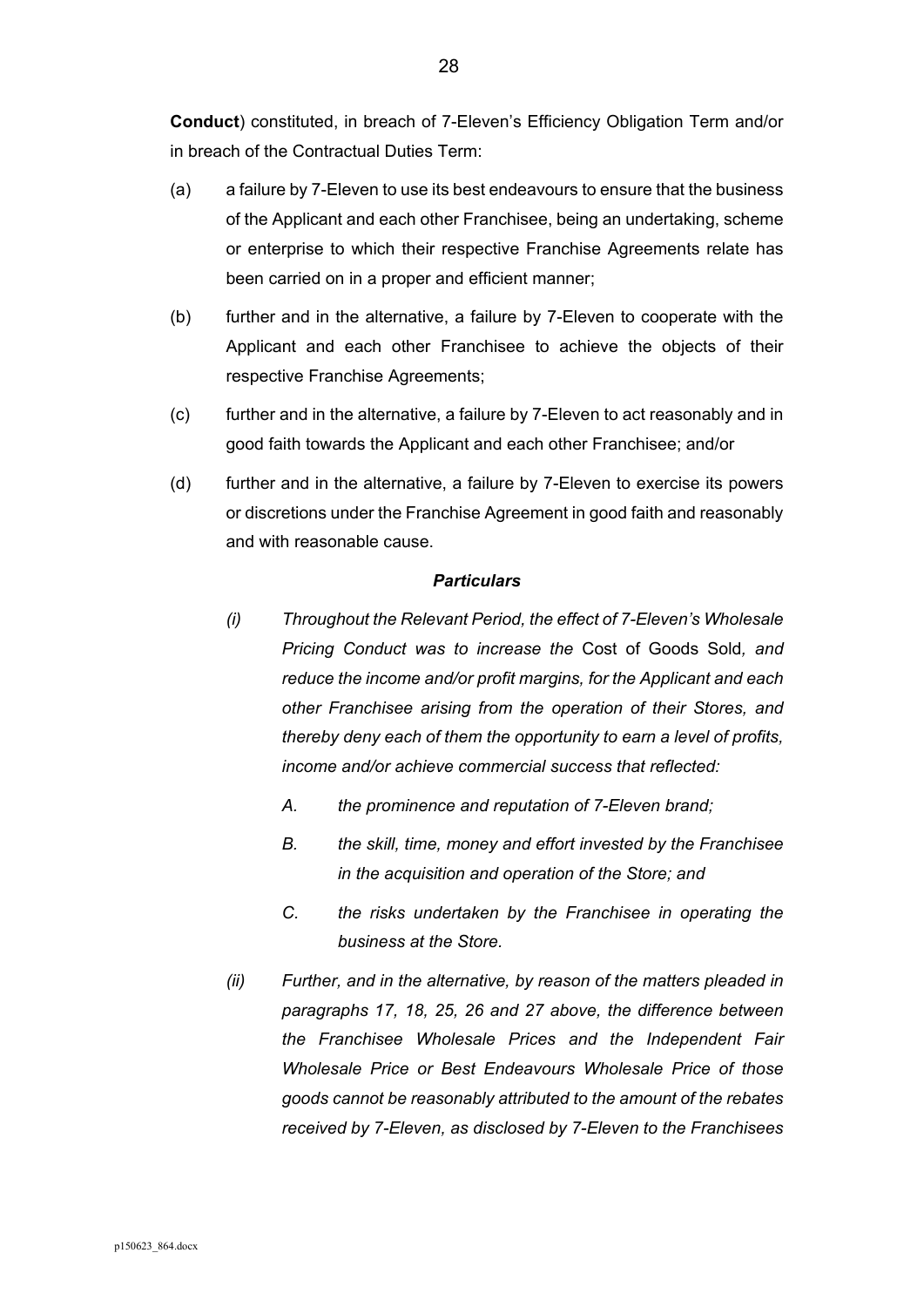*in respect of each year in the Relevant Period. Accordingly, it is to be inferred that:* 

- *A. 7-Eleven agreed C-Store prices with Metcash that were by any reasonable and objective measure excessive for the goods supplied by Metcash to the Applicant and the Franchisees, to the detriment of the Franchisees as set out in (i) above;*
- *B. in negotiating the C-Store prices, 7-Eleven acted in a manner which was: (i) not necessary to advance its legitimate contractual interests under the Franchise Agreements; (ii) extraneous to the legitimate object of its powers to engage in the Wholesale Pricing Conduct (if and where such powers existed, which is not admitted); and (iii) contrary to the interests of the Franchisees and the objects of the Franchise Agreements; and*
- *C. in the premises, 7-Eleven thereby failed to cooperate with the Franchisees to achieve the objects of the Franchise Agreements set out in paragraph 24 above.*
- *(iii) Further and in the alternative, in the circumstances identified above, it may be inferred that, in negotiating C-Store prices which exceeded significantly the Independent Fair Wholesale Price or Best Endeavours Wholesale Price, and the amount of 7-Eleven's Advertising Rebate throughout the Relevant Period, without any apparent legitimate contractual justification for such conduct, 7- Eleven acted (and/or exercised its contractual powers under the Franchise Agreements) arbitrarily and not for the purpose for which such contractual powers were granted (if and where such powers exist, which is not admitted).*
- *(iv) In the premises of particulars (i)-(iii) above, 7-Eleven failed to act reasonably and in good faith and/or failed to exercise its powers or discretions under the Franchise Agreement reasonably and in good*  faith, or in a proper and efficient manner, having regard to the *objects of the Franchise Agreement set out in paragraph 24 above.*
- *(v) Further particulars willmay be provided after discovery and service of the Applicant's expert evidence.*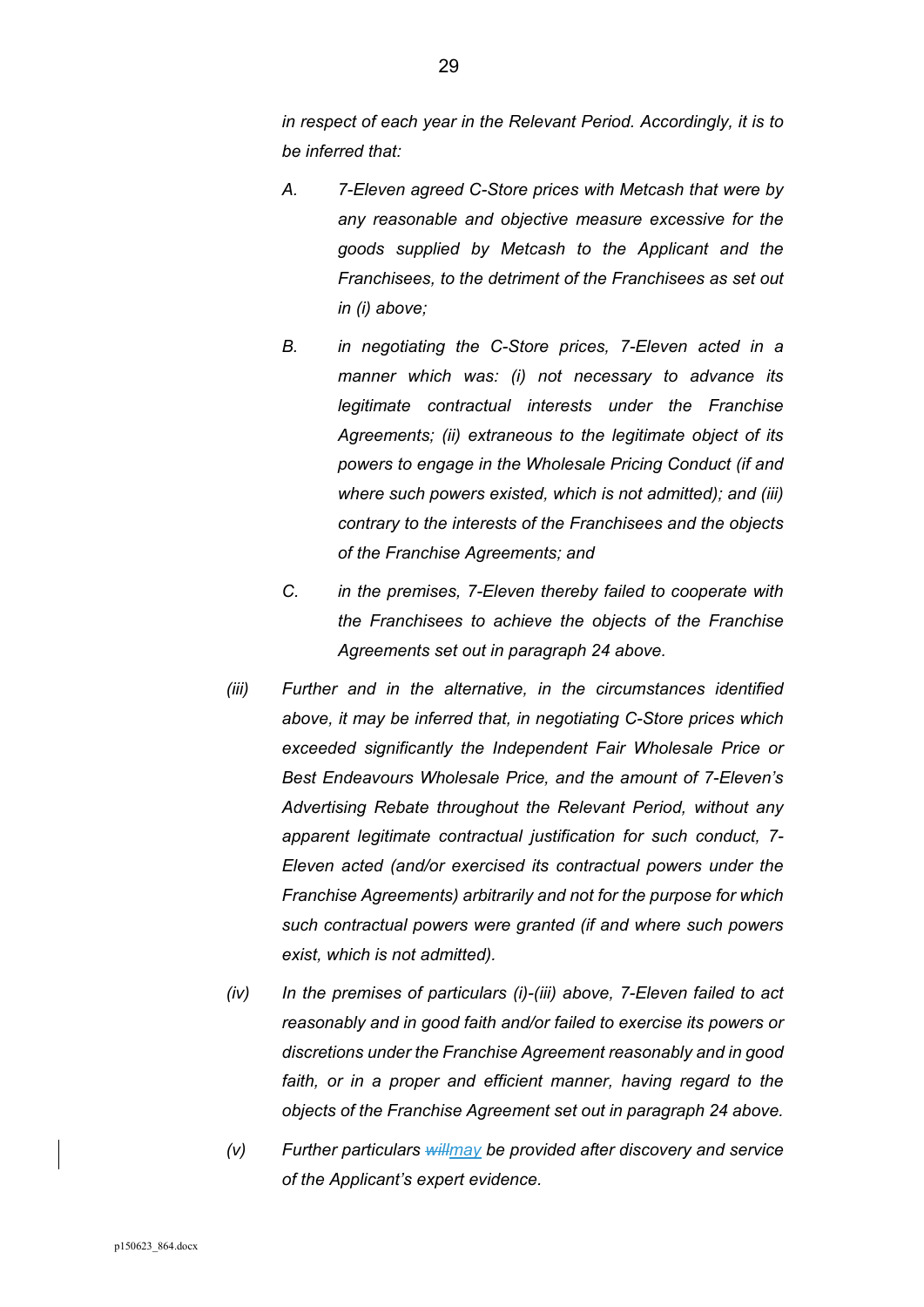- 30. Further and in the alternative to paragraph 29 above, the Wholesale Pricing Conduct, in combination with some or all of the 7-Eleven's Inventory Practices referred to in paragraph 28 above, constituted, in breach of 7-Eleven's Efficiency Obligation Term and/or the Contractual Duties Term:
	- (a) a failure by 7-Eleven to use its best endeavours to ensure that the business of the Applicant and each other Franchisee, being an undertaking, scheme or enterprise to which their respective Franchise Agreements relate, is carried on in a proper and efficient manner;
	- (b) further and in the alternative, a failure by 7-Eleven to cooperate with the Applicant and each other Franchisee to achieve the objects of their respective Franchise Agreements;
	- (c) further and in the alternative, a failure by 7-Eleven to act reasonably and in good faith towards the Applicant and each other Franchisee; and/or
	- (d) further and in the alternative, a failure by 7-Eleven to exercise its powers or discretions under the Franchise Agreement in good faith and reasonably and with reasonable cause.

- *(i) See the particulars to paragraph 29 above and as further set out below.*
- *(ii) Due to the 7-Eleven's Inventory Practices pleaded and particularised in subparagraphs 28(a) and 28(e) above, the Applicant and some or all of the Franchisees were unable (at all, or on a regular basis) to purchase goods from alternative wholesalers (other than C-Store) in order to mitigate the effects of the Wholesale Pricing Conduct and/or exacerbated the adverse financial impact of the Wholesale Pricing Conduct on the Applicant and some or all of the Franchisees.*
- *(iii) Further and in the alternative, due to the 7-Eleven's Inventory Practices pleaded and particularised in subparagraphs 28(b) and 28(d) above, the Applicant and some or all of the Franchisees incurred interest liabilities to 7-Eleven on inflated wholesale prices from the date of ordering C-Store merchandise.*
- *(iv) In the premises, by the 7-Eleven's Inventory Practices pleaded and particularised in subparagraphs 28(a) and 28(e) above, 7-Eleven*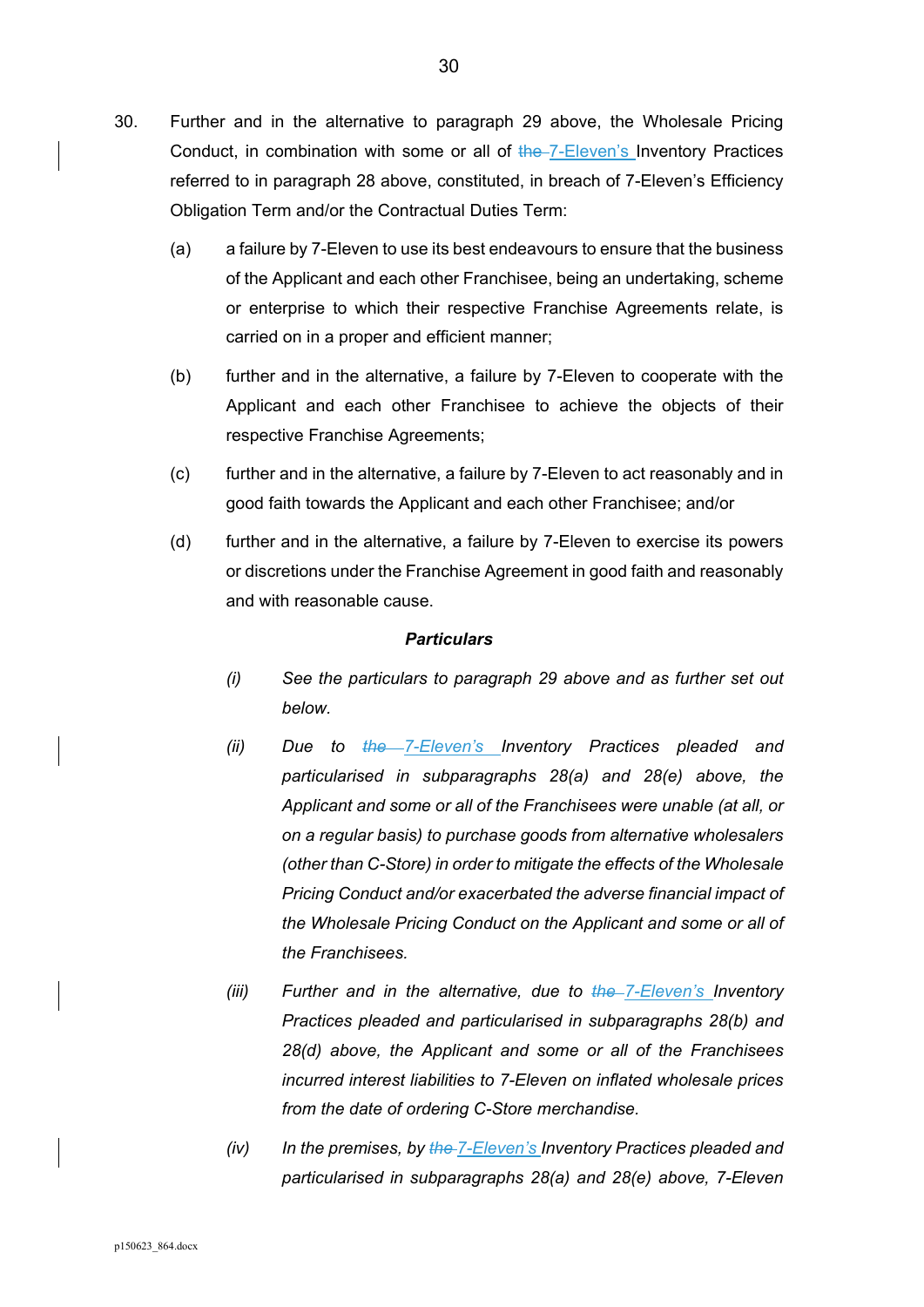failed to cooperate with the Applicant and some or all of the *Franchisees by preventing them from purchasing goods from alternative wholesalers (other than C-Store) at all, or on a regular basis, or by creating commercial and or practical disincentives for them to do so. By such conduct, 7-Eleven prevented the Applicant and some or all of the Franchisees from mitigating the effects of the Wholesale Pricing Conduct (or impaired their ability to do so) and thereby failed to cooperate with the Franchisees to achieve the objects of their Franchise Agreements set out in paragraph 24 above.* 

*(v) Further particulars willmay be provided on service of the Applicant's expert evidence.* 

# **B7. Loss and Damage**

31. By reason of 7-Eleven's breaches of contract referred to in paragraphs 29 and/or 30 above, the Applicant and each of the Franchisees have suffered loss and damage.

- *(a) The Applicant's loss and damage will be calculated by reference to loss of profits referable to:* 
	- *(i) the prices for stock purchased through C-Store, compared with the Independent Fair Wholesale Prices, and/or the Best Endeavours Wholesale Prices for that stock;*
	- *(ii) the Applicant's loss of opportunity to earn additional profits from the charging of prices for the sale of merchandise in excess of the maximum prices set by 7-Eleven.*
- *(b) Further particulars of the Applicant's loss and damage calculated on the above bases willmay be provided after service of expert evidence.*
- *(c) The loss suffered by the Franchisees will also be calculated in accordance with the particulars (a) and (b) above but are not particularised in this SOCtatement of Claim; particulars in relation to the Franchisees' losses will be obtained (and particulars willmay be provided) following opt out, the determination of the Applicant's claims and identified common issues at an*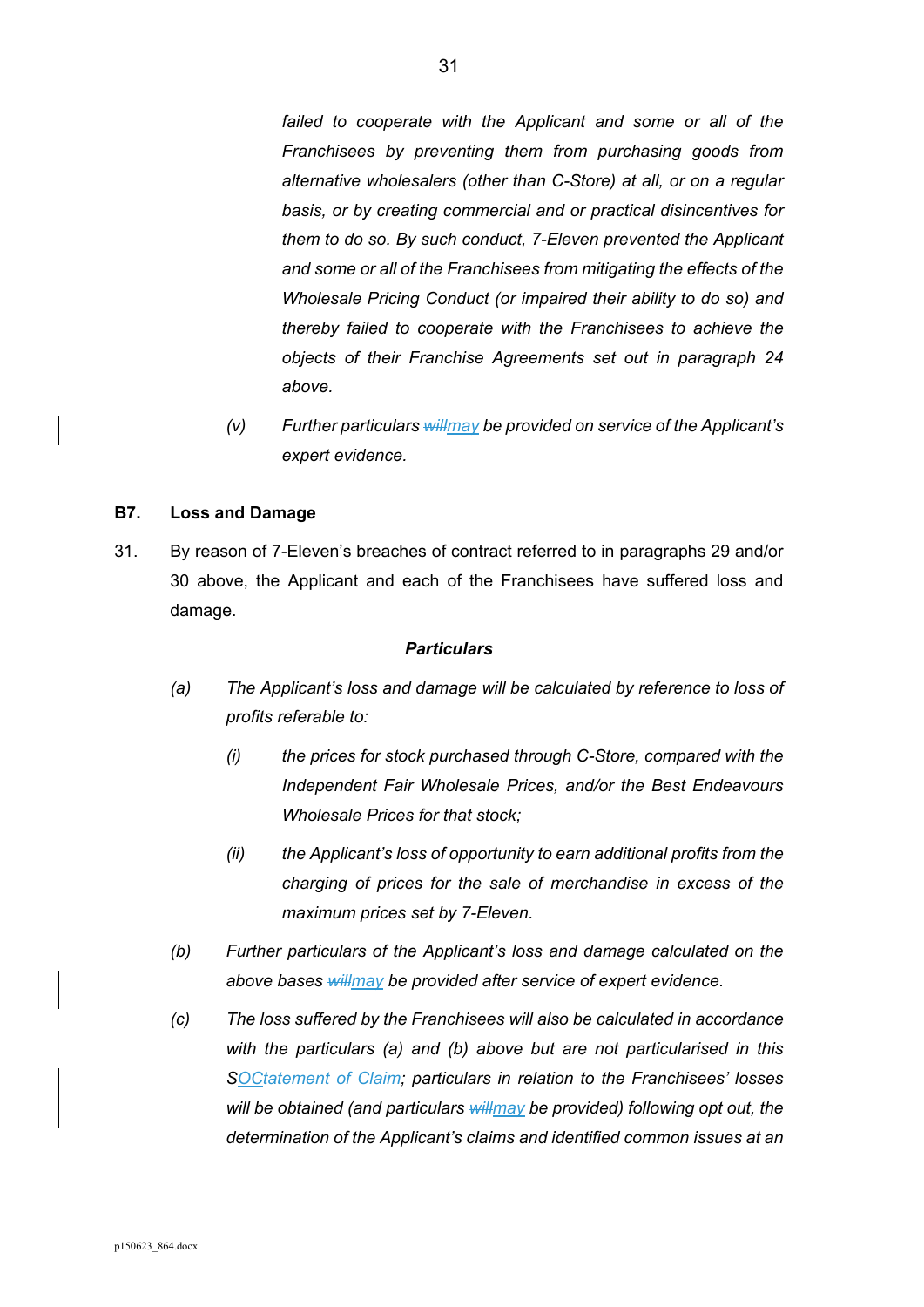*initial trial and if and when it is necessary for a determination to be made of the individual claims of those Franchisees.* 

# **C. UNFAIR CONTRACT TERMS**

- 32. The Franchise Agreements of the Applicant and:
	- (a) some or all of the Franchisees, are small business contracts within the meaning of section 23 of the ACL;
	- (b) each of the Franchisees, are standard form contracts within the meaning of section 27 of the ACL.
- 33. The purpose and essence of a franchise relationship is an arrangement under which a franchisee earns profits or income, or has the opportunity to do so, by exploiting a right, conferred by 7-Eleven as owner of the right, to use a trade mark or design or other intellectual property or the goodwill attached to it in connection with the supply of goods or services, including:
	- (a) the franchisee has the opportunity to own and operate his, her or its own business within a system owned or controlled by 7-Eleven;
	- (b) 7-Eleven has the opportunity to build and grow its business utilising the capital, skill, time, money and effort of the franchisee.

#### *Particulars*

# *See the particulars to paragraph 24 above.*

- 34. The effect of the Franchise Agreement between 7-Eleven and the Applicant and each other Franchisee, has been to impose such a high level of operational control over the conduct of the business at the Franchisee's Stores as to deny the Franchisees any effective ability, or alternatively, to substantially restrict their ability, to make their own decisions about how best to run their businesses and exploit the rights purportedly conferred on them by 7-Eleven to earn profit or income, or to have the opportunity to do so, having regard to the investment of skill, time, money and effort by the Franchisee and its principals (**Franchisor's 7- Eleven's Operational Control)**:
	- (a) the Franchisee has no, or no effective, control over the supplier from whom it has purchased stock or the prices payable by the Franchisee to that supplier, C-Store, by reason of Articles 15(c), 15(f), 15(h), 16(a), 16(b),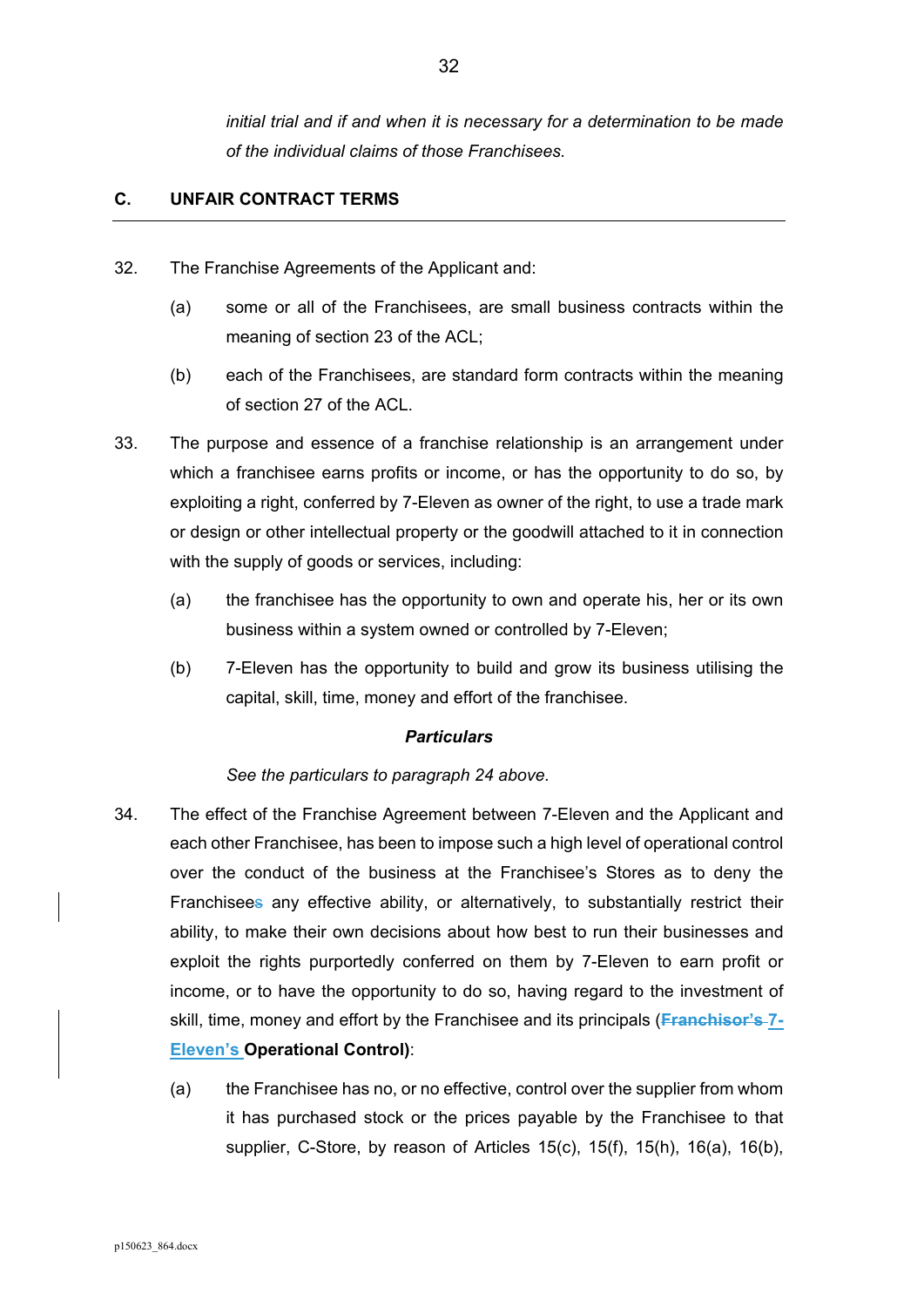17(a), 20(f) and 20(g) of the Franchise Agreement and 7-Eleven's C-Store Practices thereunder;

- (b) the Franchisee had no, or no effective control, over the retail sales prices which it could charge to customers either for regular stock or for marketing stock, by reason of Article 17(b) of the Franchise Agreement and the Maximum Price Control thereunder;
- (c) the Franchisee had no, or no effective, control over the stock levels at the Store, by reason of Articles 13(c), 14(a), 15(a), 15(g) of the Franchise Agreement, and 7-Eleven's Inventory Practices;
- (d) further and alternatively to (c) above, the Franchisee was obliged to incur the costs of any stock losses, due to overstocking of the Store by holding levels of stock, as required by 7-Eleven by reason of Article 12(a) of the Franchise Agreement, in excess of what the Franchisee reasonably required for sale prior to the expiry date of such stock;
- (e) the Franchisee was obliged to operate the Store during the hours directed by 7-Eleven, by reason of Article 1(k) and paragraph (b) of Exhibit D of the Franchise Agreement;
- (f) the Franchisee was unable to pay any operational expenses, including wages, from their *Open Account*, if the Franchisee's *Net Worth* fell below the Minimum Net Worth stipulated in the Franchise Agreement, pursuant to Article 8(a) of the Franchise Agreement and Article 19A of the Variation Agreement;
- (g) after December 2015, Franchisees were compelled to use 7-Eleven's **P**payroll Sservices pursuant to Article 19A of the Variation Agreement;
- (h) the Franchisee's ability to maintain a Minimum Net Worth from time to time was dependent upon the profitability of the Store, which was impacted and substantially controlled by 7-Eleven as set out in paragraphs 34(a) to (d) above;
- (i) the Applicant, and most if not all Franchisees, had no practical alternative to obtaining financing from 7-Eleven on the Open Account, as:
	- (i) the *Open Account* was debited by 7-Eleven with the unpaid balance of the Oopening Sstock (*Investment*) and thereafter accrued interest on and from the commencement of the Franchise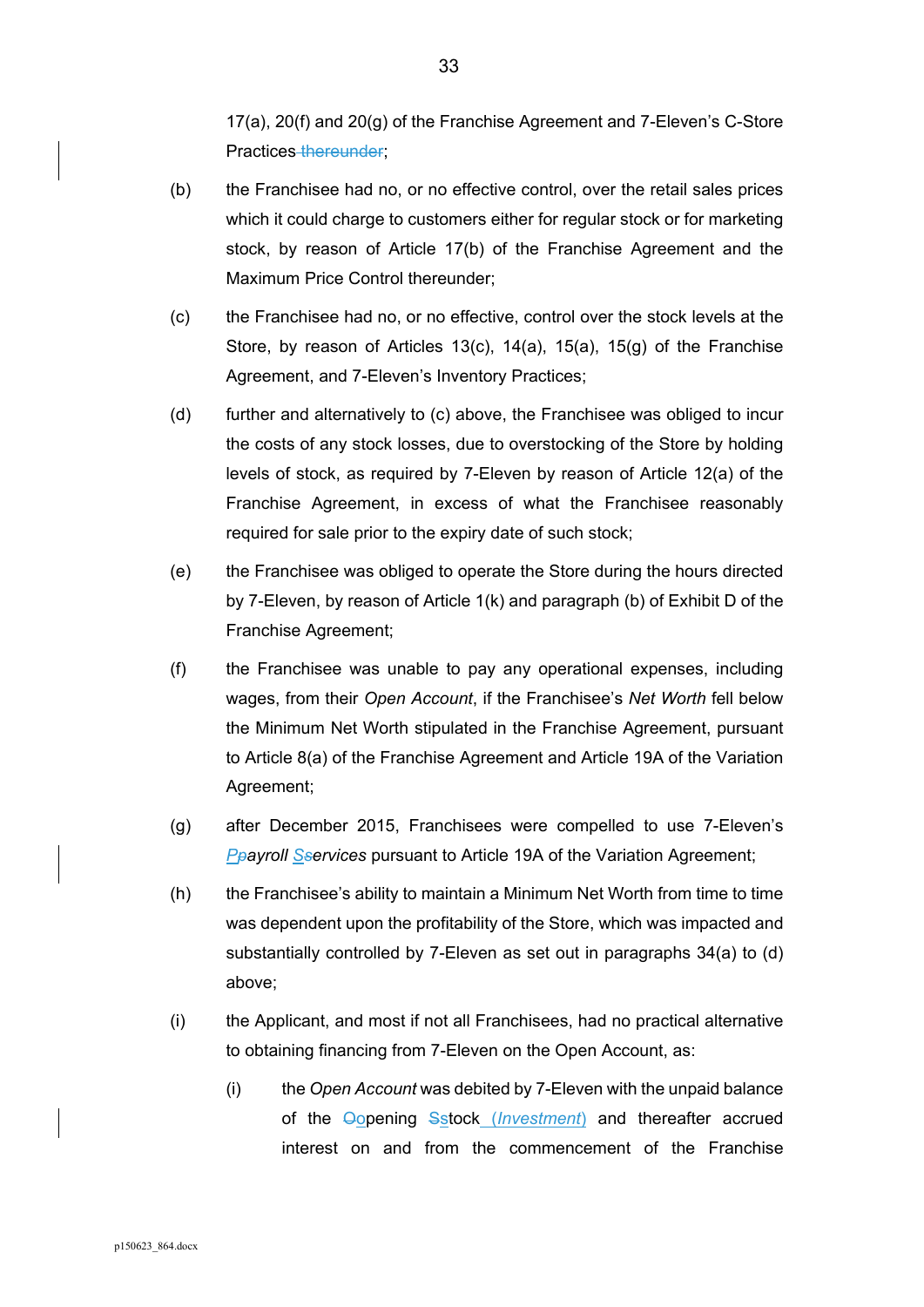Agreement, by reason of Articles 7, 14(a) and paragraph (c) of Exhibit D to the Franchise Agreement;

(ii) at the time of executing the Franchise Agreement, the Franchisee granted a first ranking security interest to 7-Eleven over all Current Assets of the Store (irrespective of whether there was a negative balance on the *Open Account*) and executed an indenture in the form of Exhibit G to the Franchise Agreement, charging such Current Assets, with the result that their ability to obtain working capital from another financier was significantly constrained in the absence of an agreement between any such alternative financier and 7-Eleven;

#### *Particulars*

*The Applicant repeats the matters pleaded in paragraphs 7(b) and 12(e) above.* 

- (j) further and in the alternative, a Franchisee's entitlement to receive a Weekly Draw of anticipated profits from 7-Eleven's *Open Account* was dependent upon the Franchisee maintaining a Minimum Net Worth as stipulated in the Franchise Agreement, and was also dependent in part upon the level of wages paid by the Franchisee, pursuant to Article 22 and Exhibit E, paragraph (h) of the Franchise Agreement;
- (k) a Franchisee was at risk of an immediate termination of the Franchise Agreement if the Franchisee failed to maintain the required *Net Worth* at any time, by reason of Articles 25(c), 25(e) and the definition of "*Fraudulent Behaviour*<sup>"</sup> in the Franchise Agreement;
- (l) in the case of the Applicant and some of the Franchisees, pursuant to Articles 2(f) and 24(a)(i), 7-Eleven was able to end their Franchise Agreement prior to the completion of the maximum 10-year term by refusing to exercise an option to renew the *Lease* of the site (at its sole and unconstrained discretion).
- 35. 7-Eleven's Operational Control (and each element of it as set out in subparagraphs 34(a) to 34(l) above, separately and in combination):
	- (a) was inconsistent with the purpose and essence of a franchise agreement as set out in paragraph 33 above;

34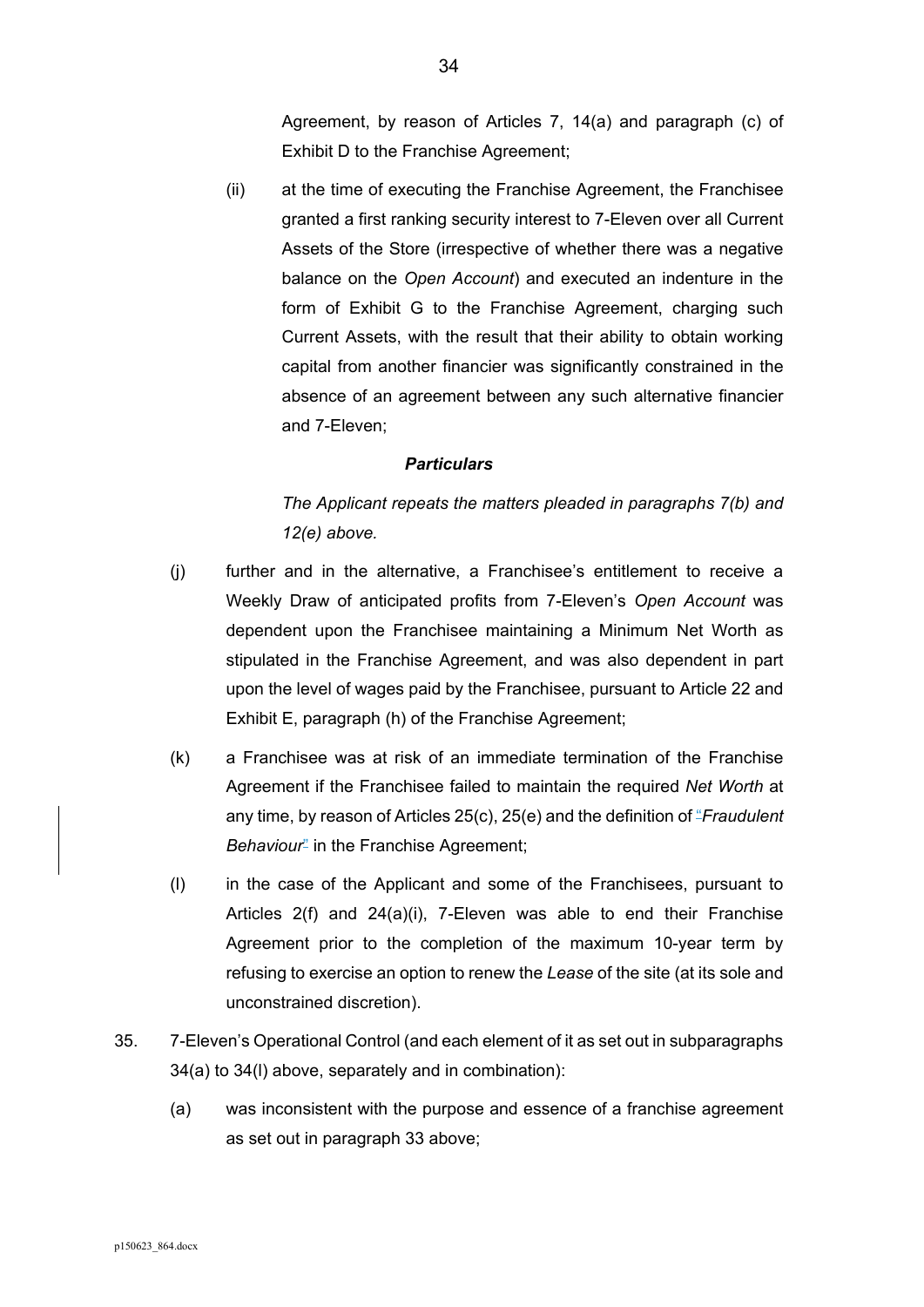- (b) is not presented clearly, legibly and in reasonably plain language from a reading of the Franchise Agreement as a whole or from a reading of any of the terms referred to in subparagraphs 34(a)-(l) above, for the purposes of section 24(4) of the ACL.
- 36. By reason of paragraphs 33 to 35 above, each of the following terms of the Franchise Agreement between 7-Eleven and each of the Applicant and each other Franchisee (**Relevant Terms**), individually and in combination with each and all of the other Relevant Terms, cause a significant imbalance in the rights and obligations of the parties to the Franchise Agreement within the meaning of section  $24(1)(a)$  of the ACL:
	- (a) Articles 1(k) and paragraph (b) of Exhibit D in relation to the hours that the Store was required to remain open;
	- (b) Articles 7, 8, 14(a), 18, 20, 22 and paragraph (c) of Exhibit D and paragraph (h) of Exhibit E in relation to the establishment and operation of the *Open Account* by 7-Eleven;
	- (c) Articles 12(a), 13(c), 15(a) and 15(g) in relation to the composition of inventory to be ordered at the direction of 7-Eleven, including stock required for marketing campaigns;
	- (d) Article 14(a) in relation to the procurement by 7-Eleven of the initial Inventory for the Store;
	- (e) Articles 15(c), 15(f), 15(h), 16(a), 16(b) and 17(a), in relation to where and how the Franchisee must purchase stock;
	- (f) Article 17(b) in relation to the retail prices that may be charged by Franchisees;
	- (g) Articles 20(f) and 20(g) in relation to the collection and accounting treatment by 7-Eleven or all discounts and allowances paid by merchandise vendors for stock purchased by a Franchisee;
	- (h) Articles  $2(f)$  and  $24(a)(i)$  in relation to 7-Eleven's ability to reduce the term of the Franchise Agreement by declining (at its sole and unconstrained discretion) to renew its *Lease* of some of the Franchisees' Stores;
	- (i) from the date of execution of the Variation Agreement, Article 19A in relation to the *Payroll Services* provided by 7-Eleven (see paragraph 20 above).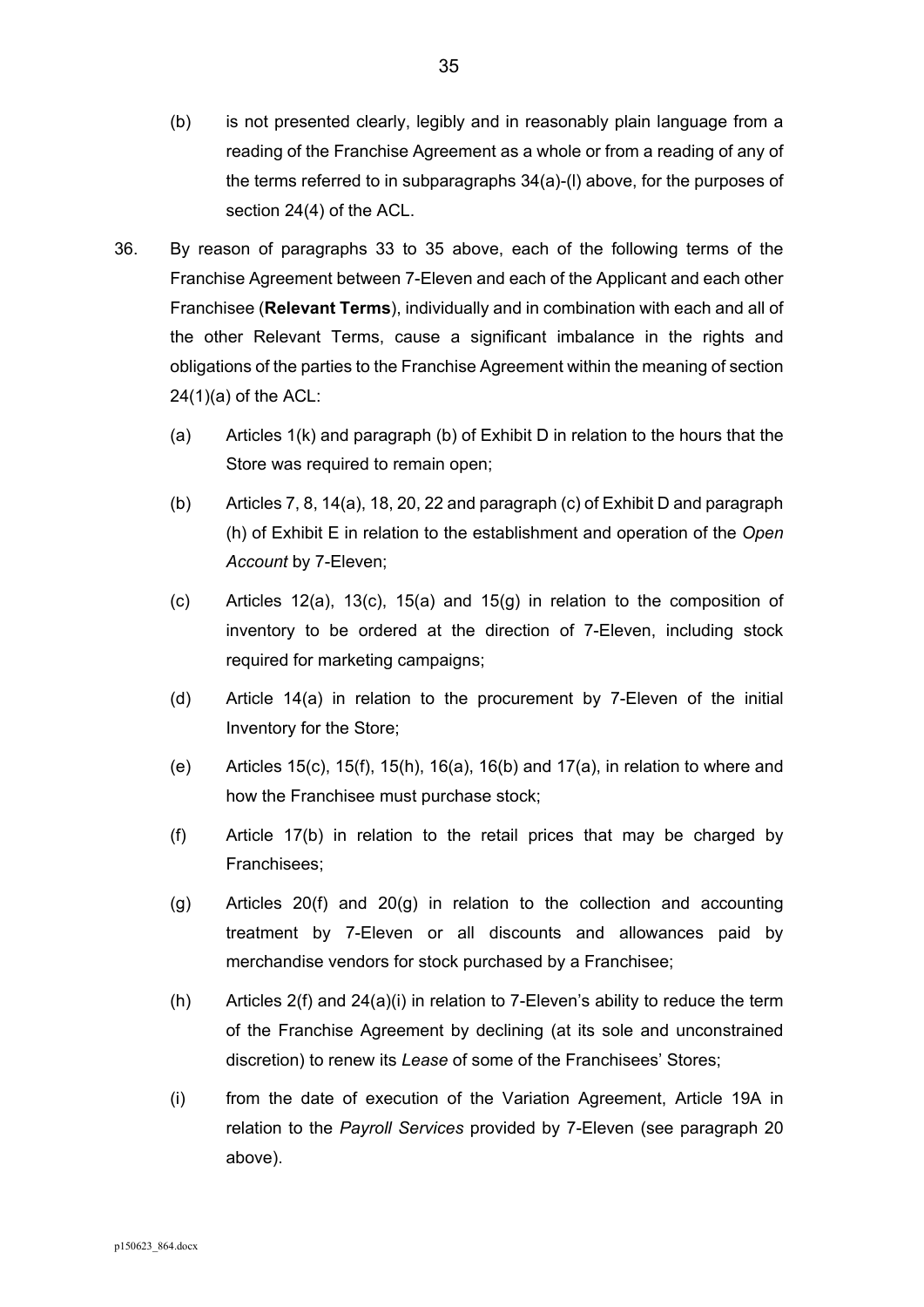- 37. Further and in the alternative, by reason of paragraphs 33 to 35 above, each of the Relevant Terms, individually and in combination with the other Relevant Terms, is:
	- (a) not reasonably necessary in order to protect the legitimate interests of 7- Eleven, as the party advantaged by the term within the meaning of section 24(1)(b) of the ACL;
	- (b) is the cause of detriment to the Franchisee by reason of the application and reliance on such term by 7-Eleven within the meaning of section 24(1)(c) of the ACL.
- 38. Further and in the alternative, by reason of paragraphs 33 to 35 above, each of the Relevant Terms, individually and in combination with the other Relevant Terms, is not transparent within the meaning of section 24(2) of the ACL.
- 39. By reason of paragraphs 32 to 38 above, each of the Relevant Terms is:
	- (a) an unfair term within the meaning of section 24(1) of the ACL; and
	- (b) void by reason of section 23(1) of the ACL.
- 40. Further and in the alternative, to the extent that the Master Franchisor is granted rights under Article 48 of the Franchise Agreements of the Applicant and each other Franchisee to be a third-party beneficiary of any of the Relevant Terms with a right to exercise the rights of 7-Eleven in relation to any of the Relevant Terms (**Third Party Rights Term**), the Third Party Rights Term is, to that extent, also:
	- (a) an unfair term within the meaning of section 24(1) of the ACL; and
	- (b) void by reason of section 23(1) of the ACL.

# **D. FRANCHISOR DISCLOSURES – CODE BREACHES AND MISLEADING OR DECEPTIVE CONDUCT – APPLICANT AND FRANCHISEES**

# **D1. 7-Eleven's pre-contractual statements and Disclosure**

- 41. Prior to the Applicant and each other Franchisee entering a Franchise Agreement, 7-Eleven provided:
	- (a) each of them with an "Introductory Pack" of information which included:
		- (i) a brochure entitled "The 7-Eleven Franchise System" (**7-Eleven Brochure**) as updated from time to time;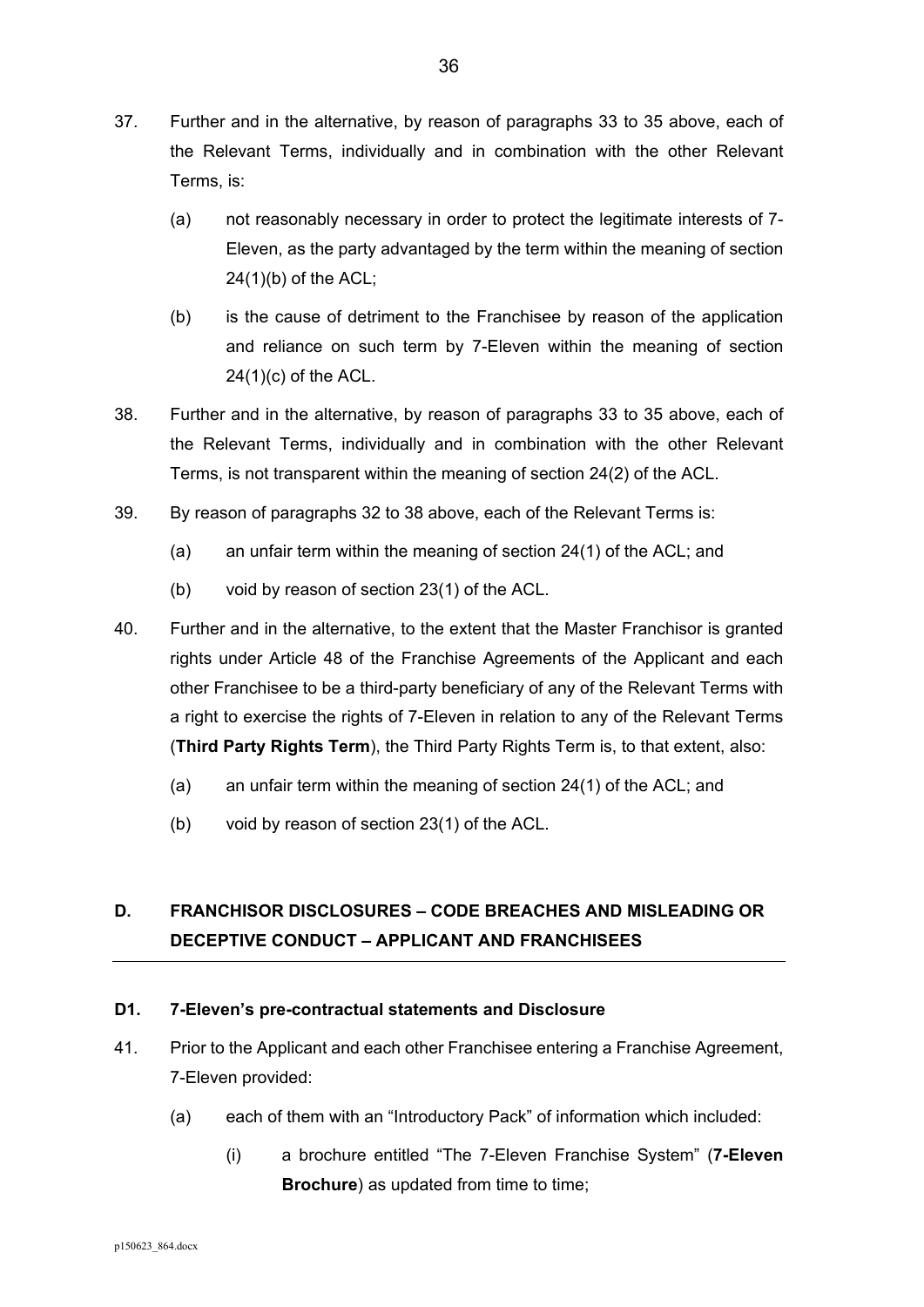- (ii) spread-sheets containing:
	- A. average financial information across all Stores (nationally) in the previous two financial years; and
	- B. a spread-sheet containing average financial information across all Fuel Stores or Conveniencenon-Fuel Stores (as relevant to the Franchisee's prospective purchase) for the previous two financial years in the state in which the Franchisee proposed to operate,

(separately and together, **Average Store Financials**); and

- (iii) income and expense statements for the previous three financial years for the particular Convenience Store or Fuel Store which they had expressed an interest in purchasing (**Individual Store Financials**);
- (b) in the case of the Applicant and each other Franchisee who purchased Convenience Stores, a document entitled "*7-Eleven Stores Pty Ltd Franchising Code Disclosure Document for Franchisee or Prospective Franchisee*" (**Franchising Code Disclosure**) as updated from time to time during the Relevant Period;
- (c) in the case of the Applicant and each other Franchisee who purchased a Fuel Store, a document entitled "*7-Eleven Stores Pty Ltd Oilcode Disclosure Document*" as updated from time to time during the Relevant Period (**Oilcode Disclosure**).

# *Particulars*

*Prior to the Applicant entering into the Campbelltown Store Franchise Agreement, 7-Eleven provided it:* 

- *(i) by email from Ash Bennett (NSW District Manager) (Bennett) to Paresh Davaria dated 9 July 2013, the 7-Eleven Brochure in force as at that date;*
- *(ii) by email from Bennett (NSW District Manager) to Paresh Davaria dated 9 July 2013, the Average Store Financials for FY 2009- FY2012;*
- *(iii)(ii) by email from Bennett (NSW District Manager) to Paresh Davaria dated 17 10 July 2013, the "average store earnings"Average Store*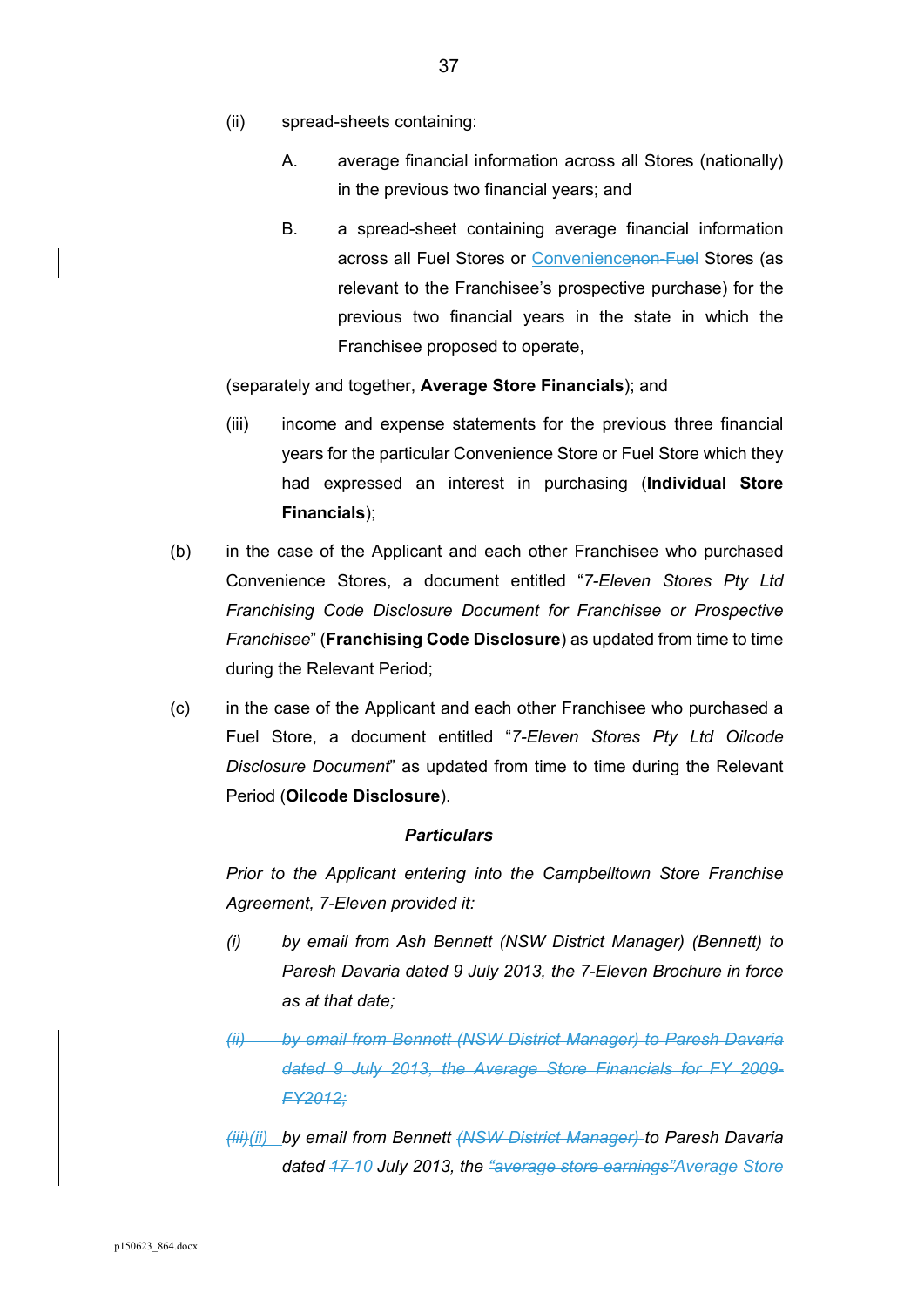*Financials for the previous three two financial years nationally and for NSW Convenience Stores, as well as a list of Stores for sale, entitled "Franchise Opportunities: NSW" and dated 3 July 2013;*

*(iv)(iii) by email from Bennett to Paresh Davaria on 17 July 2013, the Individual Store Financials for the Campbelltown Store for the previous three financial years (Campbelltown Store Financials).* 

- 42. In each version of 7-Eleven Brochure published during the Relevant Period, 7- Eleven stated (inter alia) that:
	- (a) *"A 7-Eleven Franchise is your opportunity of making dreams come true. It offers the chance to operate your own business, to be your own boss, and build something you can be proud of"* (2013 Brochure, page 1);
	- (b) *"To become a 7-Eleven franchisee, you'll need a willingness to work hard to enhance your 7-Eleven business"* (2013 Brochure, page 1);
	- (c) *"In the convenience store industry, 7-Eleven is number one"* (2013 Brochure, page 1);
	- (d) *"7-Eleven offers prospective Franchisees a business system and a ready to operate store that appreciates the needs of the customer"*;
	- (e) Under the heading "Business System":
		- (i) "*The 7-Eleven business system provides a valuable trademark recognised worldwide, a proven system of operation, an established image and a well accepted franchise concept"*;
		- (ii) *"The ongoing link between you and 7-Eleven will be your operations District Manager. Your District Manager will work with you to monitor and develop your individual business. Analysis of store trading performance, operating expenses, product ranging and merchandising, implementation of marketing and promotional programmes are just a few of the areas where support is provided"*;

(together and separately, **7-Eleven Business Opportunity Statements**);

(f) *"7-Eleven offers assistance in this area by preparing lists of recommended suppliers and merchandise together with recommended retail prices. From this extensive list, you may choose which lines you will range in your store"*  (**7-Eleven Supplier and Merchandise List Statement**).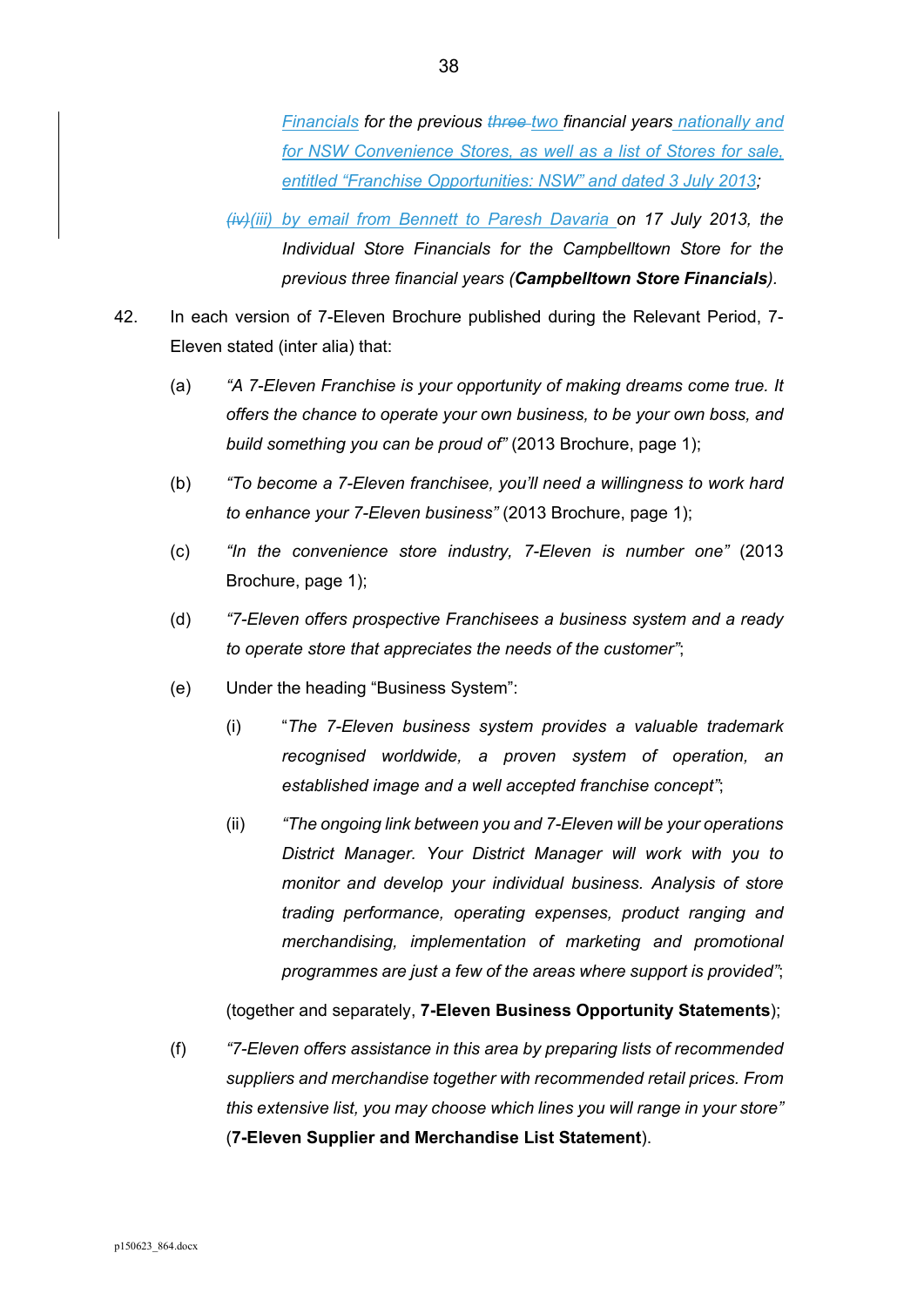- 43. In each version of the Franchising Code Disclosure published during the Relevant Period, 7-Eleven made the following statements:
	- (a) *"[7-Eleven] does not receive rebates from any supply of goods it makes to Franchisees of its branded or proprietary goods, unlike the rebates it receives on goods which are provided to Franchisees by suppliers and which are disclosed at paragraph 15 of this document."* [Clause 10.1(j)]
	- (b) *"Rebates paid to the Franchisee by third party suppliers are applied entirely towards marketing and promotional expenses or are otherwise shared with Franchisees (as explained in 15.1 below)."* [Clause 10.1(k)]
	- (c) *"The Franchisee is not required to make any periodic or other contributions to any marketing or other co-operative fund. [7-Eleven] collects and administers marketing funds paid to it by Vendors of goods or services to the 7-Eleven stores franchised network (which includes the fuel re-selling network). The value of such payments is mostly based on the volume of purchases of goods by Franchisees from the vendors for on-sale from the 7-Eleven Stores as part of their franchised business in accordance with the supply terms [7-Eleven] negotiates with the vendors in relation to their supply of goods and services to its franchise network. [7-Eleven] accounts for the money it so collects and applies that money, first for the production and supply of point of sale, advertising and promotional material based on its marketing spend for the appropriate financial year. Any remaining money is applied to reduce the cost of goods and shared as part of the Gross Profit in accordance with the Store Agreement. Where the cost of the marketing and promotional material exceeds in any year the amount collected by [7-Eleven] in the fund, [7-Eleven] Contributes that additional amount*" [Clause 15.1(a)],
	- (d) *"The Franchisees do not have to directly contribute to the fund. The source of funding is as described in above item 15.1(a)"* [Clause 15.1(b)],
	- (e) *"The fund was used in its entirety during the financial year for the payment of the costs of advertising and point of sale marketing material used in the 7-Eleven Stores"* [Clause 15.1(g)],

(together and separately, "**Franchising Code Advertising Fund Disclosure Statements**"); and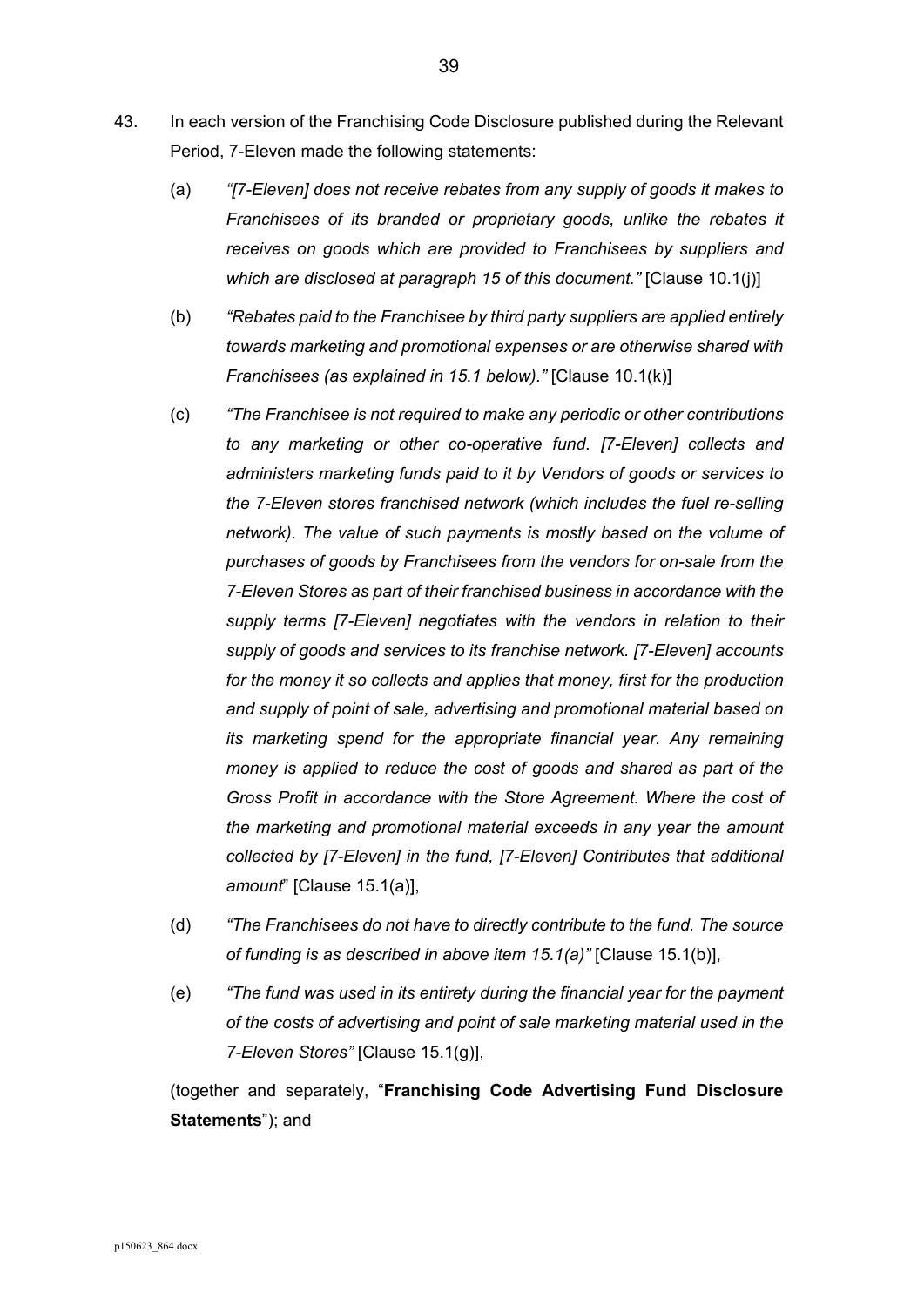*(f)* "*7-Eleven does not give earnings information about a 7-Eleven Store Franchise.* 

*Earnings may differ between store franchises.* 

[7-Eleven] *cannot estimate earnings for a particular franchise.* 

*However,* [7-Eleven] *has attached a statement of Average Earnings for the State within which your store will be situated (Refer to attachment C) and if your store is an existing Store, a copy of the income and expense statement and balance sheet for that Store for up to the last 3 financial years. It is important to note however that whilst* [7-Eleven] *is making available to you the existing financial information, such information is based on information provided to* [7-Eleven] *by its Franchisee and* [7-Eleven] *does not warrant its accuracy nor does it represent or warrant that the information accurately portrays the business performance of the Store"*,

### (**Franchising Code Earnings Disclosure Statement**).

- 44. In each version of the Oilcode Disclosure published during the Relevant Period, 7- Eleven stated:
	- (a) *"The Supplier [7-Eleven] does not receive rebates from any supply of goods it makes to Retailers [Franchisees] of its branded or proprietary goods, unlike the rebates it receives on goods which are provided to its Retailers by suppliers and which are disclosed at paragraph 12 of this document the benefit of which is shared with all Retailers in the form of funding of marketing promotions and initiatives."* [Clause 9.1(j)]
	- (b) "*The Supplier collects and administers marketing funds paid to it by suppliers of goods or services to the 7-Eleven stores franchised network. The value of such payments is mostly based on the volume of purchases of goods by Franchisees and Retailers from the vendors for on-sale by them from the 7-Eleven Stores as part of their Franchise or Fuel Re-selling Businesses in accordance with the supply terms the Supplier negotiates with the vendors in relation to their supply of goods and services to its franchise network. The Supplier accounts for the money it so collects and applies that money first for the production and supply of point of sale, advertising and promotional material based on its marketing spend for the appropriate financial year. Any remaining money is applied to reduce the cost of goods and shared as part of the Gross Profit in accordance with the*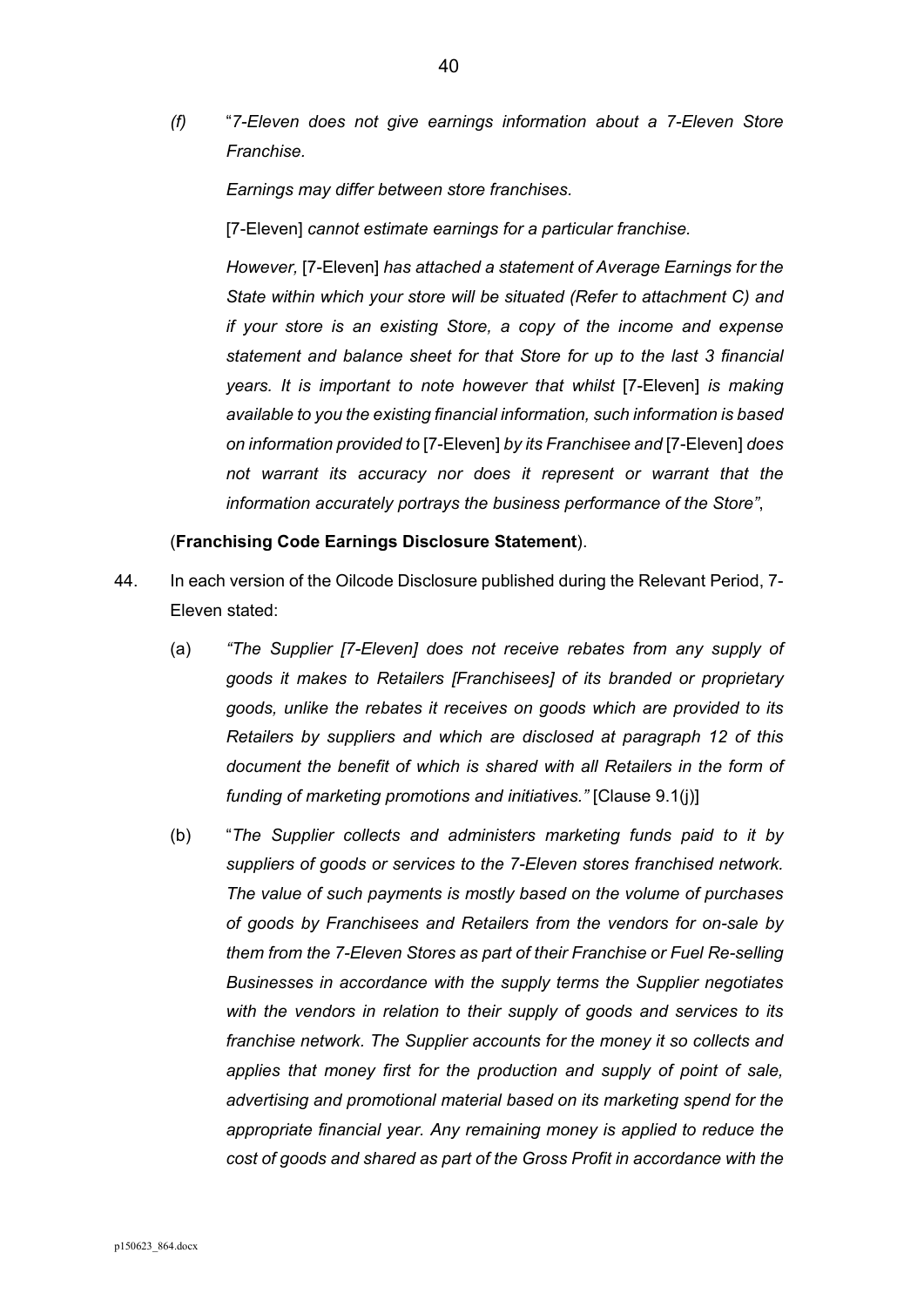*Store Agreement. Where the cost of the marketing and promotional material exceeds in any year the amount collected by the Supplier in the fund, the Supplier contributes that additional amount*." [Clause 12.1(a)],

- (c) "*The Retailers do not have to directly contribute to the fund. Their only contribution is described in above paragraph 12.1(a)*" [Clause 12.1(c)],
- (d) *"The fund was used in its entirety during the financial year for the payment of the costs of advertising and point of sale marketing material used in the 7-Eleven Stores"* [Clause 12.1(h)],

(together and separately, **Oilcode Advertising Fund Disclosure Statements**)

(e) "*The Supplier does not give earnings information about new 7-Eleven Store Fuel Re-selling Businesses.*

*Earnings may differ between Fuel Re-selling Businesses.* 

*The Supplier cannot estimate earnings for a particular Fuel Re-selling Businesses.* 

*However,* [7-Eleven] *has attached a statement of Average Earnings for the State within which your store will be situated (Refer to attachment C) and if your store is an existing Store, a copy of the income and expense statement and balance sheet for that Store for up to the last 3 financial years. It is important to note however that whilst the Supplier is making available to you the existing financial information, such information is based on information provided to the Supplier by its Retailer/s and the Supplier does not warrant its accuracy nor does it represent or warrant that the information accurately portrays the business performance of the Store"* 

# (**Oilcode Earnings Disclosure Statement**).

- 45. The purpose of the Franchising Code Disclosure and the Oilcode Disclosure is (**Disclosure Purpose**):
	- (a) In the case of the Franchising Codes 2010 and 2014:
		- (i) to give a prospective franchisee or a franchisee proposing to enter into, renew, extend or extend the scope of an existing franchise agreement, information from 7-Eleven to help the franchisee to make a reasonably informed decision about the franchise; and
		- (ii) to give a franchisee current information from 7-Eleven that is material to the running of the franchised business;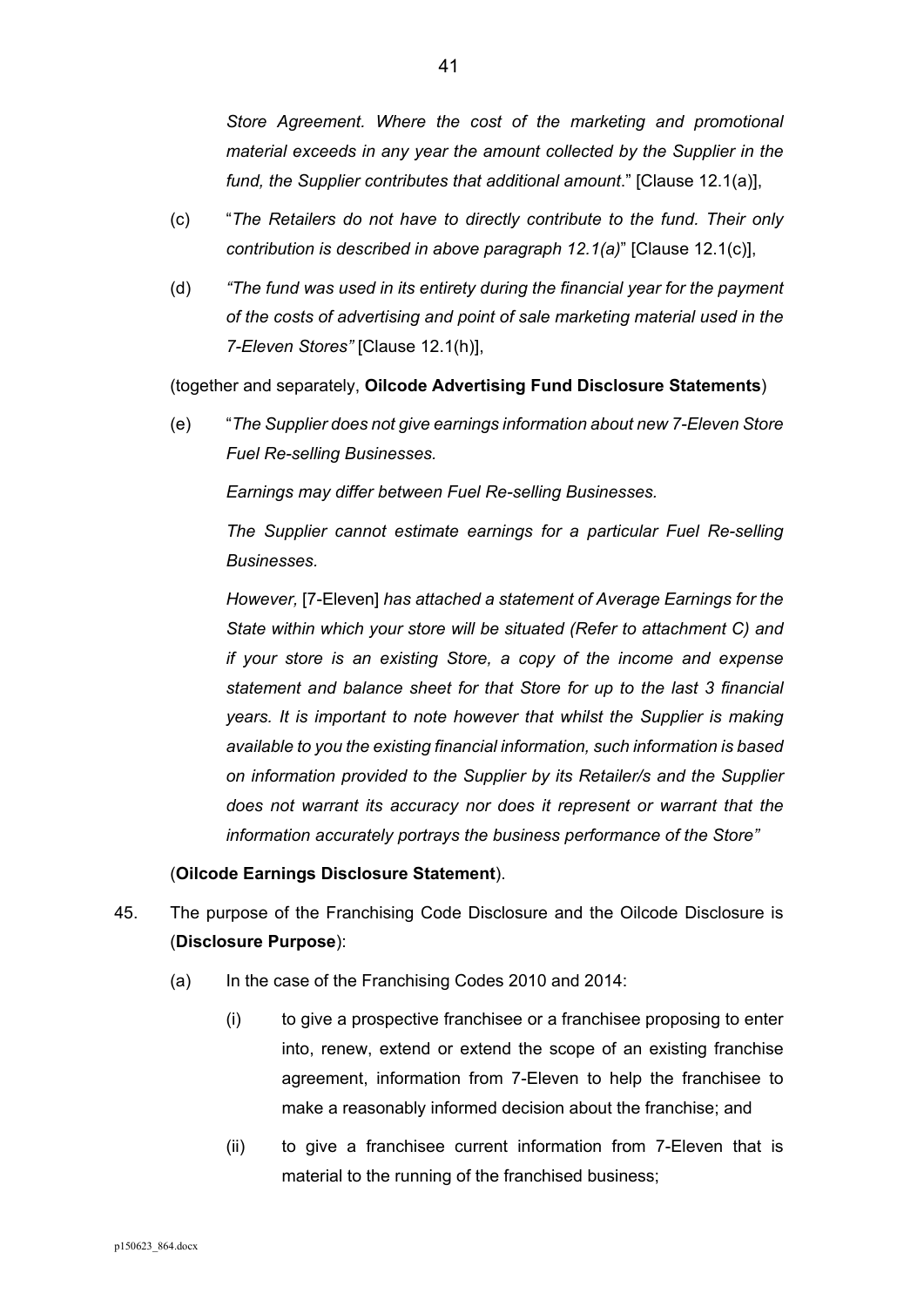- (b) In the case of the *Competition and Consumer (Industry Codes –Oilcode) Regulation 2006* (Cth) and the *Competition and Consumer (Industry Codes–Oil) Regulations 2017* (Cth) (collectively, **Oilcode**):
	- (i) to allow a supplier (here, 7-Eleven) to give a person adequate information to help the retailer (here, the Franchisee) a reasonably informed decision about an agreement (here the Franchise Agreement); and
	- (ii) to give a retailer (the Franchisee) current information that is relevant to the operation of the retailer's (Franchisee's) retail business.

# **D2. Business Opportunity Representation Contravention**

46. Prior to the Applicant and each other Franchisee entering into their Franchise Agreements, 7-Eleven represented to each of them that entering into a 7-Eleven franchise would offer an opportunity to operate their own business from which they could earn profits and income which, subject to market conditions, reflected their investment of skill, time, money and effort, and the exercise of their individual business judgment in operating their business (**Business Opportunity Representation**).

#### *Particulars*

*The representation was conveyed by:* 

- *(a) each of the 7-Eleven Business Opportunity Statements (separately and together); and/or*
- *(b) the statements in Recital E of the Franchise Agreement that the Franchisee: (i) "recognis[es] the advantages of the* 7-Eleven System *and the* 7-Eleven Image*"; and (ii) wants to acquire from [7-Eleven] rights to participate in the use of the* 7-Eleven System*, the* Trade Marks *and the*  Trade Secrets *and the exploitation of the* 7-Eleven Image *in connection with a business to be conducted by the Franchisee at [the Store]" (Recital E Statements); and/or*
- *(c) the ordinary meaning of the word "business" as used in the above contexts which (due to the absence of any qualification to the contrary) connoted the promise of financial reward on investment (of time, money and effort) based on individual enterprise and the application of business judgment and management skill.*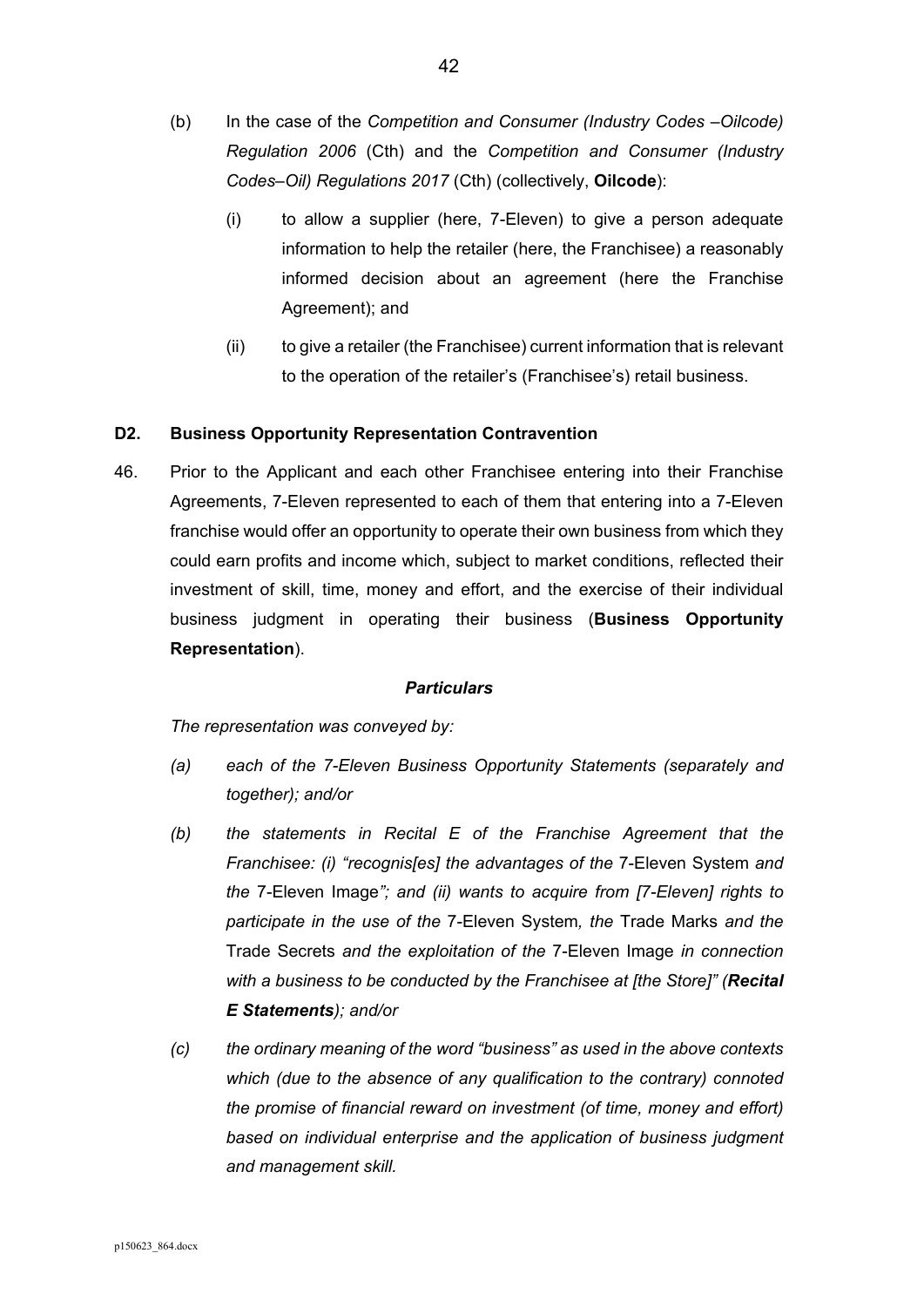- 47. The Business Opportunity Representation was a
	- (a) representation about a future matter; and
	- (b) continuing representation throughout the Relevant Period.
- 48. The Business Opportunity Representation was made in trade or commerce, within the meaning of section 52 of the TPA or section 184 of the ACL.
- 48A Due to each element of 7-Eleven's Operational Control (separately and in combination) and the amount of the *7-Eleven Charge* (both in the Franchise Agreement and the Variation Agreement), the Applicant and some or all Franchisees were denied the opportunity to:
	- (a) make their own independent business decisions about how best to operate their Stores to earn profits and income having regard to market conditions;
	- (b) make decisions about how best to contribute skill, time, money and effort, and exercise their own business judgment to operate their Stores to earn profits and income, and/or commercial success, having regard to market conditions;
	- (c) earn profits and income, and/or commercial success, from their Store, which reflected the skill, time, money and effort contributed by them, the risks undertaken by them, or such business judgments as were made by them in the operation of their Stores.

#### Section 51A of the TPA; and/or section 4 of the ACL.

- 49. In the premises, by making the Business Opportunity Representation 7-Eleven engaged in conduct in contravention of:
	- (a) section 52 of the TPA; or
	- (b) section 18 of the ACL,

#### (**Business Opportunity Representation Contravention**).

#### *Particulars*

*Section 51A of the TPA; and/or section 4 of the ACL.* 

**D3. [not used]** 

 *Particulars* 

50. [not used]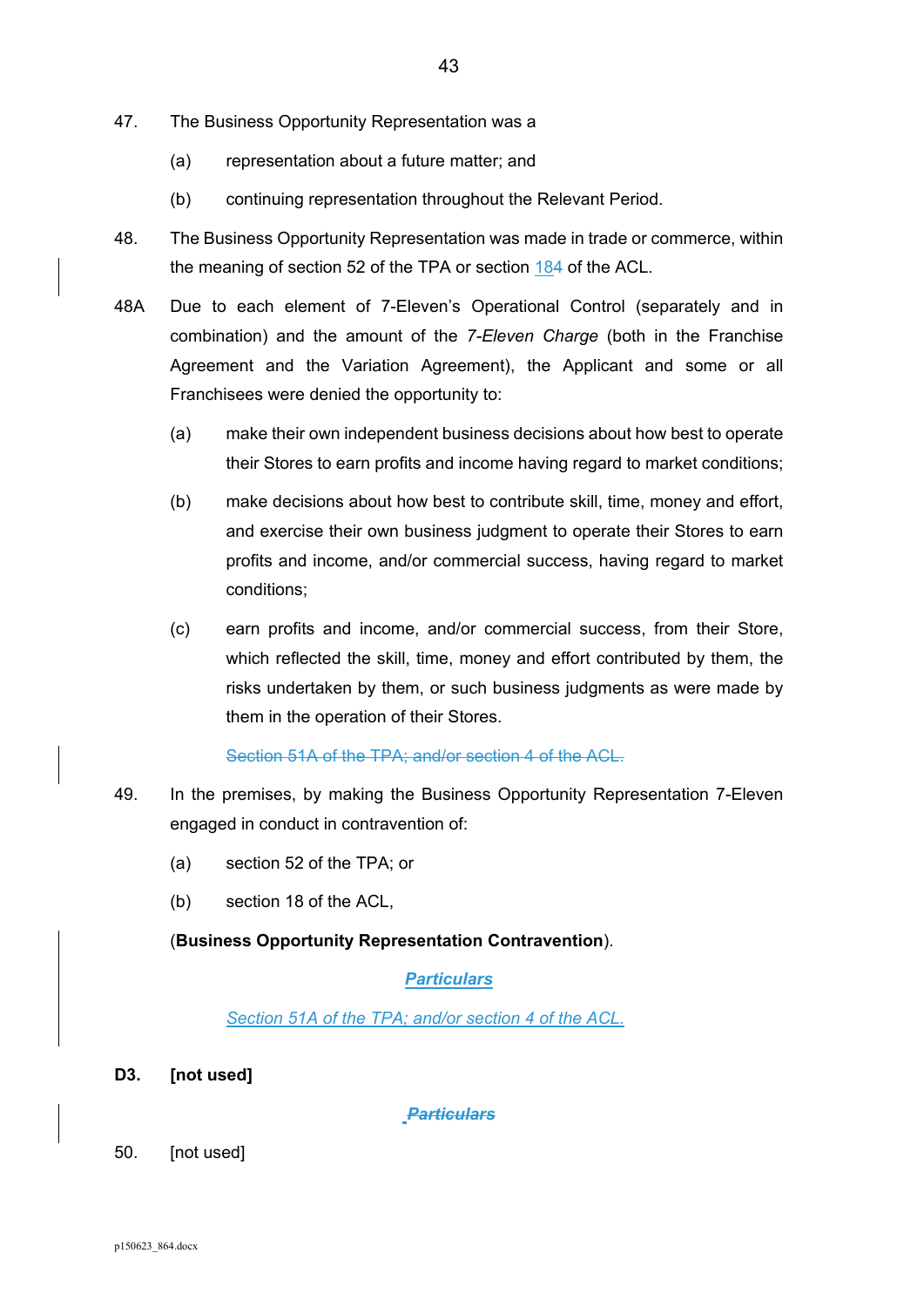51. [not used]

# **D4. Average Payroll CostStore Financials Accuracy Representation Contravention**

- 52. Further, and in the alternative, by providing Average Store Financials to the Applicant and each other Franchisee, 7-Eleven represented to the Applicant or Franchisee that:
	- (a) 7-Eleven was not aware of any, or any substantial or material, inaccuracies in the figures in the Average Store Financials as provided to the Applicant or Franchisee that would render those Average Store Financials unreliable as an estimate of the costs and revenues involved in the operation of a Store as part of the *7-Eleven System*; and
	- (b) 7-Eleven had taken all due skill and care to compile the information contained in the Average Store Financials for consideration by the Franchisee and its advisers in relation to the entry into a Franchise Agreement by the Franchisee, subject to the limitation as to the reliability of data provided by individual Store operators to 7-Eleven for the purpose of preparing that information;

(separately or together, in respect of the Applicant and each Franchisee, the **Average Store Financials Accuracy Representation**).

#### *Particulars*

*The representation was implied from the terms of the Average Store Financials and the Franchise Agreement.* 

*In the alternative, the representation wasand/or conveyed by silence, as a reasonable person in the position of the Applicant did expect, and each other Franchisee would have reasonably expected, in the circumstances of a prospective entry into a Franchise Agreement, reasonably have expected 7-Eleven to:* 

*(i) have sufficient familiarity with the financial operation of the* 7-Eleven System *to be in a position to readily discern any errors, omissions or discrepancies in the Average Store Financials which would render them unreliable; and*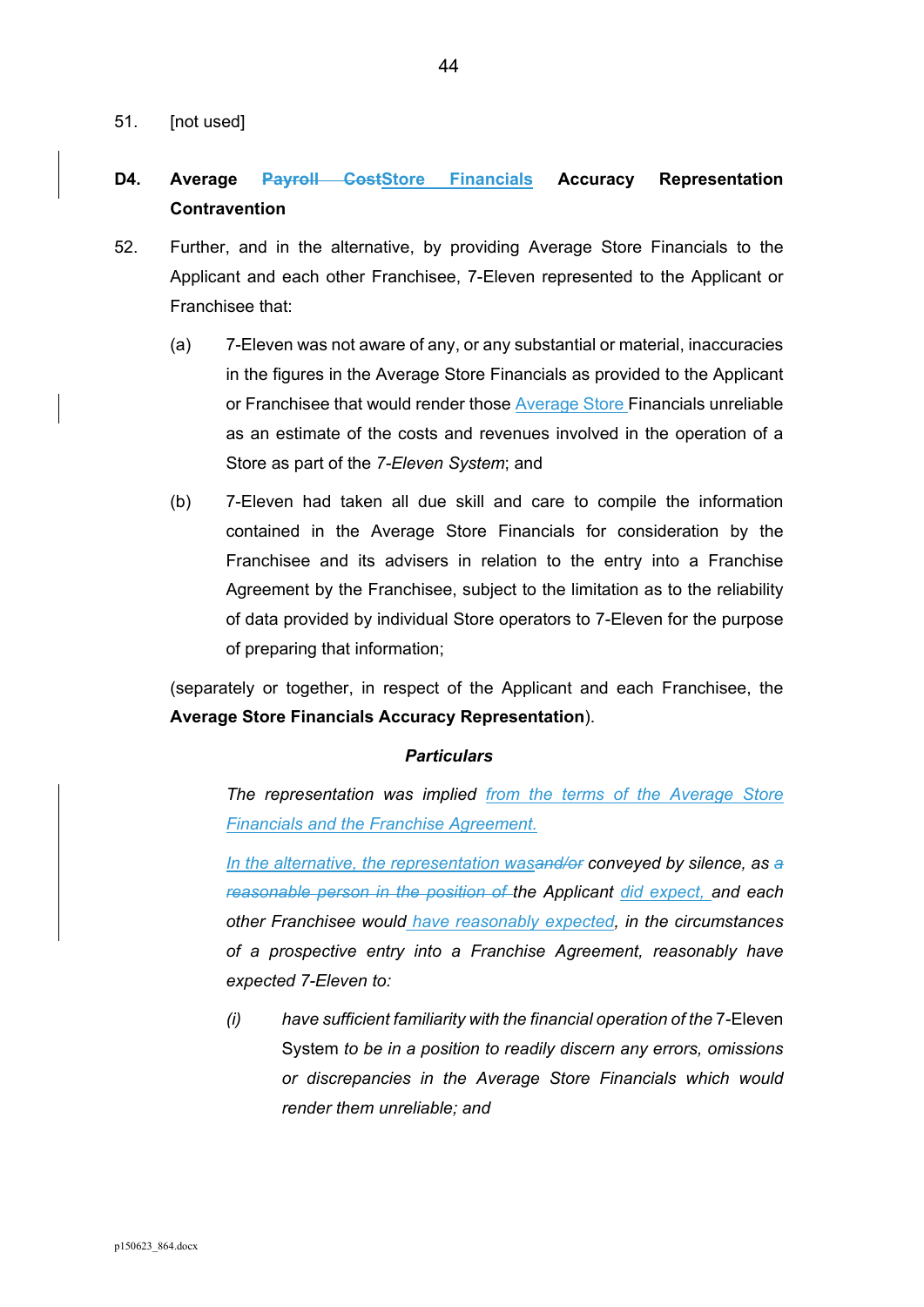- *A. the Average Store Financials document was provided to the Applicant and each other Franchisee as prospective franchisees at the time each of them was contemplating entry into a Franchise Agreement, and for the purpose of assisting them to consider whether to purchase a Store, including seeking advice from their advisers based on that information in relation to that decision;*
- *B. it is to be reasonably inferred from the Franchising Code Earnings Disclosure Statement and/or the Oilcode Earnings Disclosure Statement that the Average Store Financials was provided to the Applicant and each other Franchisee as a cross-check against potential inaccuracies in any individual Store financial information provided to them prior to their entry into their Franchise Agreements;*
- *C. further and in the alternative, prior to 1 January 2015, 7- Eleven was under an obligation pursuant to section 6(2) and Clause 19 of Annexure 1 of the Franchising Code 2010 only to provide earnings information (which included information from which historical or future financial details of a franchise can be assessed) which was based on reasonable grounds, such that a person in the position of the Applicant and each Franchisee could reasonably have expected that this was the case in the absence of a clear statement by 7-Eleven to the contrary;*
- *D. further and in the alternative, after 1 January 2015, 7-Eleven had an express duty pursuant to section 6(2) of the Franchising Code 2014 to act towards a person who proposed to become a party to a franchise agreement in good faith in any dealing relating to the a proposed franchise agreement such that any such prospective franchisee would expect that any material inaccuracy in the Average Store*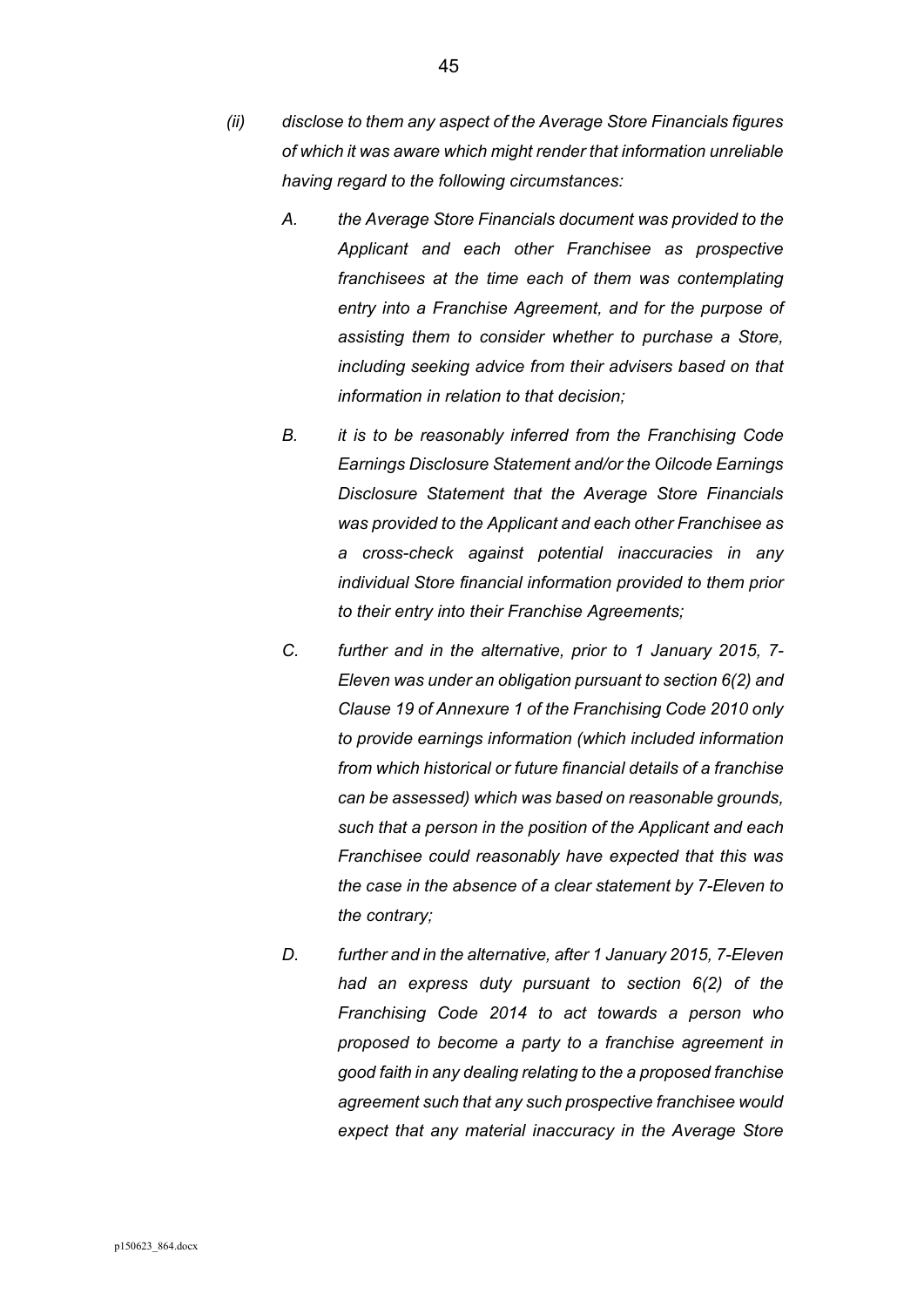*Financials of which 7-Eleven was aware of would be disclosed to them;* 

- *E. further and in the alternative, 7-Eleven knew or ought to have known that prospective franchisees and their advisers would rely on the Average Store Financials in deciding whether to enter into franchise agreements with 7-Eleven, as that was the purpose for which the information was provided by 7-Eleven.*
- 53. The Average Store Financials Accuracy Representation was a continuing representation from the time it was made to the Applicant or otherand each Franchisee until the time of the publication of the Media Investigative Reporting referred to in paragraphs 90 to 92 below (being 29 and 31 August 2015).
- 54. Each Average Store Financials Accuracy Representation was made in trade or commerce, within the meaning of section 184 of the ACL and /or section 52 of the TPA.
- 55. Each Average Store Financials Accuracy Representation was, throughout the Relevant Period, misleading or deceptive, or likely to mislead or deceive.

#### *Particulars*

- *(a) 7-Eleven knew that there were substantial or material, inaccuracies in the figures provided in the Average Store Financials that would render those Financials unreliable as an estimate of the costs and revenues involved in the operation of a Store as part of the* 7-Eleven System *by reason of the matters pleaded and particularised in subparagraphs 106(a), 106(b), 106(c), 106(d), 106(e), 106(f)106(g), 106(h), 106(i), 106(j) and 106(j)106(k) below.*
- *(b) Further and in the alternative, 7-Eleven did not exercise all due care and skill and care to compile the information contained in the Average Store Financials for consideration by the Franchisee and its advisers in relation to the entry into a Franchise Agreement by the Franchisee, and/or was indifferent to whether or not the information contained in the Average Store Financials was reliable in relation to the labour costs of operating a Store as part of the* 7-Eleven System*, as:* 
	- *(i) 7-Eleven knew or ought to have known of: (A) the hours of operation of each Store and the award rates applicable to each*

46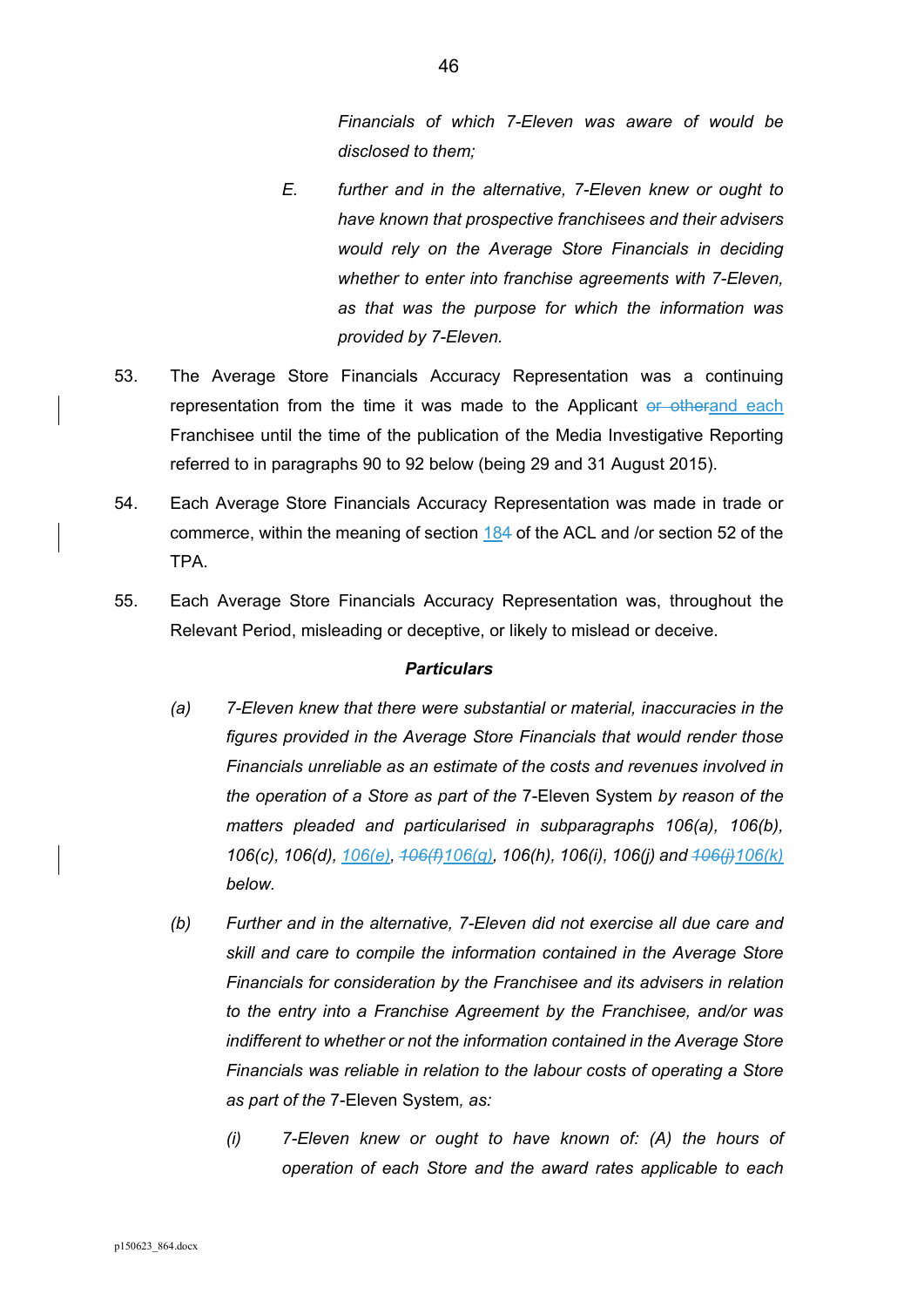- *(ii) from that information, was able to calculate the extent to which either:* 
	- *A. each Store which provided financial information to it was underpaying or under-declaring to 7-Eleven the wages being paid to its workers; or*
	- *B. labour was being supplied to the Franchisee at each Store by the principals and/or their family members for nothing or at a rate below the award rate;*
- *(iii) in the premises, the methodology adopted by 7-Eleven for reviewing or appraising the operation of individual Stores did not place any or any reasonable priority upon determineing the extent to which either:* 
	- *A. the Store was underpaying or under-declaring to 7-Eleven the wages being paid to its workers; or*
	- *B. labour was being supplied to the Franchisee at that Store by its principals and/or their family members for nothing or at a rate below the award rate; and*
- (iv) *7-Eleven, in compiling and presenting the Average Store Financials to the Applicant and each other Franchisee or their advisers, failed to disclose that the wages shown in the Average Store Financials were materially understated because the information failed to take account of:* 
	- *A. underpayment or under-declared wages of workers at the relevant Stores; and/or*
	- *B. the supply of labour to the relevant Stores by the principals of the Franchisee or their family members for nothing or at a rate below the award rate*

*with the consequence that profitability of the Stores was materially overstated in the Average Store Financials.*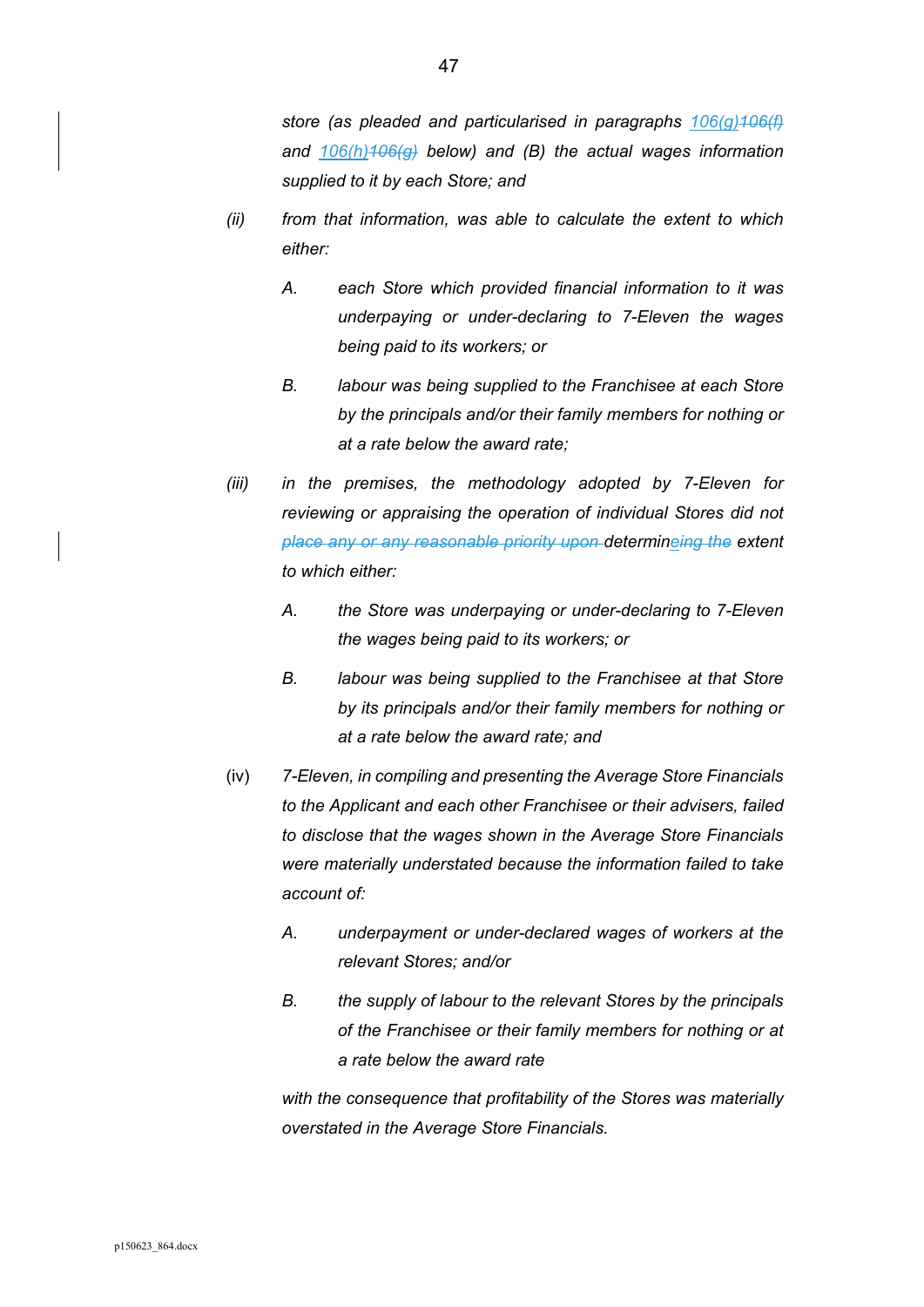- *(c) Further particulars willmay be provided on service of the Applicant's expert evidence and after discovery.*
- 56. In the premises, by making the each Average Payroll CostStore Financials Accuracy Representation, 7-Eleven engaged in conduct in contravention of:
	- (a) section 52 of the TPA; and/or
	- (b) section 18 of the ACL

(**Average Store Financials Accuracy Representation Contravention**).

#### **D5. Future Average Payroll Cost Representation Contravention**

- 57. Further, or in the alternative, by providing Average Store Financials to the Applicant and each other Franchisee, 7-Eleven represented that the average Store shown therein:
	- (a) could be operated in compliance with employment awards for a wages cost approximating that shown in the Average Store Financials; and/or
	- (b) would not require the principals of the Franchisee or their family members to work for nothing or at rates below the award rates for labour, either at all or for an unreasonable or unsociable number of hours each week

(separately or together the **Future Average Payroll Cost Representation**).

#### *Particulars*

*The Applicant repeats the matters pleaded and particularised in paragraph 52 above.* 

- *(i) Further or in the alternative, the representation arises by silence, by reason of the failure of 7-Eleven to explain or qualify the wages information shown in the Average Store Financials to indicate that the wages information shown therein could only be achieved by:* 
	- *A. underpaying or under-declaring the wages paid to workers at the Store; and/or*
	- *B. relying on labour being supplied by the principals of the Franchisee or their family members for nothing at or at a rate below the award rate, and for an unreasonable or unsociable number of hours.*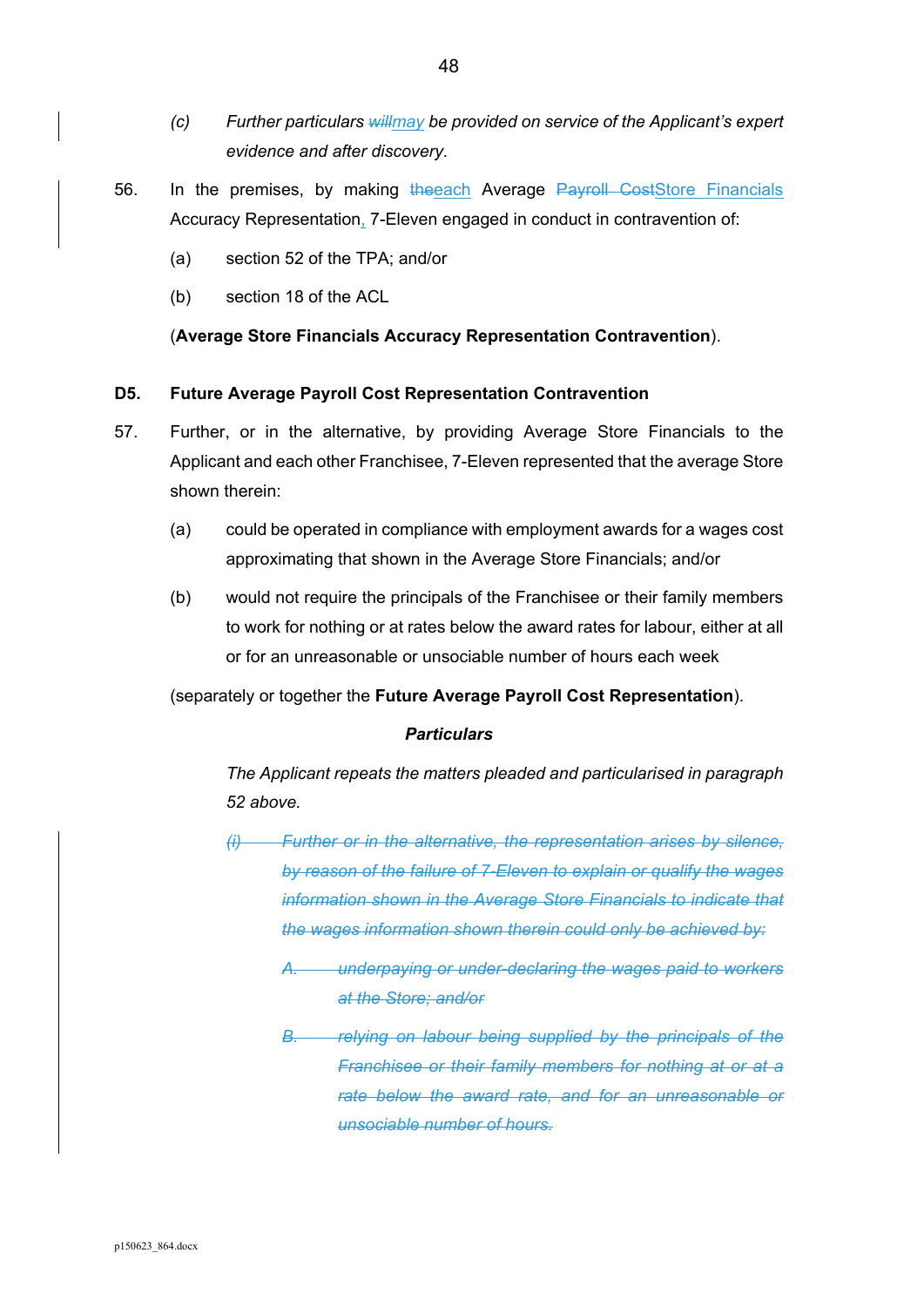- 58. Each Average Store Financials AccuracyFuture Average Payroll Cost Representation was a continuing representation from the time it was made to the Applicant orand other Franchisees until the time of the publication of the Media Investigative Reporting referred to in paragraphs 90 to 92 below (being 29 and 31 August 2015).
- 59. Each Future Average Payroll Cost Representation, was made in conduct in trade or commerce, within the meaning of section 52 of the TPA and/or section 184 of the ACI
- 60. Insofar as each Future Average Payroll Cost Representation was a representation as to a future matter or future matters, the Applicant relies on:
	- (a) section 51A of the TPA; and/or
	- (b) section 4 of the ACL.
- 61. Each Future Average Payroll Cost Representation was throughout the Relevant Period:
	- (a) insofar as it was a representation as to a present matter or present matters, misleading or deceptive, or likely to mislead or deceive;
	- (b) insofar as it was a representation as to a future matter or future matters, misleading or deceptive.

*The Applicant relies on paragraph 60 above.* 

*The Applicant repeats the matters pleaded and particularised in relation to paragraph 55 above.* 

- 62. In the premises, by making each Future Average Payroll Cost Representation 7- Eleven engaged in conduct in contravention of:
	- (a) section 52 of the TPA; and/or
	- (b) section 18 of the Australian Consumer Law,

# (**Future Average Payroll Cost Representation Contravention**).

- **D6. [***not used***]**
- 63. [not used]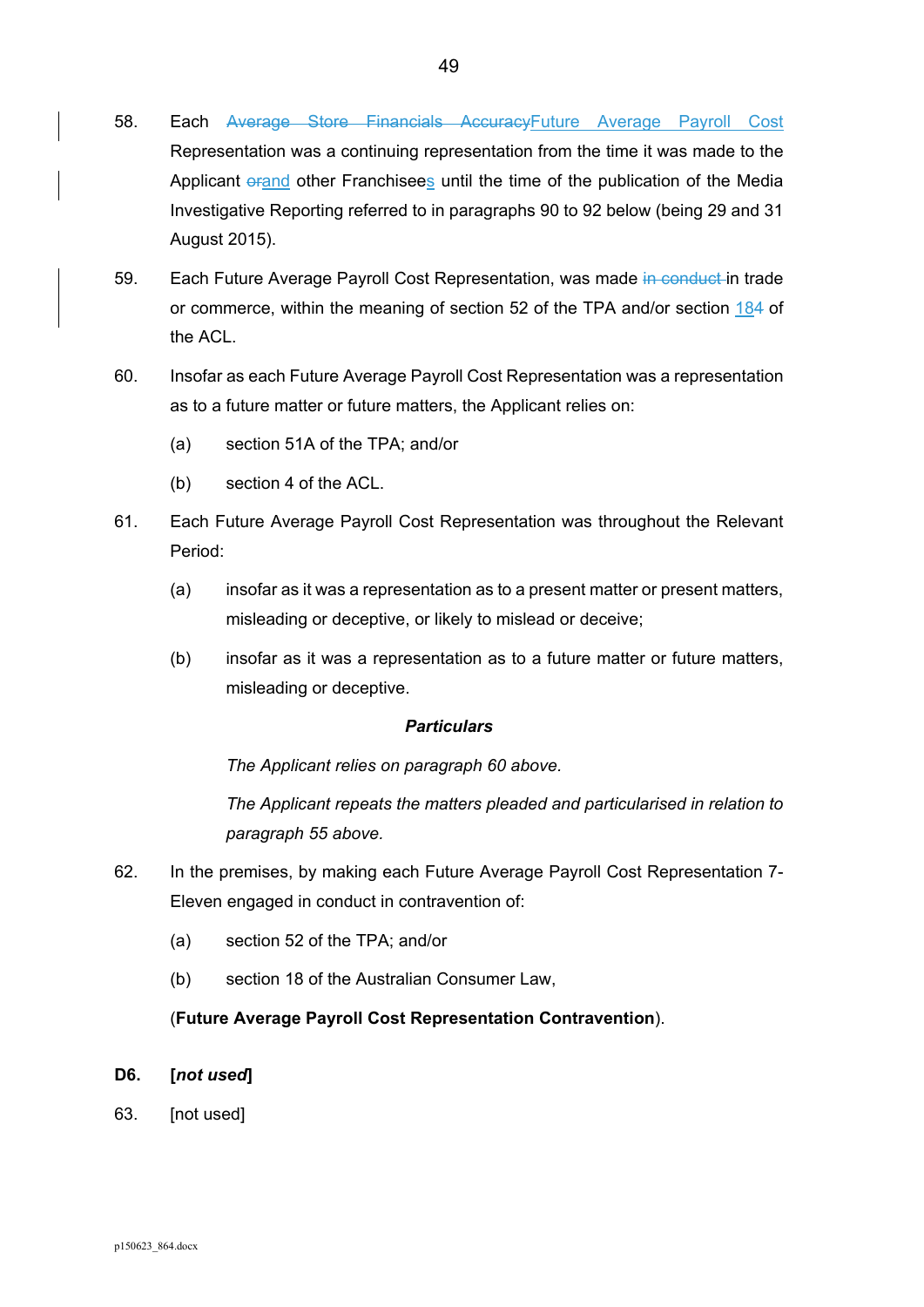#### **D7. Advertising Fund Representation Contraventions**

#### *Breach of the Franchising Codes 2010 and 2014 and the Oilcode*

- 64. It was a requirement of the Franchising Codes 2010 and 2014, and the Oilcode, that the dDisclosure dDocuments under as defined in each of those respective Codes include details of whether 7-Eleven (referred to as the "supplier" in the Oilcode) will receive a rebate or other financial benefit from the supply of goods or services to the Franchisee (referred to as the "retailer" in the Oilcode), and whether any rebate or financial benefit is shared, directly or indirectly, with the Franchisee [Franchising Codes, Annexure 1, clause 10.1(j); Oilcode, Annexure 1, clause 9.1(j)] (**Rebates and Other Benefits Disclosure Obligation**).
- 65. It was a requirement of the Franchising Codes 2010 and 2014, and the Oilcode, that the dDisclosure dDocuments under as defined in each of those respective Codes include the following information for each marketing or cooperative fund controlled or administered by 7-Eleven (referred to as the "supplier" in the Oilcode), to which a Franchisee (referred to as the "retailer" in the Oilcode) may be required to contribute, details to include the following:
	- (a) how much the Franchisee must contribute to the fund [Franchising Codes, Annexure 1, clause 15.1(b); Oilcode, Annexure 1, clause 12.1(c)];
	- (b) the fund's expenses for the last financial year, including the percentage spent on production, advertising, administration and other stated expenses [Franchising Codes, Annexure 1, clause 15.1(g); Oilcode, Annexure 1, clause 12.1(h)] (**Advertising Fund Disclosure Obligation**).
- 66. The Franchising Code Advertising Fund Disclosure Statements and/or the Oilcode Advertising Fund Disclosure Statements did not:
	- (a) provide any details or other information about "other financial benefits" received by 7-Eleven from the supply of goods or services to the Franchisee, in contravention of the Rebates and Other Benefits Disclosure Obligation;
	- (b) provide any or any sufficient details about the "rebates" received by 7- Eleven from the supply of goods or services to the Franchisee, including in particular the identity of the provider of each rebate and the basis upon which each rebate was calculated and paid to 7-Eleven, in contravention of the Rebates and Other Benefits Disclosure Obligation;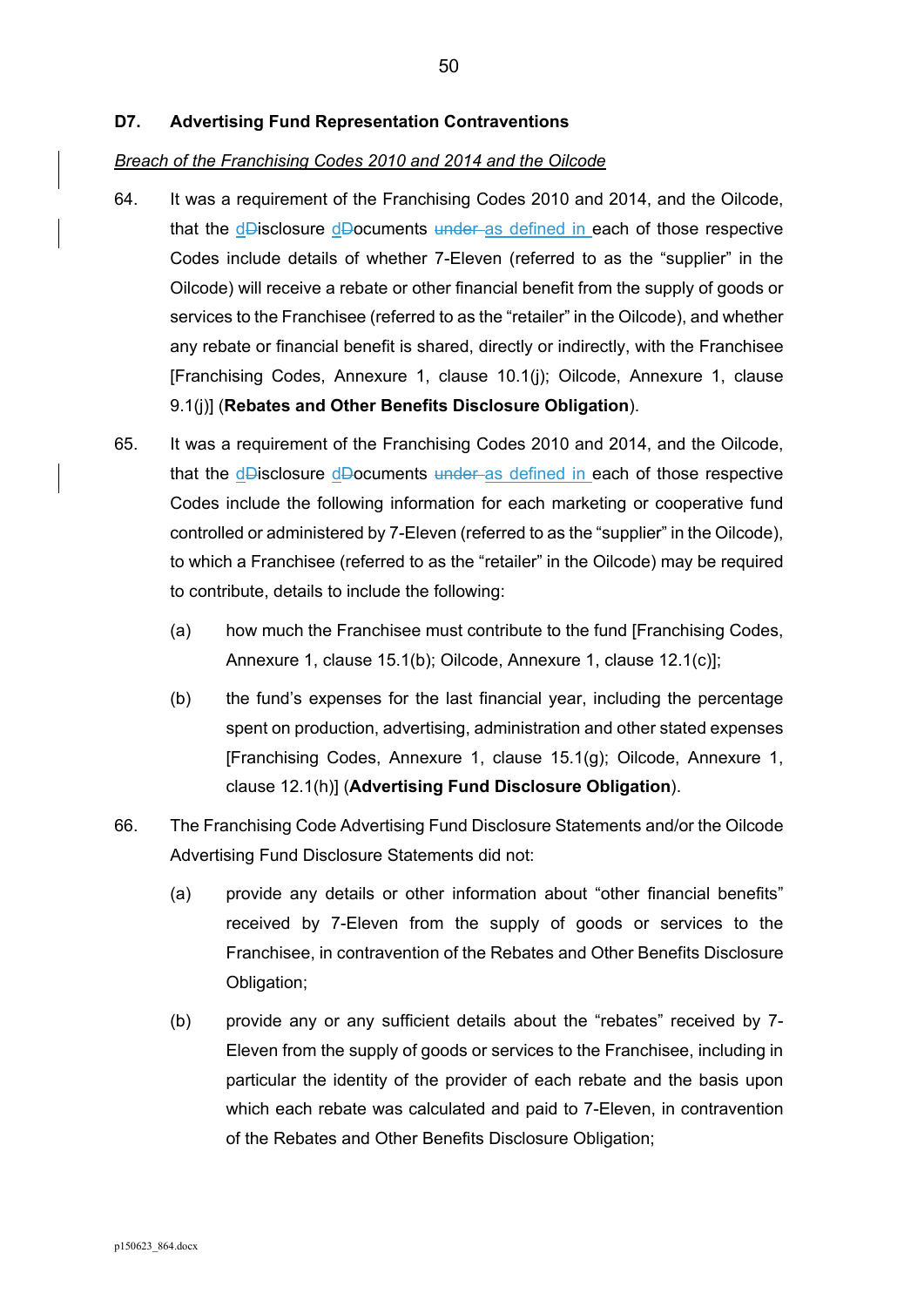- (c) provide any or any sufficient details about the amount of money contributed by the Franchisees (by way of the indirect contributions in the form of rebates as stated by 7-Eleven) to the fund, including in particular the identity of the source and amount of each rebate so provided to the fund, in contravention of the Advertising Fund Disclosure Obligation;
- (d) provide any percentage breakdown of the amount spent on each items of production, advertising, administration and other stated expenses in contravention of the Advertising Fund Disclosure Obligation.
- 67. By reason of paragraphs 64 to 66 above, 7-Eleven has, in contravention of section 51ACB of the CCA, contravened each of:
	- (a) Clause 6 of the Franchising Code 2010;
	- (b) Clause 8 of the Franchising Code 2014; further or alternatively
	- (c) Clause 13 of the Oilcode;

(collectively the **Code Disclosure Contraventions**).

### *Misleading and or Deceptive Conduct*

68. By making the Franchising Code Advertising Fund Disclosure Statements and/or the Oilcode Advertising Fund Disclosure Statements to the Applicant and each other Franchisee, 7-Eleven represented that Franchisees would not be required to make any direct periodic or other contributions to any marketing or other cooperative fund (**Advertising Fund Representation**).

# *Particulars*

*The representation was express and conveyed by the Franchising Code Advertising Fund Disclosure Statements and the Oilcode Advertising Fund Disclosure Statements.* 

- 69. The Advertising Fund Representation was:
	- (a) a representation about a future matter; and
	- (b) a continuing representation throughout the Relevant Period.
- 70. The Advertising Fund Representation was made in trade or commerce, within the meaning of section 52 of the TPA or section 184 of the ACL (as applicable).
- 71. The Advertising Fund Representation was, throughout the Relevant Period, misleading or deceptive, or likely to mislead or deceive.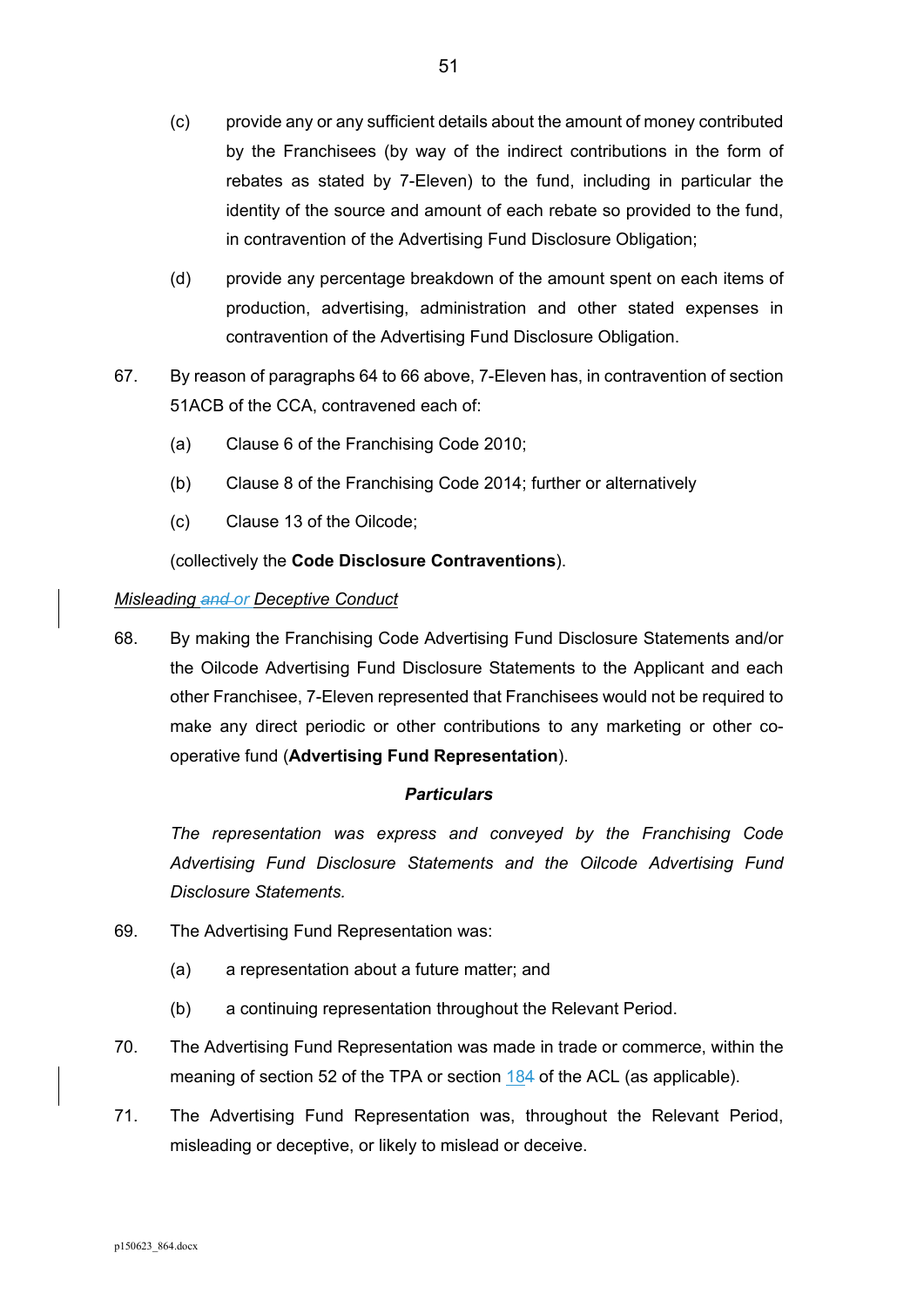*Section 51A of the TPA; and/or section 4 of the ACL.* 

- *(a) The effect of the Franchisor7-Eleven's failure to negotiate Franchisee Wholesale Prices with C-Store which did not exceed:* 
	- *(i) the Independent Fair Wholesale Price; and/or*
	- *(ii) the Best Endeavours Wholesale Price; and/or*

*was that Discounts were available to the Franchisor7-Eleven to fund the Franchisor's and7-Eleven In-store Advertising and Institutional Advertising, that would otherwise have been applied in reduction of the Franchisee Wholesale Price; and* 

- *(b) by reason of (a) above, the Applicant and each other Franchisee was required to contribute directly to the Franchisor's7-Eleven In-store Advertising and Institutional Advertising. by foregoing the value of those Discounts in*
- 72. In the premises, by making the Advertising Fund Representation 7-Eleven engaged in conduct in contravention of:
	- (a) section 52 of the TPA; and/or
	- (b) section 18 of the ACL

#### (**Advertising Fund Representation Contravention**).

#### **D8. 7-Eleven Supplier Representation Contravention**

73. By providing the 7-Eleven Brochure to the Applicant and some or all of the Franchisees, 7-Eleven represented to the Applicant and each other Franchisee that it would provide them with an extensive list of suppliers and merchandise from which they could choose product lines to include in their Store (**7-Eleven Supplier Representation**).

#### *Particulars*

*The representation was express and conveyed by the 7-Eleven Supplier and Merchandise List Statement.* 

- 74. The 7-Eleven Supplier Representation was a:
	- (a) representation as to a future matter;
	- (b) continuing representation throughout the Relevant Period.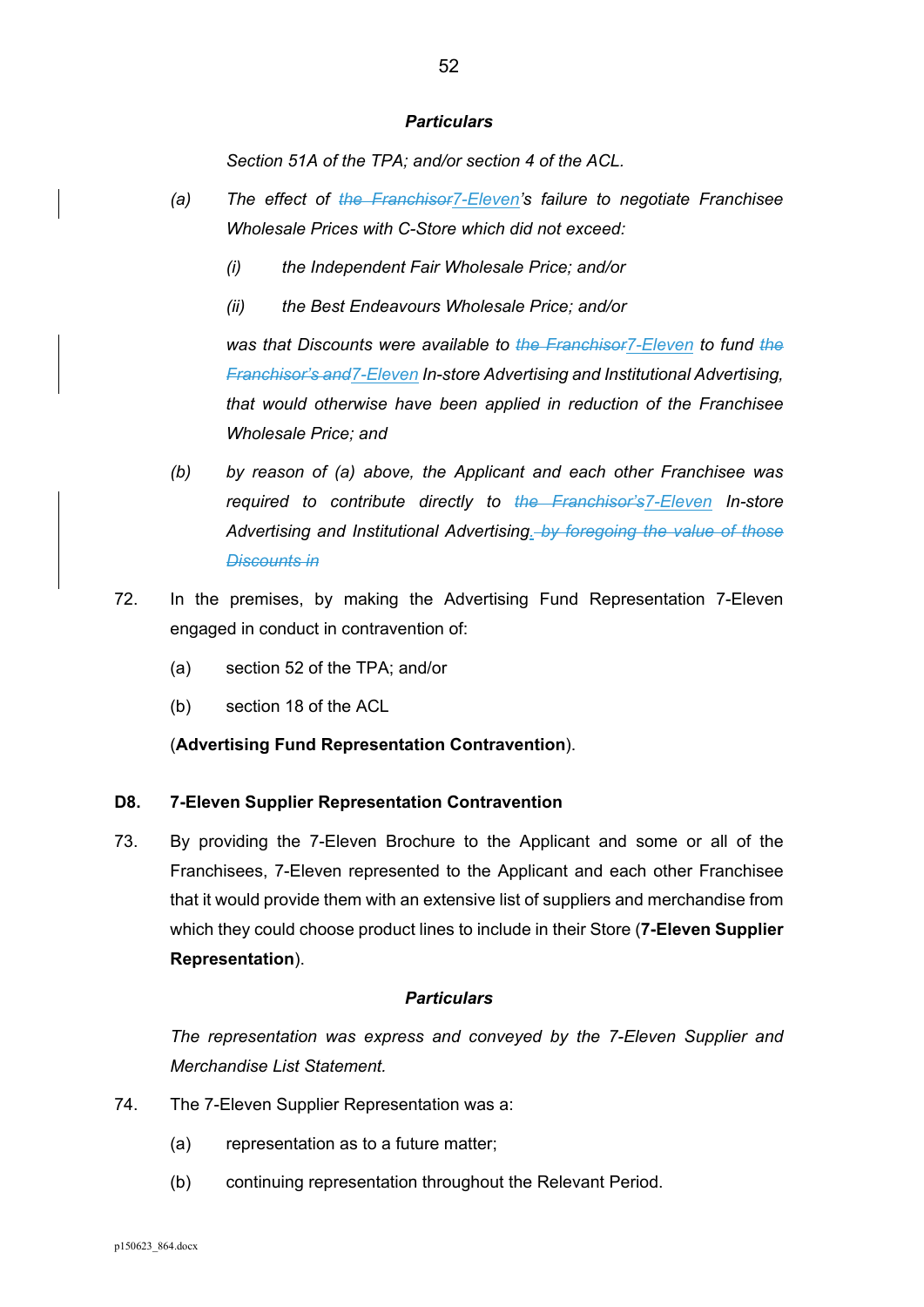- 75. By making the 7-Eleven Supplier Representation, 7-Eleven engaged in conduct in trade or commerce, within the meaning of section 184 of the ACL and/or section 52 of the TPA.
- 75A During the Relevant Period:
	- (a) 7-Eleven provided the Applicant and each other Franchisee with only one choice of supplier for the vast majority of stock (being C-Store);
	- *(b)* 7-Eleven chose product lines and the supplier of those product lines on the Franchisees behalf and gave the Applicant and each other Franchisee only limited choice as to the product lines they could carry in their Store.
- 76. In the premises in the preceding paragraph, the 7-Eleven Supplier Representation was, throughout the Relevant Period, misleading or deceptive, or likely to mislead or deceive (**7-Eleven Supplier Representation Contravention**).

# **D9.** *[not used]*

*77.* [not used]

# **D10. Campbelltown Store Financials Representation (Applicant only)**

- 78. By providing the Campbelltown Store Financials to the Applicant, 7-Eleven represented that:
	- (a) 7-Eleven was not aware of any, or any substantial or material, inaccuracies in the figures provided in the Campbelltown Store Financials that would render those Financials unreliable as an estimate of the costs and revenues involved in the operation of the Campbelltown Store; and
	- (b) 7-Eleven had taken all due skill and care in presenting the information contained in the Campbelltown Store Financials for consideration by the Applicant and its advisers in relation its proposed entry into the Campbelltown Store Franchise Agreement, subject to an express limitation as to the reliability of data provided by the previous Franchisee of the Campbelltown Store for the purpose of preparing that information;

(separately or together, the **Campbelltown Store Financials Accuracy Representation**).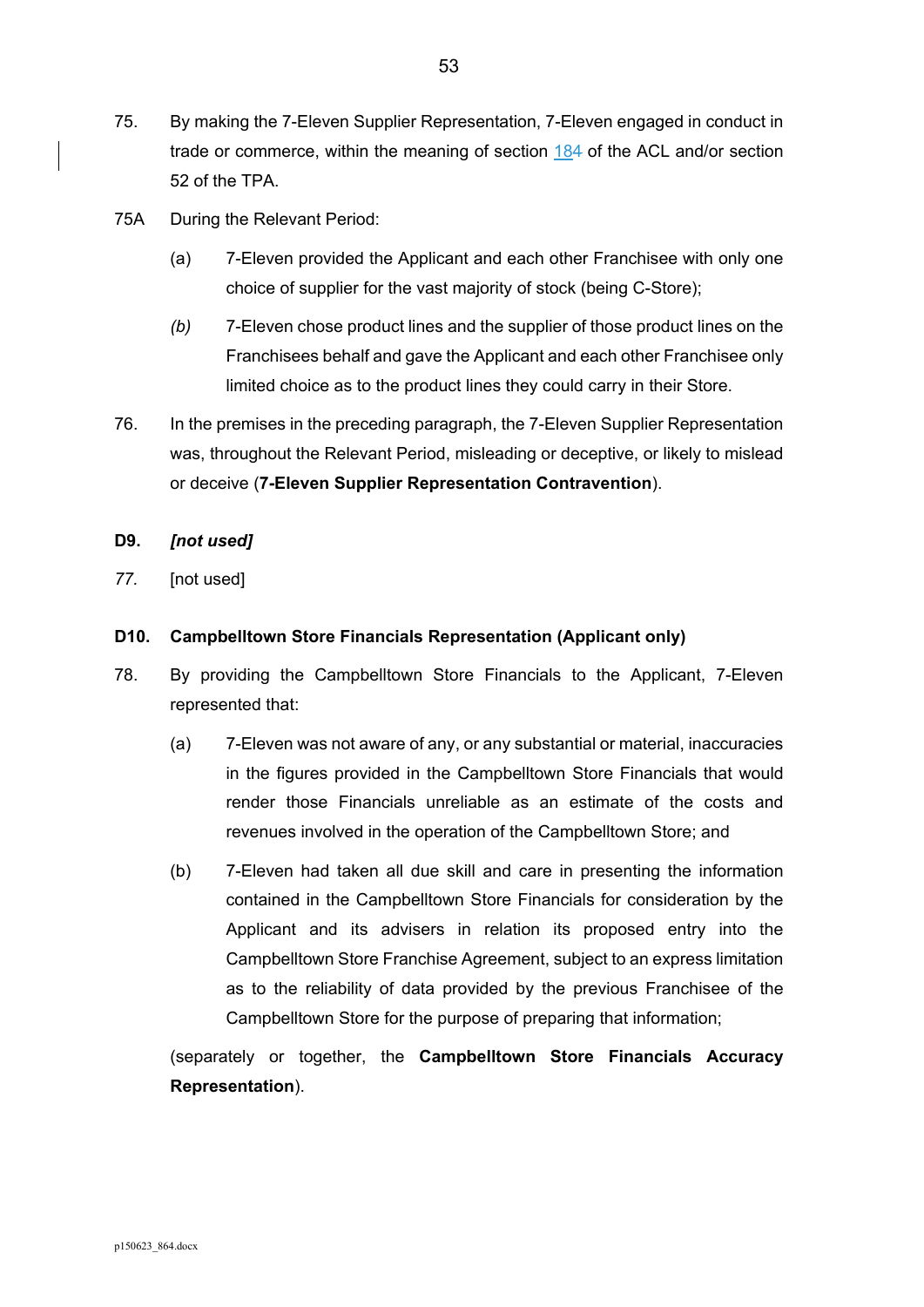*The representation was implied from the terms of the Average Store Financials and the Franchise Agreement.* 

*In the alternative, the representation wasand/or conveyed by silence, as a reasonable person in the position of the Applicant did expectwould, in the circumstances of its prospective entry into the Campbelltown Store Franchise Agreement, reasonably have expected 7-Eleven to:* 

- *(i) have sufficient familiarity with the financial operation of the* 7-Eleven System *to be in a position to readily discern any errors, omissions or discrepancies in the Average Store Financials which would render them unreliable; and*
- *(ii) disclose to it any aspect of the Campbelltown Store Financials figures of which it was aware which might render that information unreliable having regard to the fact that the Campbelltown Store Financials document was provided to the Applicant under cover of an email from Ash Bennett (then 7-Eleven's NSW Franchising Manager) dated 17 July 2013, prior to the Applicant entering into the Campbelltown Store Franchising Agreement, in response to an enquiry from the Applicant made in the context of its proposed application to purchase the Campbelltown Store and for the purpose of assisting the Applicant to consider whether to purchase the Campbelltown Store, including seeking advice from its advisers based on that information in relation to the Applicant's decision;*
- *(iii) further and in the alternative, 7-Eleven knew or ought to have known that the Applicant and/or it advisers would rely on the Campbelltown Store Financials in deciding whether to enter into franchise agreements with 7-Eleven, as that was the purpose for which the information was provided by 7-Eleven.*
- 79. The Campbelltown Store Financials Accuracy Representation was a continuing representation from 17 July 2013 until at least 19 September 2013 (on which date the Applicant entered into the Campbelltown Store Franchise Agreement).
- 80. By making the Campbelltown Store Financials Accuracy Representation, 7-Eleven engaged in conduct in trade or commerce, within the meaning of section 4 of the ACL.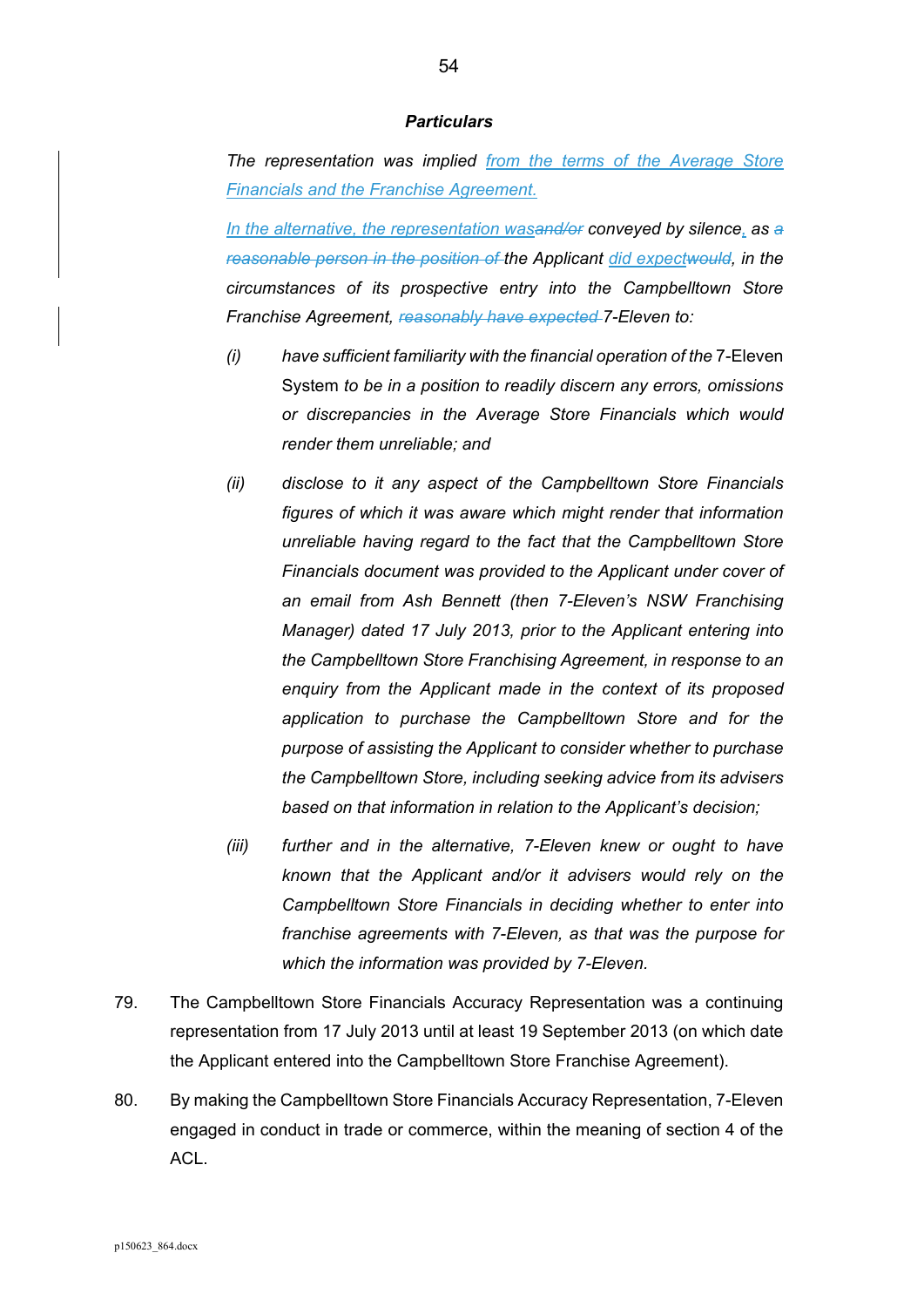81. The Campbelltown Store Financials Accuracy Representation was misleading or deceptive, or likely to mislead or deceive.

#### *Particulars*

- *(a) 7-Eleven was (i) aware of substantial or material inaccuracies in the figures provided in the Campbelltown Store Financials that would render those figures unreliable as an estimate of the costs and revenues involved in the operation of a Store as part of the* 7-Eleven System*; (ii) did not exercise all due care and skill and care in presenting the information contained in the Campbelltown Store Financials for consideration by the Applicant and/or its advisers and/or (iii) was indifferent to whether or not the information contained in the Average Store Financials was reliable in relation to the labour costs of operating a Store as part of the 7-Eleven System, as:* 
	- *(i) 7-Eleven knew at all relevant times, that the Campbelltown Store (which was required to remain open for 24 hours a day, 7 days a week) required a minimum of 168 hours of labour per week to operate.*
	- *(ii) 7-Eleven knew or ought to have known at all relevant times, the award wages payable for labour at the Campbelltown Store, by reason of which it could calculate the expected labour costs of operating at the Campbelltown Store.*
	- *(iii) 7-Eleven was, by reason of (i) and (ii) above and the actual wages information supplied to it by the previous owner of the Campbelltown Store, able to calculate the extent to which either:* 
		- *A. the Campbelltown Store had been underpaying or underdeclaring to 7-Eleven the wages being paid to its workers in the period of the Campbelltown Store Financials; and/or*
		- *B. the extent to which labour was being supplied to the Franchisee at that Store by its principals and/or their family members for nothing or at a rate below the award rate;*
	- *(iv) the methodology adopted by 7-Eleven for reviewing or appraising the operation of individual Stores did not place any or any reasonable priority upon determining the extent to which either:* 
		- *A. the Store was underpaying or under-declaring to 7-Eleven the wages being paid to its workers; or*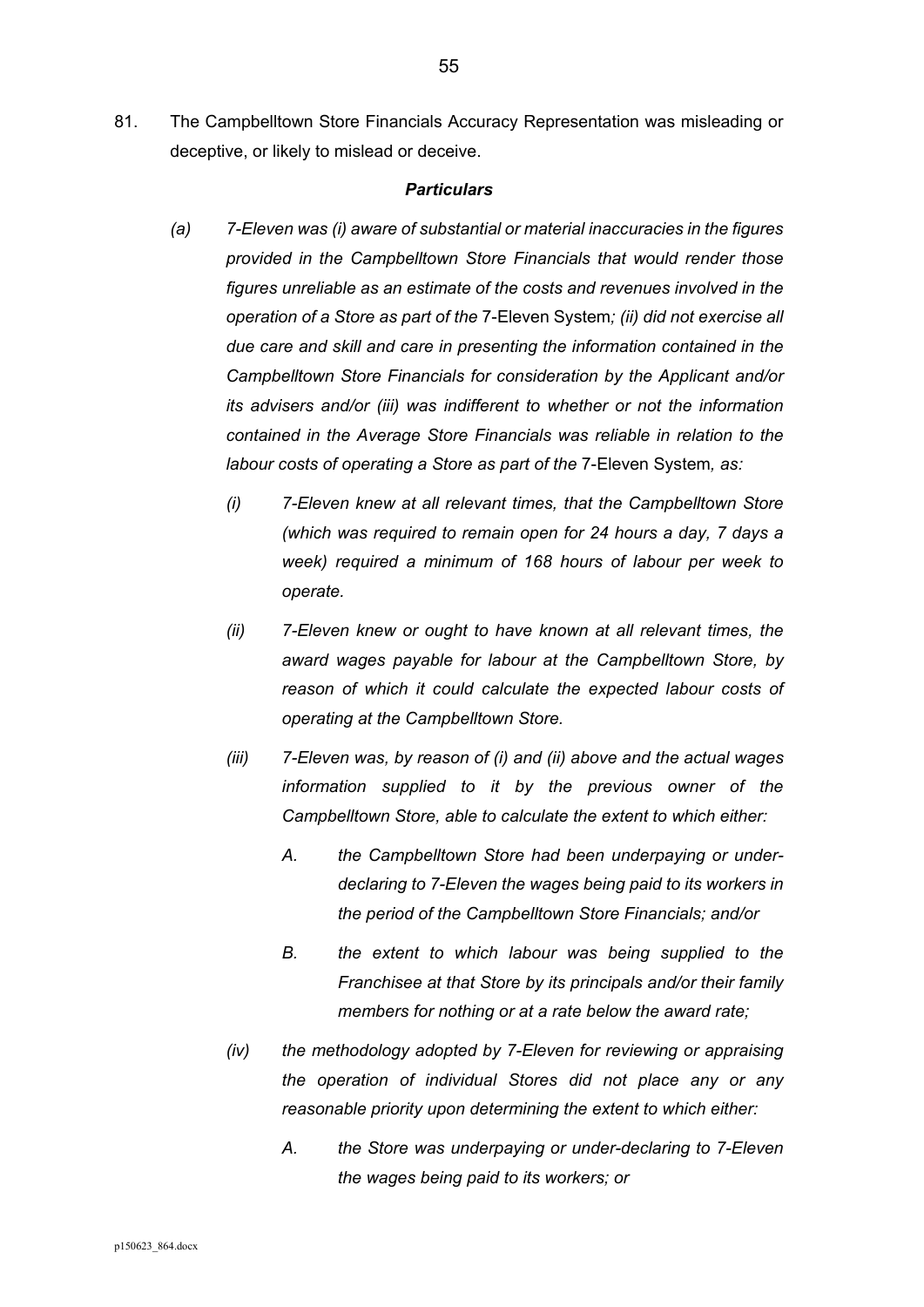- *B. labour was being supplied to the Franchisee at that Store by its principals and/or their family members for nothing or at a rate below the award rate.*
- *(b) Based on the above, it was or ought to have been apparent to 7-Eleven that: (i) the minimum payroll expense for Campbelltown Store based on payment of award rates to at least 1 employee for 168 hours per week was approximately \$247,000 (including superannuation); and (ii) the yearly payroll expenses on the Campbelltown Store Financials (including superannuation) of \$71,566 (FY 2011), \$99,513 (FY 2012) and \$122,670 (FY 2013) could only have been achieved by the principals of the previous Franchisee working unreasonable and/or unsociable unpaid hours and/or by paying other employees to work in the Store for wages which were below their legal entitlements.*
- *(c) 7-Eleven, in compiling and presenting to the Applicant the Campbelltown Store Financials, failed to disclose that the payroll cost shown in that document was materially understated because the information failed to take account of:* 
	- *(i) underpayment or under-declared wages of workers at the Campbelltown Store; and/or*
	- *(ii) the supply of labour to the Campbelltown Store by the principals of the Franchisee or their family members for nothing or at a rate below the award rate*

*with the consequence that profitability of the Campbelltown Store was materially overstated in the Campbelltown Store Financials.* 

- *(d) Further particulars willmay be provided on service of the Applicant's expert evidence and after discovery.*
- 82. In the premises, by making the Campbelltown Store Financials Accuracy Representation 7-Eleven engaged in conduct in contravention of section 18 of the ACL (**Campbelltown Store Financials Accuracy Contravention**).

# **D11. Campbelltown Store Future Payroll Cost Representation (Applicant only)**

83. Further, or in the alternative, by providing the Campbelltown Store Financials to the Applicant, 7-Eleven represented that the Campbelltown Store: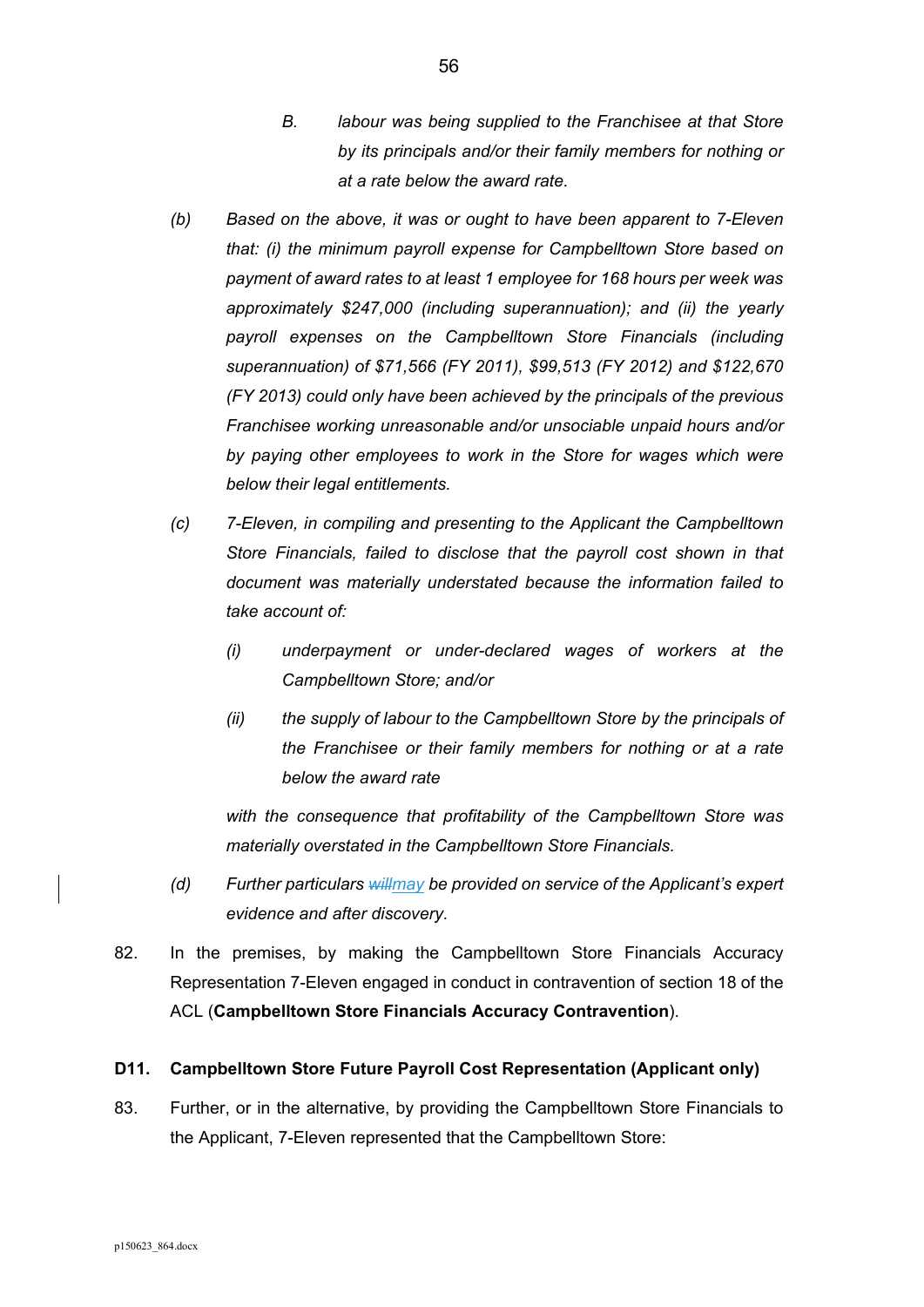- (a) could be operated in compliance with employment awards for a payroll cost approximating that shown in the Campbelltown Store Financials; and/or
- (b) would not require the principals of the Franchisee or its family members to work for nothing or at rates below the award rates for labour, either at all or for an unreasonable or unsociable number of hours each week

(separately or together the **Campbelltown Store Future Payroll Cost Representation**).

#### *Particulars*

- *(i) The Applicant repeats the matters pleaded and particularised in paragraph 52 above.*
- *(ii) Further or in the alternative, the representation arises by silence, by reason of the failure of 7-Eleven to explain or qualify the wages information shown in the Campbelltown Store Financials to indicate that the wages information shown therein could only be achieved by:* 
	- *A. underpaying or under-declaring the wages paid to workers at the Store; and/or*
	- *B. relying on labour being supplied by the principals of the Applicant or their family members for nothing at or at a rate below the award rate, and for an unreasonable or unsociable number of hours.*
- 84. The Campbelltown Store Future Payroll Cost Representation was a continuing representation throughout the Relevant Period.
- 85. By making the Campbelltown Store Future Payroll Cost Representation, 7-Eleven engaged in conduct in trade or commerce, within the meaning of section 4 of the ACL.
- 86. Insofar as the Campbelltown Store Future Payroll Cost Representation was a representation as to a future matter or future matters, the Applicant relies on section 4 of the ACL.
- 87. The Campbelltown Store Future Payroll Cost Representation was throughout the Relevant Period:
	- (a) insofar as it was a representation as to a present matter or present matters, misleading or deceptive, or likely to mislead or deceive;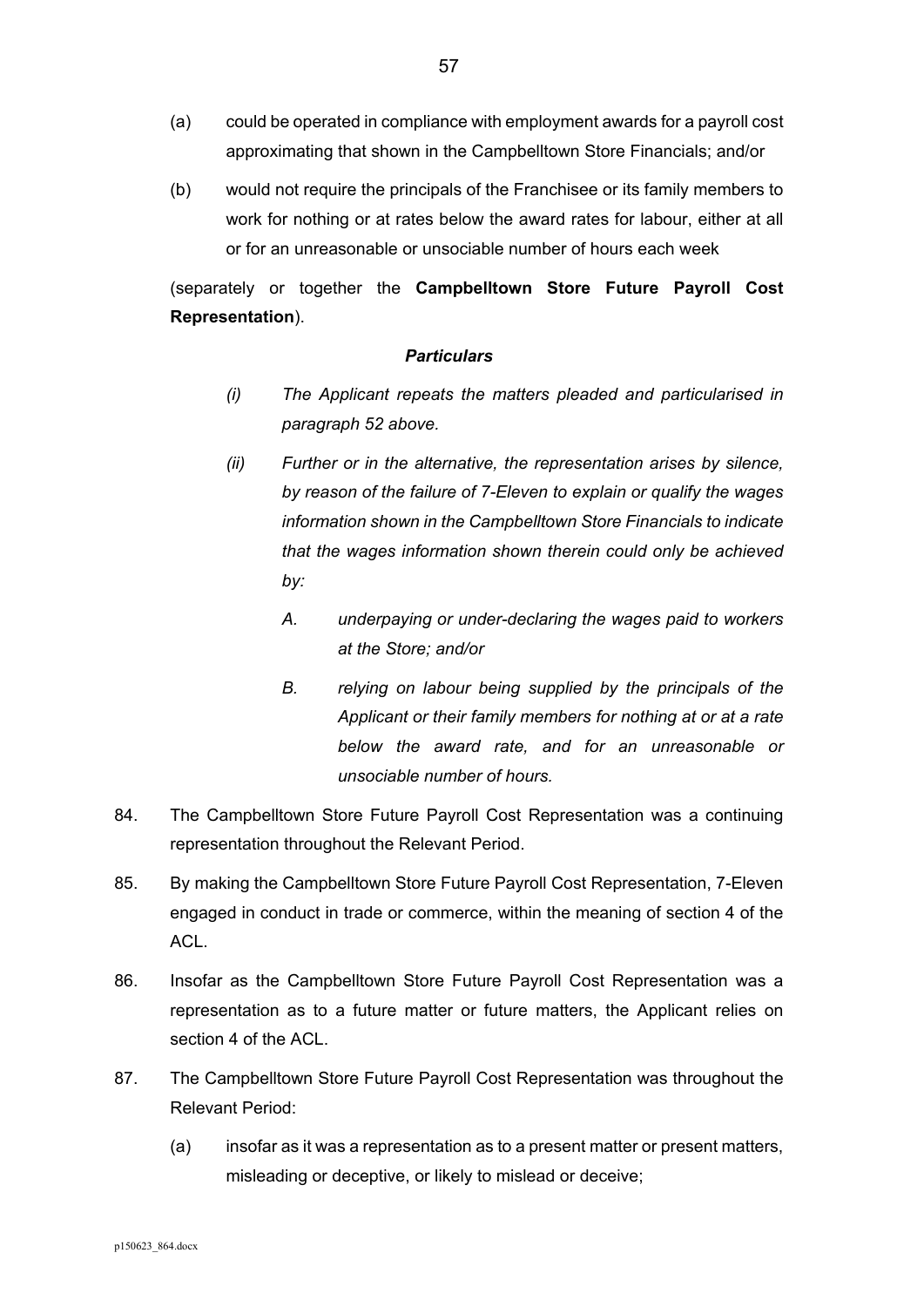(b) insofar as it was a representation as to a future matter or future matters, made without a reasonable basis.

#### *Particulars*

*The Applicant repeats the matters pleaded and particularised in relation to paragraph 81 above.* 

88. In the premises, by making the Campbelltown Store Future Payroll Cost Representation 7-Eleven engaged in conduct in contravention of section 18 of the ACL (**Campbelltown Store Future Payroll Cost Representation Contravention**).

#### **D12. Campbelltown Store Financials Conduct Contravention (Applicant only)**

- 89. Further and in the alternative to the matters pleaded and particularised in paragraphs 78 to 88 above, by providing the Campbelltown Store Financials to the Applicant prior to its entry into the Campbelltown Store Franchise Agreement, 7- Eleven engaged in conduct:
	- $(a)$  in trade or commerce, within the meaning of section 4 of the ACL;
	- (b) that, was misleading or deceptive, or likely to mislead or deceive, in contravention of section 18 of the ACL.

#### (**Campbelltown Store Financials Conduct Contravention**).

#### *Particulars*

*The Applicant repeats the particulars to paragraphs 81 and 87 above.* 

# **D13. Misleading or deceptive conduct – loss and damage caused to the Applicant and Franchisees**

# *Applicant and Franchisees Losses caused by the Wage Representation Contraventions*

- 90. On 29 August 2015, Fairfax Media Limited published a series of articles over several days concerning widespread wage underpayment within the *7-Eleven System*.
- 91. On 31 August 2015, the ABC's Four Corners program screened an episode entitled "*7-Eleven: The Price of Convenience*" also detailing widespread wage underpayment within the *7-Eleven System*.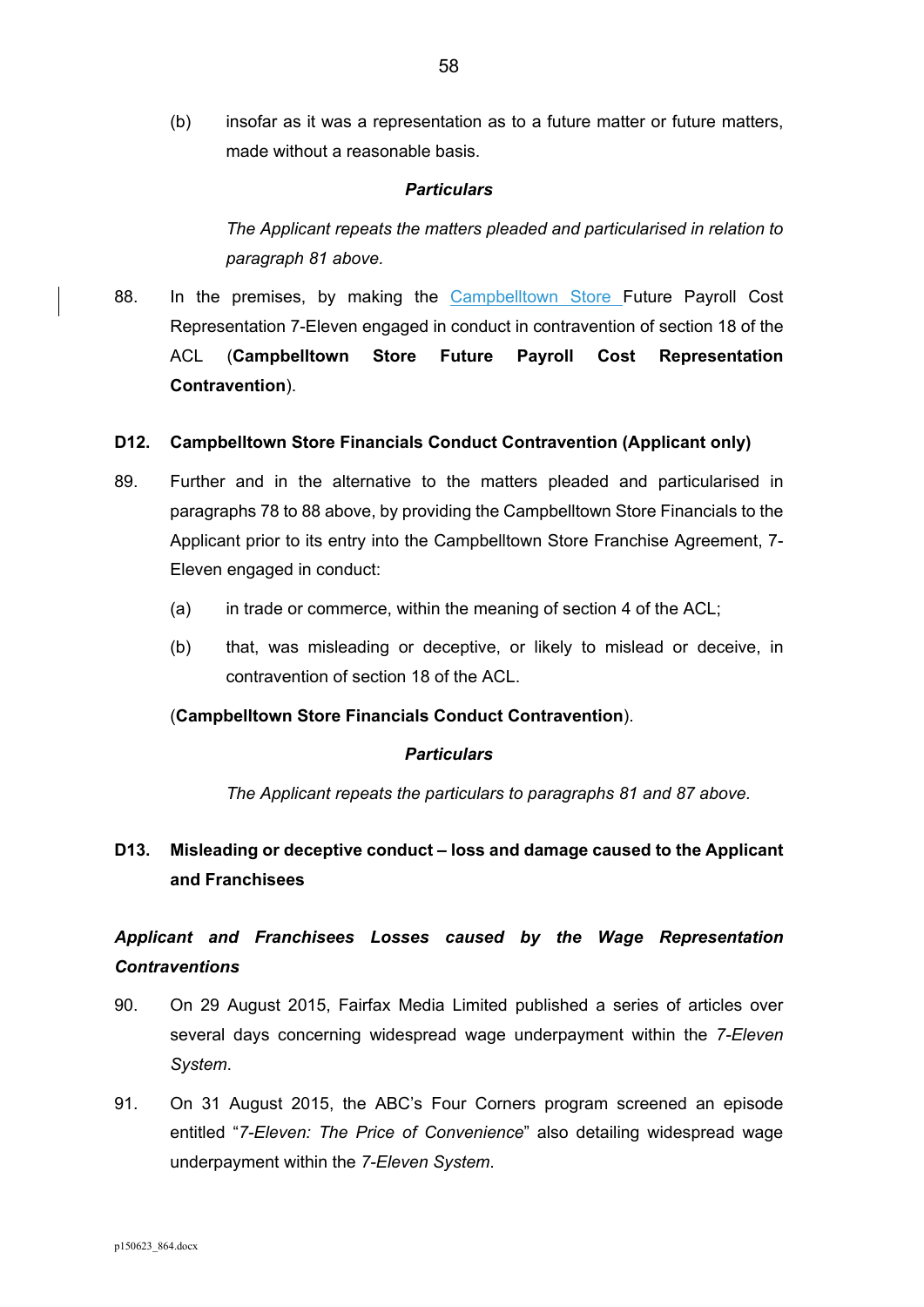- 92. After details of widespread wage underpayment within the *7-Eleven System* were revealed in the newspaper articles and television program referred to above (**Media Investigative Reporting**), the market prices for goodwill of 7-Eleven franchises, as reflected in the amount of the Goodwill Payments for the purchase of a Store, declined significantly.
- 93. [not used]
- 94. During the Relevant Period prior to publication of the Media Investigative Reporting, the Average Payroll CostStore Financials Accuracy Representation Contravention, and the Future Average Payroll Cost Representation Contravention and the Average Store Financials Conduct (or any of them) (**Wage Representation Contraventions**) caused the market price for the goodwill of and attaching to the Stores to be greater than:
	- (a) the market price that would have prevailed if accurate financial information had been provided by 7-Eleven to prospective franchisees and their advisers (being information without the Wage Representation Contraventions); and/or
	- (b) their true value.
- 95. By reason of the matters pleaded in paragraphs 90 to 94 the Applicant has suffered loss and damage.

- *(a) The loss suffered by the Applicant is calculated by reference to:* 
	- *(i) the difference between the price for goodwill at which it acquired the Campbelltown Store and the true value of its interest in that store at the time of purchase; or*
	- *(ii) the difference between the price for goodwill at which it acquired the Campbelltown Store and the market price that would have prevailed in the absence of the Wage Representation Contraventions; or*
	- *(iii) alternatively, the quantum of the fall in the price or value of the Campbelltown Store attributable to the Media Investigative Reporting referred to in paragraphs 90 and 91 above;*

*less the amount of any benefit received by the Applicant as a result of payments made or indemnity provided by 7-Eleven to individual employees*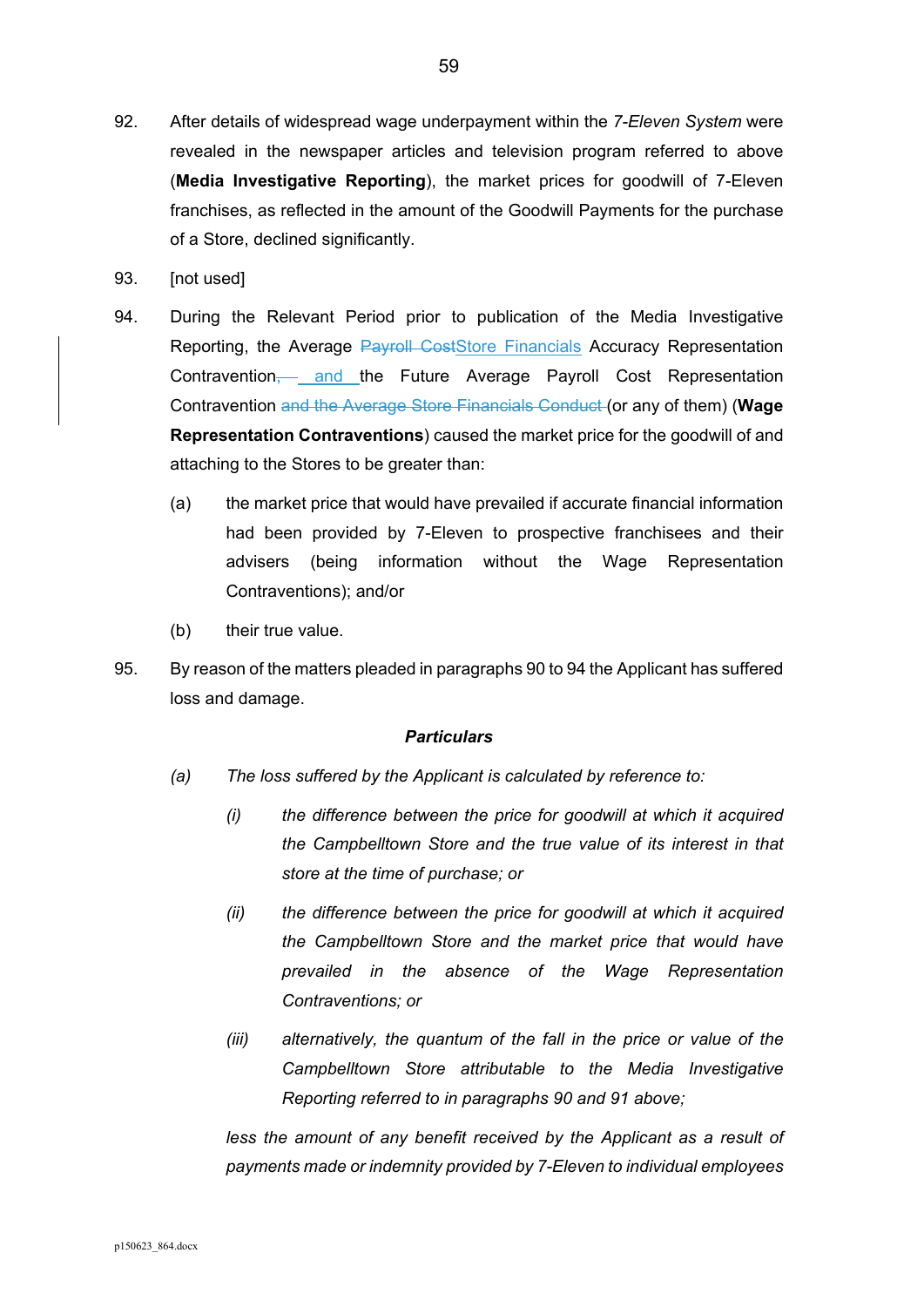*on account of any underpayment of wages consequent upon regulatory action being taken by the Fair Work Ombudsman against 7-Eleven in respect thereof.* 

- *(b) Further particulars willmay be provided after service of the Applicant's expert evidence.*
- 96. By reason of the matters pleaded in paragraphs 90 to 94 some or all of the Franchisees have suffered loss and damage.

#### *Particulars*

*The loss suffered by Franchisees will also be calculated in accordance with the particular (a) in paragraph 95 above but are not particularised in this statement of claim; particulars in relation to Franchisee losses will be obtained (and particulars willmay be provided) following opt out, the determination of the Applicant's claims and identified common issues at an initial trial and if and when it is necessary for a determination to be made of the individual claims of those Franchisees.* 

#### *Applicant – direct reliance*

- 97. Further and in the alternative to the matters pleaded in paragraphs 90 to 96 above, in deciding to enter into the Campbelltown Store Franchise Agreement, the Applicant relied on (alone or in combination) each of the Business Opportunity Representation, the 7-Eleven Business Opportunity Statements, the Average Store Financials Accuracy Representation, the Future Average Payroll Cost Representation, the content of the Average Store Financials, the Advertising Fund Representation, the 7-Eleven Supplier Representation, (individually and in combination, the **Misleading or Deceptive Conduct Representations**) and the Campbelltown Store Financials Accuracy Representation<sub>7</sub> and the Campbelltown Store Future Payroll Cost Representation and the Campbelltown Store Financials Conduct Representation (**Campbelltown Representations)**.
- 98. Further and in the alternative, if the Misleading or Deceptive Conduct Representations and the Campbelltown Representations (alone or in combination) had not occurred, the Applicant would not have entered into the Campbelltown Store Franchise Agreement.
- 99. Further and in the alternative, each of the Misleading or Deceptive Conduct Representations and the Campbelltown Representations (alone and in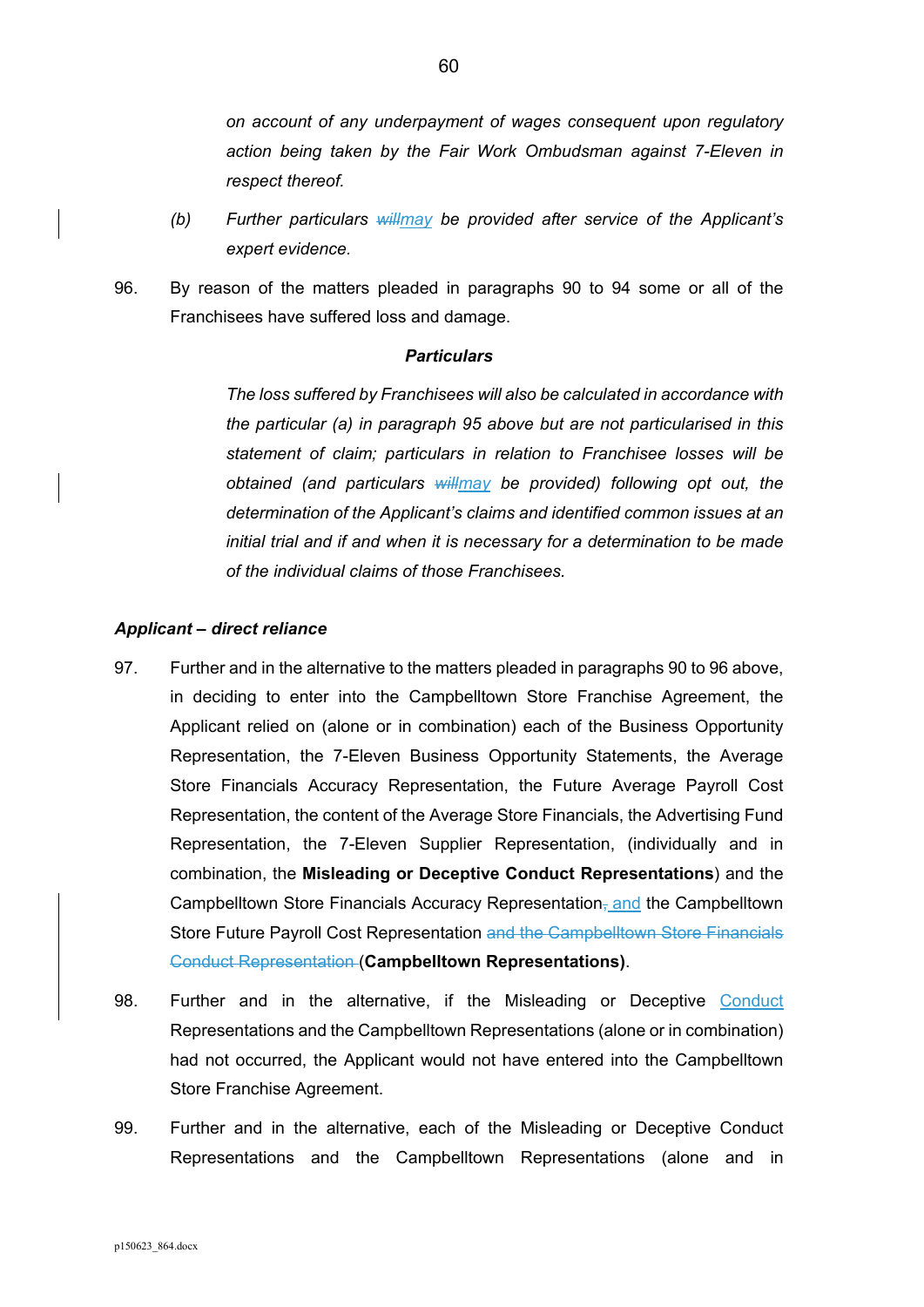combination) materially contributed to the decision of the Applicant to enter into the Campbelltown Store Franchise Agreement.

- 100. Had the Applicant not entered into the Campbelltown Store Franchise Agreement it would not have entered into the subsequent Northmead Store Franchise Agreement.
- 101. In the premises, the Applicant has suffered loss and damage by and resulting from any one or more of the Business Opportunity Representation Contravention, the, the Average Store Financials Accuracy Representation Contravention, the Future Average Payroll Cost Representation Contravention, , the Advertising Fund Representation Contravention, the 7-Eleven Supplier Representation Contravention (collectively the **Misleading or Deceptive Conduct Contraventions**), the Campbelltown Store Financials Accuracy Representation Contravention, the Campbelltown Store Future Payroll Cost Representation Contravention and the Campbelltown Store Financials Conduct Representation Contravention and/or the Code Disclosure Contraventions.

### *Particulars*

- *(a) The Applicant's loss and damage will be calculated by reference to the difference between the position that it is in now, and the position it would be in had it not entered into the Campbelltown Store Franchise Agreement or the Northmead Store Franchise Agreement by reference to:* 
	- *(i) trading losses;*
	- *(ii) borrowing costs;*
	- *(iii) capital losses; and*
	- *(iv) any outstanding liabilities to employees for underpayment of wages.*
- *(b) Further particulars of loss willmay be provided on service of the Applicant's expert evidence.*

#### *Franchisees - direct reliance*

102. In deciding to enter into each of the Franchise Agreements some or all of the other Franchisees directly relied on one or more of the Misleading or Deceptive Conduct Representations (alone and in combination).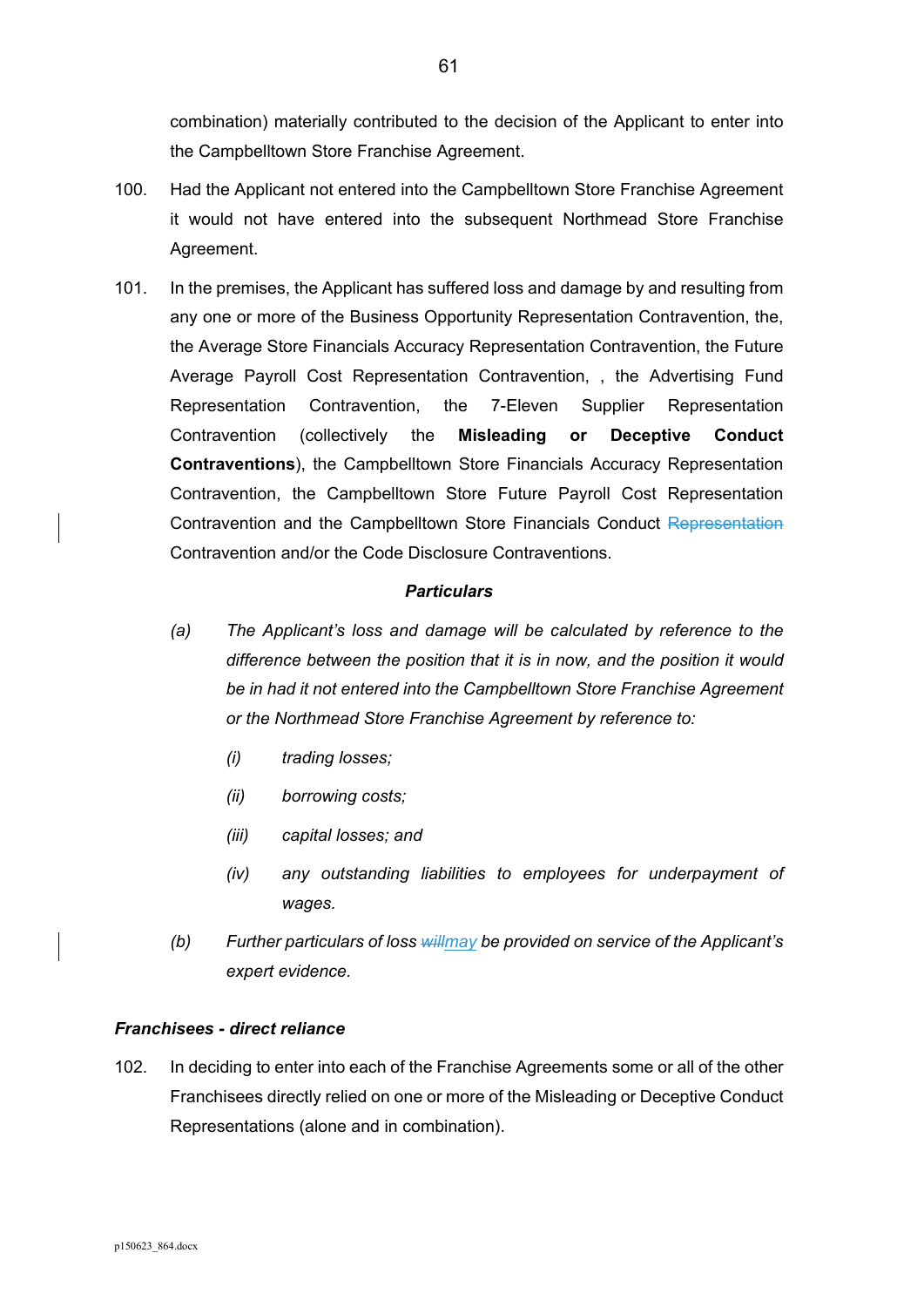*The identity of all those Franchisees who relied directly on any or all of the Misleading or Deceptive Conduct Representations will be known (and particulars provided) following opt out, the determination of the Applicant's claims and identified common issues at an initial trial and if and when it is necessary for a determination to be made of the individual claims of those Franchisees and any associated guarantors.* 

103. Further and in the alternative, if the Misleading or Deceptive Conduct Representations (alone or in combination) had not occurred, some or all of the Franchisees would not have entered into their respective Franchise Agreements.

#### *Particulars*

*The Applicant repeats the particulars to paragraph 102 above.* 

104. Further and in the alternative, one or more of the Misleading or Deceptive Conduct Representations materially contributed to the decision of some or all of the Franchisees to purchase their Stores at the prevailing market price during the Relevant Period, and if the Misleading or Deceptive Conduct Representations (alone or in combination) had not occurred some or all of the Franchisees would not have entered into their respective Franchise Agreements.

### *Particulars*

#### *The Applicant repeats the particulars to paragraph 102 above.*

105. In the premises of the matters pleaded and particularised in paragraphs 102 and 103 above, some Franchisees have suffered loss and damage by and resulting from any one or more of the Misleading or Deceptive Conduct Representations and/or the Code Disclosure Contraventions.

#### *Particulars*

*The loss suffered by Franchisees will also be calculated in accordance with the methodology stated in particulars to paragraph 101 above as applicable to the respective Stores of the Franchisees, but are not particularised in this statement of claim; particulars in relation to Franchisee losses will be obtained (and particulars willmay be provided) following opt out, the determination of the Applicant's claims and identified common issues at an initial trial and if and when it is necessary for a determination to be made of the individual claims of those Franchisees.*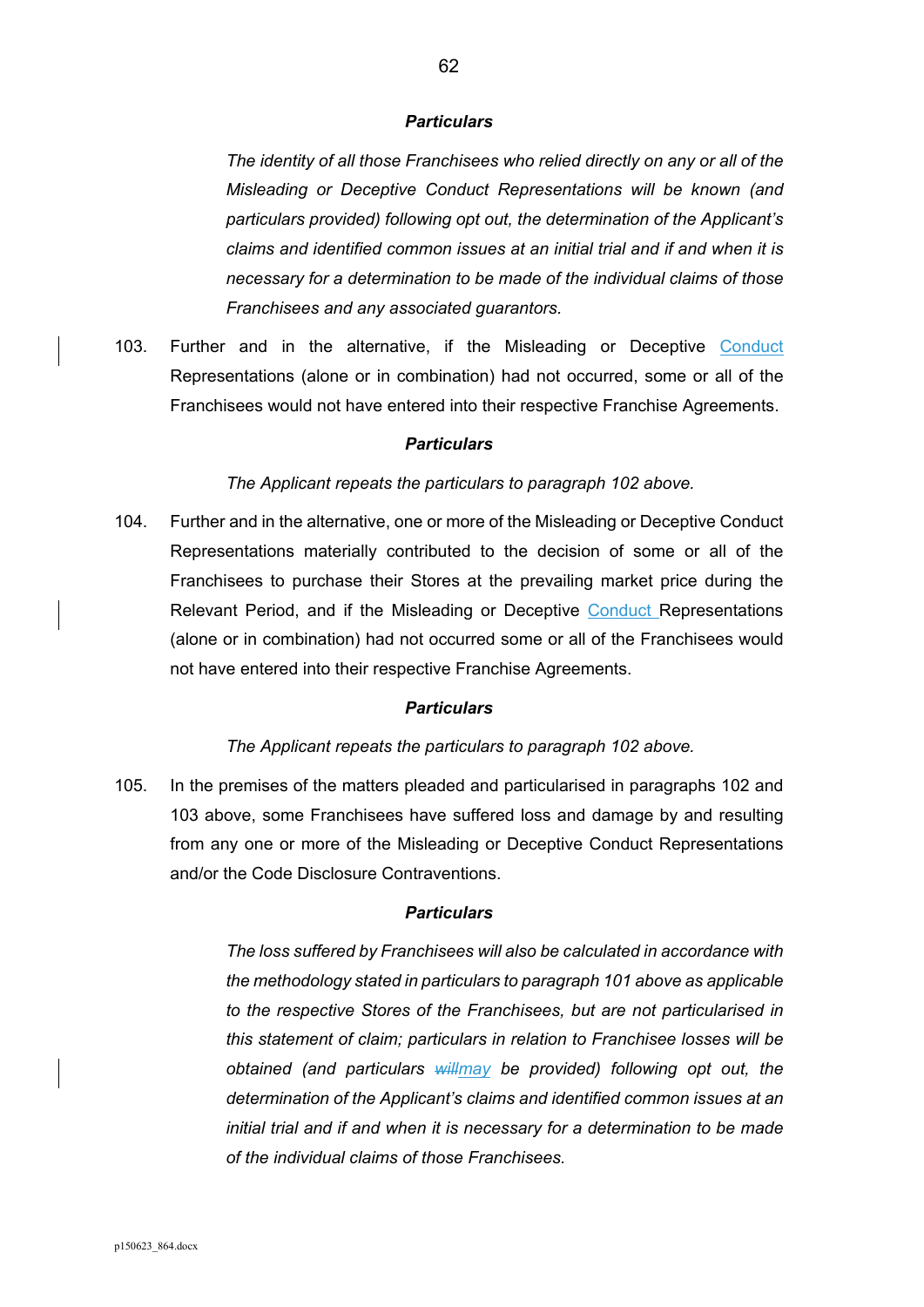#### **E. UNCONSCIONABLE CONDUCT**

#### **E1. Franchisor's actual and constructive knowledge**

106. At all material times during the Relevant PeriodBefore 7-Eleven entered into a Franchise Agreement with the Applicant and each Franchisee in relation to a Store:

(a) 7-Eleven knew:

- (i) the background information about the *7-Eleven System* set out in paragraphs 6 - 8 above;
- (ii) the material express terms of the Franchise Agreements as pleaded in paragraphs 9 - 22 above;
- (iii) the forecast sales and profit margins of that Store and any historical sales and profit margins of that Store;
- (iv) the forecast *Operating Expenses* of that Store and any historical Operating Expenses for that Store;
- (v) the hours that that Store was required to be open, and the minimum staff levels required to operate the Store;
- (vi) that the only material *Operating Expenses* over which the Franchisees had any control was payroll costs;
- (vii) that 7-Eleven could terminate the Franchise Agreements in the event that a Franchisee's *Net Worth* fell below the Minimum Net Worth (with the result that the Franchisee would lose its Capital Investment while remaining liable for its Franchise Debt);
- (viii) that the Applicant and each other Franchisee are responsible for payroll expenses under their Franchise Agreements and are responsible to ensure that they have sufficient persons employed and rostered on for duty as are needed to operate the Stores at the times and in the manner provided by the Franchise Agreement;
- (a)(b) 7-Eleven knew of the amount of the *Franchise Fee*, *Application/Training Fee* and *Investment* paid by the Applicant and each other Franchisee in order to enter into each of theirpayable in respect of that Franchise Agreements;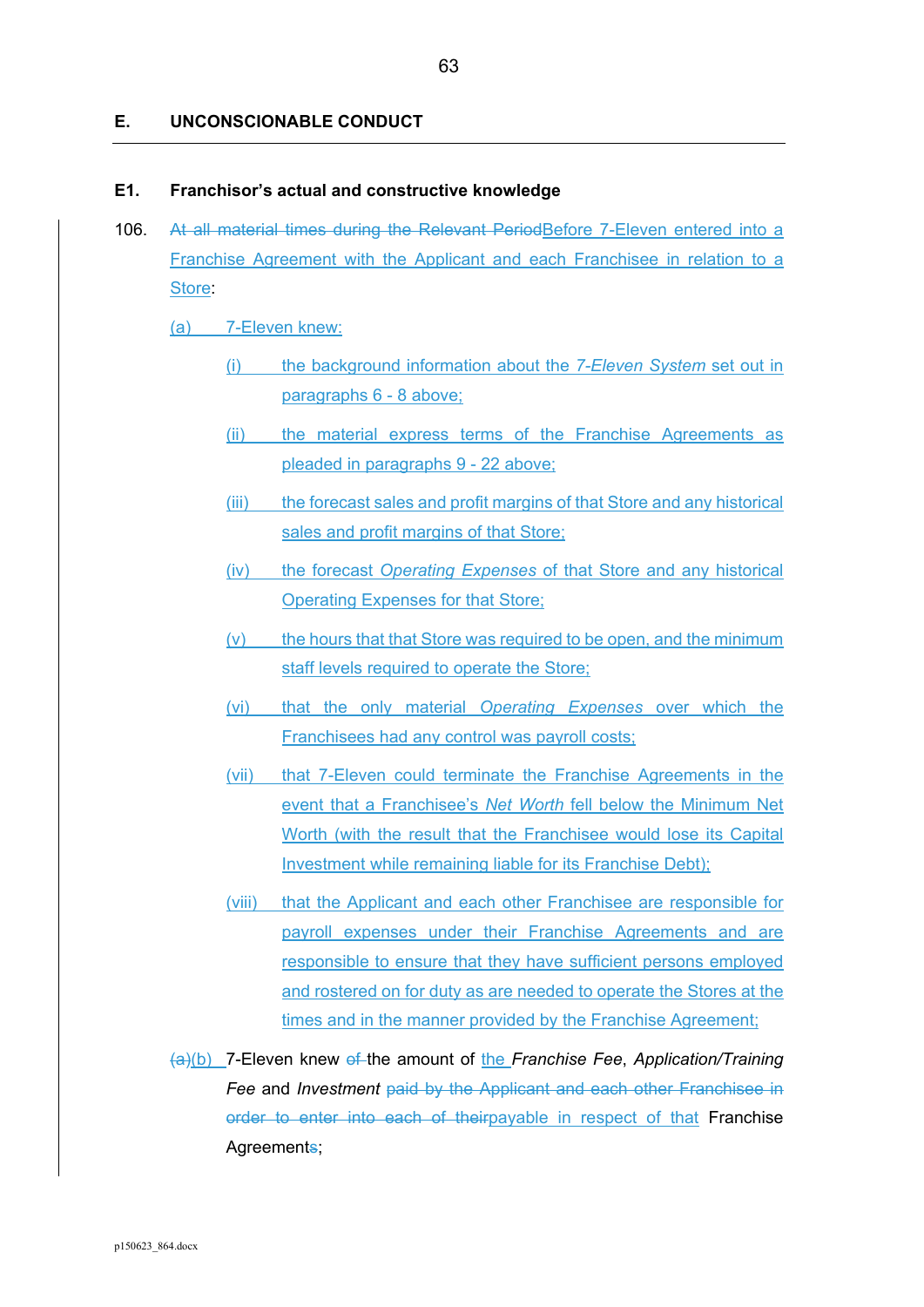*7-Eleven knew of the amount of* Franchise Fee*,*  Application/Training Fee *and* Investment *paid by the Applicant and each other Franchisee as those amounts were set by and paid to 7-Eleven.* 

(b)(c) 7-Eleven knew of the amount of the Goodwill Payment of the Applicant and each other Franchisee, or alternatively, knew of the approximate amount of such payments, in respect of that Franchise Agreement;

#### *Particulars*

- *(i) 7-Eleven knew of the amount of the Goodwill Payment of the Applicant and each other Franchisee, or alternatively, knew of the approximate amount of such payments, as 7-Eleven provided information as to available franchise opportunities to prospective franchisees which included the advertised goodwill price for each Store. 7-Eleven also advised Franchisees who were seeking to sell their franchise interests as to recommended asking prices for goodwill.*
- *(ii) The Applicant forwarded "Heads of Agreement" regarding the proposed terms of acquisition of the Campbelltown Store and the Northmead Store to 7-Eleven prior to completing the purchase.*
- $\left\langle \Theta \right\rangle$ (d) 7-Eleven knew, and it was the fact that, in order to become a franchisee in the *7-Eleven System*, the prospective franchisees was(including the Applicant and each other Franchisee) were required to invest significant capital in the acquisition of a Store and in entering into a Franchise Agreement (**Capital Investment**);

#### *Particulars*

- *(i) The Applicant repeats the matters pleaded in paragraphs 7(d), 7(e), 106(a) and 106(c)106(b) above.*
- *(ii) In the case of the Applicant and all other Franchisees, the Capital Investment included the initial i*Investment *in the Inventory (Inventory Investment) of \$45,000 (as referred to in paragraph 7(e),(e) particular (v)) and the* Application/Training Fee *and*  Franchise Fee *(defined above as the "Franchisor Payments").*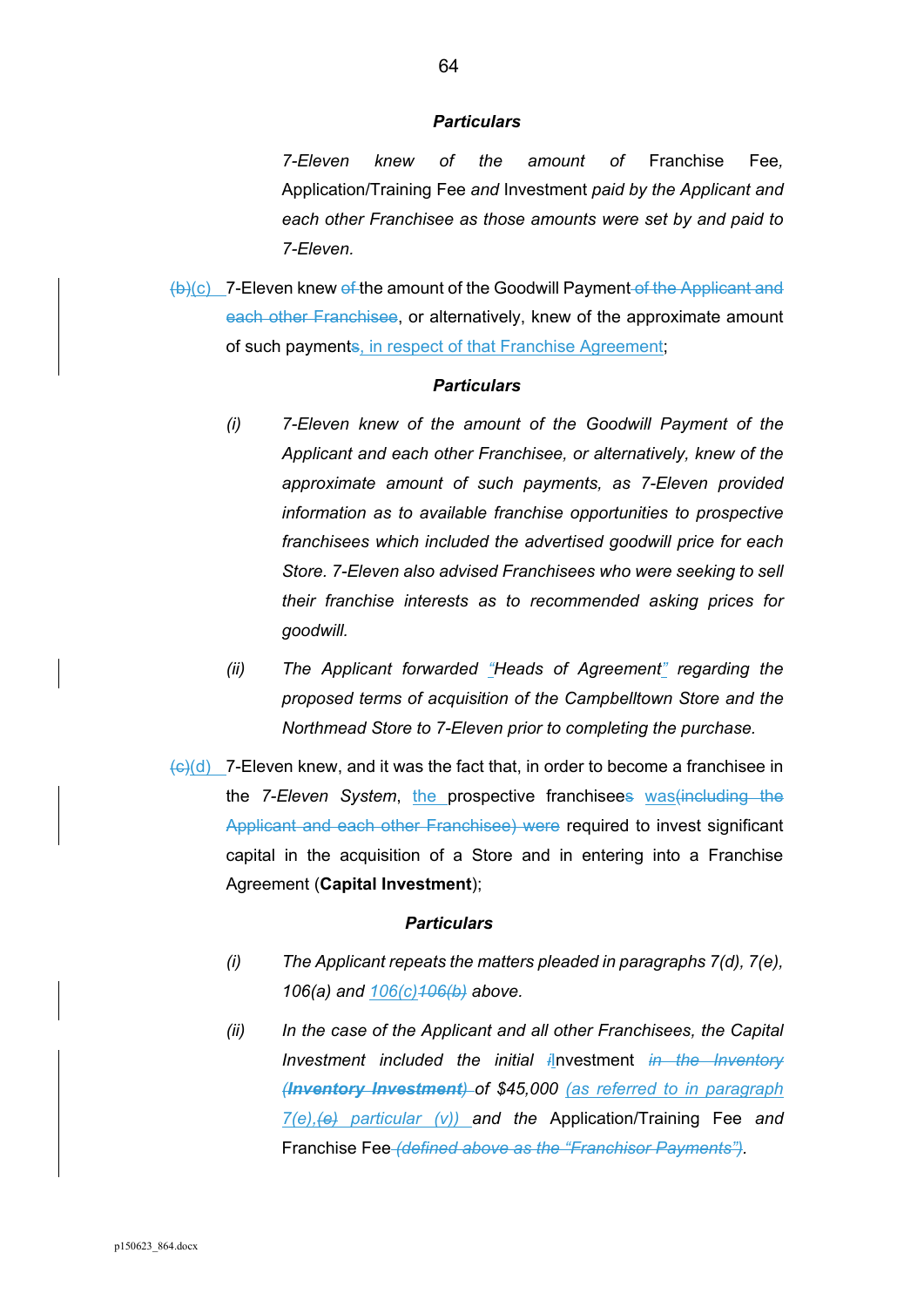- *(iii) In the case of the Applicant, the Goodwill Payment was* 
	- *A. \$390,000 in respect of the Campbelltown Store, and*
	- *B. \$880,000 in respect of the Northmead Store.*
- *(iv) In the case of other Franchisees, the investment included a substantial Goodwill Payment.*
- *(v) For most Franchisees, the total Capital Investment was in the range of \$3400,000 to \$1,4000,000.*
- $(d)(e)$  7-Eleven knew, and it was the fact, that in order to make the Capital Investment, the Applicant and some or all of the other Franchisees borrowed large sums of money prior to entering in to the Franchise Agreement (**Franchise Debt**);

- *(i) 7-Eleven entered into a Tripartite Deed with the Applicant and each other Franchisee who took out at a loan with the Bank, as described in paragraph 123 to 125 below.*
- *(ii) Further and in the alternative, 7-Eleven had a close relationship with the Bank, as the predominant provider of finance to prospective franchisees, as recognised by the practice of 7-Eleven regularly entering into standard form Tripartite Deeds with the Bank, and pursuant to which information was able to be shared between 7-Eleven and the Bank about the performance of individual franchisees.*
- $\overline{e}(e)(f)$  7-Eleven knew or ought to have known, and it was the fact, that, in addition to taking security over the assets of the Franchisee, it was, or was likely to be the practice of the Bank also to require the directors and principals of the Franchisee to provide personal guarantees to the Bank of their Franchise Debt and to take security, where available, over the family home or other assets of the directors;

#### *Particulars*

*(i) The Applicant relies on the particulars to paragraphs 106(e)(d) above and says that 7-Eleven was privy to the financial arrangements between the Applicant and the Bank.*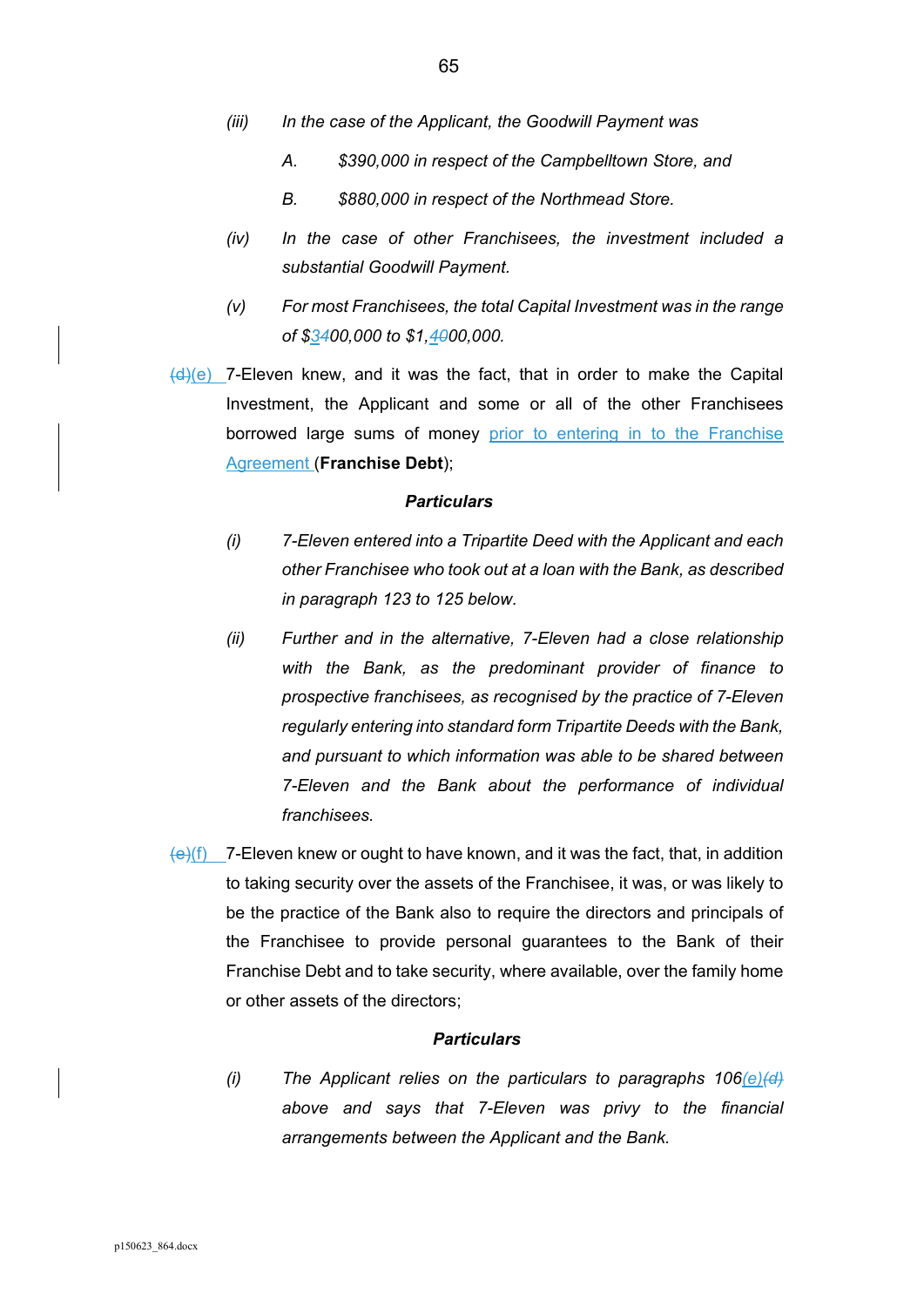- *(ii) It is the usual practice in the franchising sector for franchise agreements with major franchisors to be entered into with a corporate entity, which entity is also the borrower in relation to any finance facilities with a bank, and for the repayment of such facilities to be guaranteed by the directors of the corporation. It is to be inferred that 7-Eleven was aware at all relevant times that the Applicant and Franchisees provided such guarantees to the Bank, secured where available by the family home or other assets of the directors of the corporation, in accordance with this practice.*
- $(f)(g)$  7-Eleven knew or ought to have known at all relevant times, that a Store open for 24 hours a day, 7 days a week, required a minimum of 168 hours of labour per week to operate;

*It is common knowledge that there are 168 hours in a week.* 

 $\left\langle \varphi\right\rangle$ (h) 7-Eleven knew at all relevant times, the award wagrates payable for labour at each of thate Stores;

#### *Particulars*

*Award rates were incorporated into 7-Eleven's electronic payroll module and updated regularly by the consulting firm "ER Strategies".* 

- $(h)(i)$  in the premises of the matters pleaded and particularised in subparagraphs 106(a) to 106(h)106(g) above, prior to offering a Franchise Agreement for a Store, 7-Eleven knew or ought to have known, and it was the fact that the Applicant and some or all of the other Franchisees would be unable to operate thateir Stores profitably and maintain their Minimum Net Worth unless the principals of the Applicant and each of the Franchisees:
	- (i) worked in thateir Stores without pay for an unreasonable and unsociable number of hours each week and/or covered night and weekend shifts without pay (or engaged family members to do so); and/or
	- (ii) engaged employees to assist them to operate thate Stores, and paid or agreed to pay them at rates which were significantly below their award wage ratesentitlements.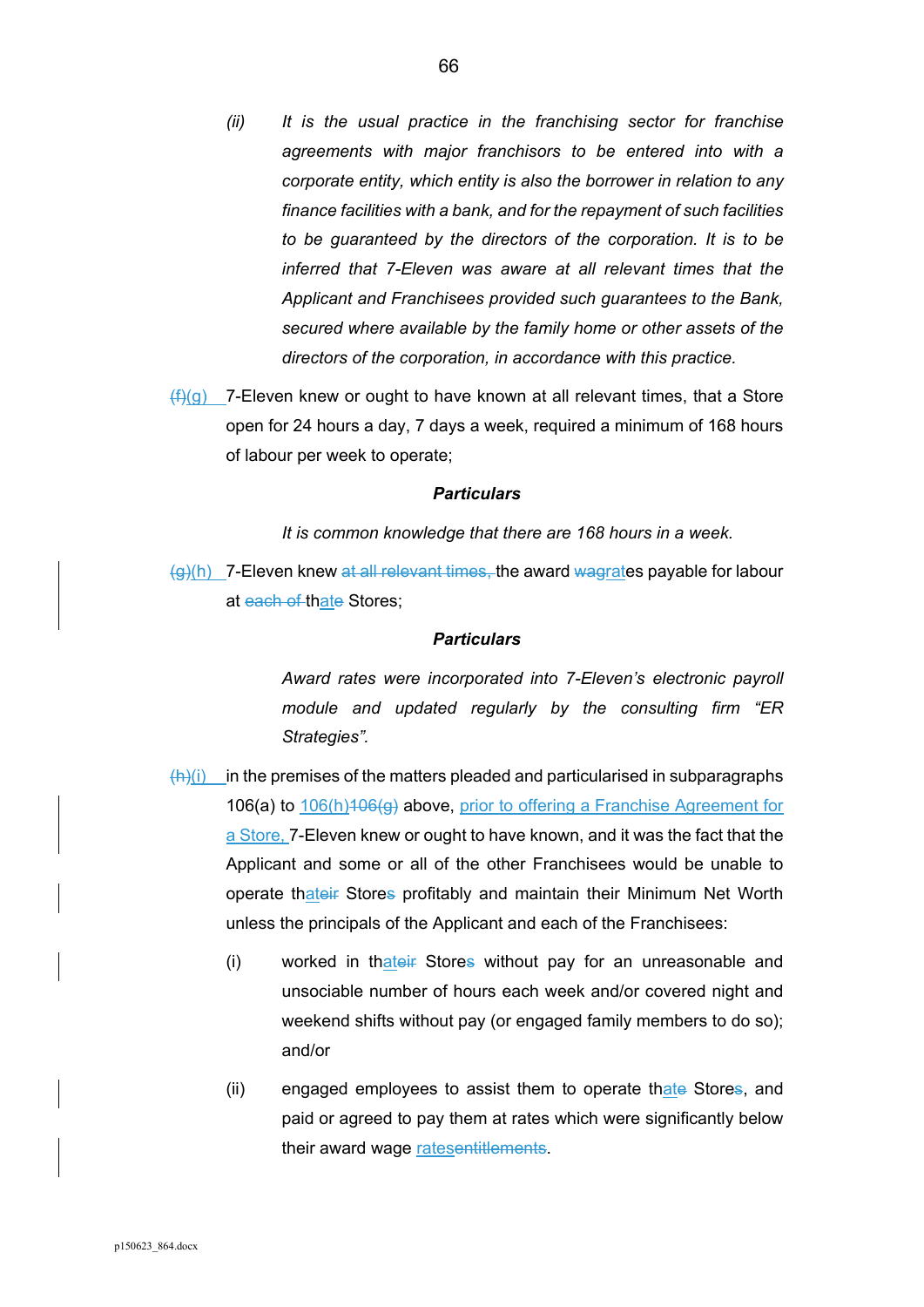- A. *The Applicant repeats the matters pleaded in subparagraphs 106(a) to 106(h)106(g) above.* 
	- *B. A basic analysis of the Average Store Financials and the individual store financials of the Applicant and some or all of the Franchisees, applying award rates and reasonable assumptions as to labour requirements, supports the pleaded conclusion.*
	- *C. Further particulars will be provided on service of the Applicant's expert evidence.*

#### *Particulars in respect of Applicant's Stores*

- *1. The Applicant refers to and repeats the particulars to paragraphs 142(d) and 150(e).*
- *2. 7-Eleven ought to have known the matters alleged in 1 above.*
- *3. Further to 1 and 2 above, 7-Eleven ought to have known (and it was a fact) the Training Workbook disclosed that:* 
	- *a. An inexperienced franchisee required at least 199.5 staff hours per week to operate a Store; and*
	- *b. An experienced franchisee required at least 186.3 staff hours per week to operate a Store.*
- *4. 7-Eleven ought to have known (and it was a fact) that, workers compensation expenses would be incurred at an approximate rate of 2% of wages and superannuation would be incurred at an approximate rate of 9% of wages.*
- *5. 7-Eleven ought to have known (and it was a fact) that, across the 168 hours in a week:* 
	- *a. the average award wage for a Convenience Store in NSW was \$22.30 per hour from 1 July 2011 (being the rate applicable at the time the Campbelltown Loan Application was made, as calculated in accordance with the schedule to this letter);*
	- *b. the average award wage for a Convenience Store in NSW was \$27.81 per hour from 1 July 2014 (being the rate*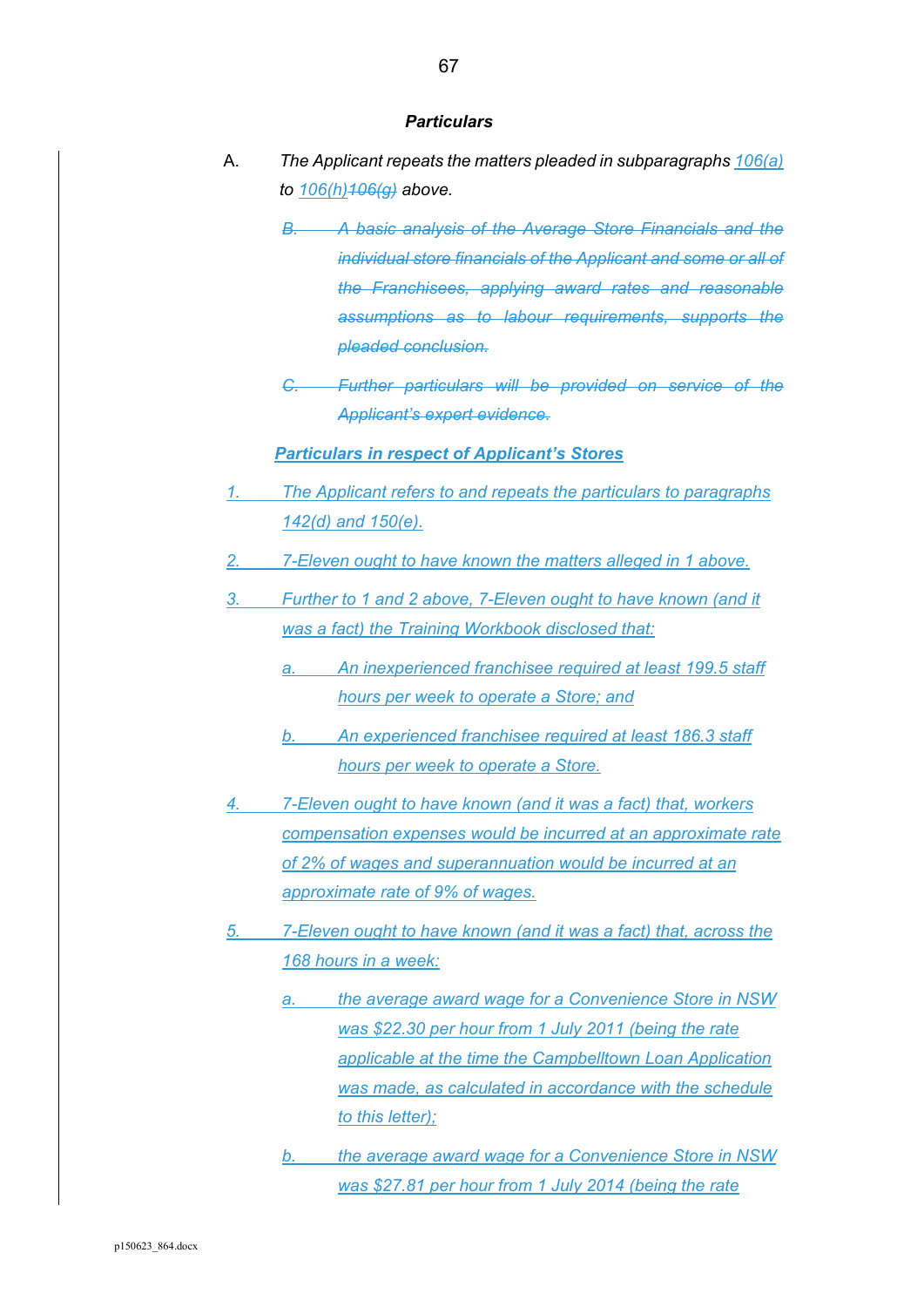*applicable at the time the Northmead Loan Application was made, as calculated in accordance with the schedule to this letter);* 

*c. the average award wage for a Fuel Store in NSW was \$26.53 per hour from 1 July 2014 (being the rate applicable at the time that the Northmead Loan Application was made).* 

*Campbelltown Store – one staff member rostered across 168 hours per week* 

- *6. If the Campbelltown Store Financials for the financial year 2011- 2012 were adjusted to include labour costs at the average award wage of \$22.30 per hour with one staff member rostered over 168 hours per week:* 
	- *a. The Campbelltown Store Financials for the financial year 2011-2012 would have recorded a loss of \$45,011 in the "Net Income" line (Net Income);*
	- *b. The Applicant would have incurred a net loss of \$88,255 per annum after interest and principal repayments on the Campbelltown Loan, if the Applicant had assumed the obligations of the Campbelltown Store Loan Contract during the financial year 2011-2012.*
- *7. If the Campbelltown Store Financials for the year 2011-2012 were adjusted to include labour costs at the average award wage of \$22.30 per hour with one staff member rostered over 108 hours per week (if Mr Davaria worked in the Campbelltown Store for no wages over the remaining 60 hours):* 
	- *a. The Campbelltown Store Financials would have recorded a profit of \$32,219 in Net Income for the financial year 2011-2012;*
	- *b. The Applicant would have incurred a net loss of \$11,025 after interest and principal repayments on the Campbelltown Loan, if the Applicant had assumed the obligations of the Campbelltown Store Loan Contract during the financial year 2011-2012.*

68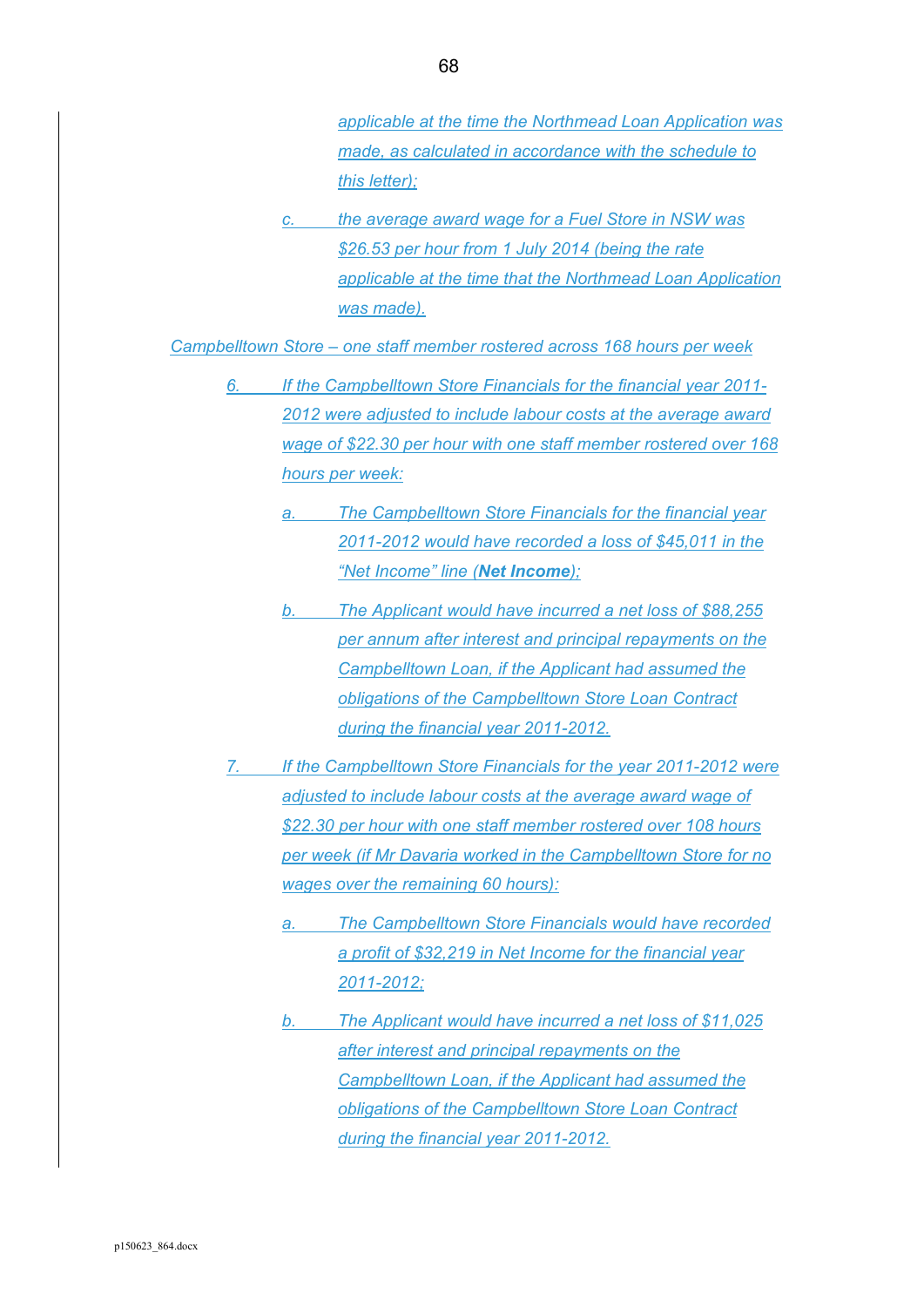*8. In the premises of particular 7 above, the Campbelltown Store could not have generated sufficient profits to meet the loan repayments even if Mr Davaria worked in the Campbelltown Store for 60 hours per week for no wages and only one staff member was rostered at all other times.* 

*Campbelltown Store – minimum hours prescribed by the Training Workbook* 

- *9. If the Campbelltown Store Financials for the financial year 2011- 2012 were adjusted to include labour costs at the average award wage of \$22.30 per hour over 199.5 hours per week (if the Campbelltown Store operated according to the most optimistic minimum assumptions in the Training Workbook for a new franchisee):* 
	- *a. The Campbelltown Store Financials would have recorded a loss of \$85,556 in the Net Income, for the financial year 2011-2012;*
	- *b. The Applicant would have incurred a net loss of \$128,800 per annum after interest and principal repayments on the Campbelltown Loan, if the Applicant had assumed the obligations of the Campbelltown Store Loan Contract during the financial year 2011-2012.*
- *10. If the Campbelltown Store Financials for the year 2011-2012 were adjusted to include labour costs at the average award wage of \$22.30 per hour over 139.5 hours per week (if Mr Davaria worked in the Campbelltown Store for no wages over the remaining 60 hours):* 
	- **The Campbelltown Store Financials would have recorded** *a loss of \$8,327 in Net Income for the financial year 2011- 2012;*
	- *b. The Applicant would have incurred a net loss of \$51,571 per annum after interest and principal repayments on the Campbelltown Loan, if the Applicant had assumed the obligations of the Campbelltown Store Loan Contract during the financial year 2011-2012.*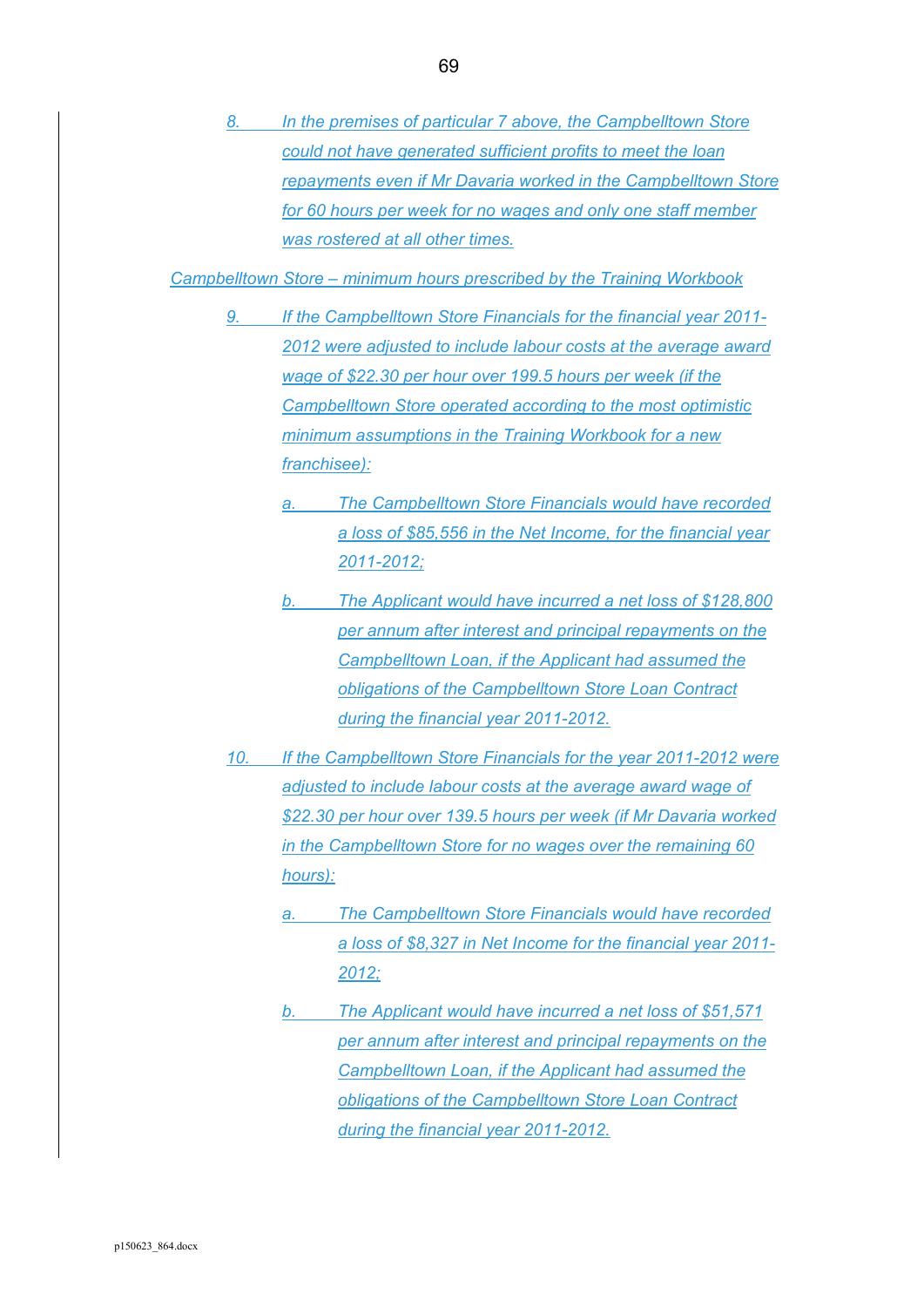*11. In the premises of particular 10 above, even if the Campbelltown Store operated according to the most optimistic staffing assumptions, it could not have generated sufficient profits to meet the loan repayments if Mr Davaria worked in the Campbelltown Store for 60 hours for no wages.* 

*Northmead Store – one staff member rostered across 168 hours per week* 

- *12. If the available Northmead Store financials for the first 10 months of financial year 2014-2015 were annualised and adjusted to include labour costs of \$26.53 per hour with one staff member rostered over 168 hours per week:* 
	- *a. The Northmead Store would have recorded a profit of \$44,655 in Net Income for the financial year 2014-2015;*
	- *b. The Applicant would have incurred a net loss of \$70,917 per annum after interest and principal repayments on the Northmead Loan, if the Applicant had assumed the obligations of the Northmead Store Loan Contract during the financial year 2014-2015.*
- *13. 7-Eleven could not reasonably expect Mr Davaria to work in the Northmead Store for 60 hours at no cost because ex hypothesi he was already operating the Campbelltown Store.*

*Northmead Store – minimum hours prescribed by the Training Workbook* 

- *14. If the available Northmead Store financials for the first 10 months of financial year 2014-2015 were annualised and then adjusted to include labour costs of \$26.53 per hour over 186.3 hours (if the Northmead Store operated according to the most optimistic minimum assumptions in the Training Workbook for an experienced franchisee):* 
	- *a. The Northmead Store would have recorded a profit of \$16,632 in Net Income for the financial year 2014-2015;*
	- *b. The Applicant would have incurred a net loss of \$98,940 per annum after interest and principal repayments on the Northmead Loan, if the Applicant had assumed the obligations of the Northmead Store Loan Contract during the financial year 2014-2015.*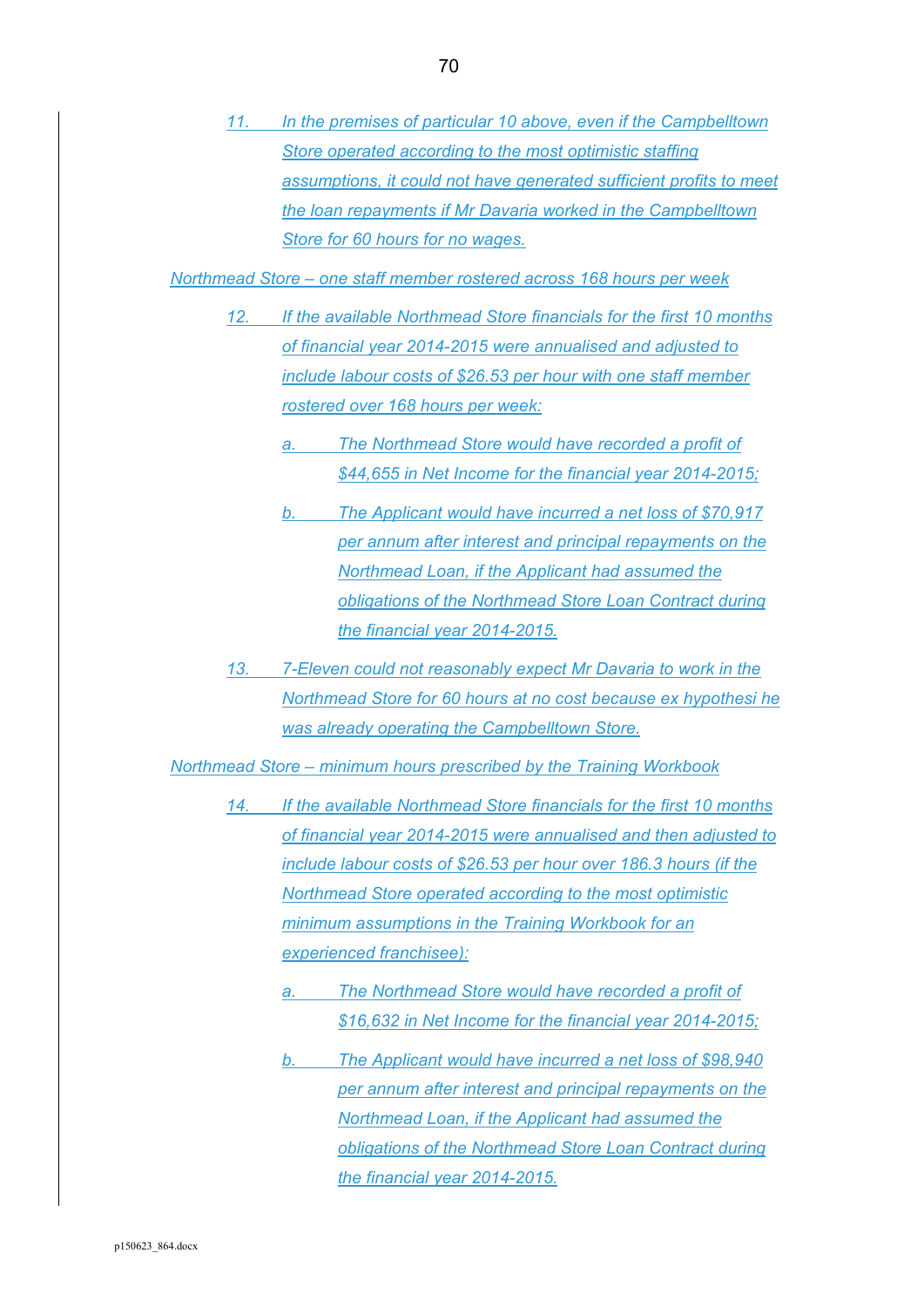*15. 7-Eleven could not reasonably expect Mr Davaria to work in the Northmead Store for 60 hours at no cost because ex hypothesi he was already operating the Campbelltown Store.* 

*Northmead Store – Mr Davaria working 60 hours a week and one staff member rostered across 108 hours per week; Campbelltown Store – Mr Davaria not working at Campbelltown* 

- *16. If the available Northmead Store financials for the first 10 months of financial year 2014-2015 were annualised and then adjusted to include labour costs at the average award wage of \$26.53 per hour over 108 hours per week (on the basis that the Northmead Store operated with only one staff member rostered over 168 hours per week, of which, Mr Davaria worked for 60 hours per week for no wages) and the available Campbelltown Store Financials for the financial year 2014-2015 were adjusted to include labour costs of \$27.81 per hour over 168 hours (on the basis that the Campbelltown Store operated with only one staff member rostered over 168 hours per week and Mr Davaria did not work at the Campbelltown Store):* 
	- *a. The Northmead Store financials would have recorded a profit of \$136,534 in Net Income for the financial year 2014-2015;*
	- *b. The Applicant would have a profit of \$20,962 per annum after interest and principal repayments on the Northmead Loan, if the Applicant had assumed the obligations of the Northmead Store Loan Contract during the financial year 2014-2015; however*
	- *c. The Campbelltown Store financials would have recorded net loss of \$45,855 in Net Income for the financial year 2014-2015 and a net loss of \$87,741 after interest and principal repayments on the Campbelltown Loan;*
	- *d. In the premises of a to c above, the Applicant would have generated an overall net loss across both stores of \$66,779 even with Mr Davaria working 60 hours per week at no pay.*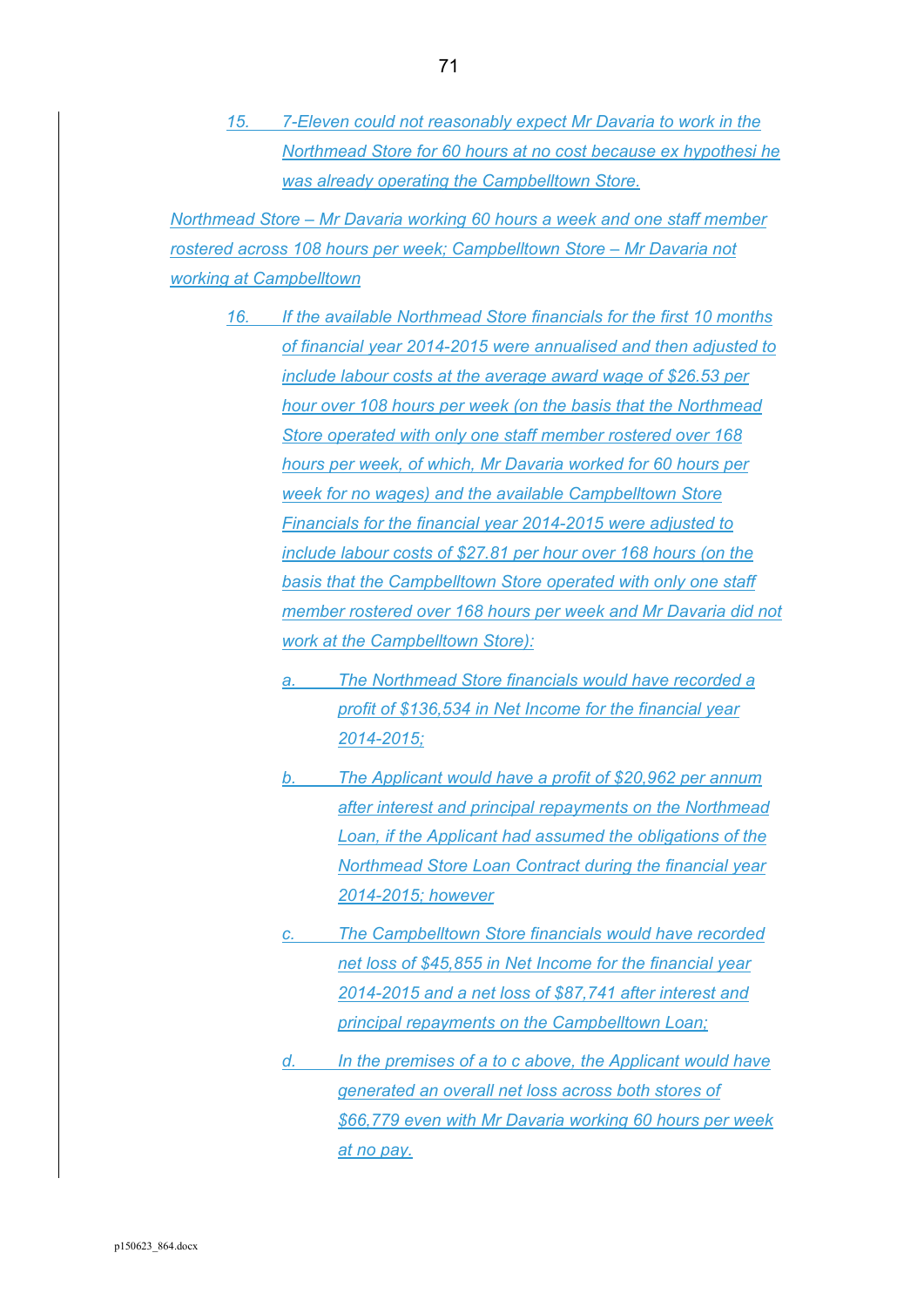- 17. *Further particulars may be provided after discovery, as information becomes available. It is neither required nor presently possible to provide corresponding calculations for each group member at this stage of the proceedings.*
- $\frac{\langle i \rangle}{\langle j \rangle}$  7-Eleven knew, and it was the fact that, in the event that a Franchisee was unable to maintain their Minimum Net Worth for that Store, 7-Eleven had the right to immediately terminate their agreement and the Franchisee would be exposed to loss of the whole of their Capital Investment but would remain liable for the amount of the Franchise Debts;

*The Applicant repeats the matters pleaded and particularised in paragraph 22 above and says that 7-Eleven knew of this as it was a term of the Franchise Agreements throughout the Relevant Period.* 

- (j) 7-Eleven knew or ought to have known, and it was the fact, that by reason of the matters referred to in 106(a) to 106(i) above, most or all of the Franchisees were faced with the choice of underpaying wages to their employees and/or causing their principals and family members to perform unreasonable unpaid or underpaid work in their Stores in order to avoid the risk of termination of their Franchise Agreements and loss of their Capital Investment (without any discharge of their Franchise Debts);
- (k) in the premises of the matters pleaded and particularised in subparagraphs 106(a), 106(b), 106(c), 106(d), 106(e), 106(g), 106(h), 106(i), 106(j) and 106(k) above, 7-Eleven knew or ought to have known, and it was the fact that the financial information provided to the Applicant and each prospective franchisee in the Average Store Financials was misleading orand deceptive as stated in paragraphs 55 and 61 above;

there was, or was likely to be a widespread practice of wage underpayment within the *7-Eleven System*; and

the financial information provided to the Applicant and each prospective franchisee in the Average Store Financials was misleading and deceptive as stated in paragraphs 55 and 61 above;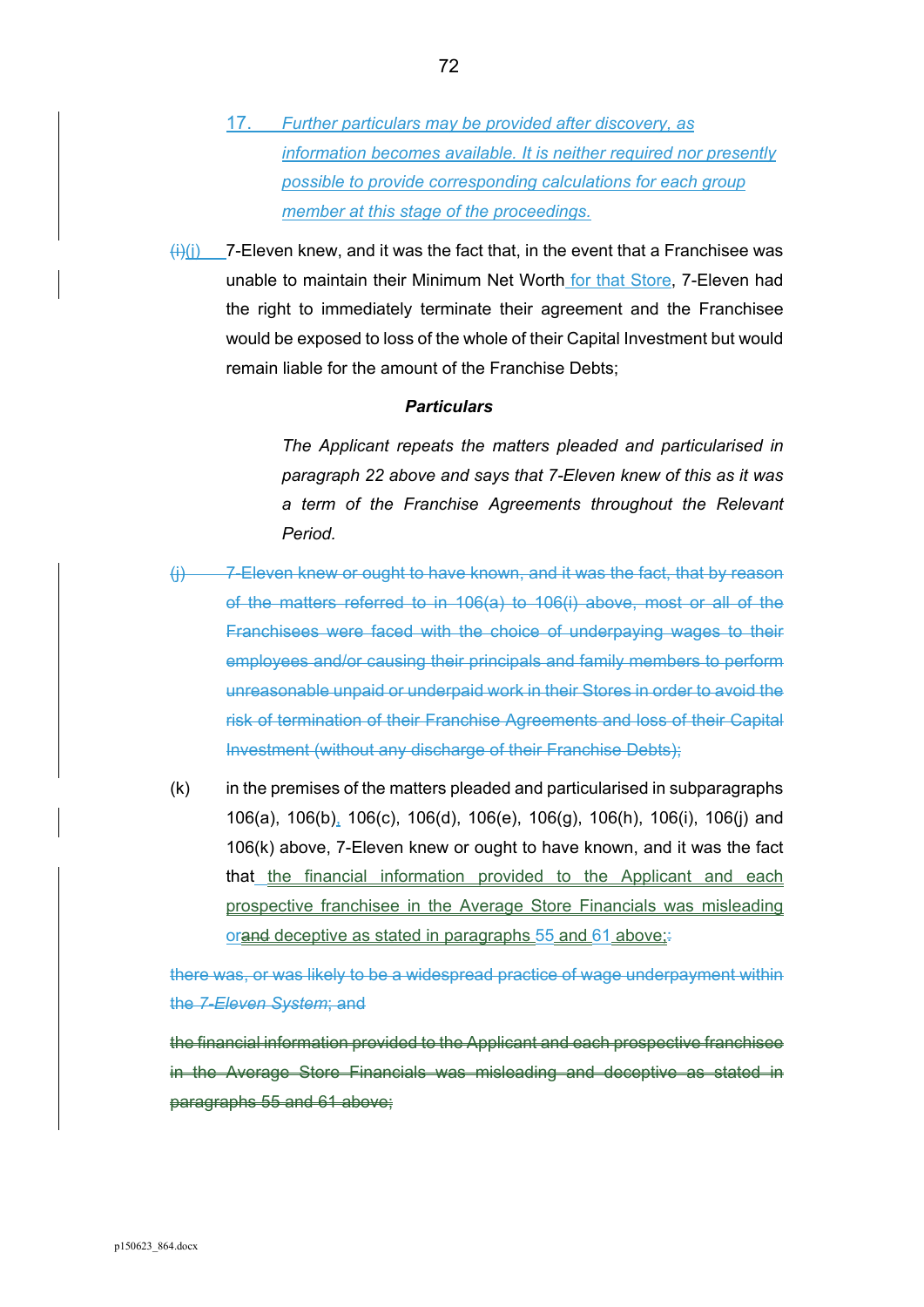- *A. The Applicant repeats the matters pleaded and particularised in sub-paragraphs 106(a), 106(b), 106(c), 106(d), 106(e), 106(g), 106(h), 106(i), 106(j) and 106(k) above.*
- *B. Further, and in the alternative, since 2008 the Fair Work Ombudsman (FWO) has received regular reports alleging widespread minimum wage non-compliance issues across the 7-Eleven network, and in a media release dated 9 April 2016, the Fair Work Ombudsman (FWO) announced that:* 
	- *I. for more than 7 years, there had been persistent reports from 7-Eleven employees alleging significant underpayment of wages; and*
	- *II. it had significant engagement with 7-Eleven in the period from 2009 to 2014 in relation to wage underpayment issues but did not see any significant improvement in compliance with minimum wage standards, such that, at all material times during the Relevant Period 7-Eleven knew or ought to have known that the Average Store Financials were or were likely to be materially inaccurate and/or or should have investigated that possibility before providing the Average Store Financials to Franchisees who were considering whether to purchase a franchise business.*
- (l) 7-Eleven knew, and it was the fact, that Mr Davaria (the sole director and principal of the Applicant) and the principals of some or all of the Franchisees were not provided any training concerning their legal obligations concerning the payment of minimum wages, until the last week of their Franchisee training, by which time:
	- (i) they or their associated corporate Franchisees had paid the nonrefundable *Franchise Fee*;
	- (ii) the 7 day  $c$ Cooling ooff period under their Franchise Agreement had expired;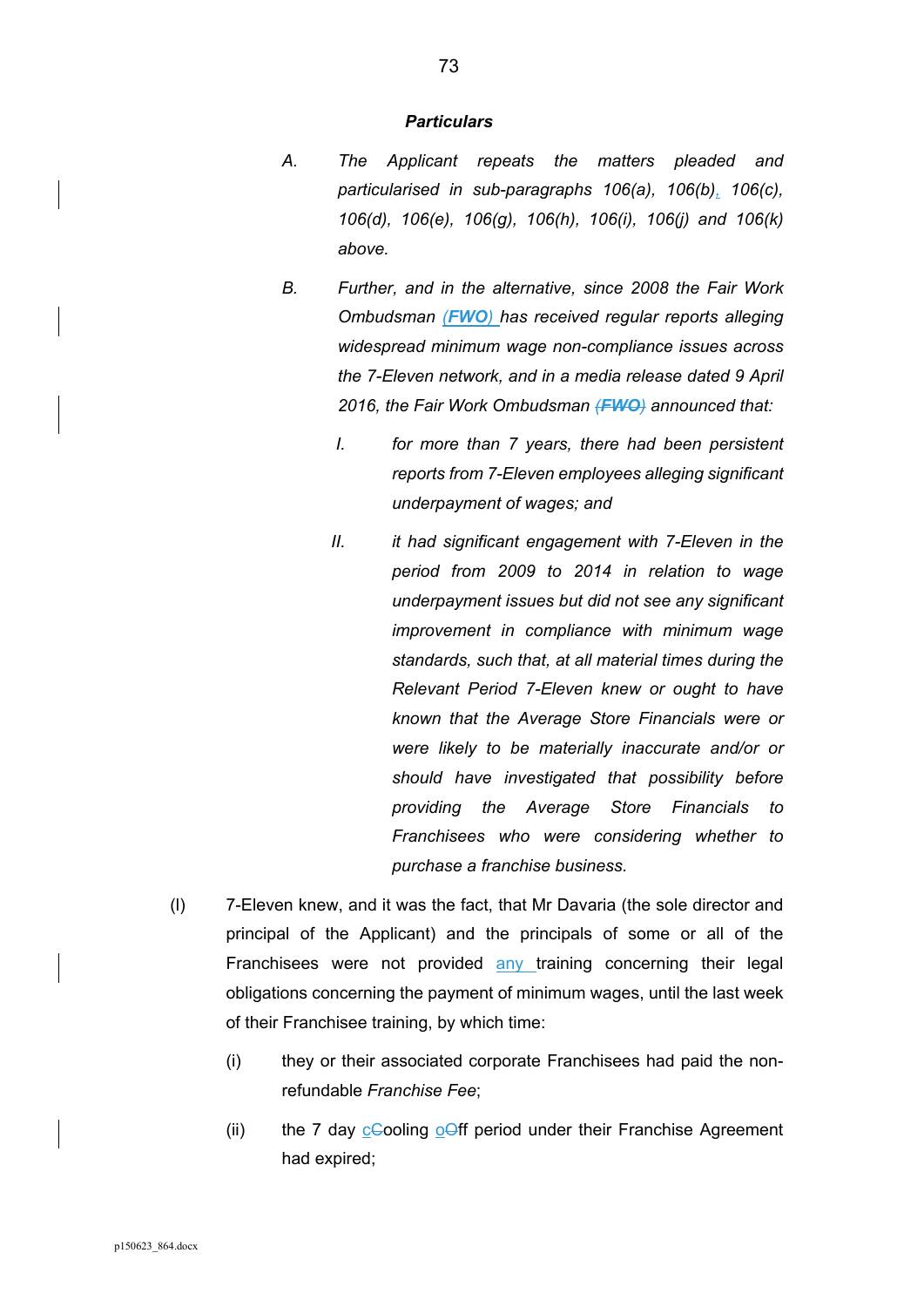*7-Eleven knew of this as it provided the training and was the recipient of the Franchise Fee.* 

(m) 7-Eleven knew, and it was the fact that Mr Davaria and some of all of the Franchisees or their principals had immigrated to Australia as adults and their second language was English and that they had: (i) limited business experience; and/or (ii) limited or no understanding of Australian labour and industrial laws.

### *Particulars*

*7-Eleven knew this because it approved the Applicant and each of the Franchisees as purchasers of the Stores and in doing so subjected each of them to numerous interviews and ascertained those matters in the course of those interviews.* 

## **E2. Franchisor's unconscionable conduct and its consequences**

- 107. Further and in the alternative to the matters pleaded in paragraph 106 above, the Applicant refers to and repeats paragraphs 41 to 76 above and says that, prior to the Applicant and each of the Franchisees entering into their Franchise Agreements, 7-Eleven conveyed the Misleading or Deceptive Conduct Representations to each of them.
- 108. By reason of the conduct of 7-Eleven in conveying the Misleading or Deceptive Conduct Representations, and by making each of the statements pleaded in paragraphs 42 above, at the time of entering their respective Franchise Agreements, the Applicant and some or all of the Franchisees had and/or were entitled to hold a reasonable expectation that:
	- (a) they were buying their own business;
	- (b) in running their Franchise they would "be their own boss":
	- (c) they would have the opportunity to own and run a business within a franchise system that had a well-known and established brand in Australia and around the world;
	- (d) they would have the opportunity to make reasonable profits over the term of their franchise agreements which, subject to market conditions, reflected their investment of skill, time, money and effort, and the exercise of their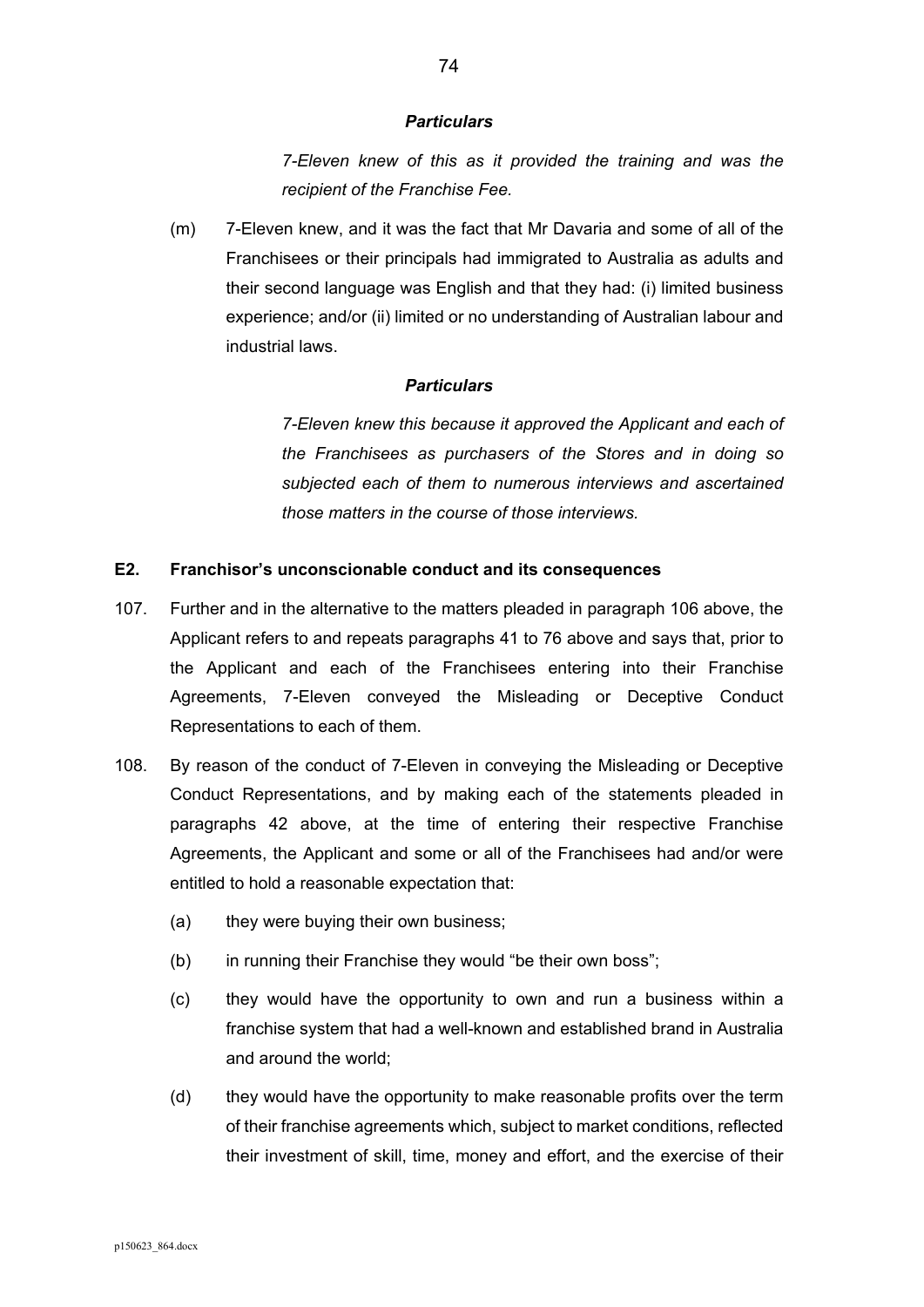individual business judgment in operating their business within a trusted franchise system;

- (e) they would have the opportunity to make profits from the operation of their respective businesses which was not dependent upon their directors, principals or family members working unreasonable or unsociable hours or without any or any adequate wages or remuneration in those businesses;
- (f) there would be no or no reasonably foreseeable need to engage employees to work at the Store on terms of employment which did not accord with the minimum requirements of the law in order to generate income or profits and to avoid risk of termination of the Franchise Agreement and loss of their Capital Investment due to their *Net Worth* falling below the Minimum Net Worth;
- (g) each of them would have a reasonable opportunity to recoup their Capital Investment in the business, including loan funding and/or to earn a capital gain from the sale of their respective businesses as a going concern to an incoming Franchisee.
- 109. Further and in the alternative to the matters pleaded in paragraphs 106, 107 and 108 above, contrary to the reasonable expectations of the Applicant and some or all of the other Franchisees as referred to in paragraph 108 above, by reason of 7-Eleven's Operational Control (described in paragraph 34 above), under the Franchise Agreements as they were operated in practice by 7-Eleven:
	- (a) none of the Franchisees had any or any reasonable control over the profit margins which they could earn by selling merchandise at their Stores;
	- (b) none of the Franchisees had the power to alter selling prices of merchandise, either by increasing the price to earn more sales revenue per item, or decreasing the price to increase the number of items sold, to maximise the profit opportunities available to their Stores, either at all or at different times of the day, having regard to the Store's costs or market conditions;
	- (c) none of the Franchisees had any or any reasonable ability to reduce their *Cost of Goods Sold* by acquiring merchandise from any supplier other than C-Store and at a price below the C-Store price;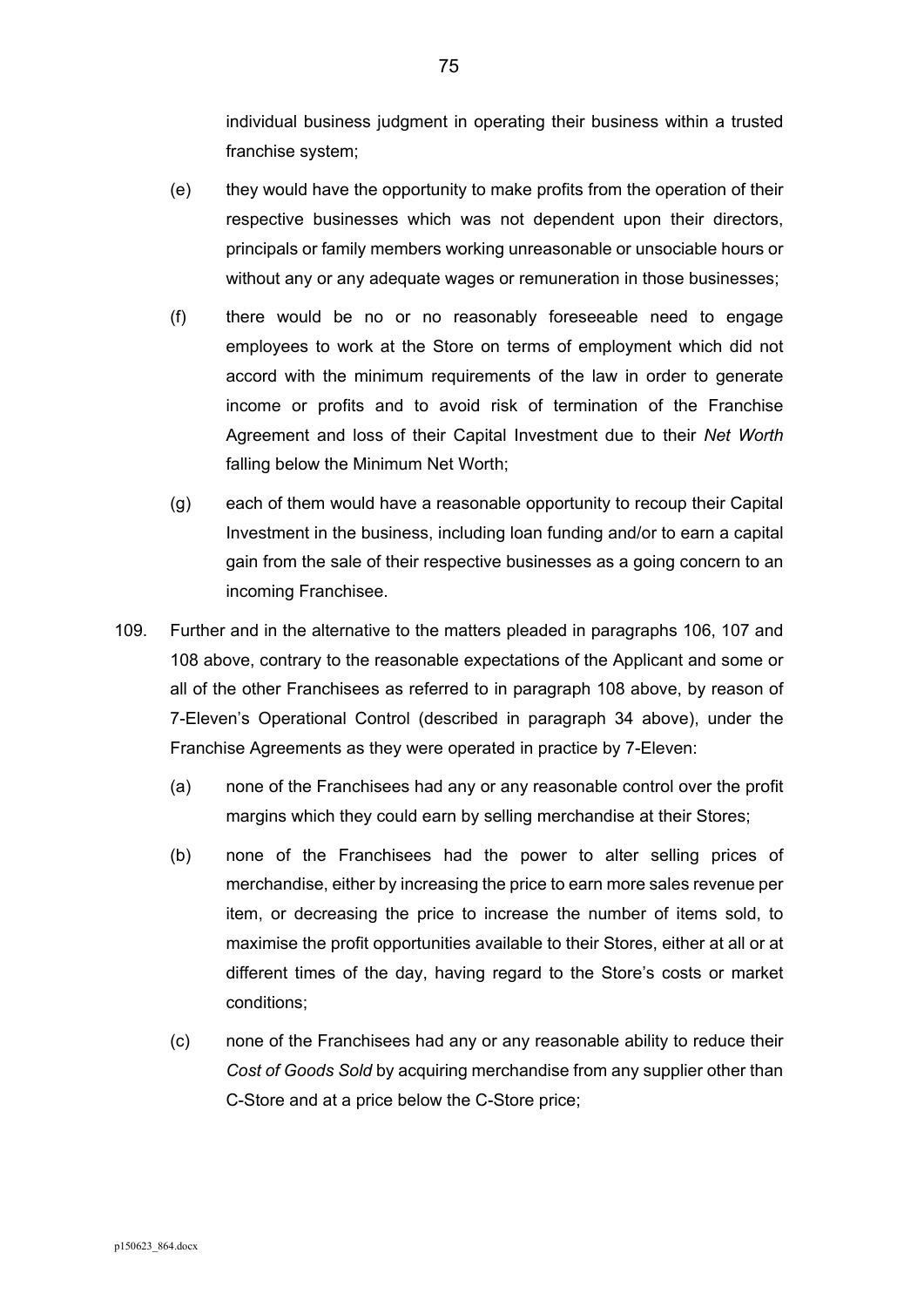#### *Particulars (a)-(c)*

*The Applicant repeats the matters pleaded and particularised in paragraphs 11(a), 16(a), 16(b), 16(c), 16(d), 17(a), 17(b), 17(d), 17(e), 18(a), 18(c), 25, and 28 above, and say that the lack of effective control over the Franchisees margins was for reasons which include:* 

- *(i) the Franchise Agreements required them to operate the Stores in accordance with the* 7-Eleven System *and the Manual in a manner that enhances the* 7-Eleven Image *which imposed highly prescriptive operational requirements as set out in the Manual and other Franchise Material;*
- *(ii) 7-Eleven procured the opening inventory for each of the Stores at C-Store pricing and effectively determined the ongoing inventory to be purchased by the Stores by its control of recommended orders on the Online Portal and/or by direction pursuant to its contractual right to nominate stock which the Franchisees were required to carry (and the quantities in which they are required to carry them) on the basis that such stock was deemed essential to the* 7-Eleven System *and* 7-Eleven Image *and/or pursuant to any marketing campaign requirements;*
- *(iii) 7-Eleven determined the mMaximum pPrices by which stock could be sold by its control of the pricing field in the Online Portal;*
- *(iv) 7-Eleven nominated C-Store as the only supplier of goods and negotiated the C-Store pricing on the Franchisee's behalf;*
- *(v) at all material times during the Relevant Period, the C-Store prices resulted in Franchisee and each other Franchisee paying wholesale prices for stock which exceeded* 
	- *A. the Independent Fair Wholesale Price;*
	- *B. the Best Endeavours Wholesale Price; and/or*
- *(vi) 7-Eleven prevented Franchisees from ordering stock from alternative* Bona Fide Suppliers *(other than C-Store), at all, or on a regular basis by:* 
	- *A. only offering stock from C-Store on its Online Portal for most stock items;*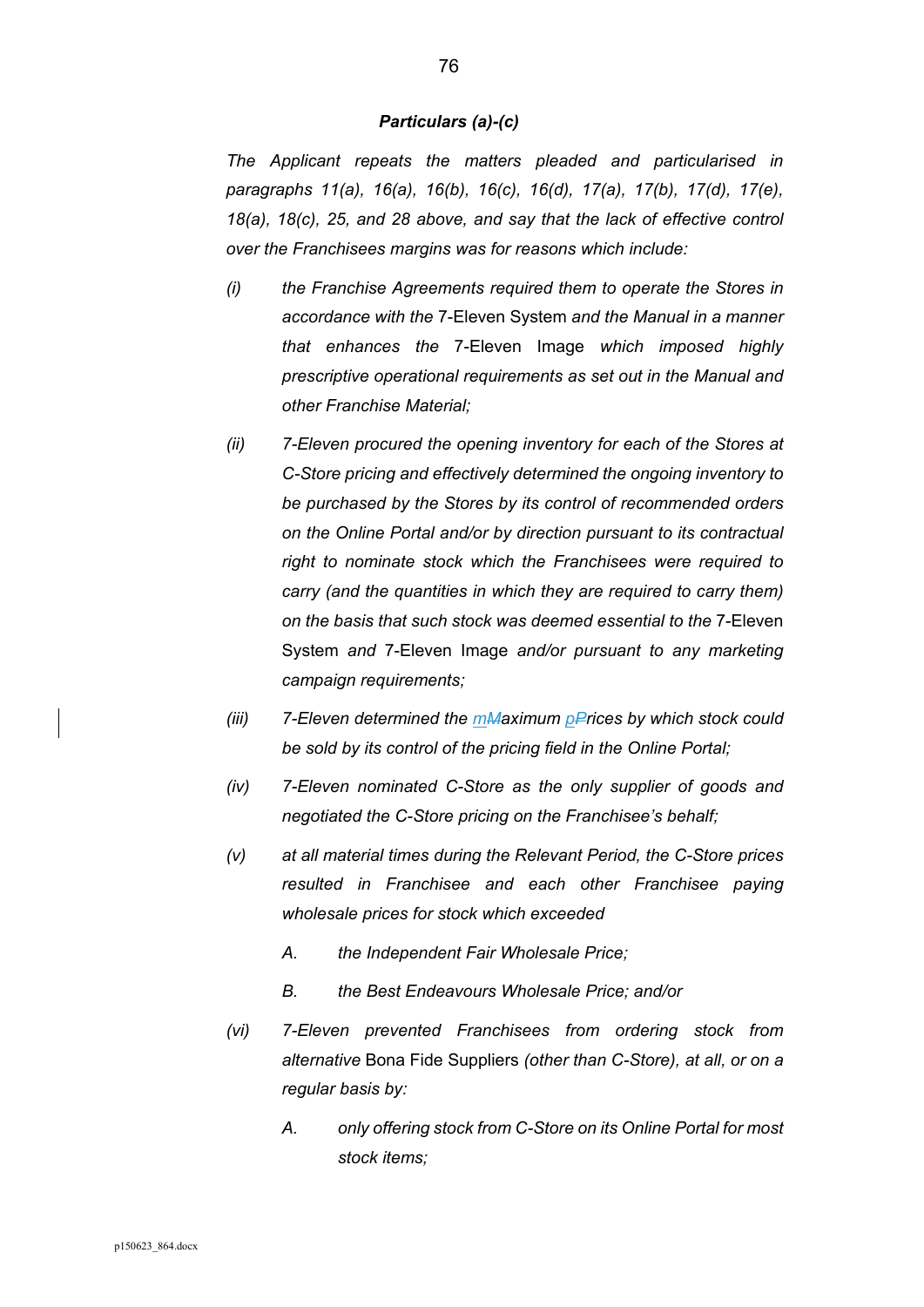- *B. requiring Franchisees who had ordered stock other than from C-Store to submit invoices to 7-Eleven prior to payment of the invoice from the Open Account (or reimbursement of the Franchisee for its direct payment to the supplier, as the case may be) via means outside of the Online Portal;*
- *C. enforcing the Stock Ordering Compliance Term (paragraph 17(e)) in relation to each invoice from an alternative Bona*  Fide Supplier ordered from *o*Udside the Online Portal by *charging Franchisees a \$75 fee for each tTax iInvoice processed in respect of such stock purchases outside the Online Portal;*
- *D. penalising Franchisees who have ordered from alternative suppliers in performance reviews.*
- (d) in the case of the Applicant and some of the Franchisees, 7-Eleven was able to end their Franchise Agreement at will prior to the completion of a 10-year term by refusing to exercise an option to renew the *Lease* of the site and to use the threat of such a termination to control the actions of the Franchisee prior to the expiry of the primary term of their Store lease;
- (e) due to Franchisor's 7-Eleven's control over the *Open Account*, none of the Franchisees had any control over the cash inflows and outflows in relation to their Stores;

*The Applicant repeats the matters pleaded and particularised in paragraphs 12, 13, 14 and 15 above.* 

(f) none of the Franchisees had any power to alter the opening hours of their respective Stores to minimise wage and utility costs, where it was not reasonably necessary or cost effective for the Store to be open for all of the hours mandated by 7-Eleven.

#### *Particulars*

*The Applicant repeats the matters pleaded in subparagraph 11(a) above and says that the Franchise Agreements requires them to operate the Stores continuously throughout the term for 24 hours a day or 7 days per week (or in a small number of instances, for*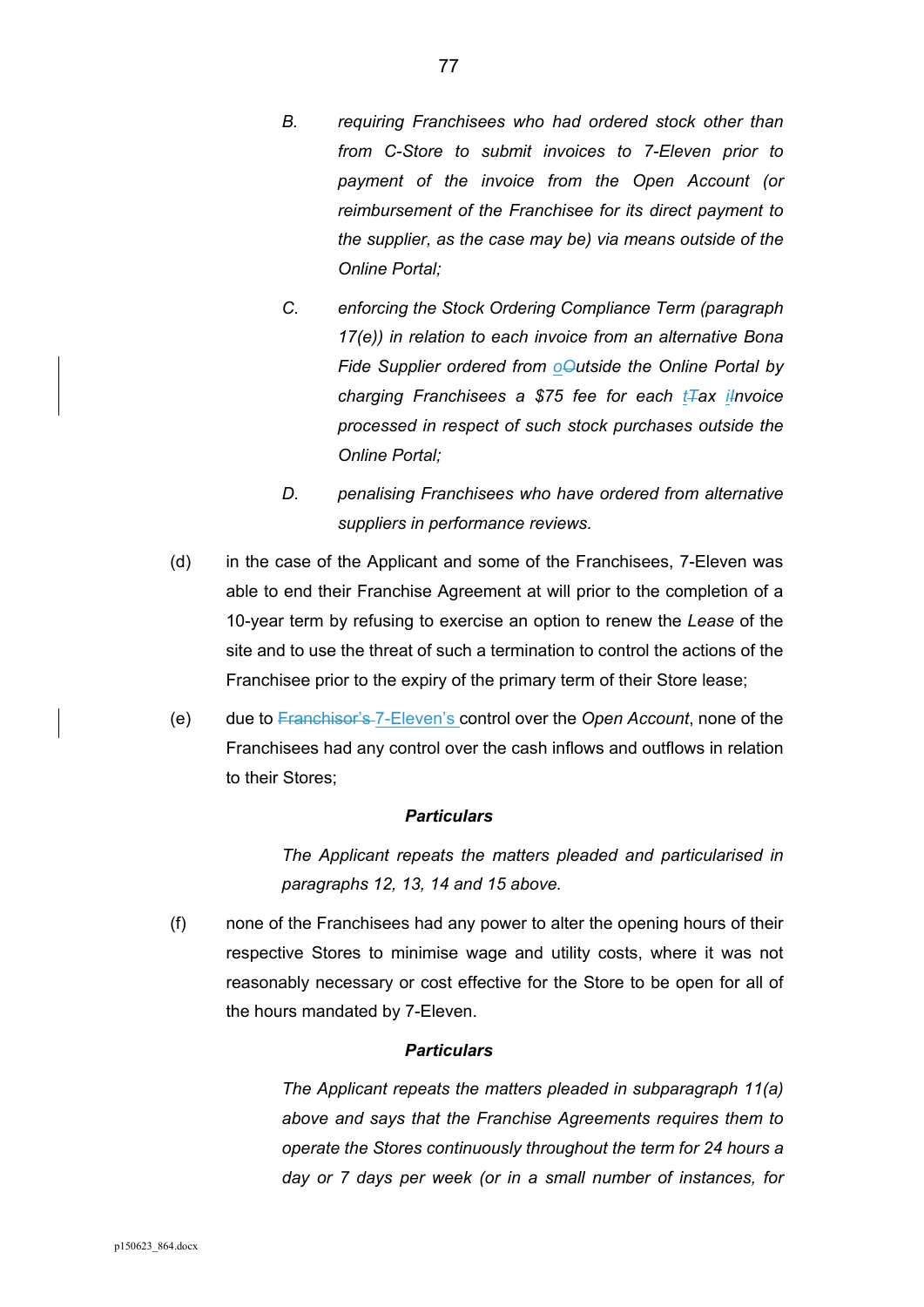*extended hours) which compels them to operate their Stores (and incur labour costs) in hours of low or no sales.* 

- 110. Further and in the alternative to the matters pleaded in paragraphs 106, 107, 108 and 109 by reason of the level of control exercised by 7-Eleven over the Franchisees and their Stores and the resulting inability of the Franchisees to influence the profit levels of their Stores by their own skill, effort and business judgment, contrary to the reasonable expectations of the Applicant and some or all of the Franchisees as referred to in paragraph 108 above:
- (a) the entry into the Franchise Agreement was in substance the acquisition of a job from 7-Eleven and not the purchase by each of the Franchisees of their own business;
- (b) each of their respective Stores was in substance a subsidiary business unit of 7- Eleven and not an independent business of the Applicant or the respective Franchisees; and
- (c)110. by reason of (a) and (b) above, 7-Eleven was in substance the employer, or alternatively the joint employer, with each of the Franchisees of all persons who worked at the Stores of the Applicant and each other Franchisee.[Not used]
- 111. Further and in the alternative, contrary to the reasonable expectations of the Applicant and some or all of the Franchisees as referred to in paragraph 108 above, in entering into their Franchise Agreements:
	- (a) the Applicant and each of the Franchisees were not afforded the opportunity to own and run their own business, but they were in substance no better placed than employees to make business decisions about the respective Stores nominally owned by them;
	- (b) the Applicant and some or all of the Franchisees were not afforded the opportunity to make reasonable profits or income which reflected their Capital Investment, or the investment of skill, money, time and effort during the term of their respective Franchise Agreements;
	- (c) the Applicant and some or all of the Franchisees were only able to continue in business and/or have any opportunity to make a profit by relying upon the provision of unpaid labour from their respective principals and family members;
	- (d) the Applicant and some or all of the Franchisees were only able to continue in business by obtaining additional funding from external sources to meet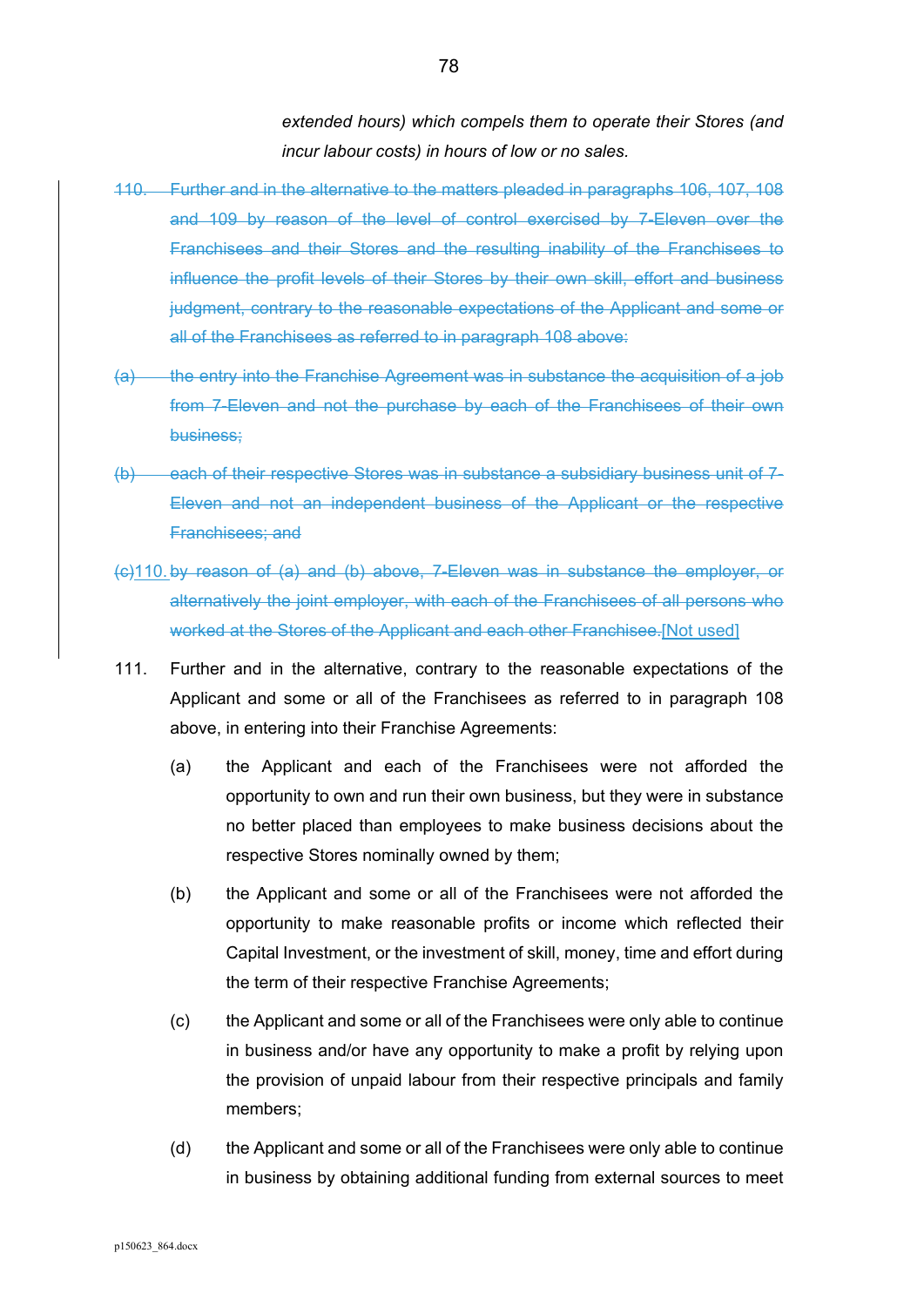labour and other costs, because the level of revenue available to them from the operation of the Stores was insufficient to meet those labour and other costs;

- (e) the Applicant and some or all of the Franchisees were unable to continue in business without engaging in employment practices that did not meet the minimum requirements of the law.
- 112. Further and in the alternative, and contrary to the reasonable expectations of the Applicant and some or all of the other Franchisees referred to in subparagraph 108(g) above, Stores in the *7-Eleven System* were not reasonably capable of being sold for a Goodwill Payment that allowed the outgoing Franchisee to recoup its Capital Investment and any associated loan financing unless:
	- (a) 7-Eleven provided sales and financial information to prospective Franchisees which represented a level of profitability of Stores in the *7- Eleven System* which was not a true and fair view of the actual profitability of those Stores by reason of its failure to include a proper allowance for:
		- (i) the hours worked by the principals and family members associated with the Franchisee of each Store for unreasonable or unsociable hours for no remuneration or for remuneration that was paid below legal wage rates;
		- (ii) the time worked by employees that was not paid by 7-Eleven at the rates prescribed by law;
	- (b) 7-Eleven provided an assurance or some other form of comfort to the Bank, or some other financier, as to Bank's or that other financier's likely ability to be repaid any loan advanced to a prospective Franchisee to make that Goodwill Payment to the outgoing Franchisee, in addition to the Capital Investment required to be paid to 7-Eleven, notwithstanding the accuracy or otherwise of the sales and financial information provided by 7-Eleven to prospective Franchisees about the level of profitability of Stores in the *7- Eleven System*.
- 113. Further and in the alternative to the matters pleaded in paragraphs 106 to 112 above, by reason of the matters pleaded in paragraphs 108, 109, 410, and 111 and 112 above: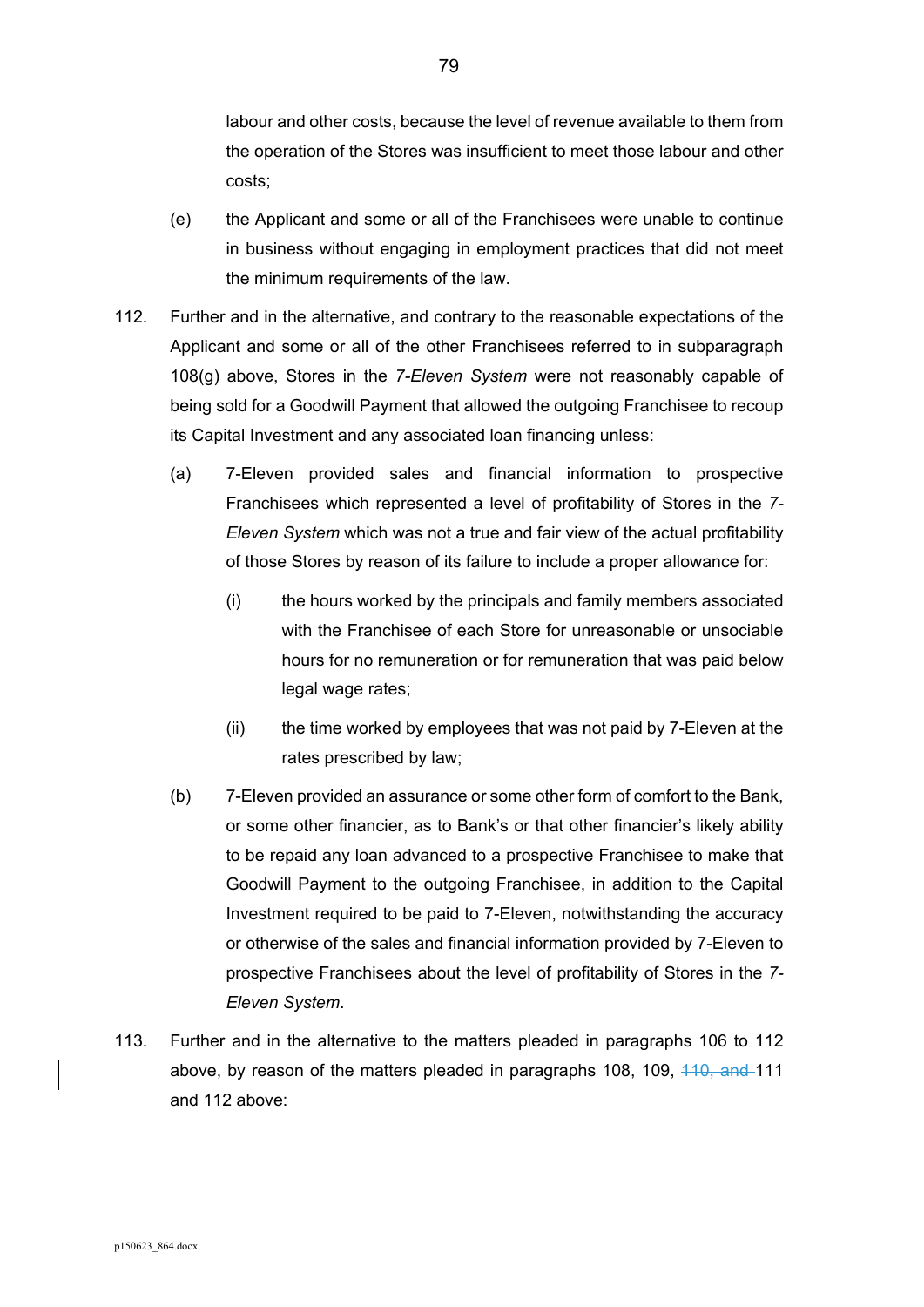- (a) prospective Franchisees were enticed by 7-Eleven to invest in the promise of buying into a business, which was, in substance, only the acquisition of a job;
- (b) the Franchisees had no reasonable prospect of making a profit from the operation of the Store or to generate sufficient revenue from the Store to maintain that Store's operations and thereby avoid the risk of forfeiture of the Franchisee's investment in the Store;
- (c) the principals and family members associated with the Franchisees were obliged to work unreasonable or unsociable hours either for nothing or for remuneration that was below the legal wage rate to enable the Store to remain in operation and thereby avoid the risk of forfeiture of the Franchisee's investment in the Store;
- (d) the Franchisees were compelled to engage employees to assist in complying in running the Stores for 24 hours per day and 7 days per week and, in order to avoid the risk of termination of the Franchise Agreement on the grounds of breaching the Minimum Net Worth requirement, to pay them at below award rates;
- (e) the Franchisees were dependent upon a new prospective Franchisee purchasing the Store: (i) for a Goodwill Payment, the amount of which was based on incorrect financial information about profitability of the Store provided by 7-Eleven, to enable the outgoing Franchisee to recoup its Capital Investment in purchasing the Store including loan funding and/or to earn a capital gain from the sale of that Store; and (ii) loan funds being available from the Bank or other financier with whom 7-Eleven had reached an agreement or understanding, and to whom 7-Eleven had provided an assurance or comfort as to Bank's or that other financier's likely prospect of being repaid the loan notwithstanding the accuracy or otherwise of the financial information provided by 7-Eleven about the profitability of the Store, which assurance or comfort resulted in loan funding being made available to the prospective Franchisee to make that Goodwill Payment.
- 114. Further and in the alternative to the matters pleaded in paragraphs 106 to 113 above, 7-Eleven's Operational Control (described in paragraph 34 above) and the consequences of that control described in paragraph 109 above was facilitated by and/or a consequence of the fact that: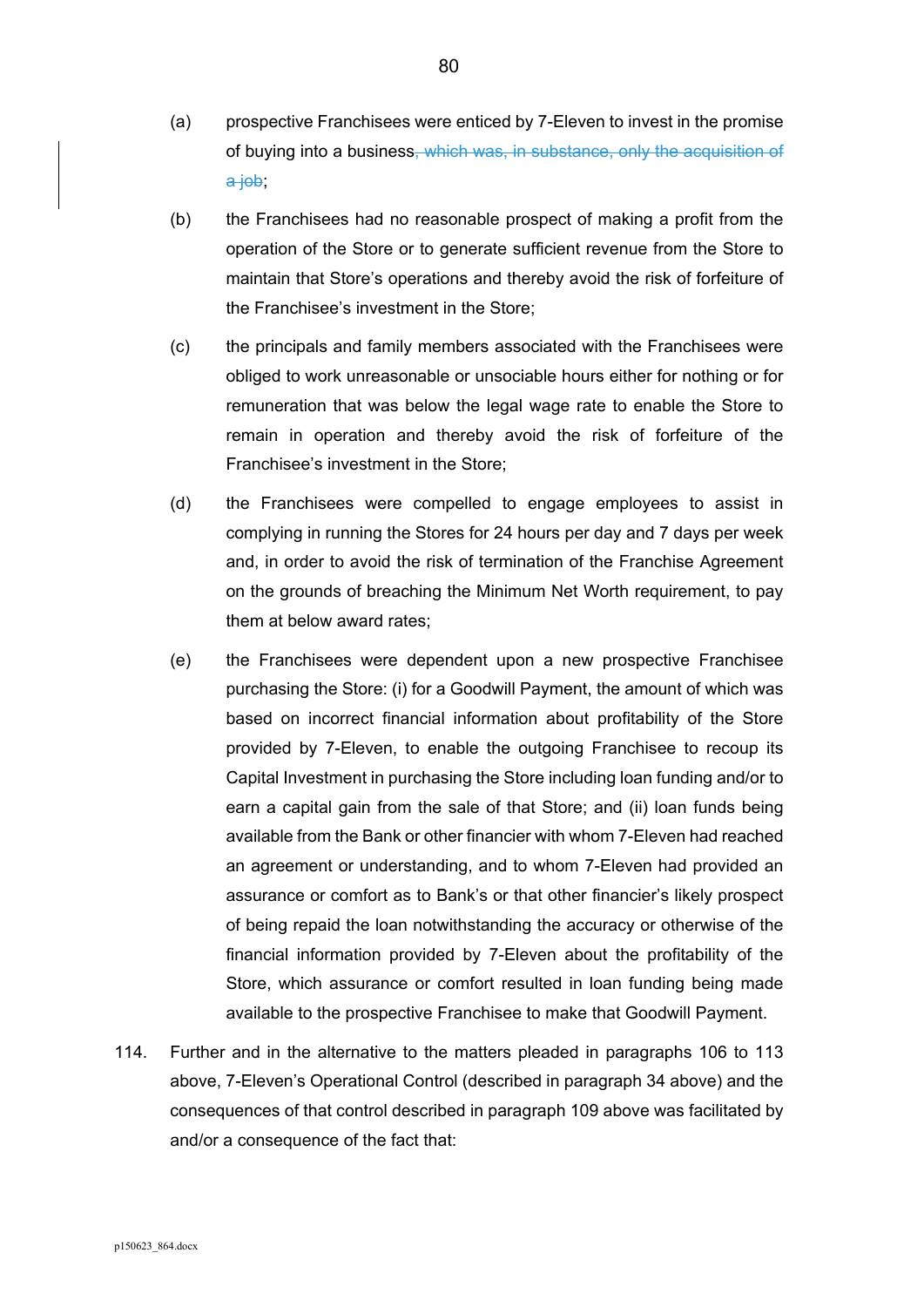- (a) 7-Eleven was not willing to negotiate the terms and conditions of the Franchise Agreement with the Applicant or any other Franchisees;
- (b) the terms and conditions of the Franchise Agreement and the practices of 7-Eleven referred to in paragraphs 9, 10, 11(a), 16(a), 16(b), 16(c), 16(d), 17(a), 17(b), 17(d), 17(e), 18(a), 18(c), 25, and 28:
	- (i) allowed 7-Eleven to create a relationship of complete control over the Franchisees, and dependence by the Franchisees upon 7- Eleven; and/or
	- (ii) allowed 7-Eleven to engage in conduct that amounted to unfair influence or pressure and/or unfair tactics to compel:
		- A. the Applicant and some or all of the Franchisees to acquire working capital finance only from 7-Eleven through the *Open Account*;
		- B. the Applicant and each of the Franchisees to acquire merchandise only from C-Store at the prices and terms negotiated by 7-Eleven;
		- C. the Applicant and each of the Franchisees to charge sales prices for the merchandise sold at the Stores as determined by 7-Eleven, without any ability to increase those prices to respond as and when necessary for the continued operation of their Stores;
		- D. the Applicant and each of the Franchisees to employ labour to keep each of the Stores open for hours that were longer than reasonably necessary for the efficient and viable operation of their Stores;
		- E. the Applicant and some or all of the Franchisees to cause the principals and their family members to work in the Stores for unreasonable and unsociable hours without any or any reasonable remuneration to keep the Stores open; and
		- F. by reason of (A)-(E) above, and the threat of termination of the Franchise Agreements (and loss of Capital Investment) in the event that the Franchisee's *Net Worth* fell below the Minimum Net Worth, continue the operation of their Stores in the absence of those Stores being profitable;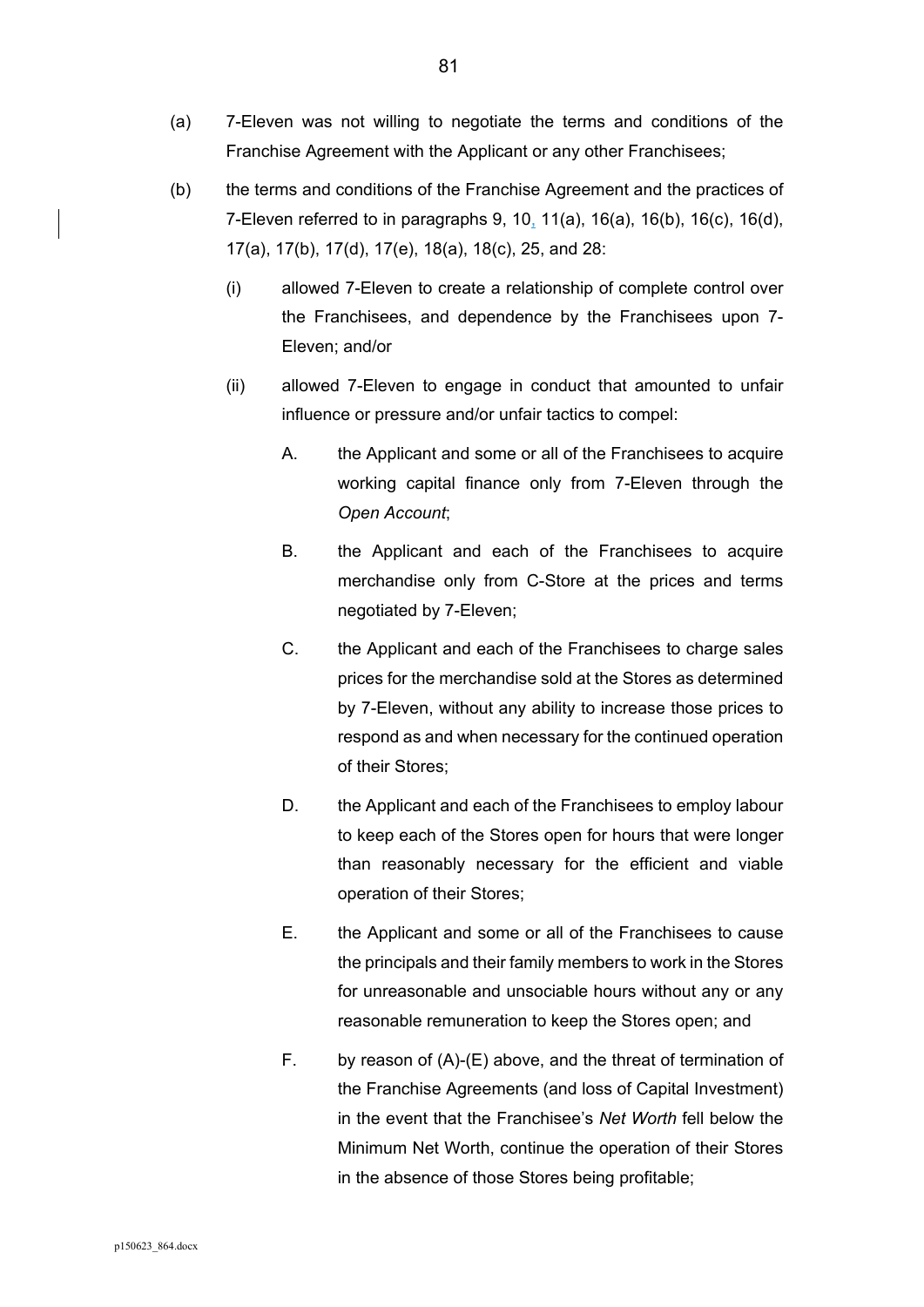- (c) each of the Relevant Terms referred to in paragraph 36 above was an unfair term of the Franchise Agreement for the reasons set out in paragraphs 33 to 35 above.
- 115. Further and in the alternative to paragraphs 106 to 114 above, the provision of financial information by 7-Eleven, prior to the entry by each of the Franchisees into their respective Franchise Agreements, purporting to show the profitability of Stores in the *7-Eleven System*, which was incorrect and incomplete, represented:
	- (a) unfair tactics by 7-Eleven to encourage the entry into their Franchise Agreements;
	- (b) a failure by 7-Eleven to disclose to each of them, as prospective Franchisees, of the risks to them of entry into the Franchise Agreements;
	- (c) the failure of 7-Eleven to act in good faith as stated in section 22(1)(l) of the ACL and/or in contravention of clause 6 of the Franchising Code 2014.

# **E3. Contravention of section 21 of the ACL**

- 116. By reason of the matters pleaded and particularised in each of paragraphs 106 to 115 above (separately or in any combination), 7-Eleven engaged in conduct that was, in all the circumstances, unconscionable:
	- (a) in trade or commerce;
	- (b) in connection with the supply or possible supply of services to the Applicant within the meaning of section 21 of the ACL;
	- (c) in contravention of section 21 of the ACL (**Unconscionable Conduct**).
- 117. As a result of the Unconscionable Conduct the Applicant suffered loss and damage.

## *Particulars*

## *The Applicant repeat the particulars to paragraphs 101 above.*

118. Further, and in the alternative, the Unconscionable Conduct referred to in paragraphs 106 to 115 materially contributed to the decision of the Applicant to enter into the Campbelltown Store Franchise Agreement and thereby caused the Applicant to suffer loss and damage.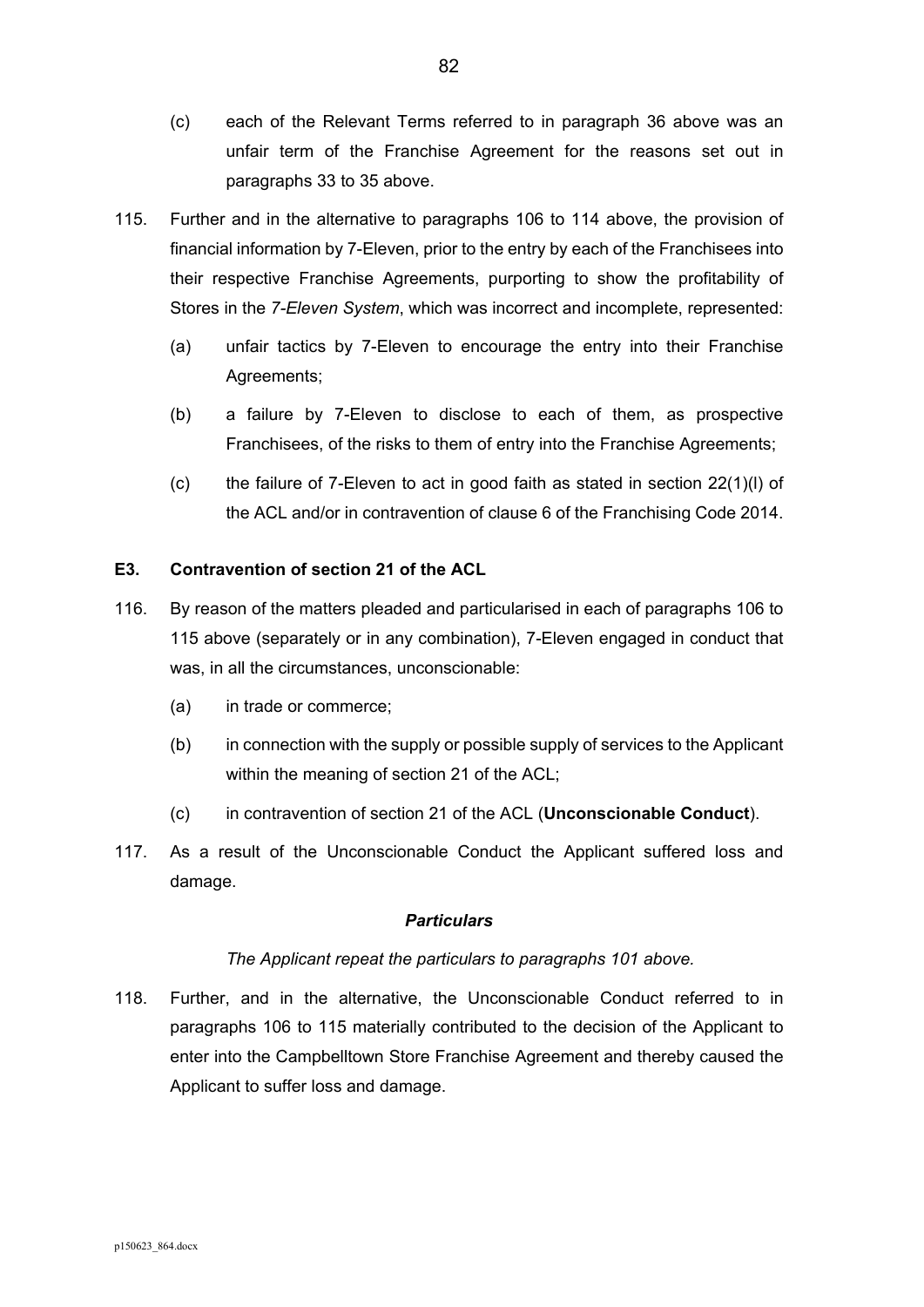- *(a) At no time prior to entry into the Campbelltown Store Franchise Agreement did the Applicant understand that:* 
	- *(i) its reasonable expectations as stated in paragraph 108 were based on the Misleading or Deceptive Conduct Contraventions and each of the other contraventions of 7-Eleven referred to in paragraph 101 above;*
	- *(ii) each of the Relevant Terms of the Franchise Agreement referred to in paragraph 36 above was an unfair term of the Franchise Agreement for the reasons set out in paragraphs 33 to 35 above;*
	- *(iii) the terms of the Franchise Agreement permitted 7-Eleven to exercise 7-Eleven's Operational Control in the manner described in paragraph 109 above;*
	- *(iv) the entry into the Franchise Agreement was in substance the acquisition of a job from 7-Eleven and not the purchase by the Applicant of its own business as stated in paragraph 110 above, or would have the consequences for the Applicant as stated in paragraph 111 above;*
	- *(v) the ability of the Applicant to sell the Store was dependent on the matters stated in paragraphs 112 and/or 113 above.*
- *(b) The Applicant repeat the particulars to paragraphs 101 above in relation to loss and damage.*
- 119. By reason of the matters pleaded in each of paragraphs 106 to 115 above (separately or in any combination), by entering into the Franchise Agreements of some or all of the Franchisees, 7-Eleven engaged in unconscionable conduct:
	- (a) in trade or commerce;
	- (b) in connection with the supply or possible supply of services to those Franchisees within the meaning of section 21 of the ACL (**Unconscionable Conduct (Franchisees)**);
	- (c) in contravention of section 21 of the ACL.
- 120. As a result of the Unconscionable Conduct (Franchisees), some or all of the Franchisees suffered loss and damage.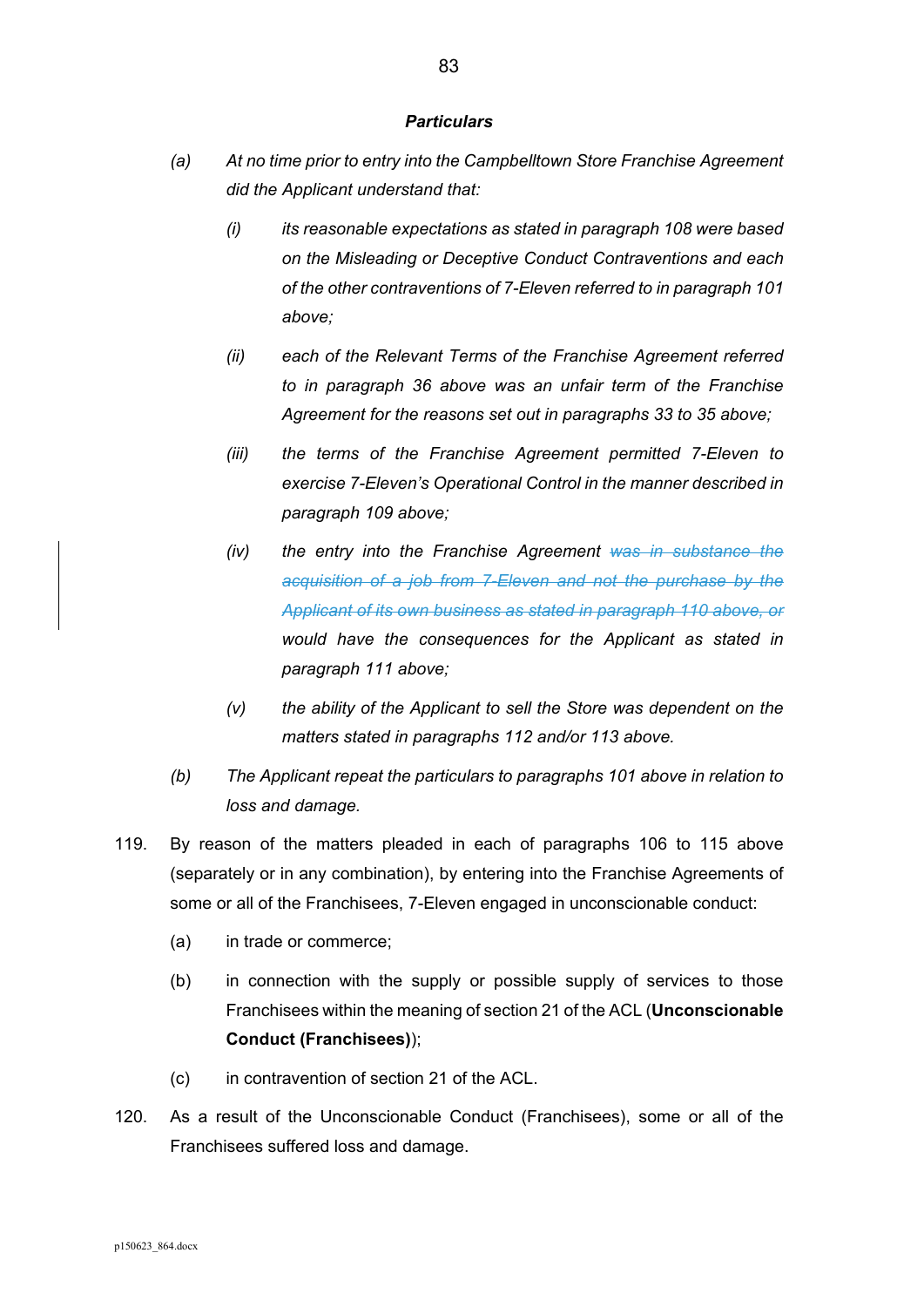*The Applicant repeats the particulars to paragraph 105 above.* 

121. Further, and in the alternative, the Unconscionable Conduct (Franchisees) referred to in paragraphs 106 to 115 materially contributed to the decision of some or all of the Franchisee to enter into their respective Franchise Agreements and thereby caused them to suffer loss and damage.

### *Particulars*

*The decisions made by the Franchisees are not particularised in this statement of claim. Particulars in relation to the Franchisees will be obtained (and particulars willmay be provided) following opt out, the determination of the Applicant's claims and identified common issues at an initial trial and if and when it is necessary for a determination to be made of the individual claims of those Franchisees.* 

### **F. BANK CLAIMS**

### **F1. Relationship between the Bank and 7-Eleven**

- 122. In the period from at least the start to the end of the Relevant Period, the Bank lent money to prospective franchisees of 7-Eleven, including the Applicant, in order to assist them to purchase a Store, and was a provider of finance to the largest number of persons who wished to borrow, to participate in the *7-Eleven System*, among Australian bBanks.
- 123. Since at least 2007 7-Eleven and the Bank agreed on a standard form of deed for execution by:
	- (a) prospective franchisees of 7-Eleven who were seeking finance from the Bank to purchase a Store;
	- (b) the Bank; and
	- (c) 7-Eleven,

## (**Tripartite Deed**).

124. The Applicant and each other Franchisees who purchased a Store using finance from the Bank (**Bank Franchisees**) executed a Tripartite Deed with the Bank and 7-Eleven.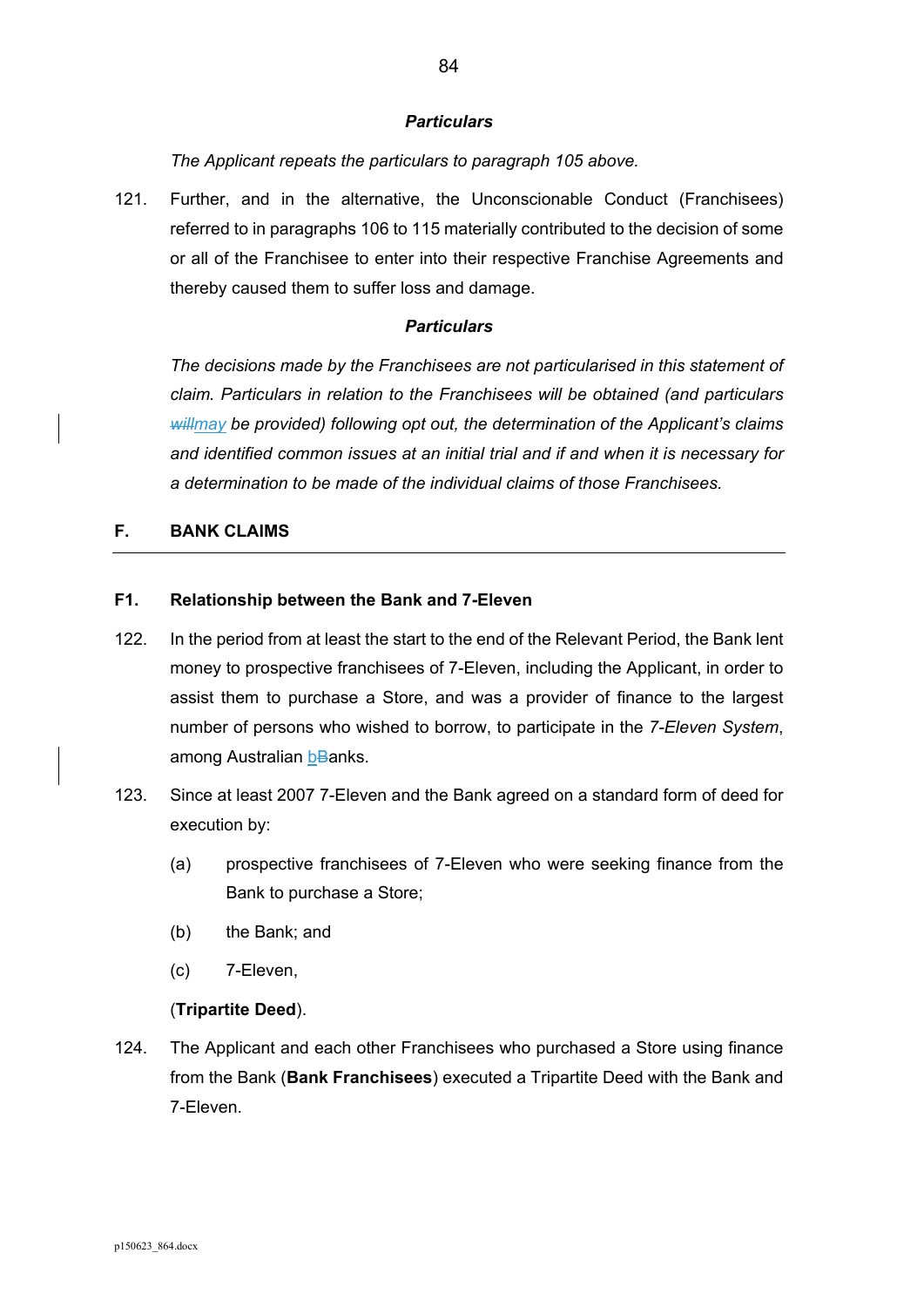- 125. The Terms of the Tripartite Deed were materially the same in the period from at least 2007 to the end of the Relevant Period and included the following express terms:
	- (a) the Franchisee agreed that the Bank and 7-Eleven may discuss and exchange information and documents regarding the financial and overall performance of Franchisee (clause 2);
	- (b) 7-Eleven agreed to keep the Bank informed of the financial performance of the Franchisee (clause 2);
	- (c) that:
		- (i) for the first year of operation of the franchise, 7-Eleven agreed to provide the Bank with half yearly financial reports on the franchisee upon request by the Bank;
		- (ii) for the second and subsequent years of the operation of the franchise, 7-Eleven agreed to report annually to the Bank upon request (clause 2);
	- (d) the Bank agreed that the Bank's charge over the interest of the Franchisee in the Franchise Agreement or the Store would rank second behind 7- Eleven's charge (clause 4);
	- (e) 7-Eleven consented to the Franchisee granting a fixed and floating charge or mortgage over the assets and undertakings of the Franchisee in favour of the Bank, and agreed that no event of default will occur under the Franchise Agreements when the Franchisee grants such security interests (clause 4);
	- (f) 7-Eleven agreed to notify the Bank if it intended to assign its rights or obligations under the Franchise Agreement (clause 6).
- 126. During the Relevant Period:
	- (a) the Applicant and each of the Bank Franchisees;
		- (i) submitted applications for finance to the Bank which included as supporting materials, in some or all cases, the Individual Store Financials for the Stores which they proposed to purchase (**Bank Franchisee Loan Applications**); and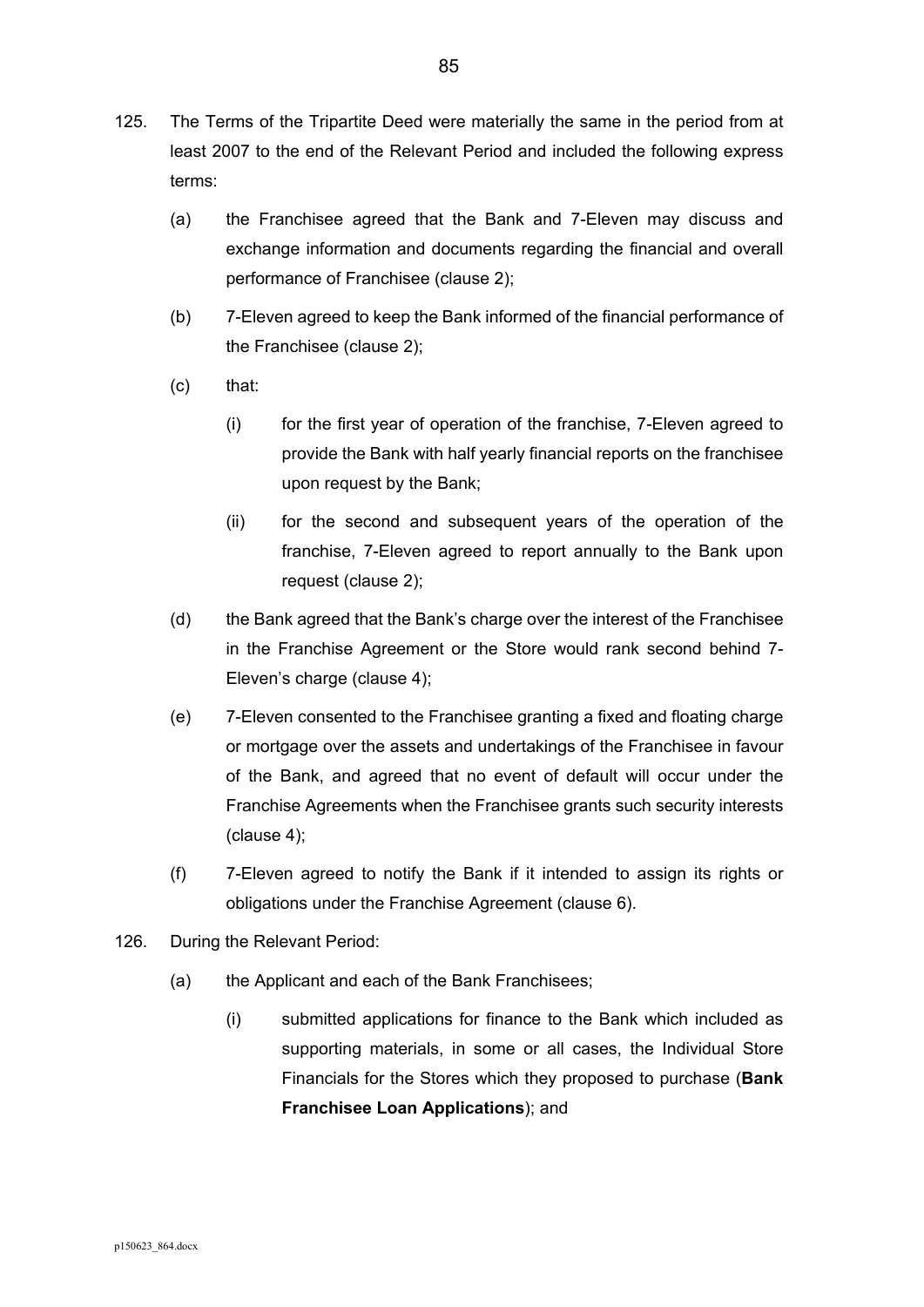- (ii) entered into loan agreements with the Bank for the purpose of obtaining finance to enter into the Franchise Agreements with 7- Eleven (**Bank Loan Contracts**); and
- (b) some or all of the principals of Bank Franchisees (which were corporate entities):
	- (i) provided personal guarantees to the Bank in relation to the amounts advanced pursuant to the Bank Franchisee Loan Agreements Contracts (**Bank Franchisee Guarantees**); and/or
	- (ii) provided mortgages over real estate owned by them (including, in some cases, their homes) in favour of the Bank as security for those amounts (**Bank Franchisee Mortgages**).

- *A. As to the Applicant's loan applications and agreements, see paragraphs 136-141 and 146-152 below.*
- *B. Particulars of Bank Franchisee Lloan Aapplications and agreements willmay be provided, if necessary, after the initial trial of the applicant's claims.*

# **F2. The Bank's actual or constructive knowledge of the 7-Eleven System**

- 127. At all material times from at least the start of the Relevant Period, before the Bank approved an application for finance for a Store, the Bank knew or ought to have known:
	- (a) the background information about the *7-Eleven System* set out in paragraphs 6 - 8 above;
	- (b) the material express terms of the Franchise Agreements as pleaded in paragraphs 9 - 22 above;
	- (c) the averageforecast sales and profit margins of that Store and any historical sales and profit margins of that Store;
	- (c) the Stores;
	- (d) the averagethe forecast *Operating Expenses* of each ofthat Store and any historical Operating Expenses for that Store;
	- (d) the hours that that Store was required to be open, and the Stores;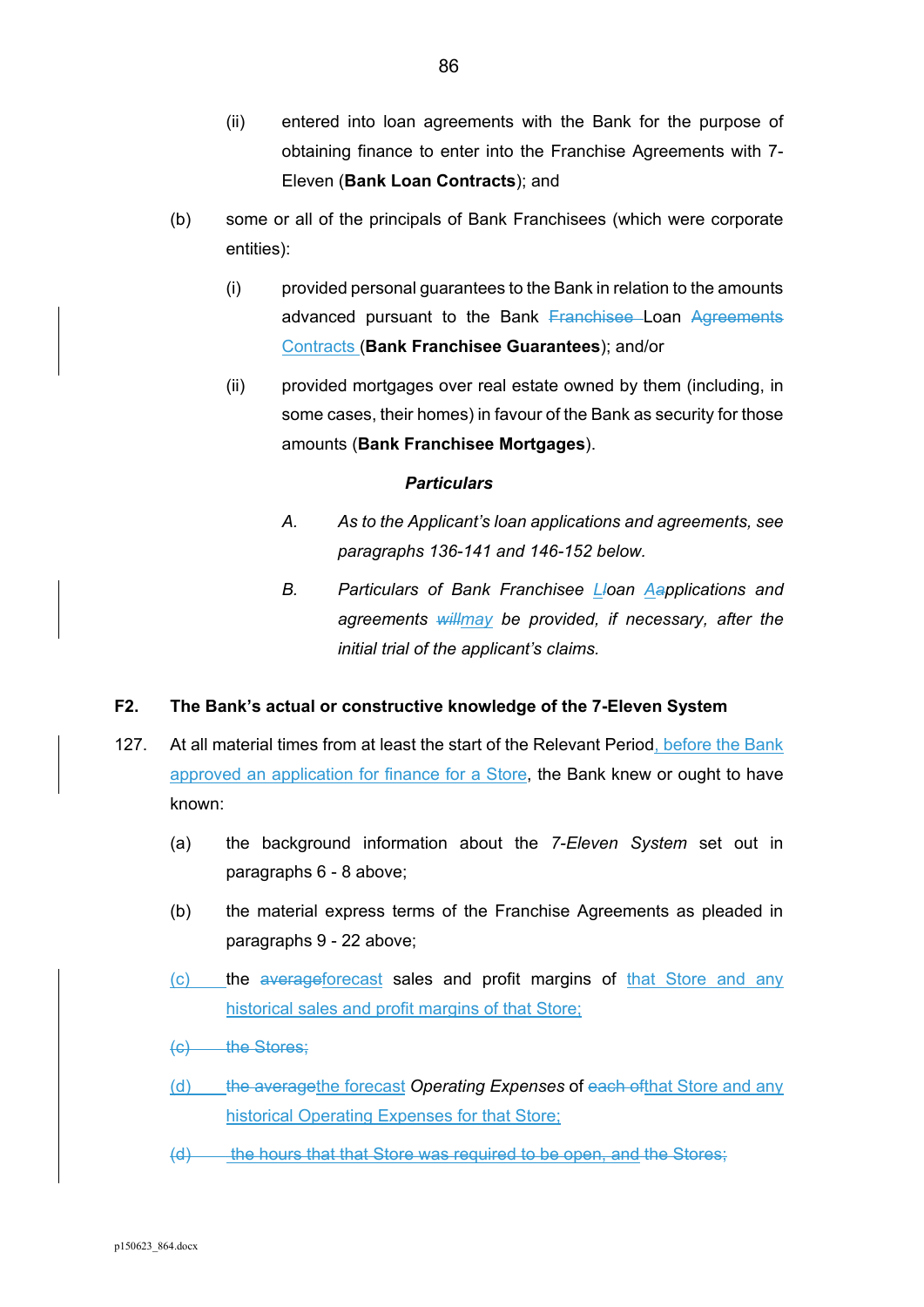- (e) that most or all Stores werethe hours that that Store was required to be open, and the minimum staff levels required to operate the Store24 hours per day, seven days per week;
- (f) the award rates payable for labour at that Store;
- $(f)(g)$  that the Applicant and each other Bank Franchisees Franchisee are responsible for payroll expenses under their Franchise Agreements and are responsible to ensure that they have sufficient persons employed and rostered on for duty as are needed to operate the Stores at the times and in the manner provided by the Franchise Agreement;
- (g)(h) that the only material *Operating Expenses* over which the Franchisees had any control was payroll costs;
- $\frac{f(h)}{i}$  that 7-Eleven could terminate the Franchise Agreements in the event that a Franchisee's *Net Worth* fell below the Minimum Net Worth (with the result that the Franchisee would lose its Capital Investment while remaining liable for its Franchise Debt);
- $\overline{f}$  that, in the premises of the matters referred to in  $\overline{a}$ ) $\overline{f}$  (i) $\overline{f}$  above:
- (j) very few if any Stores in the *7-Eleven System* were
	- (i) that Store would not be financially viable without the employees working at those Storesthat Store being underpaid and/or that the principals of the Franchisees and their family members werebeing required to work unreasonable or unsociable hours for nothing or at rates below award rates, by reason of which there was or was likely to be a culture of underpayment of wages in the *7-Eleven System*; and
	- (ii) the financial informationIndividual Store Financials provided to prospective franchisees in relation to eachthat Store was likely unreliable, by reason of the matters stated in  $(c)A$  to  $(q)$  and  $(i)(i)$ above;
- $\frac{\pi}{\sqrt{N}}$  that many Stores are operated from a Site of which 7-Eleven: (i) is the head lessee of the Site for an initial term of less than 10 years with one or more options to renew for less than 10 years; and (ii) retained an absolute right not to exercise the option to renew the *Lease* at the end of the initial term;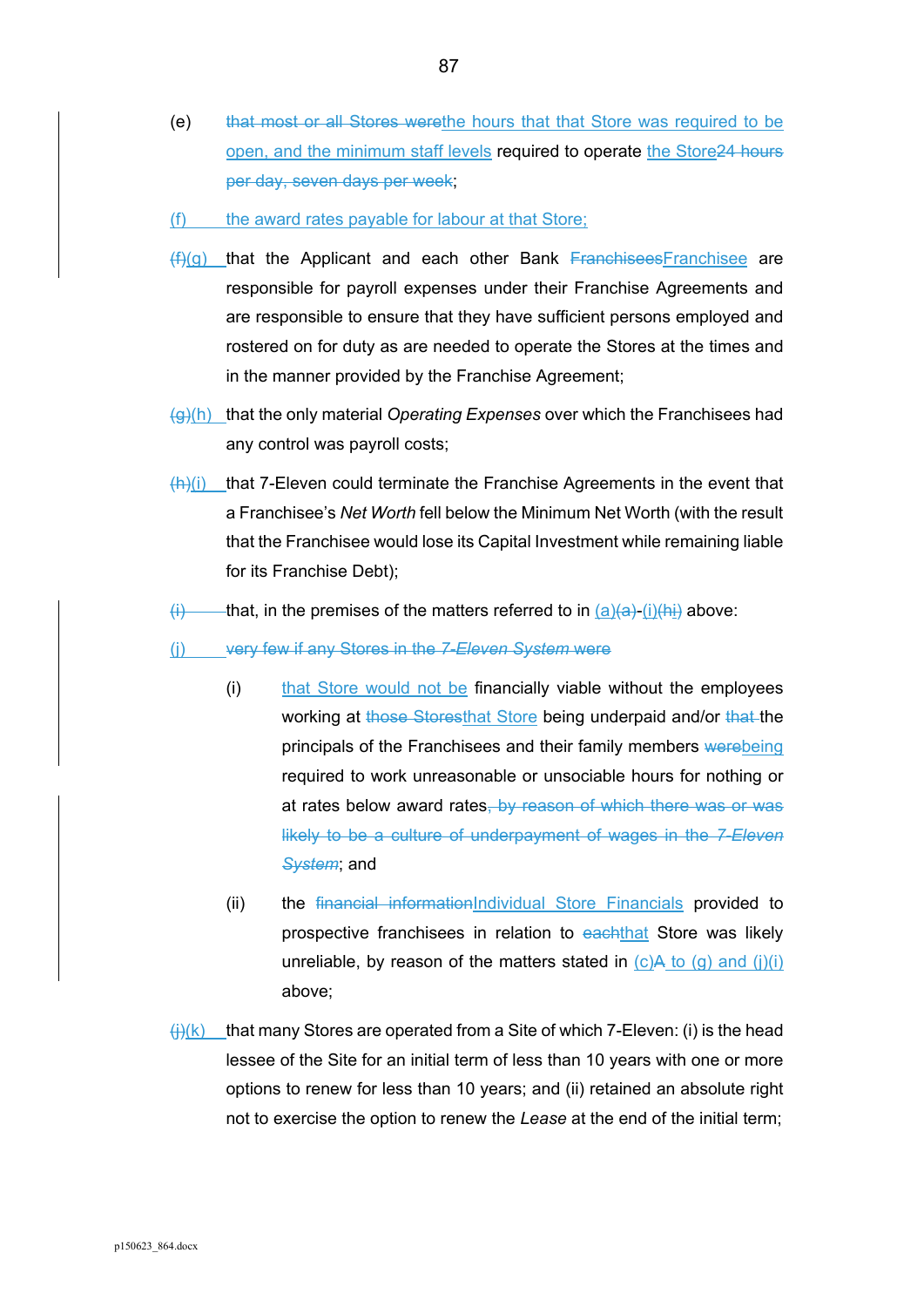- (l) that Mr Davaria and some or all of the Franchisees or their principals had immigrated to Australia as adults and their second language was English and that they had: (i) limited business experience; and/or (ii) limited or no understanding of Australian labour and industrial laws.
- (k) that most prospective franchisees were adult immigrants to Australia from non-English speaking backgrounds and had limited or no Australian business experience;

### *Particulars of (a)-(kl)*

- *(i) It is to be reasonably inferred that the Bank had knowledge of the terms of the Franchise Agreements and the averageforecast profit margins and forecast Operating Expenses of the Bank Franchisees*  as well as any historical profit margins and historical Operating *Expenses given that:* 
	- *A. in the period from no later than about 2007 the Bank lent money to 7-Eleven's prospective Franchisees and received Individual Store Financials in relation to the Stores which they proposed to purchase as part of some or all of their loan applications; and/or*
	- *B. it agreed the terms of the Tripartite Deed with 7-Eleven;*
	- *C. the terms of the Tripartite Deed gave the Bank access to detailed information concerning the financial performance of each of the Bank Franchisees.*
- *(ii) Further and in the alternative, the Bank ought to have known of the material terms of the Franchise Agreements as, had the Bank acted in compliance with the following of its duties under the Code of Banking Practice (2004) (2004 Banking Code) and the Code of Banking Practice 2013 (2013 Banking Code) (together Banking Code) as required by the Banking Code Application Term of its loan agreements as described in paragraph 131 below, it would have become familiar with the terms of the Franchise Agreements:* 
	- *A. the duty to have regard to its prudential obligations when meeting its key commitments (which included the assessment of credit applications); and/or*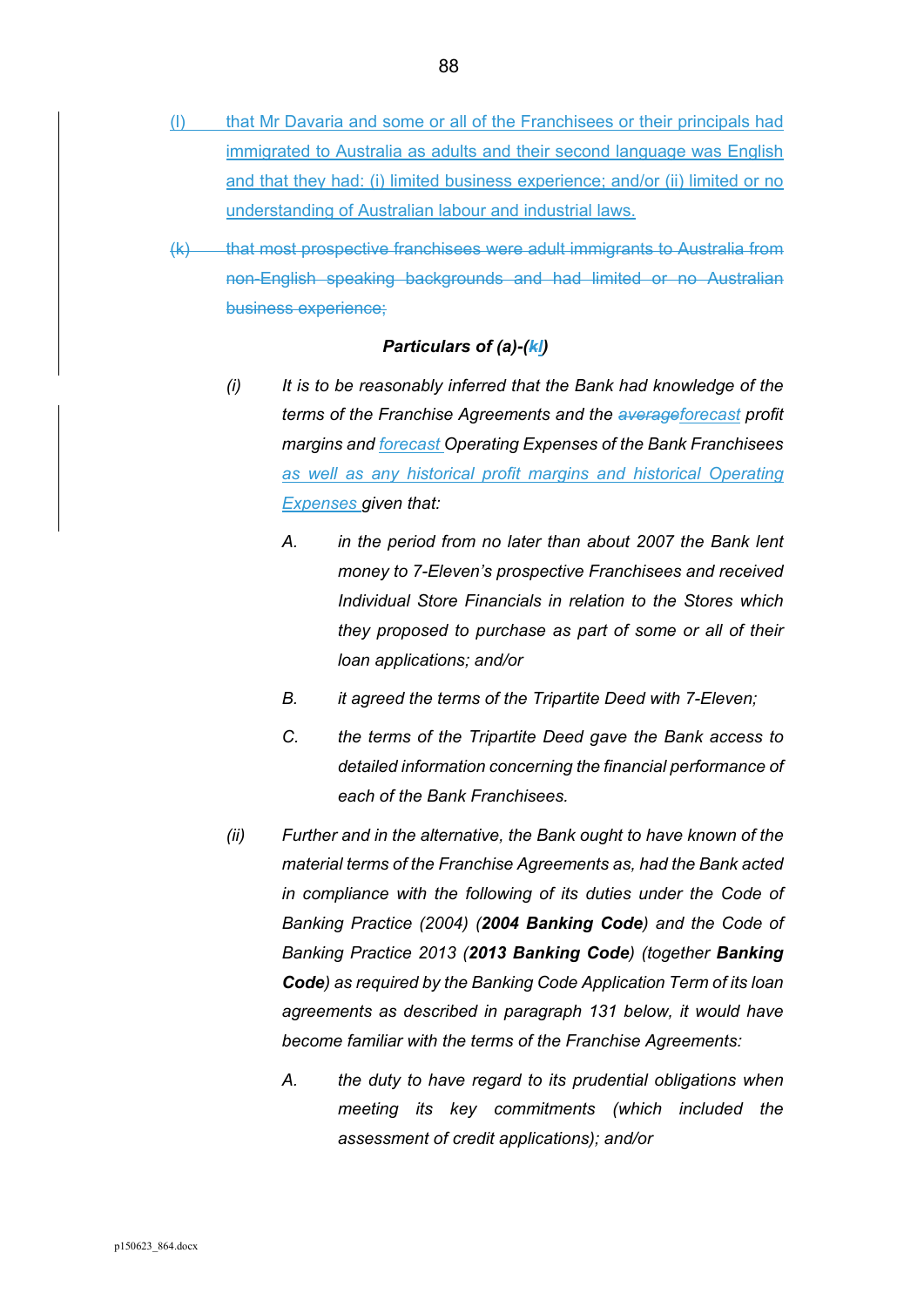- *B. the duty to exercise the care and skill of a diligent and prudent banker in selecting and applying its credit assessment methods and in forming its opinion about the ability of its small business customers to repay the Bank before it offered such customers a credit facility.*
- *(iii) The Bank ought reasonably to have known:* 
	- *A. the average sales and profit margins of the Stores; and*
	- *B. the average Operating Expenses of each of the Stores;*
- *(iv)(iii) matters referred to in paragraphs 127(a) to (l) by reason of theits large volume of commercial lending and the financial information, including Individual Store Financials that it had engaged in would have been provided with Franchisees operating Stores, and would have considered, as part of that loan application.*

*Particulars in respect of Applicant's Stores* 

- *1. The Applicant refers to and repeats the particulars to paragraphs 142(d) and 150(e).*
- *2. The Bank ought to have known the matters alleged in 1 above.*
- *3. Further to 1 and 2 above, the Bank ought to have known (and it was a fact) that the Training Workbook disclosed that:* 
	- *a. An inexperienced franchisee required at least 199.5 staff hours per week to operate a Store; and*
	- *b. An experienced franchisee required at least 186.3 staff hours per week to operate a Store.*
- *4. The Bank ought to have known (and it was a fact) that, workers compensation expenses would be incurred at an approximate rate of 2% of wages and superannuation would be incurred at an approximate rate of 9% of wages.*
- *5. The Bank ought to have known (and it was a fact) that, across the 168 hours in a week:* 
	- *the average award wage for a Convenience Store in NSW was \$22.30 per hour from 1 July 2011 (being the rate*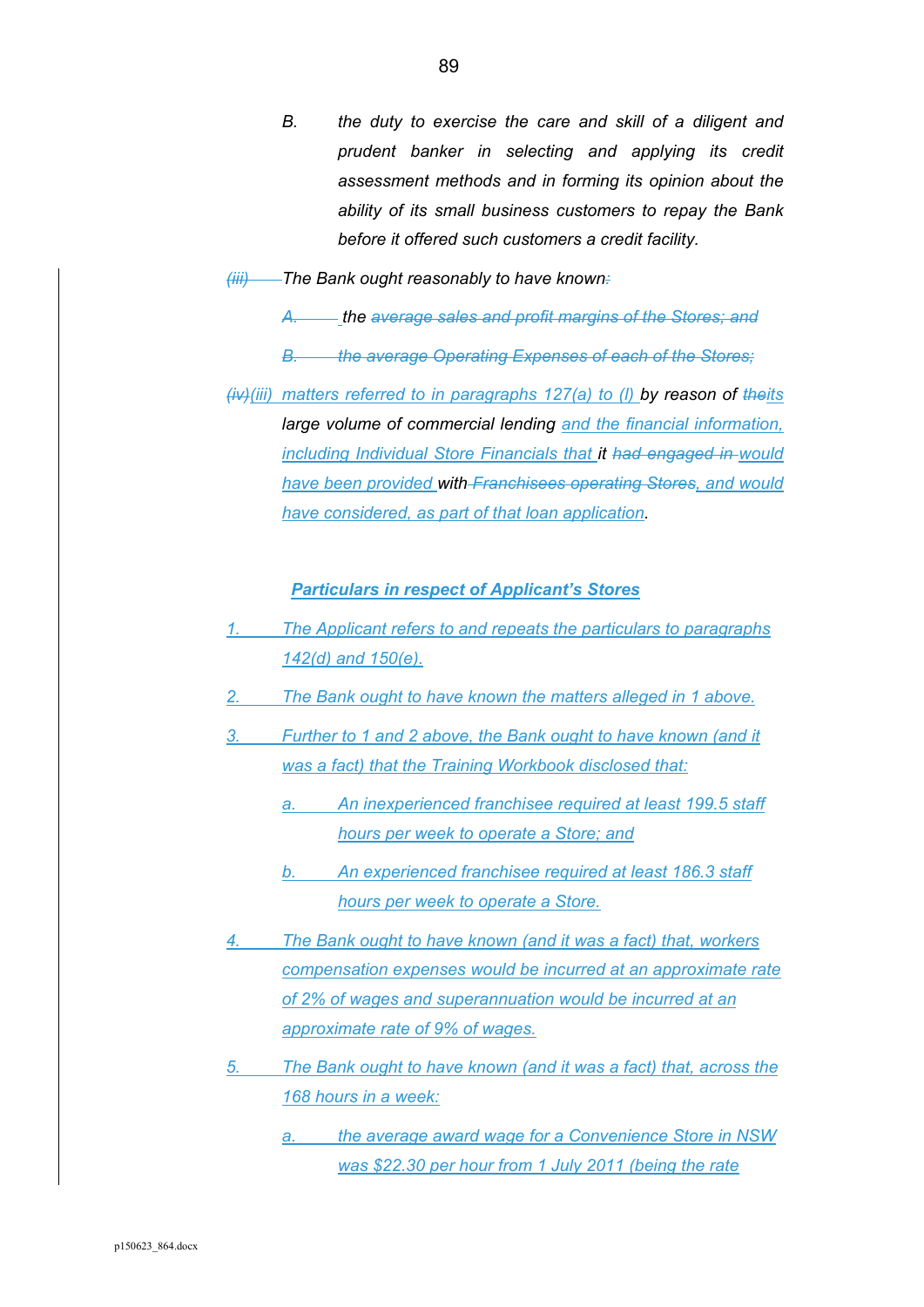*applicable at the time the Campbelltown Loan Application was made, as calculated in accordance with the schedule to this letter);* 

- *b. the average award wage for a Convenience Store in NSW was \$27.81 per hour from 1 July 2014 (being the rate applicable at the time the Northmead Loan Application was made, as calculated in accordance with the schedule to this letter);*
- *c. the average award wage for a Fuel Store in NSW was \$26.53 per hour from 1 July 2014 (being the rate applicable at the time that the Northmead Loan Application was made).*

*Campbelltown Store – one staff member rostered across 168 hours per week* 

- *6. If the Campbelltown Store Financials for the financial year 2011- 2012 were adjusted to include labour costs at the average award wage of \$22.30 per hour with one staff member rostered over 168 hours per week:* 
	- *a. The Campbelltown Store Financials for the financial year 2011-2012 would have recorded a loss of \$45,011 in Net Income;*
	- *b. The Applicant would have incurred a net loss of \$88,255 per annum after interest and principal repayments on the Campbelltown Loan, if the Applicant had assumed the obligations of the Campbelltown Store Loan Contract during the financial year 2011-2012.*
- *7. If the Campbelltown Store Financials for the year 2011-2012 were adjusted to include labour costs at the average award wage of \$22.30 per hour with one staff member rostered over 108 hours per week (if Mr Davaria worked in the Campbelltown Store for no wages over the remaining 60 hours):* 
	- *a. The Campbelltown Store Financials would have recorded a profit of \$32,219 in Net Income for the financial year 2011-2012;*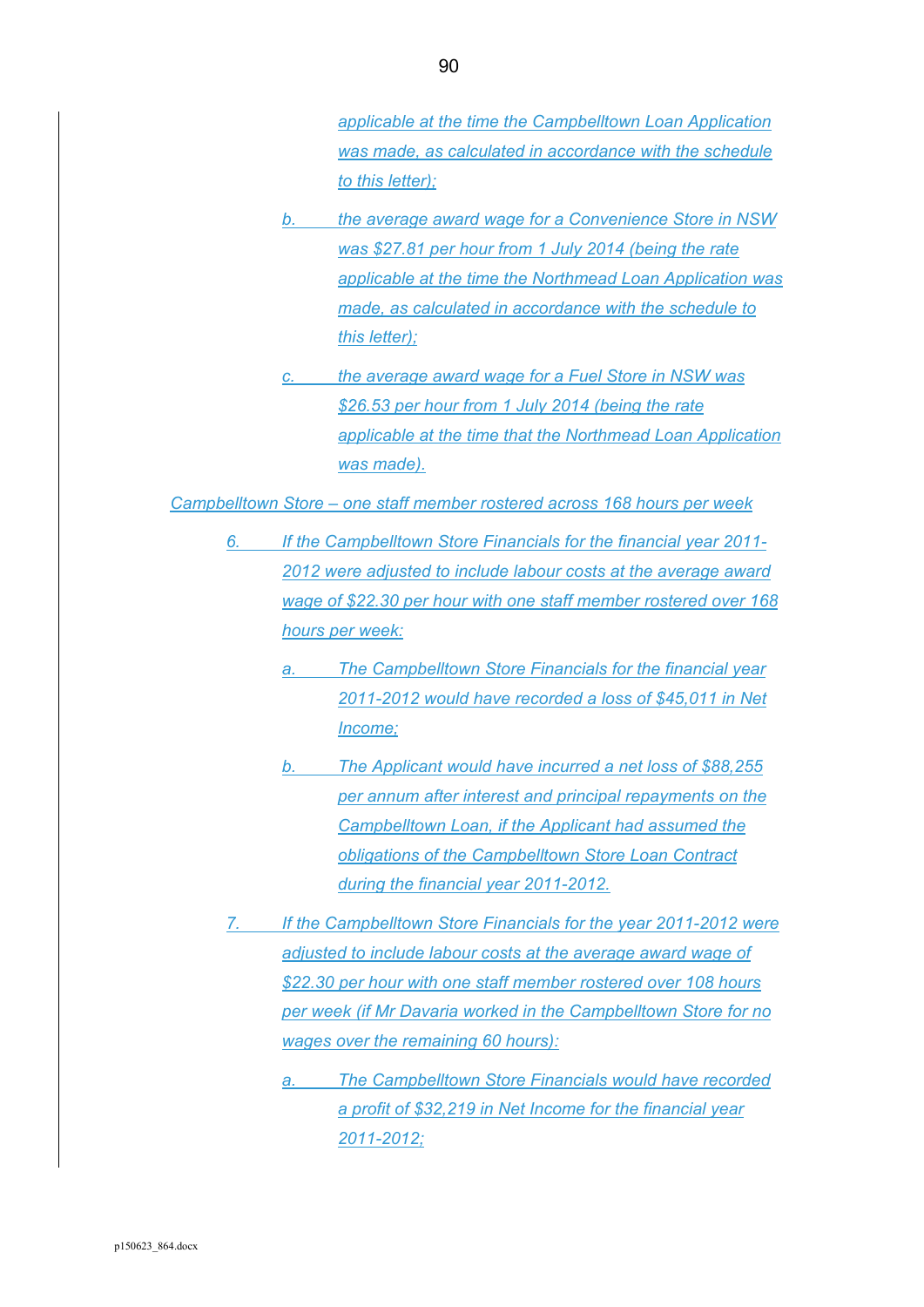- *b. The Applicant would have incurred a net loss of \$11,025 after interest and principal repayments on the Campbelltown Loan, if the Applicant had assumed the obligations of the Campbelltown Store Loan Contract during the financial year 2011-2012.*
- *8. In the premises of particular 7 above, the Campbelltown Store could not have generated sufficient profits to meet the loan repayments even if Mr Davaria worked in the Campbelltown Store for 60 hours per week for no wages and only one staff member was rostered at all other times.*

*Campbelltown Store – minimum hours prescribed by the Training Workbook* 

- *9. If the Campbelltown Store Financials for the financial year 2011- 2012 were adjusted to include labour costs at the average award wage of \$22.30 per hour over 199.5 hours per week (if the Campbelltown Store operated according to the most optimistic minimum assumptions in the Training Workbook for a new franchisee):* 
	- *a. The Campbelltown Store Financials would have recorded a loss of \$85,556 in the Net Income, for the financial year 2011-2012;*
	- *b. The Applicant would have incurred a net loss of \$128,800 per annum after interest and principal repayments on the Campbelltown Loan, if the Applicant had assumed the obligations of the Campbelltown Store Loan Contract during the financial year 2011-2012.*
- *10. If the Campbelltown Store Financials for the year 2011-2012 were adjusted to include labour costs at the average award wage of \$22.30 per hour over 139.5 hours per week (if Mr Davaria worked in the Campbelltown Store for no wages over the remaining 60 hours):* 
	- *a. The Campbelltown Store Financials would have recorded a loss of \$8,327 in Net Income for the financial year 2011- 2012;*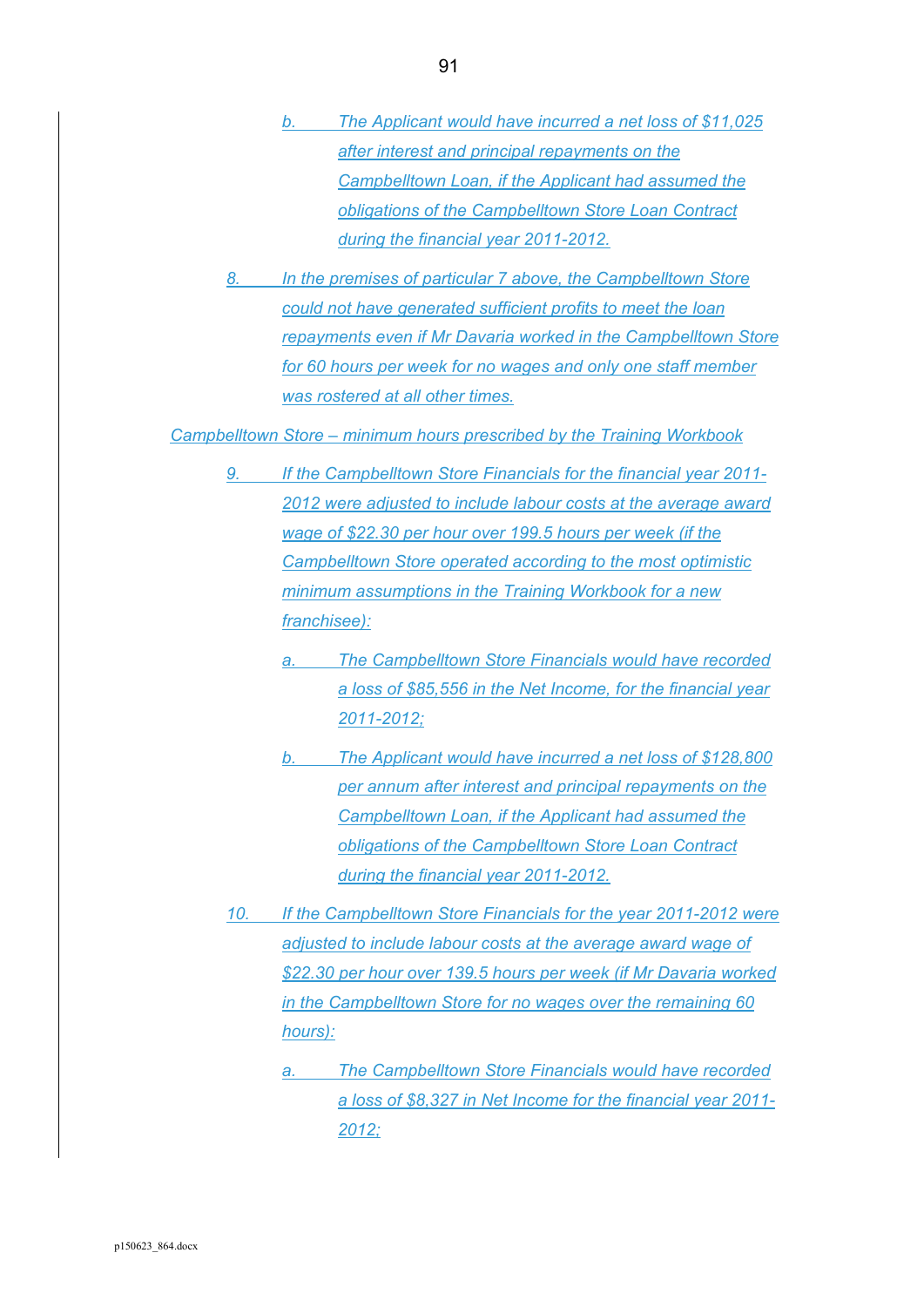- *b. The Applicant would have incurred a net loss of \$51,571 per annum after interest and principal repayments on the Campbelltown Loan, if the Applicant had assumed the obligations of the Campbelltown Store Loan Contract during the financial year 2011-2012.*
- *11. In the premises of particular 10 above, even if the Campbelltown Store operated according to the most optimistic staffing assumptions, it could not have generated sufficient profits to meet the loan repayments if Mr Davaria worked in the Campbelltown Store for 60 hours for no wages.*

*Northmead Store – one staff member rostered across 168 hours per week* 

- *12. If the available Northmead Store financials for the first 10 months of financial year 2014-2015 were annualised and adjusted to include labour costs of \$26.53 per hour with one staff member rostered over 168 hours per week:* 
	- *a. The Northmead Store would have recorded a profit of \$44,655 in Net Income for the financial year 2014-2015;*
	- *b. The Applicant would have incurred a net loss of \$70,917 per annum after interest and principal repayments on the Northmead Loan, if the Applicant had assumed the obligations of the Northmead Store Loan Contract during the financial year 2014-2015.*
- *13. The Bank could not reasonably expect Mr Davaria to work in the Northmead Store for 60 hours at no cost because ex hypothesi he was already operating the Campbelltown Store.*

*Northmead Store – minimum hours prescribed by the Training Workbook* 

- *14. If the available Northmead Store financials for the first 10 months of financial year 2014-2015 were annualised and then adjusted to include labour costs of \$26.53 per hour over 186.3 hours (if the Northmead Store operated according to the most optimistic minimum assumptions in the Training Workbook for an experienced franchisee):* 
	- *a. The Northmead Store would have recorded a profit of \$16,632 in Net Income for the financial year 2014-2015;*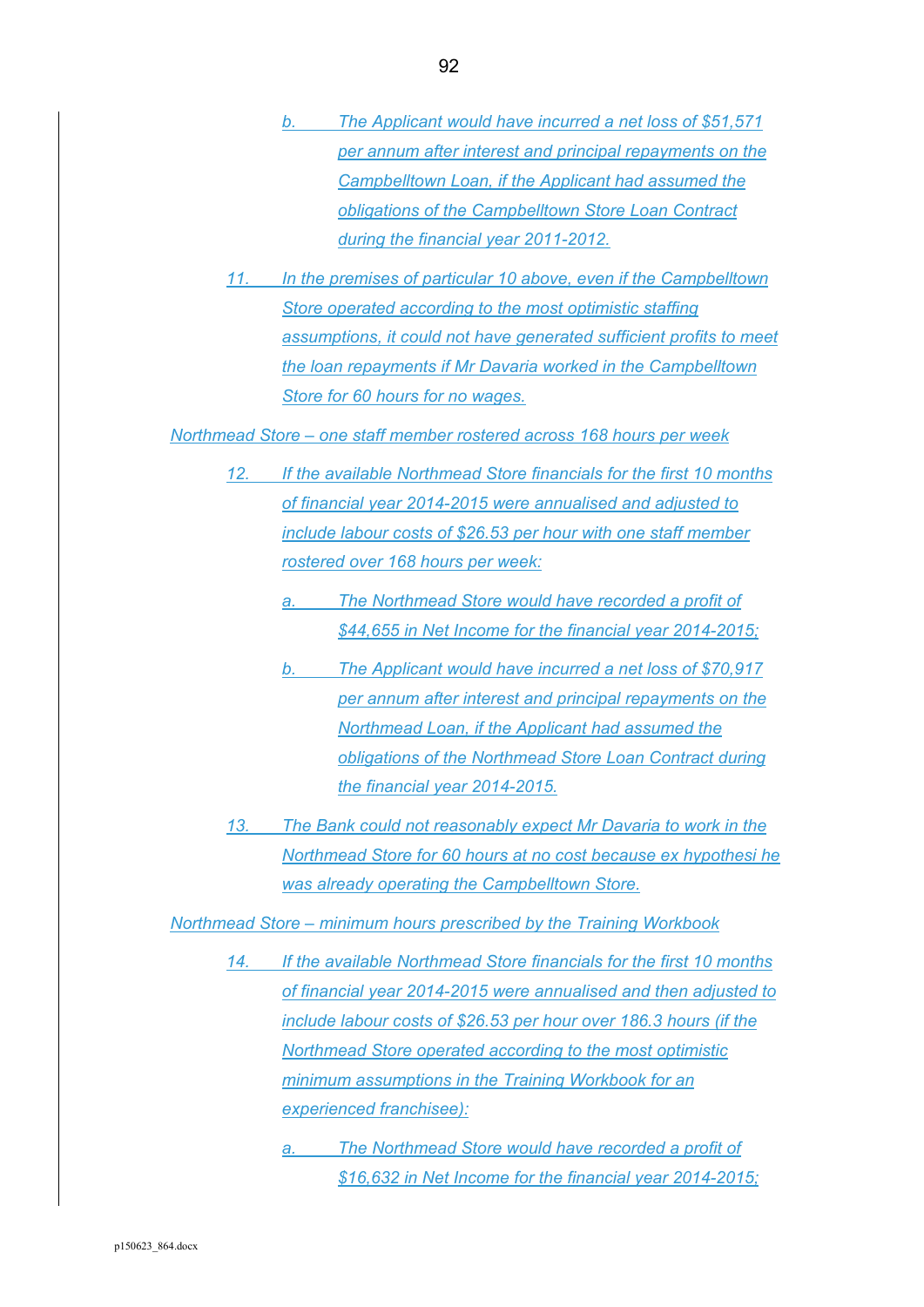- *b. The Applicant would have incurred a net loss of \$98,940 per annum after interest and principal repayments on the Northmead Loan, if the Applicant had assumed the obligations of the Northmead Store Loan Contract during the financial year 2014-2015.*
- *15. The Bank could not reasonably expect Mr Davaria to work in the Northmead Store for 60 hours at no cost because ex hypothesi he was already operating the Campbelltown Store.*

*Northmead Store – Mr Davaria working 60 hours a week and one staff member rostered across 108 hours per week; Campbelltown Store – Mr Davaria not working at Campbelltown* 

- *16. If the available Northmead Store financials for the first 10 months of financial year 2014-2015 were annualised and then adjusted to include labour costs at the average Award Wage of \$26.53 per hour over 108 hours per week (on the basis that the Northmead Store operated with only one staff member rostered over 168 hours per week, of which, Mr Davaria worked for 60 hours per week for no wages) and the available Campbelltown Store Financials for the financial year 2014-2015 were adjusted to include labour costs of \$27.81 per hour over 168 hours (on the basis that the Campbelltown Store operated with only one staff member rostered over 168 hours per week and Mr Davaria did not work at the Campbelltown Store):* 
	- *a. The Northmead Store financials would have recorded a profit of \$136,534 in Net Income for the financial year 2014-2015;*
	- *b. The Applicant would have a profit of \$20,962 per annum after interest and principal repayments on the Northmead Loan, if the Applicant had assumed the obligations of the Northmead Store Loan Contract during the financial year 2014-2015; however*
	- **The Campbelltown Store financials would have recorded** *net loss of \$45,855 in Net Income for the financial year 2014-2015 and a net loss of \$87,741 after interest and principal repayments on the Campbelltown Loan;*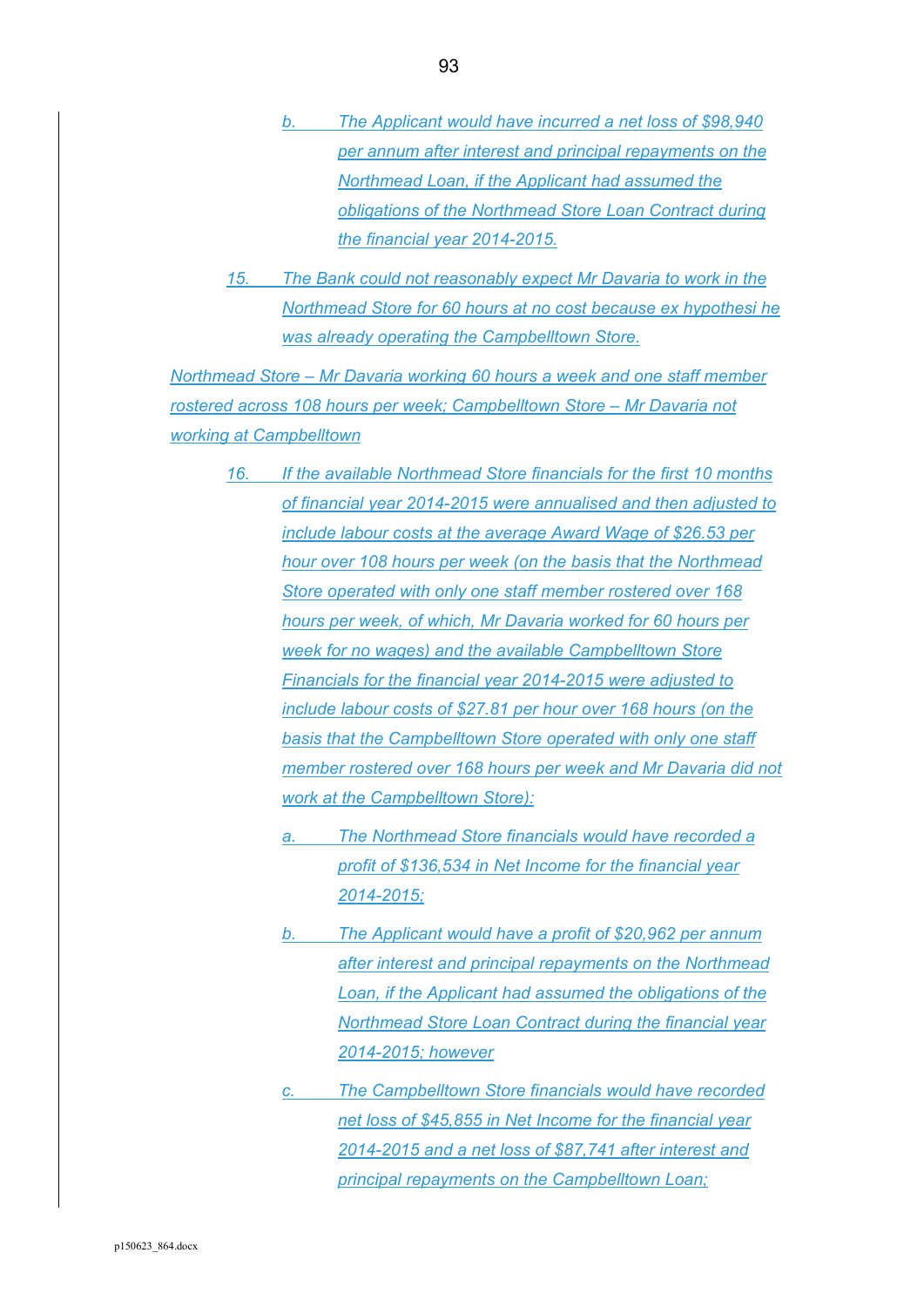- *d. In the premises of a to c above, the Applicant would have generated an overall net loss across both stores of \$66,779 even with Mr Davaria working 60 hours per week at no pay.*
- *17. Further particulars may be provided after discovery, as information becomes available. It is neither required nor presently possible to provide corresponding calculations for each group member at this stage of the proceedings.*
- 128. Further and in the alternative to the matters pleaded in paragraph 127 above, by reason of the relationship between 7-Eleven and the Bank and/or as a consequence of the Bank's position as the main provider of loan funds to Franchisees in the *7-Eleven System*:
	- (a) the Bank had a superior means of knowledge about the way in which the *7-Eleven System* operated and how individual Stores in the *7-Eleven System* were conducted, to that of any individual Franchisee or prospective franchisee; and
	- (b) the Bank had superior access to information from 7-Eleven about the *7- Eleven System* and how individual Stores in the *7-Eleven System* operated, to that of any individual franchisee or prospective franchisee.

- *(i) The Applicant repeats the matters pleaded and particularised in relation to paragraph 127 above.*
- *(ii) The Bank's knowledge may also be inferred from a condition which appeared in its lLetters of oOffer to the Applicant and each other Franchisee that the Facilities available under the Bank Loan Contracts were subject to review if a 'Change in control' were to occur in relation to 7-Eleven.*
- 129. Further or in the alternative, by reason of the matters pleaded in paragraphs 127 and 128, by no later than 2007, the Bank knew or ought to have known that the provision of loan finance by it to prospective franchisees wishing to acquire a Store in the System had the effect of:
	- (a) creating a market for the buying and selling of Stores with prices for goodwill that depended upon profit figures that failed to reflect the true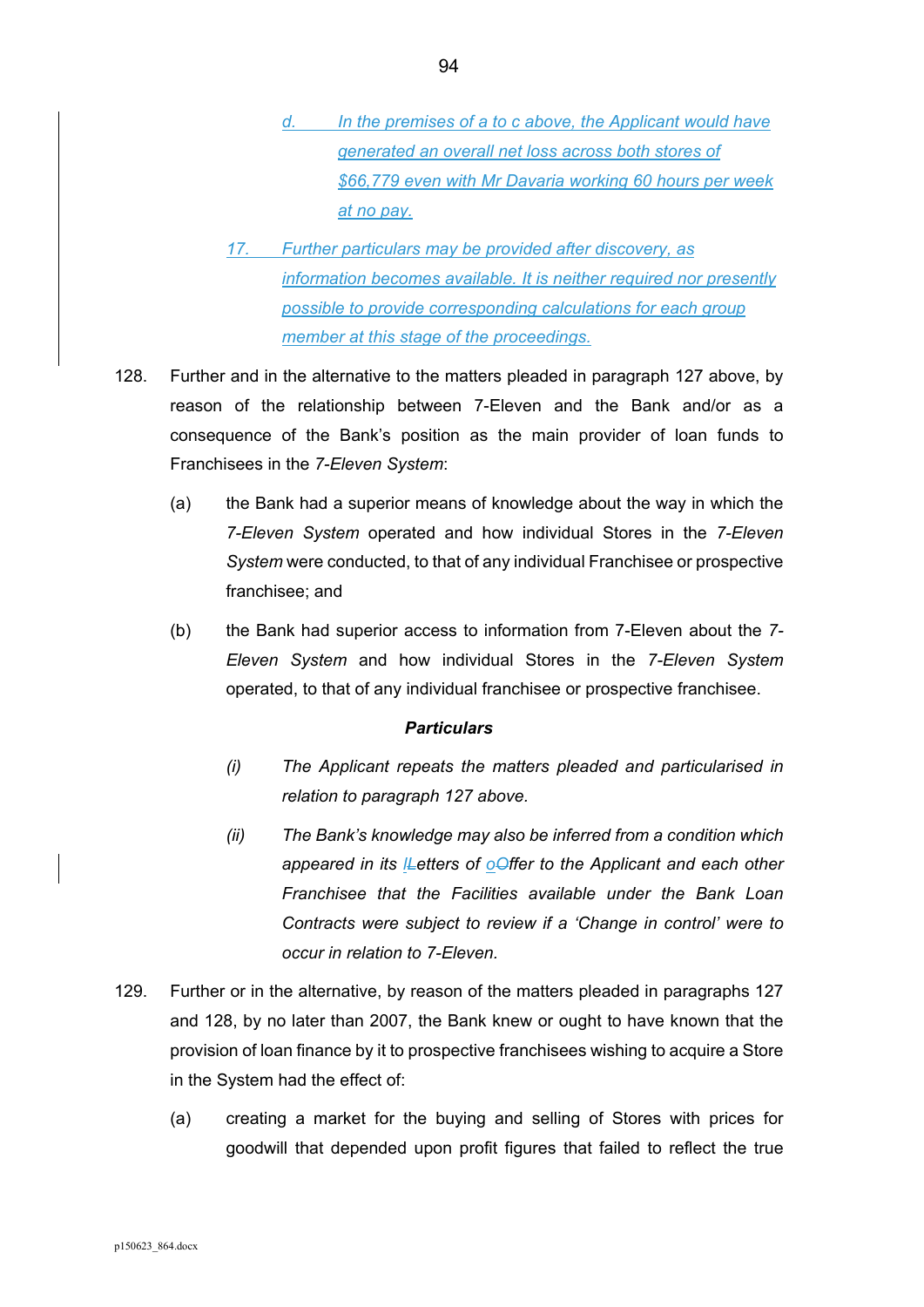wage costs of operating a Store and/or had been inflated by a culture of underpayment of wages; and

(b) causing franchisees to be dependent upon selling their Stores for a goodwill price determined by that market to be able to repay the loans advanced by the Bank.

### **F3. Contractual provisions – banking agreements**

- 130. The material terms of the Bank Loan Contracts of, and the Bank Franchisee Guarantees relating to, the Applicant and each of the Franchisees were the same from in or about 2004 to the end of the Relevant Period.
- 131. From in or about 2004 to the end of the Relevant Period, the material terms of each of the Bank Loan Contracts and the Bank Franchisee Guarantees included an express term that the Bank was bound by the Banking Code in the provision of the products and services to: (i) recipients of the Bank's products and services who were using those products and services in connection with a small business within the meaning of the Code of Banking PracticeCode; and (ii) their quarantors (**Banking Code Application Term**).

#### *Particulars*

- *(a) ANZ Banking Finance Conditions of Use, August 2011, clause 37.*
- *(b) ANZ Banking Finance Conditions of Use, September 2017, clause 39.*
- 132. Further and in the alternative, from about 2004 to the end of the Relevant Period, the material terms of the Bank Loan Contracts of, and the Bank Franchisee Guarantees relating to, the Applicant and each of the Franchisees included an express term that the Bank agreed to act fairly and reasonably towards its small business customers and guarantors in a consistent and ethical manner (**Fair and Reasonable Conduct Term**).

- *(a) The obligation was express, in writing and contained in:* 
	- *(i) the 2004 Banking Code, clause 2.2; and*
	- *(ii) the 2013 Banking Code, clause 3.2.*
- *(b) The Applicant repeats the matters pleaded and particularised in subparagraph 131 above and says that, by virtue of the Banking Code*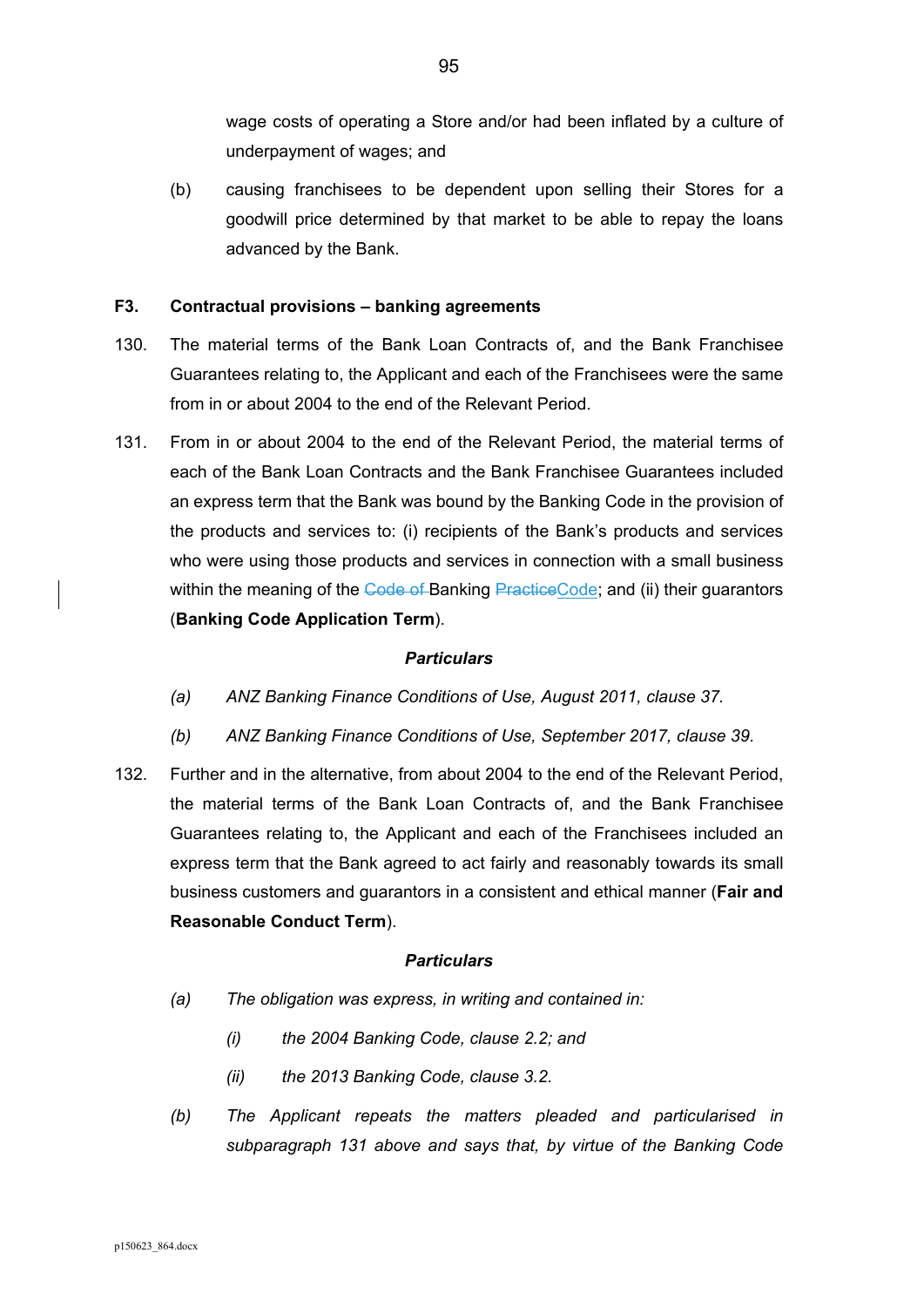*Application Term, the above provisions of the Banking Code were expressly incorporated into each of the Banking Agreements.* 

133. Further and in the alternative, from about 2004 to the end of the Relevant Period, the material terms of the Bank Loan Contracts of, and the Bank Franchisee Guarantees relating to, the Applicant and each of the Franchisees included an express term that the Bank agreed that in meeting its key commitments, it would have regard to its prudential obligations within the meaning of the Banking Code of Practice (**Prudential Obligations Term**).

#### *Particulars*

- *(a) The obligations was express, in writing and contained in:* 
	- *(i) 2004 Banking Code, clause 2.3; and*
	- *(ii) 2013 Banking Code, clause 3.3.*
- *(b) The Applicant repeats the matters pleaded and particularised in subparagraph 131 above and says that, by virtue of the Banking Code Application Term, the above provisions of the Banking Code were expressly incorporated into each of the Banking Agreements.*
- 134. Further and in the alternative, from about 2004 to the end of the Relevant Period, the material terms of the Bank Loan Contracts of, and the Bank Franchisee Guarantees relating to, the Applicant and each of the Franchisees included an express term (**Prudent Banker Term**) that the Bank agreed that before it offered or gave its small business customers a credit facility it would exercise the care and skill of a diligent and prudent banker in selecting and applying its credit assessment methods and in forming its opinion about the ability of the small customer to repay the Bank.

- *(a) The obligations was express, in writing and contained in:* 
	- *(i) 2004 Banking Code, clause 25.1;*
	- *(ii) 2013 Banking Code, clause 27.*
- *(b) The Applicant repeats the matters pleaded and particularised in paragraph 131 above and says that, by virtue of the Banking Code Application Term, the above provisions of the Banking Code were expressly incorporated into each of the Banking Agreements Loan Contracts.*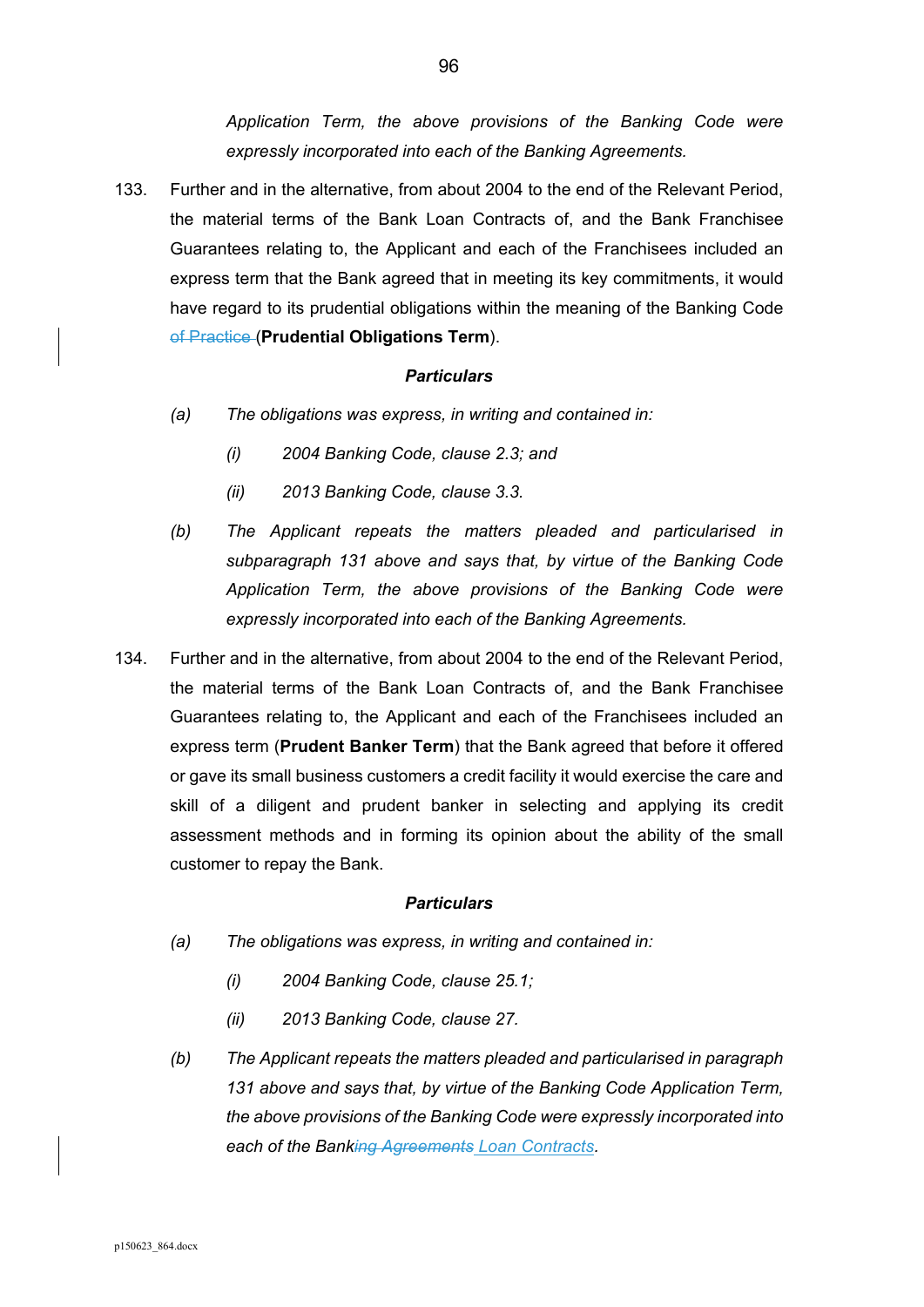135. The Applicant and each other Bank Franchisee entered into their Bank Loan Contracts in connection with a "small business" within the meaning of the Banking Code such that the Banking Code Application Term, Fair and Reasonable Conduct Term, Prudential Obligations Term, and the Prudent Banker Term (separately and together, "**Banking Code Terms**"), separately and in combination, applied to their Bank Loan Contracts.

#### *Particulars*

- *(a) In the 2004 Banking Code of Practice 2004, and the 2013 Banking Code 2014, a "small business" includes a business having:* 
	- *(i) less than 100 full time (or equivalent) people if the business is or includes the manufacture of goods; or*
	- *(ii) in any other case, less than 20 full time (or equivalent) people.*
- *(b) The Applicant and each other Bank Franchisee entered into their Bank Agreements Loan Contracts in connection with the purchase of a Store which employed less than 20 full time or equivalent people.*

## **F4. Banks's breaches of Contract – Applicant**

#### *Campbelltown Store Loan Contract and approval process*

- 136. On or about 7 August 2013 the Applicant submitted an application for business finance to the Bank for the purpose of funding part of its Capital Investment required in order to enter into the Campbelltown Store Franchise Agreement (**First Campbelltown Loan Application**).
- 137. The First Campbelltown Loan Application included the following documents:
	- (a) a draft copy of the Campbelltown Store Franchise Agreement including (in Exhibit A) 7-Eleven's lease over the Store (**Campbelltown Store Lease**);
	- (b) Campbelltown Store Financials for FY 2011 to FY 2012; and
	- (c) a business plan for the Store (**Campbelltown Store Business Plan**).
- 138. The Campbelltown Store Lease:
	- (a) was for an initial term which was due to expire on 31 March 2014;
	- (b) included an option to renew for two further 5-year terms ending on 31 March 2019 and 31 March 2024 respectively.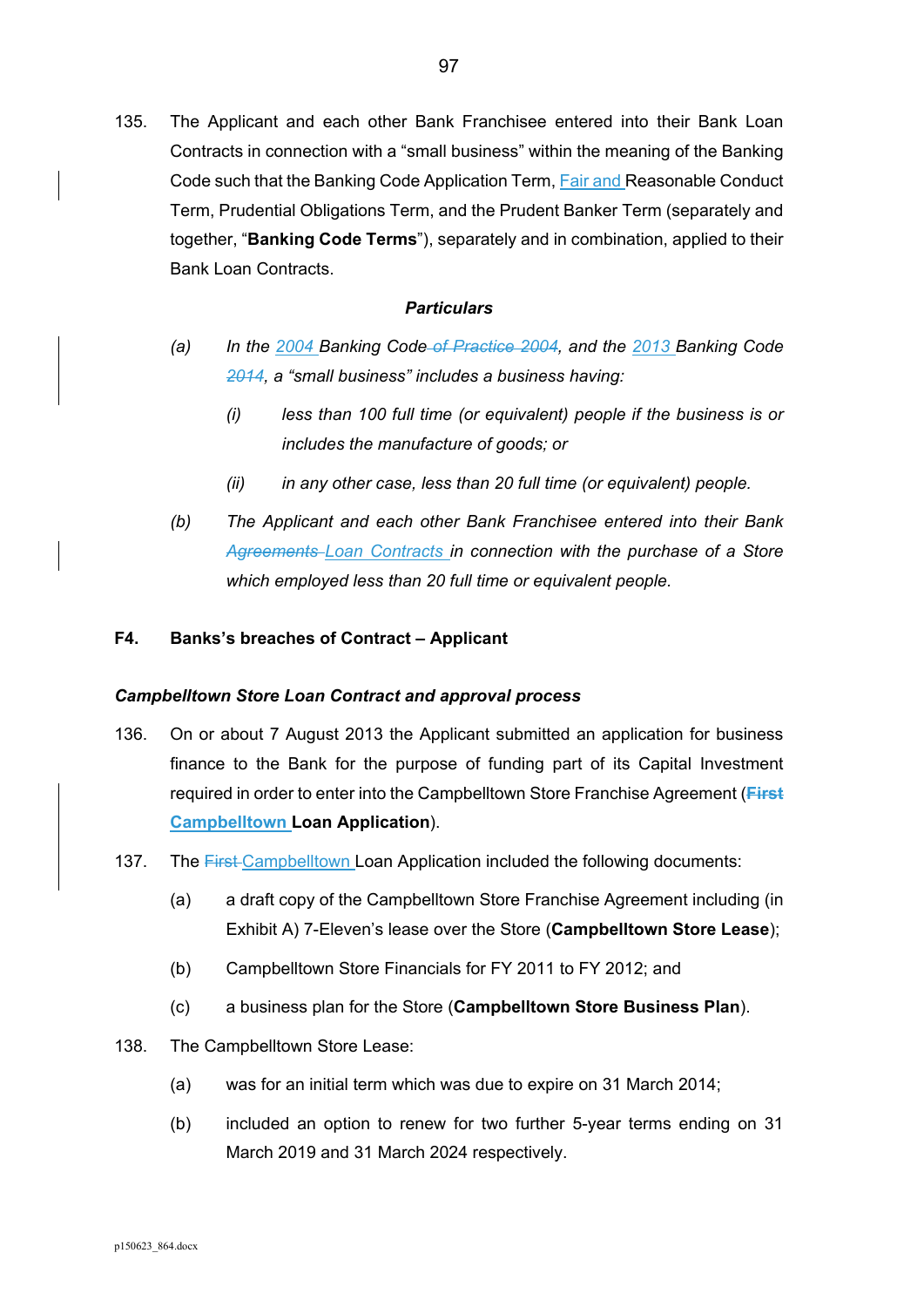- 139. The Campbelltown Store Business Plan:
	- (a) stated that Mr Davaria's wife, Khushbu Davaria, would run the Store 6 days per week while Mr Davaria would run the Store one day per week;
	- (b) included cash flow projections which:
		- (i) modelled payroll costs based on wage rates of \$15 per hour;
		- (ii) included rostered hours for two employees of the Store and a proposal that those employees would work 68 hours between them per week at a rate of \$15 per hour;
		- (iii) stated that the Franchise Agreement had a "long lease" and that the lease was "expiring in 2024";
		- (iv) included a "family income" spread sheet which projected income based on the assumption that the Mr Davaria would maintain his existing job as a pharmacist's assistant whilst managing the Campbelltown Store one day per week.
- 140. On or about 22 August 2013, the Applicant accepted an offer of finance from the Bank and entered into a loan agreement to assist it with the financing of its purchase of the Campbelltown Store (**Campbelltown Store Loan Contract**) pursuant to which the Bank provided the Applicant with the following credit facilities:
	- (a) ANZ bBusiness  $\text{L}$ oan of \$291,360.00;
	- (b) Overdraft facility in the amount of \$9,510.00.

*Letter of offer from the Bank to the Applicant dated 22 August 2013 which the Applicant executed and returned to the Bank (thereby accepting the offer) shortly thereafter.* 

- 141. Repayment of the funds advanced pursuant to the Campbelltown Store Loan Contract was secured by:
	- (a) an "Individual Guarantee and Indemnity" from Mr Davaria in favour of the Bank (**Personal Campbelltown Guarantee**); and
	- (b) a "General Security Agreement" given by the Applicant over all present and after-acquired property.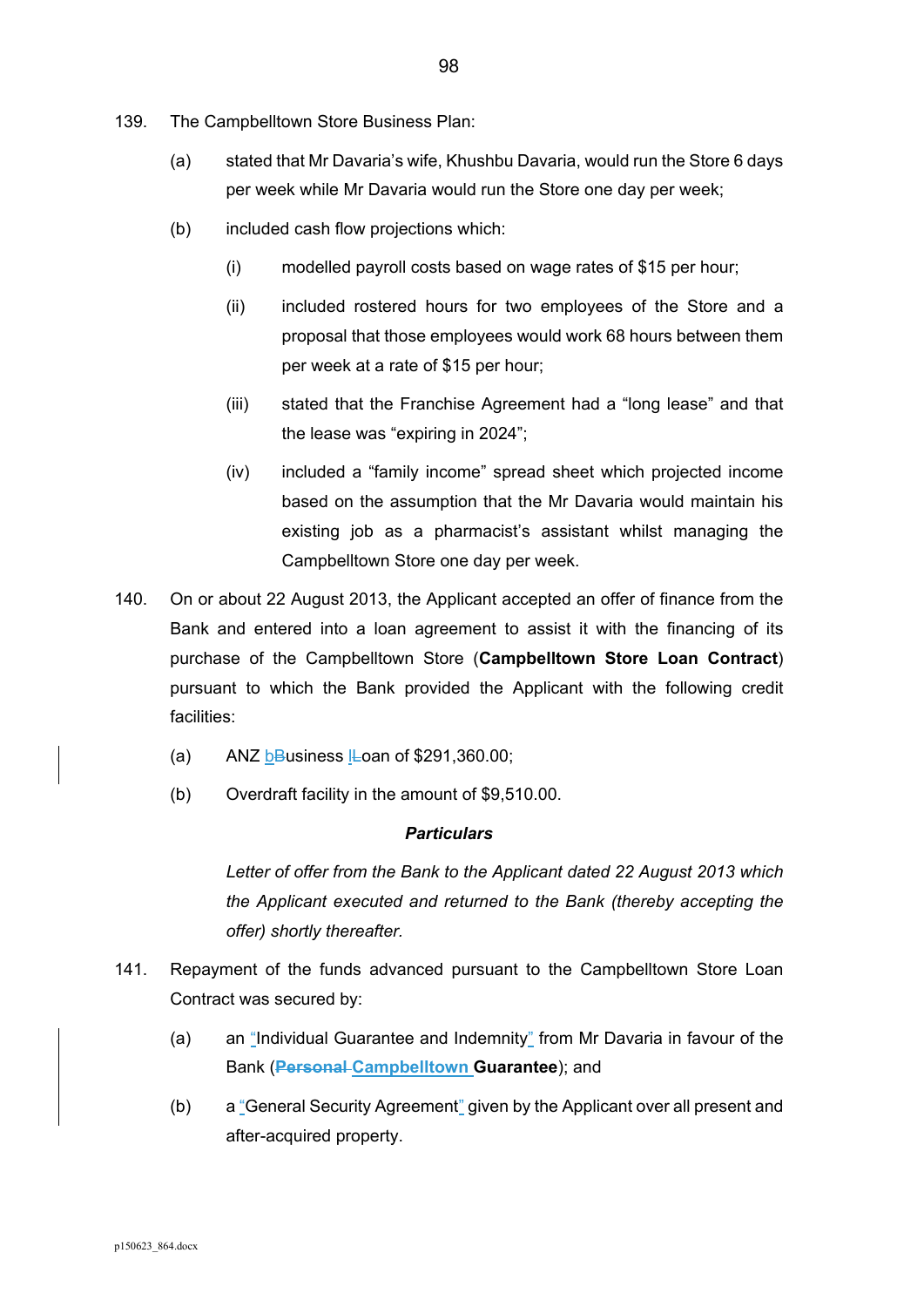- 142. At the time of receiving the First-Campbelltown Loan Application and prior to approving the loan under the Campbelltown Store Loan Contract the Bank knew or ought to have known, and it was the fact, that:
	- (a) the Applicant would not be likely to repay or continue to service the loan over 10 years in accordance with the terms of the loan agreement in the event that 7-Eleven failed to: (i) renew the lease at the end of the current term which was due to finish on 31 March 2014; or (ii) exercise its option to renew the lease over the Store Site after the first 5 year term of the Lease, due to finish on 31 March 2014;

## *Particulars to 142(a)*

*The Applicant repeats the matters pleaded and particularised in paragraphs 125 and 138 above.* 

- (b) the Campbelltown Store Business Plan and cash flow projections were based on wage costs projections which were based on an hourly rate of \$15 per hour which was significantly below award rates;
- (c) on a proper analysis, the Campbelltown Store Financials indicated that the Applicant would not be able to meet its loan repayments whilst it (in accordance with the Campbelltown Store Business Plan):
	- (i) employed two employees working for a total of 68 hours per week between them;
	- (ii) paid those employees their minimum legal entitlements;
	- (iii) limited the hours worked in the Store by Mr Davaria to one day per week;
	- (iv) limited the hours worked in the Store by Mrs Davaria to six days per week;
- (d) further and in the alternative, on a proper analysis, the Campbelltown Store Financials indicated that the Applicant would not be able to meet its loan repayments in the event that it paid any proposed employees of the Franchise their minimum legal entitlements.

## *Particulars (142(c) and 142(d))*

*(i) Had the Bank (in compliance with the Banking Code Terms):*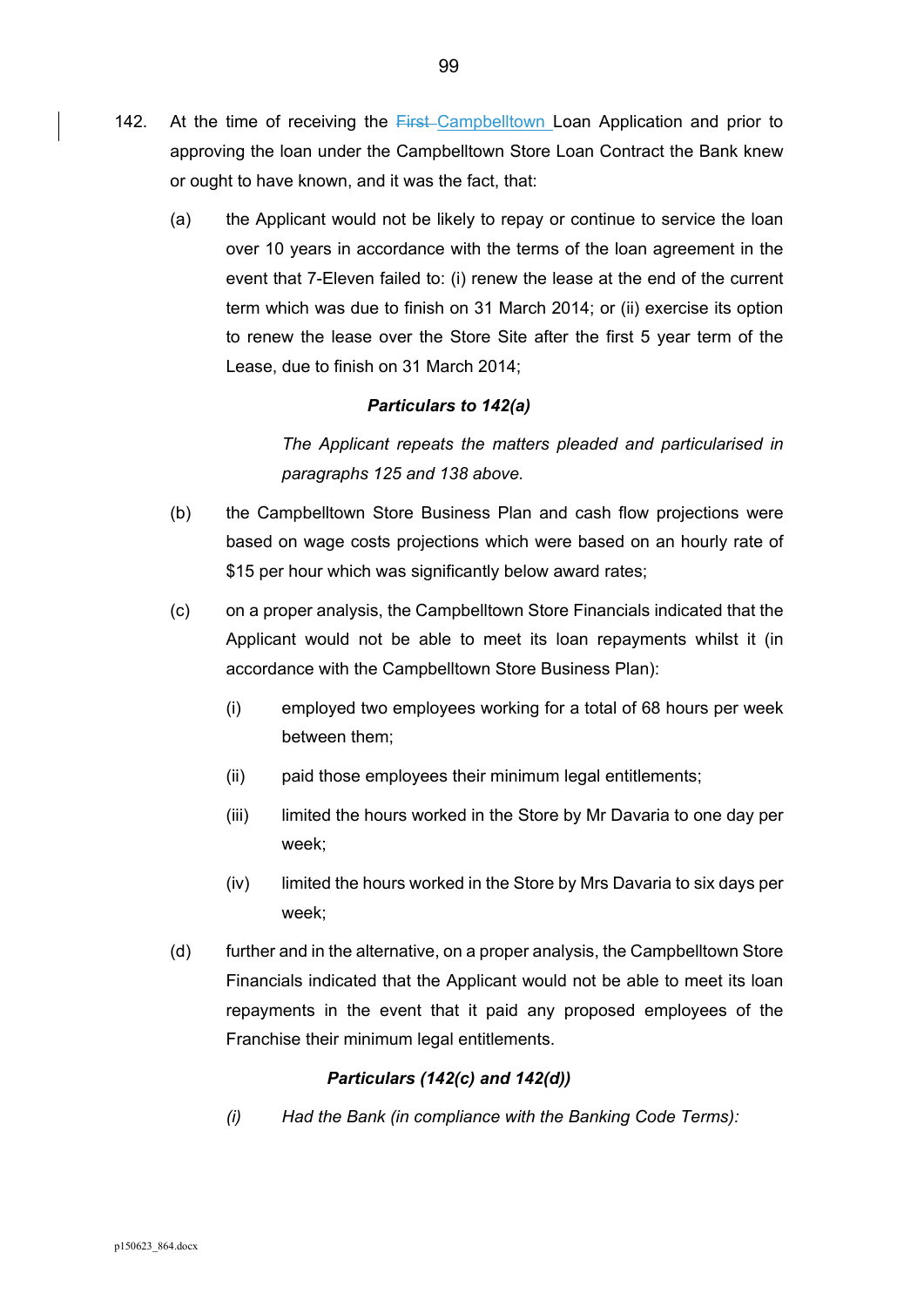- *A. had due regard to its prudential obligations when meeting its key commitments (including its assessment of the credit applications of the Applicant); and/or*
- *B. exercised the care and skill of a diligent and prudent banker in selecting and applying its credit assessment methods and in forming its opinion about the ability of the Applicant to repay the Bank;*

*it would have determined that:* 

- *I. the minimum payroll expense for Campbelltown Store based on payment of award rates to at least 1 employee for 168 hours per week was approximately \$247,000 (including superannuation);*
- *II. the yearly payroll expenses on the Campbelltown Store Financials (including superannuation) of \$71,566 (FY 2011), \$99,513 (FY 2012) and \$122,670 (FY 2013) could only have been achieved by the principals of the previous Franchisee working unreasonable and/or unsociable unpaid hours and/or by paying other employees to work in the Store for wages which were below their legal entitlements;*
- *III. the only reliable source of funds available to the Applicant for servicing its obligations to the Bank in these circumstances was the minimum Total Gross Income [Exhibit D, paragraph (j); Exhibit E] of \$120,000 for which provision was made in Article 23(b) of the Franchise Agreement;*
- *IV. continued reliance on minimum Total Gross Income provision by the Franchisee in order to service the loan would result in it breaching the Minimum Net Worth requirement in the Franchise Agreement such that 7-Eleven would be entitled to terminate the agreement with the result that the Franchisee would lose its Capital Investment.*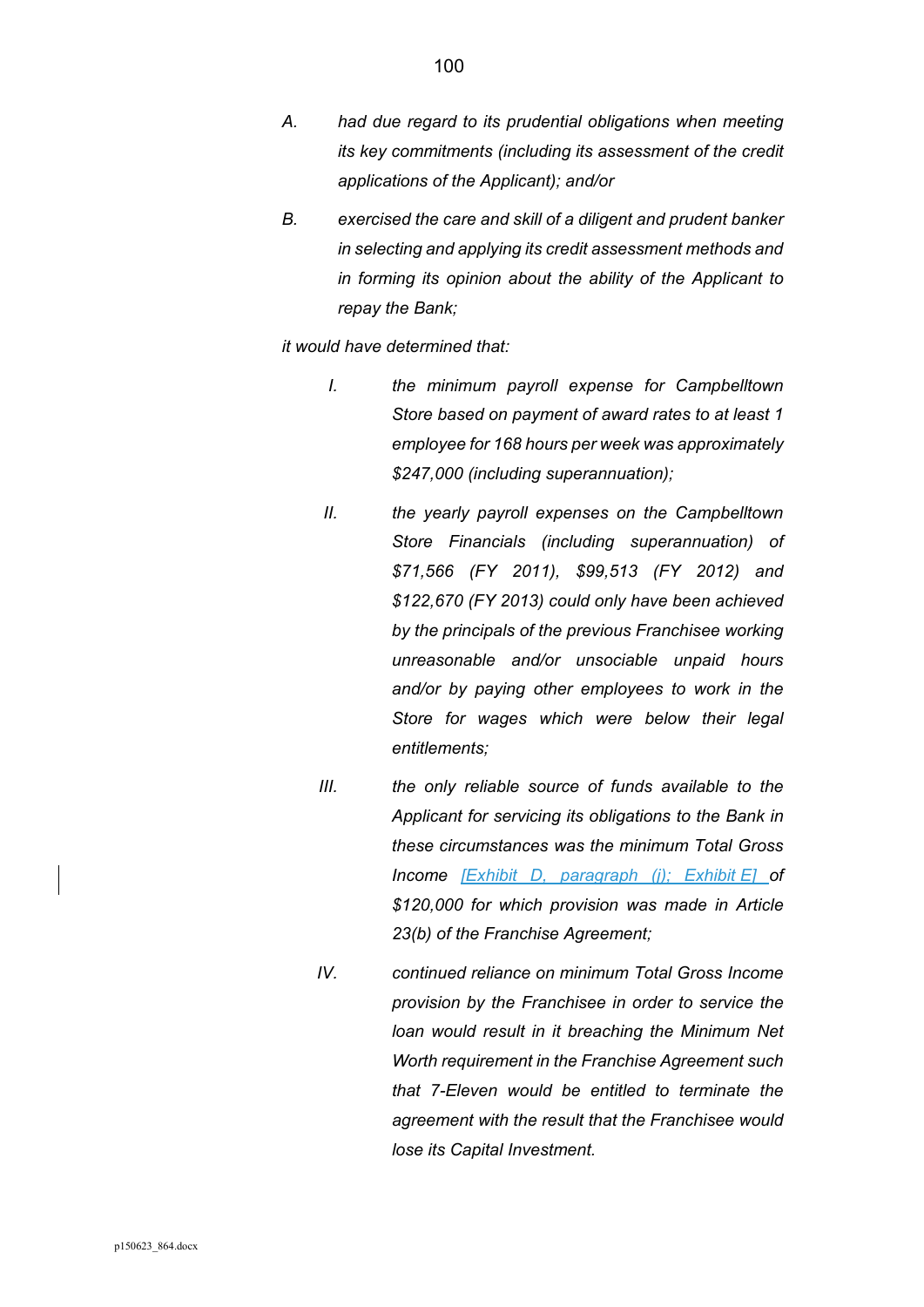*(ii) Further particulars willmay be provided on service of expert evidence.* 

#### *Breach of Contract – Campbelltown Store Loan Contract*

- 143. By reason of paragraphs 127, 129, 137, 138, 140 $<sub>7</sub>$  and 142 above, by approving</sub> the **First-Campbelltown Loan Application:** 
	- (a) in breach of the Banking Code Application Term, the Bank failed to comply with the Banking Code in the provision of services to the Applicant in relation to the Campbelltown Store Loan Contract;
	- (b) further and in the alternative, in breach of the Fair and Reasonable Conduct Term, the Bank failed to act fairly and reasonably towards the Applicant in its pre contractual dealings with the Applicant;
	- (c) further and in the alternative, in breach of the Prudential Obligations Term, the Bank failed to have regard to its prudential obligations in assessing its application for credit in relation to the Campbelltown Store;
	- (d) further and in the alternative, in breach of the Prudent Banker Term, failed to exercise the care and skill or a diligent and prudent banker in selecting and applying its credit assessment methods and in forming its opinion about the ability of the Applicant to repay the loan sum to the Bank.

## *Particulars of (a), (b), (c) and (d)*

- *(i) By reason of the terms pleaded in (a), (b), (c) and (d) above, the Bank was required to, among other things:* 
	- *A. take into account the number of labour hours (whatever they may be) required by the Applicant to operate the Campbelltown Store.*
	- *B. take into account the award rates (whatever they may be) payable for labour by the Applicant to operate the Campbelltown Store.*
	- *C. form an opinion about the accuracy, or have sufficient regard to the unreliability, of the historical or forecasted payroll expenses that would be incurred by the Applicant to operate the Campbelltown Store.*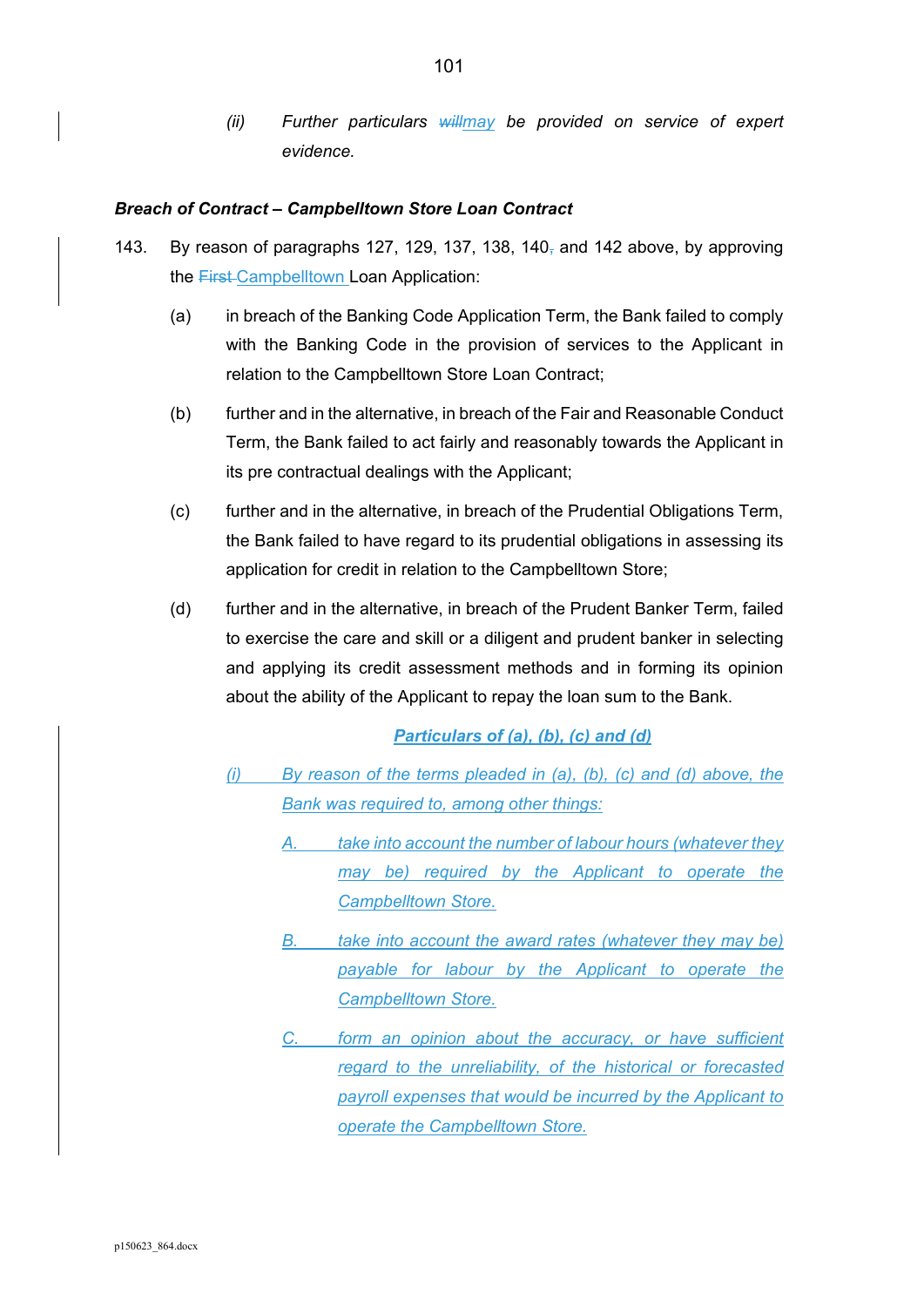- *(ii) The Bank failed to do the matters in particular (i) for the Campbelltown Store Loan Contract in breach of the terms pleaded in (a), (b), (c) and (d) above.*
- *(iii) The Applicant also repeats the particulars to paragraphs 142(c) and 142(d).*
- *(iv) Further particulars may be provided following discovery and on service of expert evidence.*
- 144. If the Bank had complied with its contractual obligations towards the Applicant:
	- (a) it would not have advanced loan funds to the Applicant for the purchase of the Campbelltown Store; and
	- (b) the Applicant would not have entered into the Campbelltown Store Franchise Agreement as it would not have had the funds to do so.
- 145. By reason of the matters pleaded in paragraphs 143 and 0444 above, the Applicant suffered loss and damage.

*The Applicant repeats the matters particularised in relation to paragraph 101 above.* 

# *Northmead Store Loan Contract and loan approval process*

- 146. In or about April 2015 the Applicant submitted a further application for business finance to the Bank for the purpose of funding part of its Capital Investment required in order to enter into the Northmead Store Franchise Agreement (**Second Northmead Loan Application**).
- 147. The Second-Northmead Loan Application included:
	- (a) a business plan for the Store (**Northmead Store Business Plan**); and
	- (b) a financial forecast for the Store for the remainder of FY 2016 (**Northmead Store Financial Forecast**).
- 148. The Northmead Store Business Plan stated (inter alia) that the Mr and Mrs Davaria both planned to run the Northmead Store by each working 7 days per week.
- 149. The Northmead Store Financial Forecast projected: (a) wage costs for the Northmead Store of \$157,968 for FY 2016 (including superannuation); and (b) that the Northmead Store's Net Income for FY 2016 would be \$146,121.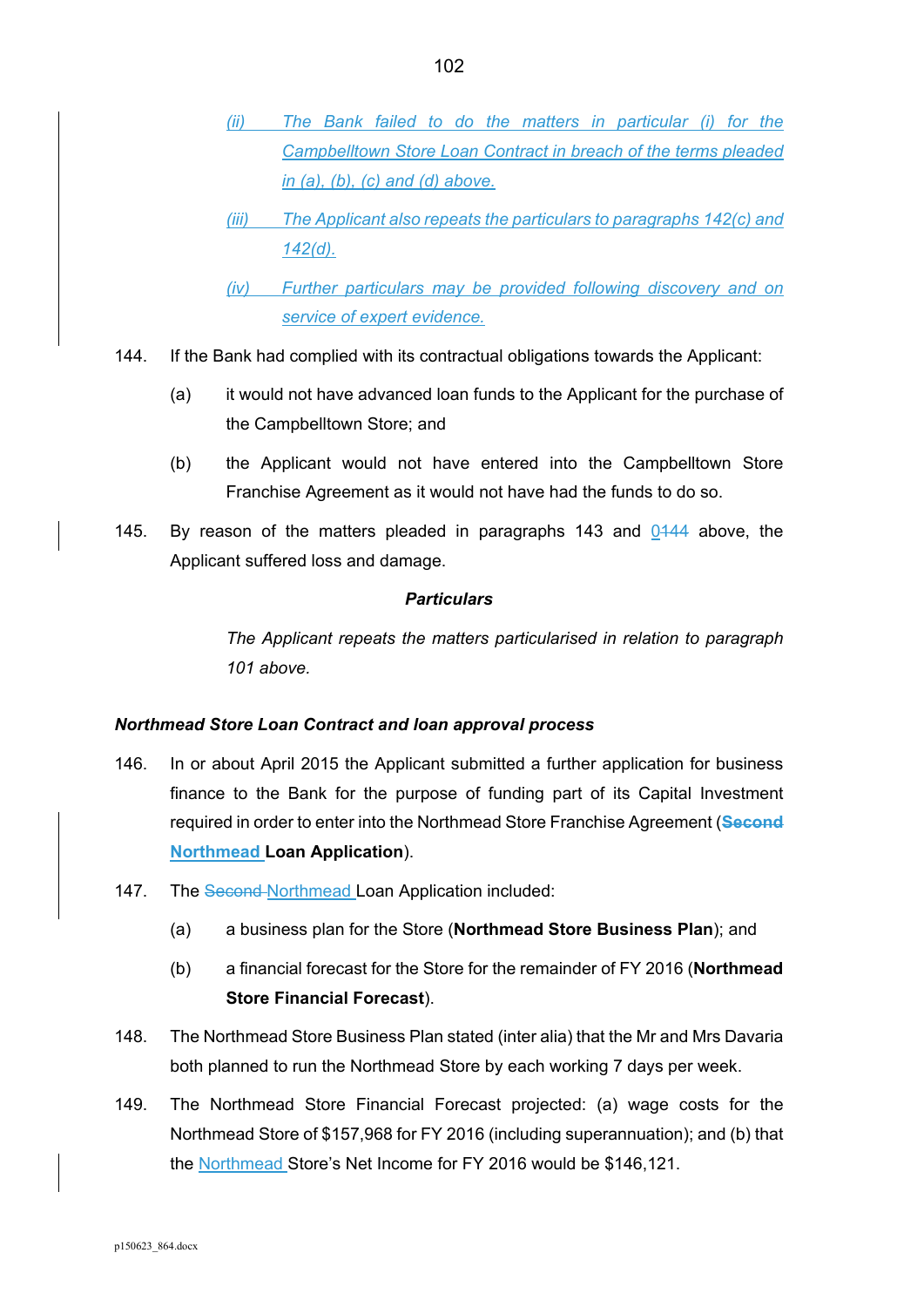- 150. At the time of receiving the Second Bank Northmead Loan Application the Bank knew or ought to have known, and it was the fact, that:
	- (a) the Applicant owned the Campbelltown Store and the Northmead Store would be its second Store;
	- (b) Mr and Mrs Davaria could not work in the Northmead Store for 7 days per week each at the same time as working in the Campbelltown Store with the consequence that, in the likely event that they were working in the Campbelltown Store without drawing a wage (or their full wage entitlement) for their labour, their payroll commitments at the Campbelltown Store would increase, and would be prohibitive if they paid their employees at that Store their full legal entitlements;
	- (c) the Northmead Store (being a Fuel Store) operating 24 hours a day 7 days a week could not sustain its operations without engaging outside labour;
	- (d) the Northmead Store Business Plan and cash flow projectionsNorthmead Store Financial Forecast were based on wage costs projections which were significantly below award rates;
	- (e) the Northmead Store Business Plan and Northmead Store Financial Forecast Northmead Store Financials indicated that the Applicant could not sustain the Northmead Store and service the proposed loan:
		- (i) without engaging outside labour at the Northmead Store and/or the Campbelltown Store;
		- (ii) without the principals of the Store working unreasonable and unsociable unpaid hours; and
		- (iii) whilst paying such employees their minimum legal entitlements.

- *A. Had the Bank (in compliance with the Banking Code Terms):* 
	- *I. had due regard to its prudential obligations when meeting its key commitments (including its assessment of the credit applications of the Applicant); and/or*
	- *II. exercised the care and skill of a diligent and prudent banker in selecting and applying its credit*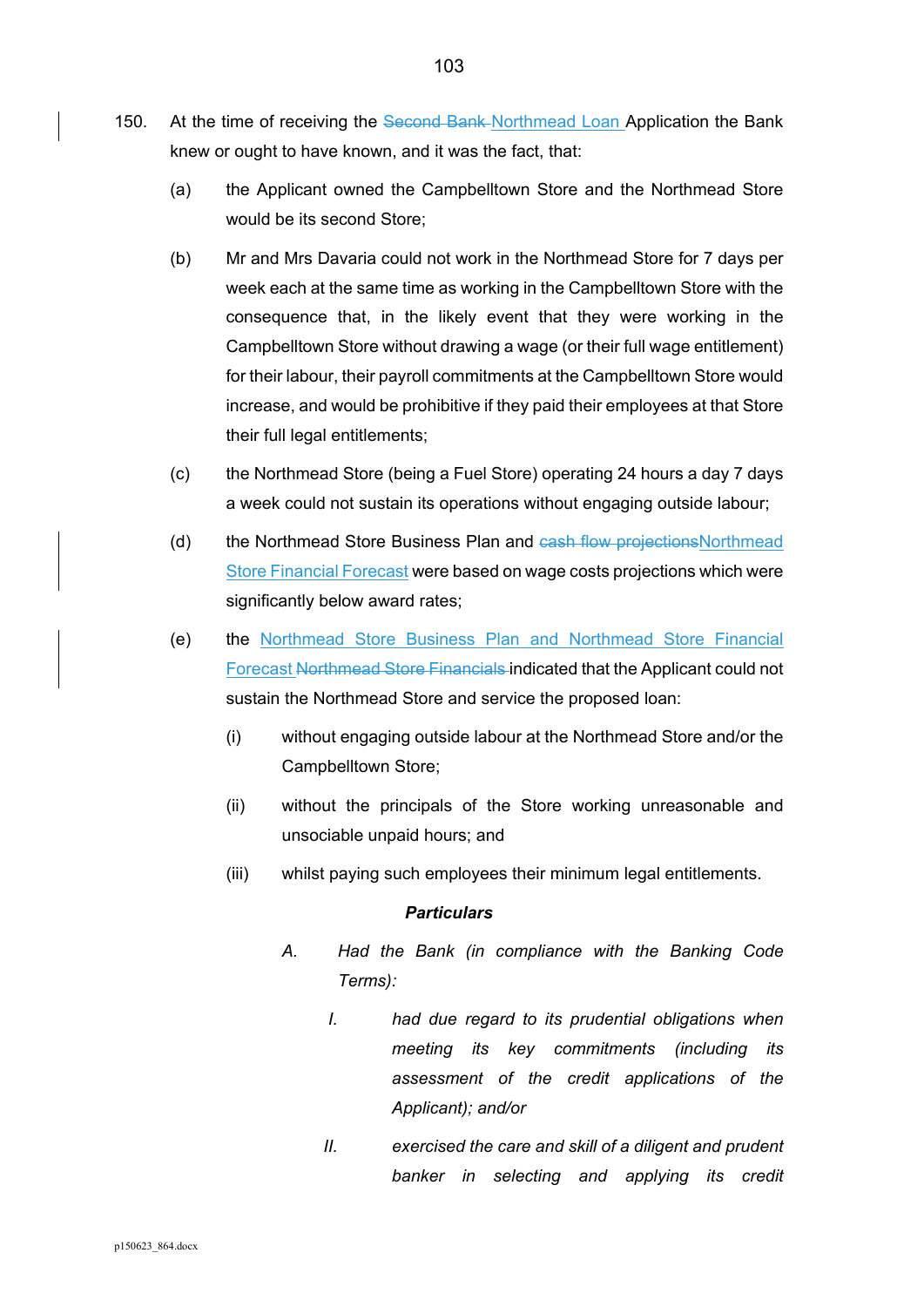*assessment methods and in forming its opinion about the ability of the Applicant to repay the loan;* 

- *B. it would have determined that: (i) the minimum payroll cost for the Northmead Store if all employees were paid their minimum legal entitlements would significantly exceed the amount payable to one employee for 168 hours (being \$247,000257,260 including superannuation) due to the operational requirements of running a Fuel Store; (ii) the Applicant could not run the Northmead Store and the Campbelltown Store together whilst generating sufficient profit to enable the Franchisee to provide its principals with sufficient income to meet their loan repayments and living expenses, unless Mr and Mrs Davaria provided excessive and unreasonable unpaid labour to the Store and/or paid external employees less than their award entitlements; (iii) the only reliable source of funds available to the Applicant for servicing its obligations to the Bank in these circumstances was the minimum Total Gross Income of \$120,000 for which provision was made in Article 23(b) of the Franchise Agreement; (iv) continued reliance on minimum Total Gross Income provision by the Franchisee in order to service the loan would result in it breaching the Minimum Net Worth requirement in the Franchise Agreement such that 7-Eleven would be entitled to terminate the agreement with the result that the Franchisee would lose its Capital Investment.*
- *C. Further particulars willmay be provided on service of the Applicant's expert evidence.*
- 151. On or about 12 June 2015 the Bank approved the Second-Northmead Loan Application and the Applicant entered into a Bank Loan Contract with the Bank for the purpose of obtaining finance to enter into a Franchise Agreement for that Store with 7-Eleven (**Northmead Store Loan Contract**) pursuant to which the Bank provided the Applicant with a further business loan facility in the amount of \$819,000.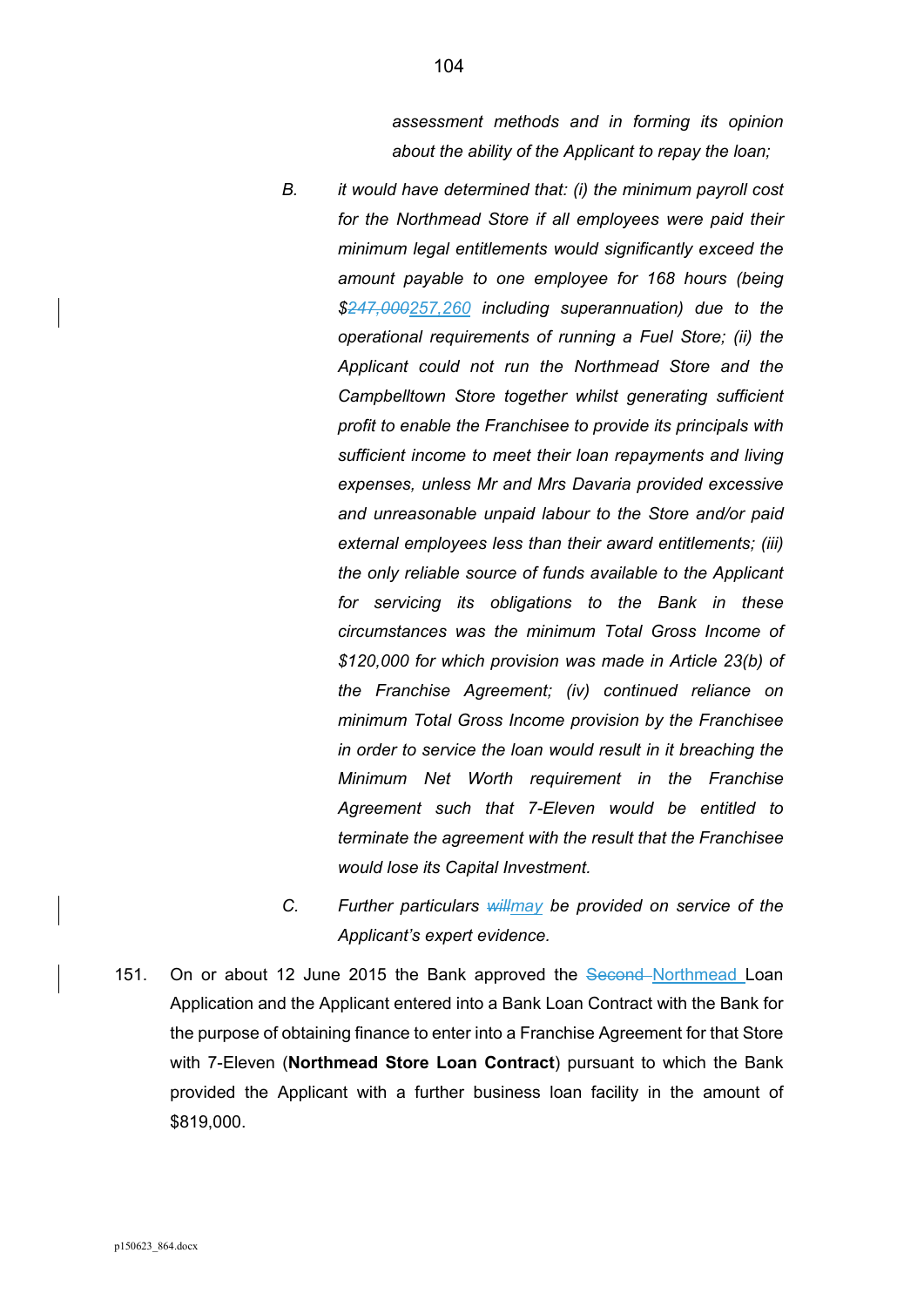Letter of offer from the Bank dated 12 June 2015 which the Applicant *executed and returned to the Bank (thereby accepting the offer) shortly thereafter.* 

- 152. As a condition of the Bank providing credit pursuant to the Northmead Store Loan AgreementContract, Mr and Mrs Davaria signed the a guarantee and indemnity in favour of the bank (**Second Northmead Guarantee**) and granted a mortgage to the Bank over their family home at 1/32 Alfred Street Granville, which was executed on or about 10 February 2015 (**Northmead Mortgage**).
- 153. Prior to the Mr and Mrs Davaria granting the Northmead Mortgage, the Bank did not ensure that any of its personnel:
	- (a) spoke to either of them to confirm that they understood the import of each of them executing that document; or
	- (b) advised each or either of them to obtain legal advice concerning the Northmead Mortgage or required them to obtain such advice prior to entering into the **Northmead** Mortgage.

## *Breach of contract – Northmead Store Loan Contract*

- 154. By reason of the matters pleaded and particularised in paragraphs 127, 129, 138, 146, 147, 148, 150, 151, 152 and 152 above, by approving the Second Northmead Loan Application:
	- (a) in breach of the Banking Code Application Term, the Bank failed to comply with the Banking Code in the provision of services to the Applicant in relation to the Northmead Store Loan Contract;
	- (b) in breach of the Fair and Reasonable Conduct Term, the Bank failed to act fairly and reasonably towards the Applicant in its pre contractual dealings with it;
	- (c) in breach of the Prudential Obligations Term, the Bank failed to have regard to its prudential obligations in assessing the Applicant's application for credit in relation to the Northmead Store;
	- (d) in breach of the Prudent Banker Term, the Bank failed to exercise the care and skill or a diligent and prudent banker in selecting and applying its credit assessment methods and in forming its opinion about the ability of the Applicant to repay the loan sum to the Bank.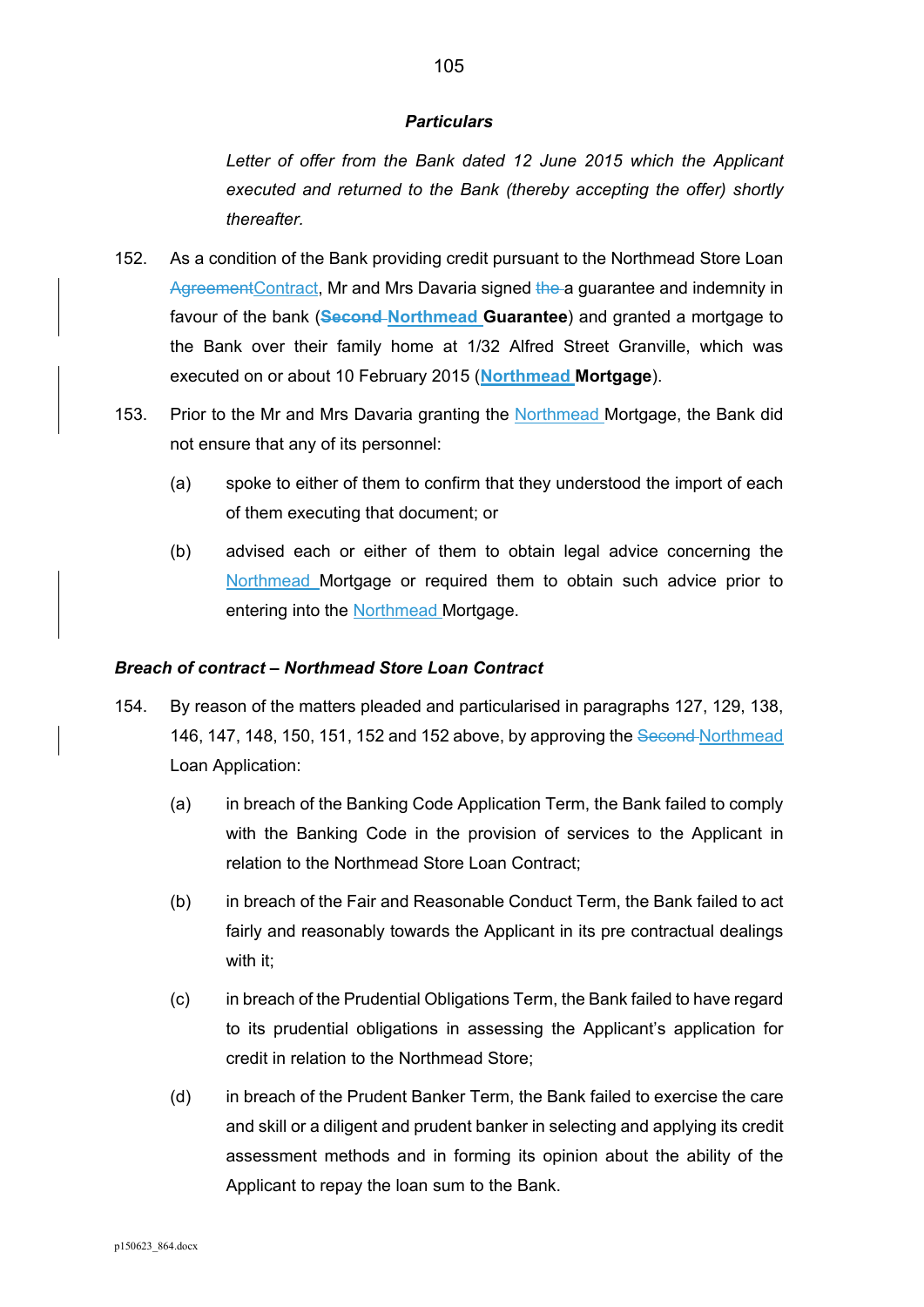*Particulars of (a), (b), (c) and (d)* 

- *(i) By reason of the terms pleaded in (a), (b), (c) and (d) above, the Bank was required to, among other things:* 
	- *A. take into account the number of labour hours (whatever they may be) required by the Applicant to operate the Northmead Store.*
	- *B. take into account the award rates (whatever they may be) payable for labour by the Applicant to operate the Northmead Store.*
	- *C. form an opinion about the accuracy, or have sufficient regard to the unreliability, of the historical or forecasted payroll expenses that would be incurred by the Applicant to operate the Northmead Store.*
- *(ii) The Bank failed to do the matters in particular (i) for the Northmead Store Loan Contract in breach of the terms pleaded in (a), (b), (c) and (d) above.*
- *(iii) The Applicant also repeats the particulars to paragraphs 150(e).*
- *(iv) Further particulars may be provided following discovery and on service of expert evidence.*
- 155. If the Bank had complied with its contractual obligations towards the Applicant:
	- (a) it would not have advanced loan funds for the purchase of the Northmead Store; and
	- (b) the Applicant would not have entered into the Northmead Store Franchise Agreement, as it would not have had the funds to do so.
- 156. By reason of the matters pleaded in paragraphs 143 and 0144 above, the Applicant suffered loss and damage.

#### *Particulars*

*The Applicant repeats the matters particularised in relation to paragraph 101 above.*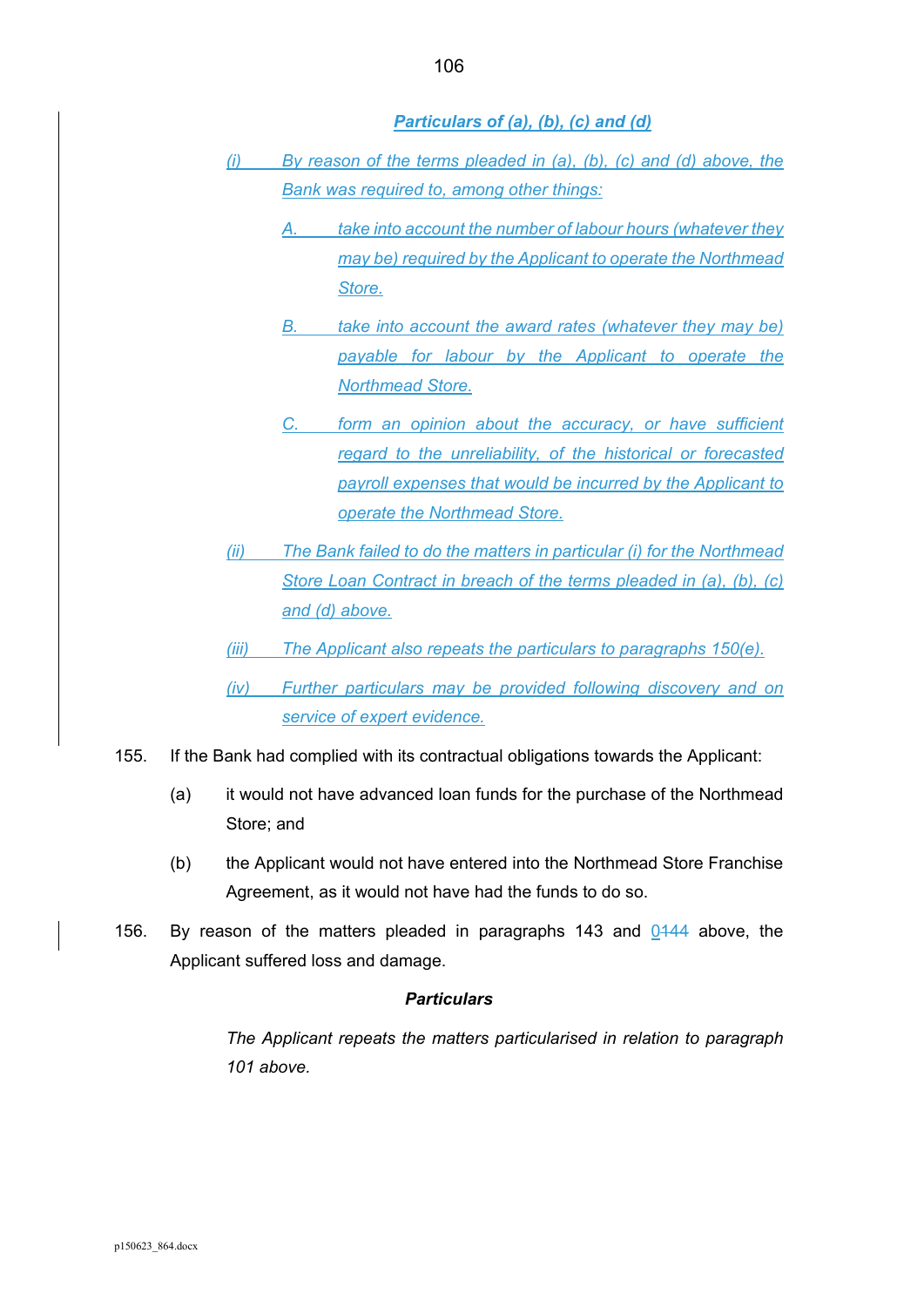#### **F5. Bank's breaches of Contract – Bank Franchisees**

- 157. By reason of matters including some or all of those pleaded and particularised in paragraphs 122, 123, 124, 125, 126, 127, 128, 129, <del>131</del>-131, 132, 133, and/or 134 above, by approving some or all of the Bank Franchisees' Loan Applications, the Bank:
	- (a) in breach of the Banking Code Application Term, failed to comply with the Banking Code in the provision of services to some or all of the Bank Franchisees in relation to their Bank Loan Contracts;
	- (b) further and in the alternative, in breach of the Fair and Reasonable Conduct Term, failed to act fairly and reasonably towards some or all of the Bank Franchisees in their pre contractual dealings with it;
	- (c) further and in the alternative, in breach of the Prudential Obligations Term, failed to have regard to its prudential obligations in assessing some or all of the Bank Franchisees' applications for credit;
	- (d) further and in the alternative, in breach of the Prudent Banker Term, failed to exercise the care and skill of a diligent and prudent banker in selecting and applying its credit assessment methods and in forming its opinion about the ability of some or all of the Bank Franchisees to service and repay their loans.

## *Particulars of (a), (b), (c) and (d)*

- *(i) By reason of the terms pleaded in (a), (b), (c) and (d) above, the Bank was required to, among other things:* 
	- *A. take into account the number of labour hours (whatever they may be) required by the Bank Franchisee to operate the Store.*
	- *B. take into account the award rates (whatever they may be) payable for labour by the Bank Franchisee to operate the Store.*
	- *C. form an opinion about the accuracy, or have sufficient regard to the unreliability, of the historical or forecasted payroll expenses that would be incurred by the Bank Franchisee to operate the Store.*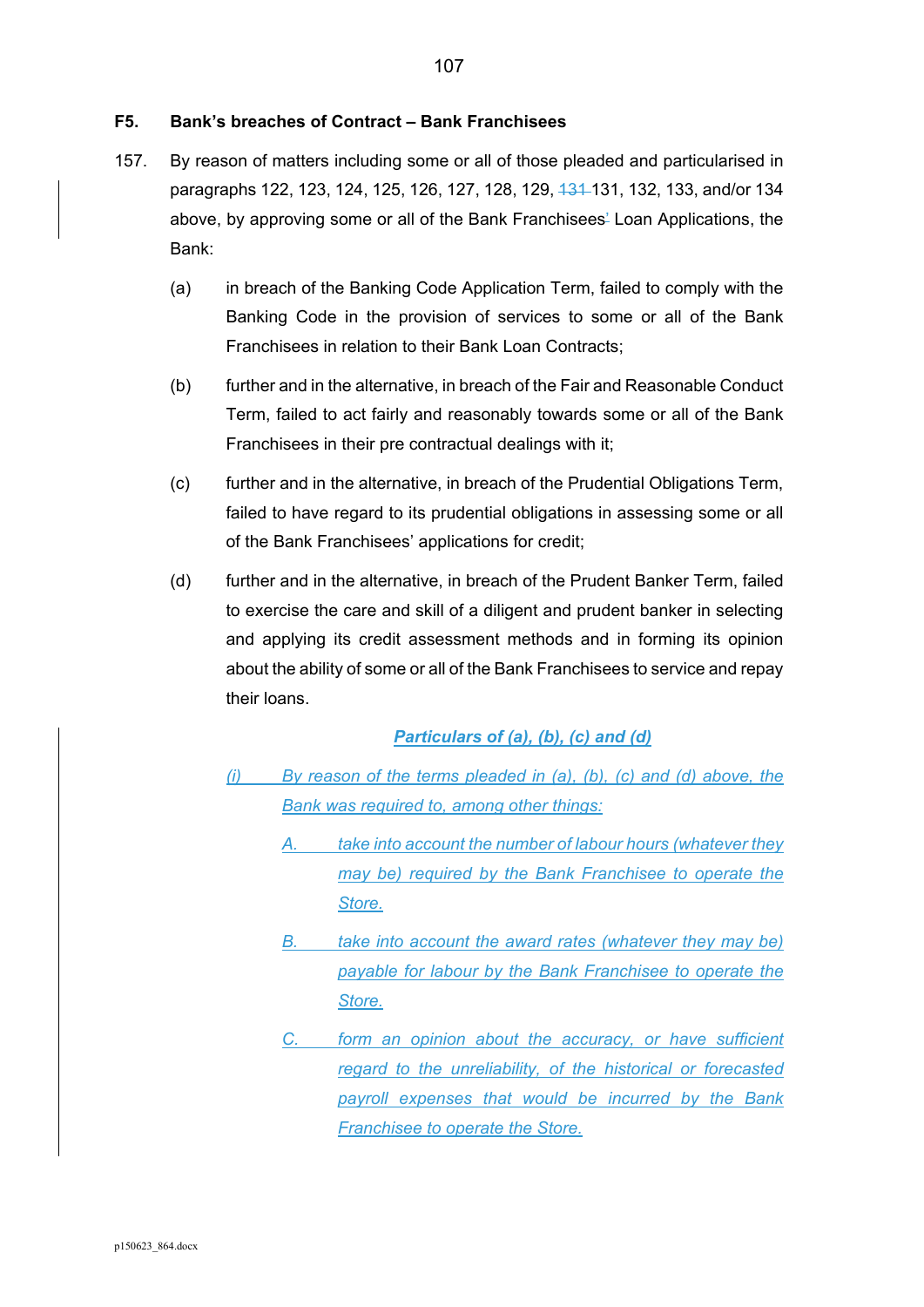- *(ii) The Bank failed to do the matters in particular (i) for some or all of the Bank Loan Contracts in breach of the terms pleaded in (a), (b), (c) and (d) above.*
- 158. If the Bank had complied with its contractual obligations towards some or all of the Bank Franchisees:
	- (a) it would not have advanced loan funds to them for the purchase of their Stores; and
	- (b) some or all of them would not have entered into their Franchise Agreements, as they would not have the funds to do so.
- 159. By reason of the matters pleaded in paragraphs 157 and 158 above, some or all of the Bank Franchisees have suffered loss and damage.

*The losses suffered by Franchisees will also be calculated in accordance with the particulars to paragraphs 101, 105, 145 and 156 above but are not particularised in this SOC; particulars in relation to Franchisees losses will be obtained (and particulars willmay be provided) following opt out, the determination of the Applicant's claim and identified common issues at an initial trial and if and when it is necessary for a determination to be made of the individual claims of those Franchisees.* 

# **F6. Bank's Unconscionable Conduct – Applicant**

# *First Campbelltown Loan Application (Campbelltown Store)*

160. Further and in the alternative to the matters pleaded and particularised in paragraphs 143 and 154 above, by approving the First-Campbelltown Loan Application the Bank engaged in conduct in trade or commerce, in connection with the supply or possible supply of financial services to the Applicant and/or Mr Davaria as guarantor of the loans advanced by the Bank to the Applicant that was unconscionable within the meaning of s 12CB of the ASIC Act.

#### *Particulars*

- *(a) The Applicant repeats the matters pleaded and particularised in paragraphs 122-143 above and say that:* 
	- *(i) by reason of the Bank's actual or constructive knowledge of the matters pleaded and particularised in paragraphs 127(a) to*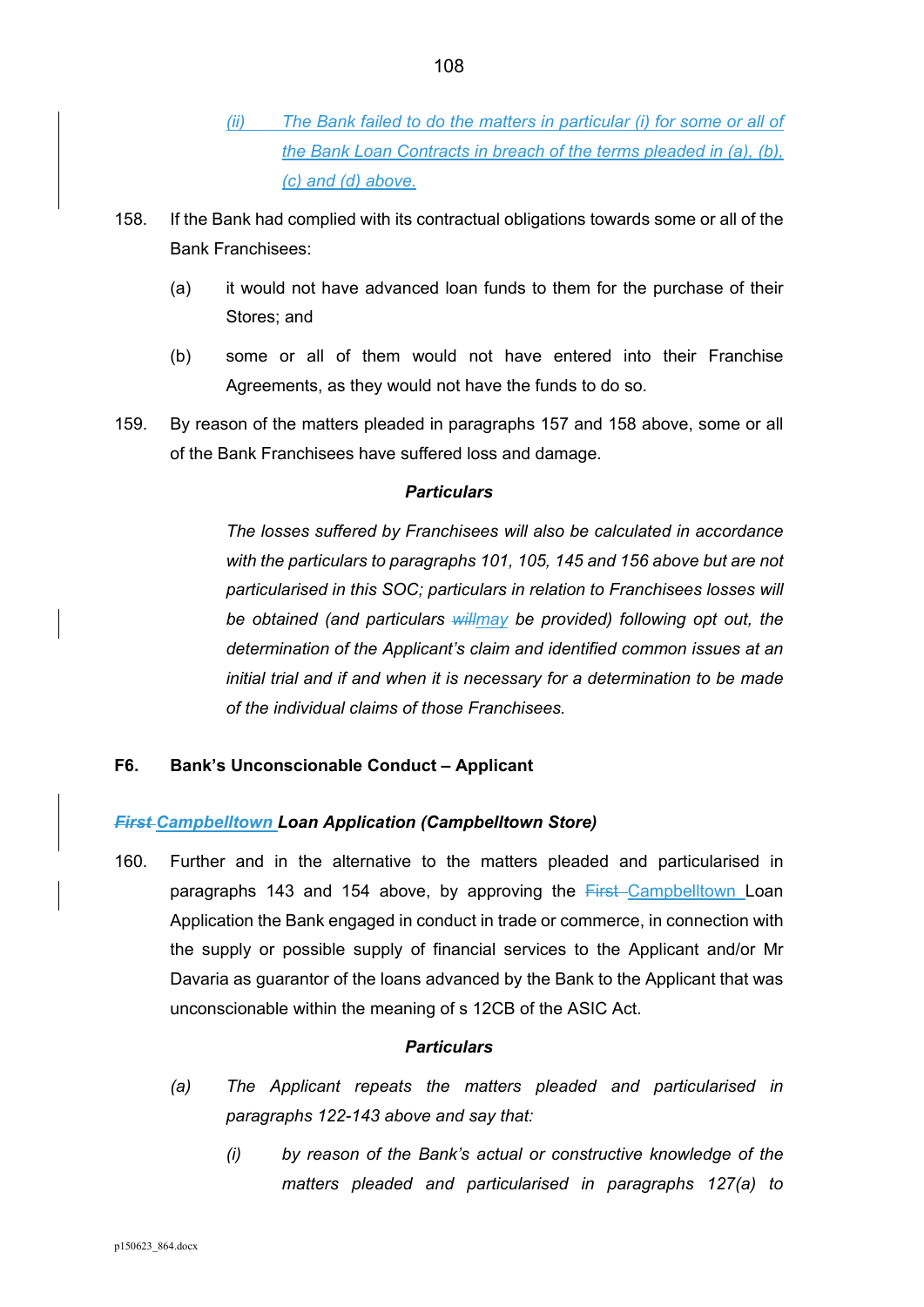*127(j)127(i) and 128, it knew or ought to have known that there was a significant risk that the Campbelltown Store Financials did not accurately represent the true payroll costs of that Store;* 

- *(ii) by reason of the Bank's actual or constructive knowledge of the matters pleaded and particularised in subparagraphs 127(k) and 138 above, it knew or ought to have known that 7-Eleven had a right not to renew the lease of the Campbelltown Store Site after the expiry of the initial term on 31 March 2014 and (in the event that it did renew that lease) to exercise its options to extend the lease for two further terms of 5 years, with the result that:* 
	- *A. the Campbelltown Store Franchise Agreement could terminate on 31 March 2014 or, if it was renewed at that point, on 31 March 2019;*
	- *B. if that occurred the Applicant would lose the means of servicing and repaying the loans used to finance the Campbelltown Store over a 10 year term as provided in the Campbelltown Store Loan AgreementContract;*
	- *C. the ability of the Applicant to recoup its Franchise Debt in relation to the Campbelltown Store would be affected adversely by a reduction in the goodwill price for the Store obtainable in the market;*
	- *D. Mr Davaria would be at risk of personal liability for all or part of the principal amount due under the Campbelltown Store Bank AgreementLoan Contract;*
- *(iii) Further and in the alternative, the Applicant repeats the matters pleaded and particularised in paragraphs 142 above and say that, by reason of the Bank's receipt of: (A) the draft Campbelltown Store Franchise Agreement; (B) the Campbelltown Store Financials for FY 2011 to FY 2012; and (C) the Campbelltown Store Business Plan, it knew or ought to have known that:* 
	- *A. the Campbelltown Store Business Plan and cash flow projections were based on wage costs projections which were based on an hourly rate of \$15 per hour which was significantly below award rates;*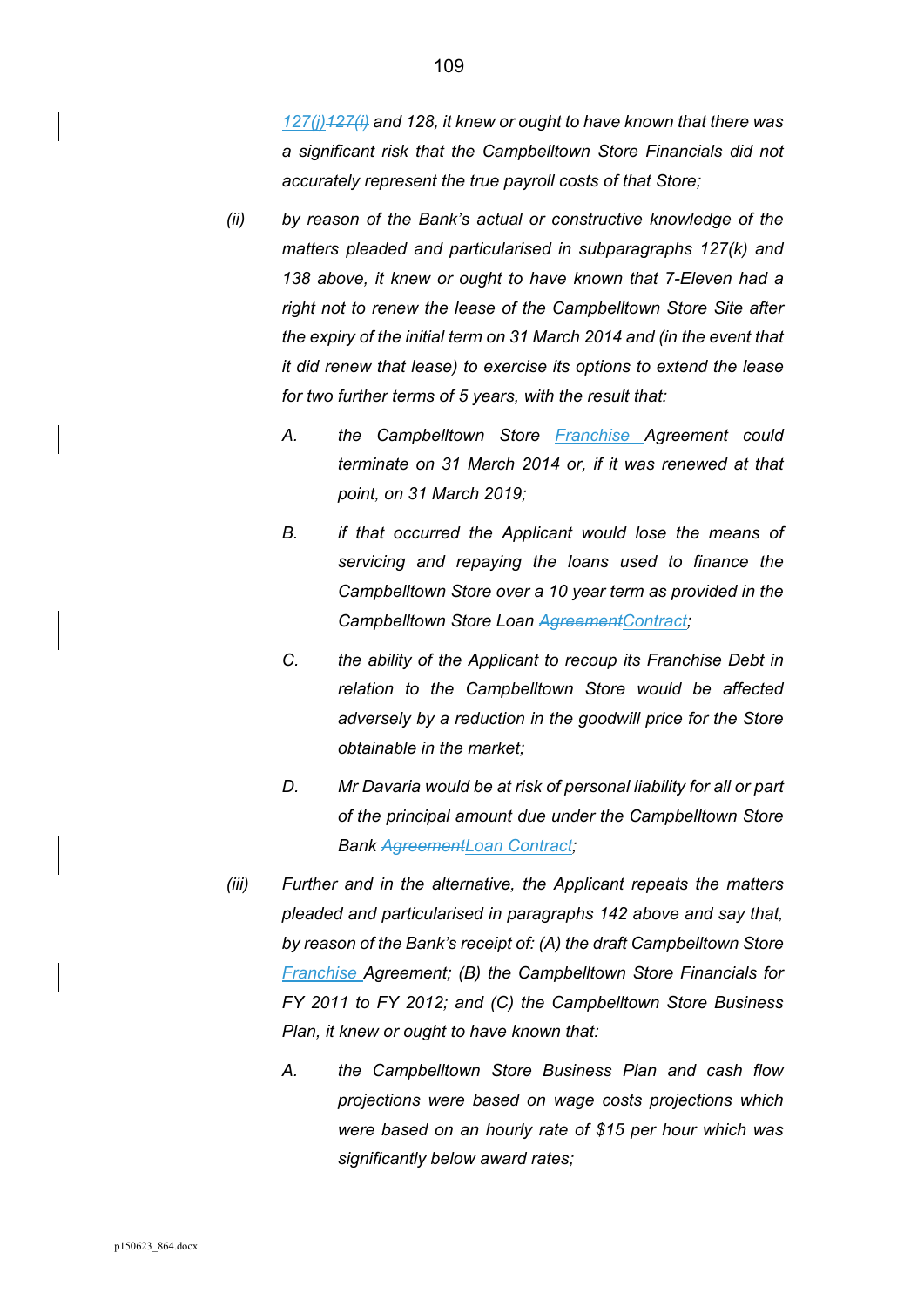- *B. the Applicant's business plan, if followed, would not enable it to repay the loan according to its terms from the proceeds of the Store business;*
- *C. on proper analysis, the Campbelltown Store Financials indicated that Mr Davaria would not be able to meet its loan repayments whilst the Franchisee (in accordance with the Campbelltown Store Business Plan) (a) employed two employees working for a total of 68 hours per week between them; (b) paid those employees their minimum legal entitlements; (c) limited the hours worked in the Store by the Mr Davaria to one day per week; and/or (d) limited the hours worked in the Store by Mrs Davaria to six days per week;*
- *(iv) Further and in the alternative, on proper analysis, the Campbelltown Store Financials indicated that the Applicant would not be able to meet its loan repayments in the event that it paid any proposed employees of the Franchise their minimum legal entitlements;*
- *(v) Further and in the alternative, the Bank entered into the Campbelltown Store Bank Loan Contract with the Applicant in circumstances in which it knew or ought to have known that its provision of loan finance to prospective Franchisees had the effect of:* 
	- *A. creating a market for the buying and selling of Stores with prices for goodwill that was inflated by a practice of underpayment of wages within the* 7-Eleven System *and in which the price of the Campbelltown Store was likely inflated;*
	- *B. causing the Applicant and other Franchisees to be dependent upon selling their Stores for a goodwill price determined by that market to be able to repay the loans advanced by the Bank;*
- *(vi) Further and in the alternative, it may be inferred from the terms of the Campbelltown Store Loan Contract and the Northmead Store Loan Contract, that the facilities advanced by the Bank were subject to a review if a 'Change of control' were to occur in relation to 7-*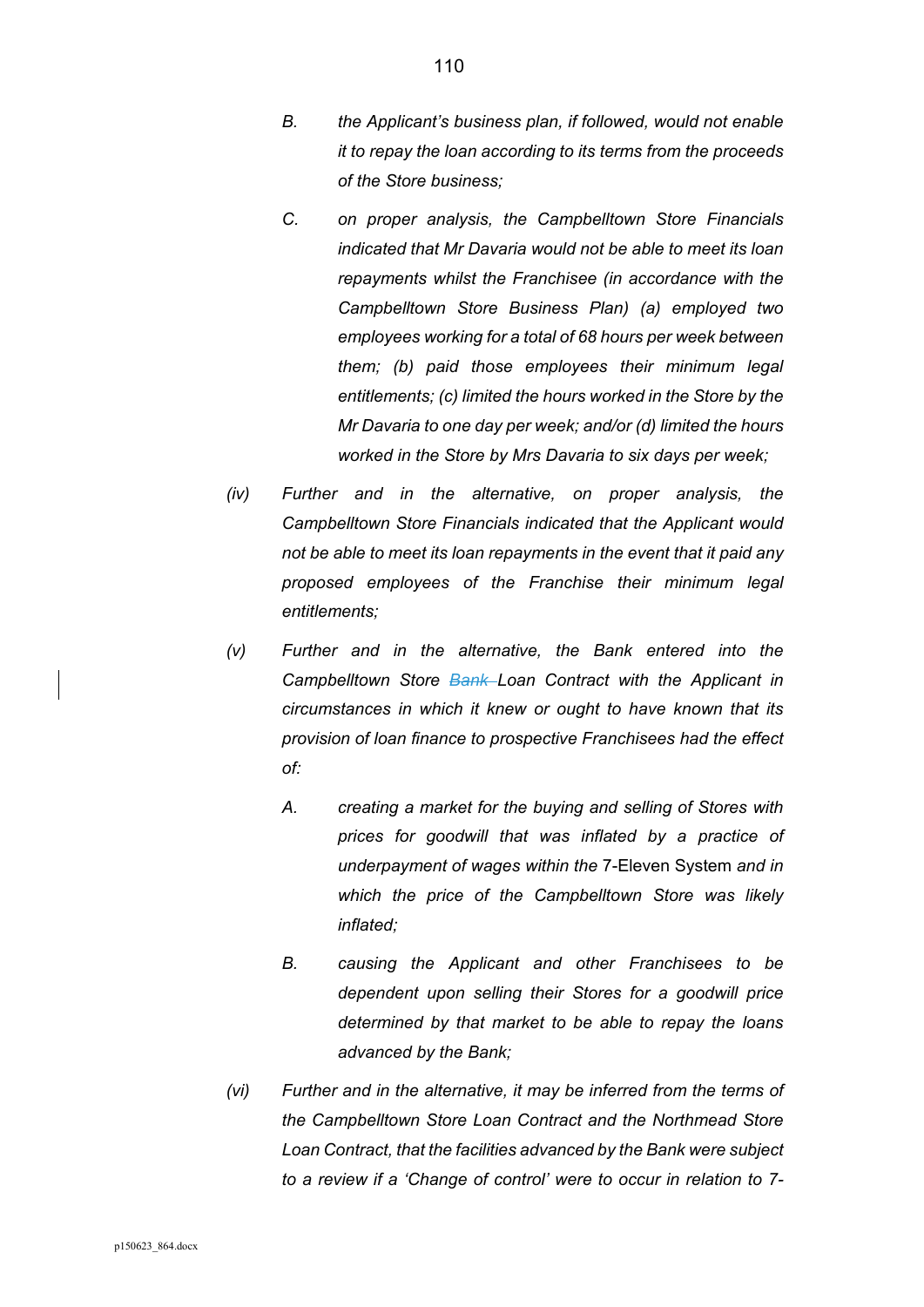*Eleven, that a material factor affecting the lending decisions by the Bank was its reliance upon the relationship that it had with 7- Eleven, and the knowledge of the* 7-Eleven System *which it had gained as a consequence of that relationship, as set out in paragraphs 123 to 129 above.* 

- *(vii) In the premises, the Bank entered into the Campbelltown Store Loan Contract with the Applicant in circumstances in which it:* 
	- *A. was in a superior bargaining position to the Applicant due to its superior knowledge of the* 7-Eleven System*;*
	- *B. failed to comply with the terms of the Banking Code which required it to: (i) act fairly and reasonably towards its small business customers and guarantors in a consistent and ethical manner; (ii) have regard to its prudential obligations; and (iii) exercise the care and skill of a diligent and prudent banker in selecting and applying its credit assessment methods and in forming its opinion about the ability of the small customer to repay the Bank;*
	- *C. engaged in a form of asset lending, in which the only realistic prospect the Bank had of receiving repayment of its loan would be:* 
		- *I. from the proceeds of sale of the Campbelltown Store to an incoming franchisee who agreed to pay an amount for goodwill; or*
		- *II. by exercising its rights pursuant to the personal guarantee signed by Mr Davaria and/or the "General Security Agreement" executed by the Applicant;*
	- *D. failed to warn Mr Davaria of the risks arising from its failure to comply with the Banking Code and its asset based lending practices as outlined in (C) above;*
	- *E. failed to advise Mr Davaria to obtain legal advice in relation to the Franchise Agreement;*
	- *F. failed to meet with Mr Davaria to ensure that they understand the import of the transactions they were entering into;*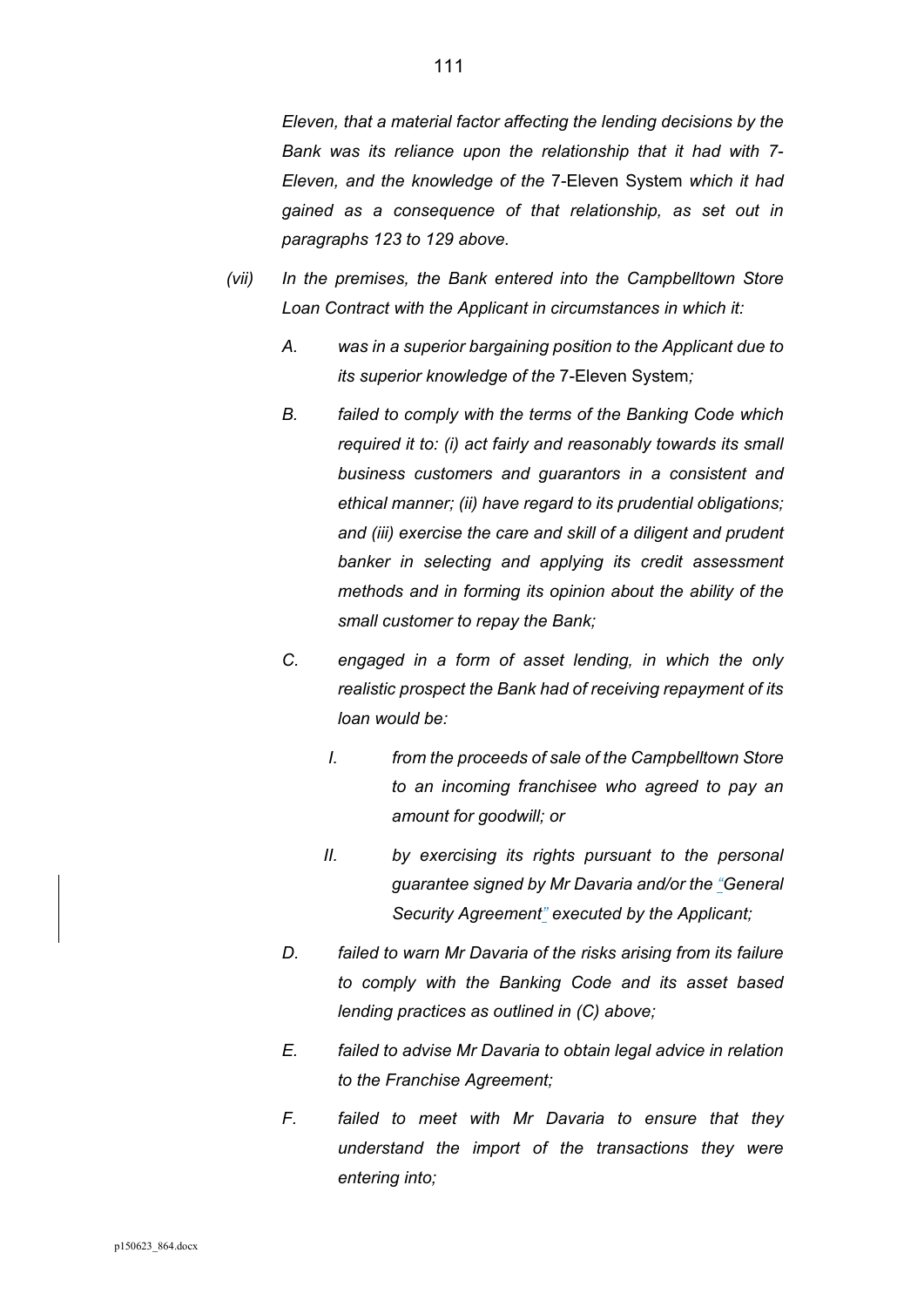- *G. failed to act in good faith towards the Applicant and Mr Davaria.*
- 161. By reason of the Bank's unconscionable conduct in approving the  $First$ Campbelltown Loan Application and entering into the Campbelltown Store Loan Contract, the Applicant was able to enter into the Campbelltown Store Agreement and thereby suffered loss and damage.
- 162. Had the Applicant not entered into the Campbelltown Store Franchise Agreement it would not have entered into the subsequent Northmead Store Franchise Agreement or provided the Northmead Guarantee of Mr Davaria.
- 163. In the premises of the matters pleaded in paragraphs 160 to 162, the Applicant has suffered loss and damage.

*The Applicant repeats the matters particularised in relation to paragraph 101 above.* 

164. Further and in the alternative to paragraph 163 above, in the premises of the matters pleaded in paragraphs 160 to 162, the Campbelltown Store Loan Contract should be varied or set aside pursuant to section 12GM of the ASIC Act.

#### *Second Northmead Loan Application (Northmead Store)*

165. Further and in the alternative to the matters pleaded and particularised in paragraphs 143, 154, 160, 161, 162 and 163 above, by approving the Second Bank Northmead Loan Application the Bank engaged in conduct in connection with the supply or possible supply of financial services to the Applicant and/or Mr and Mrs Davaria that was unconscionable within the meaning of 12CB of the ASIC Act.

#### *Particulars*

- *(a) The Applicant repeats the particulars to paragraph 160 above.*
- *(b) Further and in the alternative, by reason of the Bank's actual or constructive knowledge of the matters pleaded and particularised in paragraphs 127(a) to 127(j)127(i) and 128, it knew or ought to have known that:* 
	- *(i) there was a significant risk that the Northmead Store Financial Forecast understated the Store's true payroll costs;*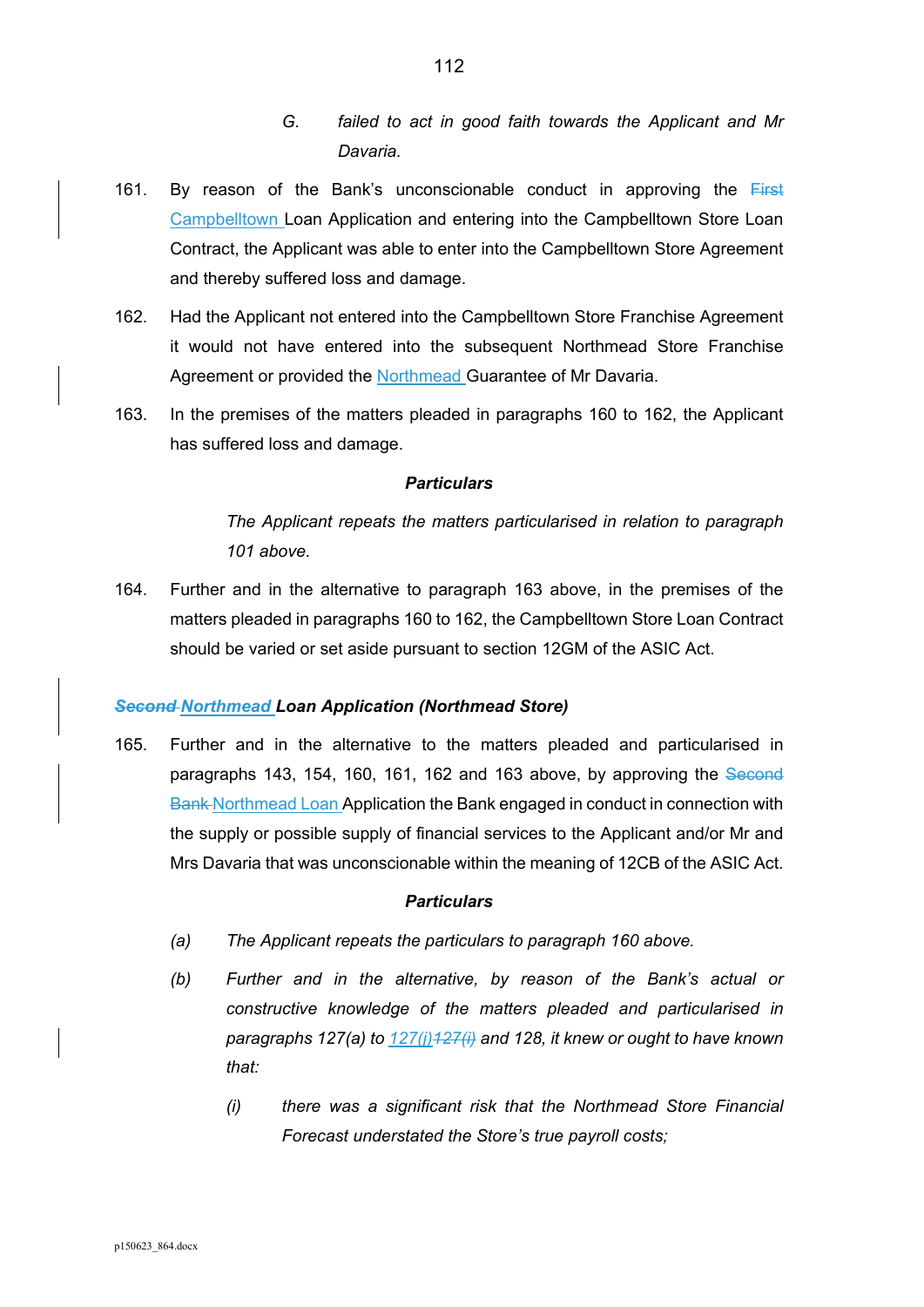- *(ii) on proper analysis, the Northmead Store Financial Forecast indicated that the Applicant would not be able to meet its loan repayments in the event that it paid any proposed employees of the Franchise their minimum legal entitlements;*
- *(c) In the premises, the Bank entered into the Northmead Store Loan Contract with the Applicant in circumstances in which it:* 
	- *(i) failed to comply with the terms of the Banking Code which required it to: (i) act fairly and reasonably towards its small business customers and guarantors in a consistent and ethical manner; (ii) have regard to its prudential obligations; and (iii) exercise the care and skill of a diligent and prudent banker in selecting and applying its credit assessment methods and in forming its opinion about the ability of the small customer to repay the Bank;*
	- *(ii) engaged in a form of asset lending, in which the only realistic prospect the Bank had of receiving repayment of its loan would be:* 
		- *A. from the proceeds of sale of the Northmead Store to an incoming franchisee who agreed to pay an amount for goodwill; or*
		- *B. by exercising its rights pursuant to the personal guarantees signed by Mr & Mrs Davaria and/or the "General Security Agreement" executed by the Applicant;*
	- *(iii) failed to warn Mr & Mrs Davaria of the risks arising from its failure to comply with the Banking Code and its asset based lending practices as outlined in (ii) above;*
	- *(iv) failed to meet with Mr & Mrs Davaria (or either of them) to ensure that they understand the import of the transactions they were entering into;*
	- *(v) failed to act in good faith towards the Applicant and/or Mr & Mrs Davaria.*
- *(d) Further, the unconscionable conduct of the Bank in entering into the Northmead Store Bank Loan Contract was exacerbated by the fact that:*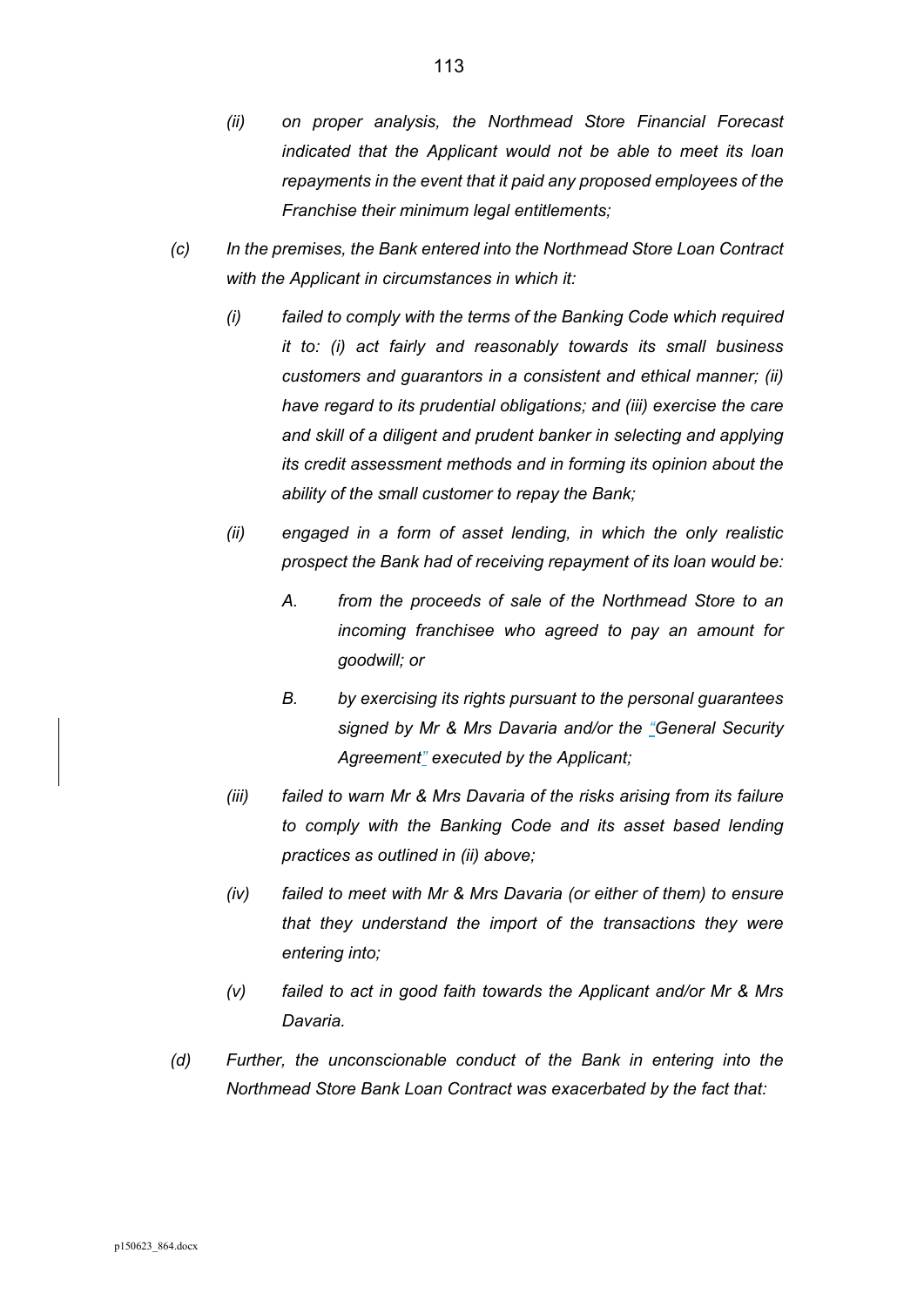- *(i) the repayment of funds advanced pursuant to the Northmead Store Loan Agreement Contract had been secured by a mortgage over the home of the Guarantors;*
- *(ii) the Bank knew that: (I) the Northmead Store was the Applicant's second Store; (II) the Guarantors each planned to work in the Northmead Store 7 days per week and could not work in that Store and in the Campbelltown Store at the same time; and (III) as a result, the payroll costs in the Campbelltown Store would increase substantially.*
- 166. By reason of the Bank's unconscionable conduct in approving the Second Northmead Loan Application and entering into the Northmead Store Loan Contract, the Applicant was able to enter into the Northmead Store Franchise Agreement and thereby suffered loss and damage.

#### *The Applicant repeats the particulars to paragraph 101 above.*

167. Further and in the alternative to paragraph 166 above, reason of the Bank's unconscionable conduct in approving the Second Northmead Loan Application and entering into the Northmead Store Loan Contract, the Northmead Store Loan Contract should be varied or set aside.

#### **F7. Bank's unconscionable conduct – Franchisees**

- 167A By reason of the Bank's actual or constructive knowledge of the matters pleaded and particularised in paragraphs 127(a) to  $127(i)127(i)$  and 128, it knew or ought to have known that there was a significant risk that the Individual Store Financials included in some or all of the Bank Franchisee Loan Applications did not accurately represent the true payroll costs of their prospective Stores.
- 167B By reason of the Bank's actual or constructive knowledge of the matters pleaded and particularised in subparagraphs  $127(a)$  and  $127(k)$ , it knew or ought to have known that 7-Eleven had a right not to renew the Lease of some of the Sites to be purchased by the Bank Franchisees after the initial term of 5 years, with the result that:
	- (a) their Franchise Agreements would terminate after 5 years;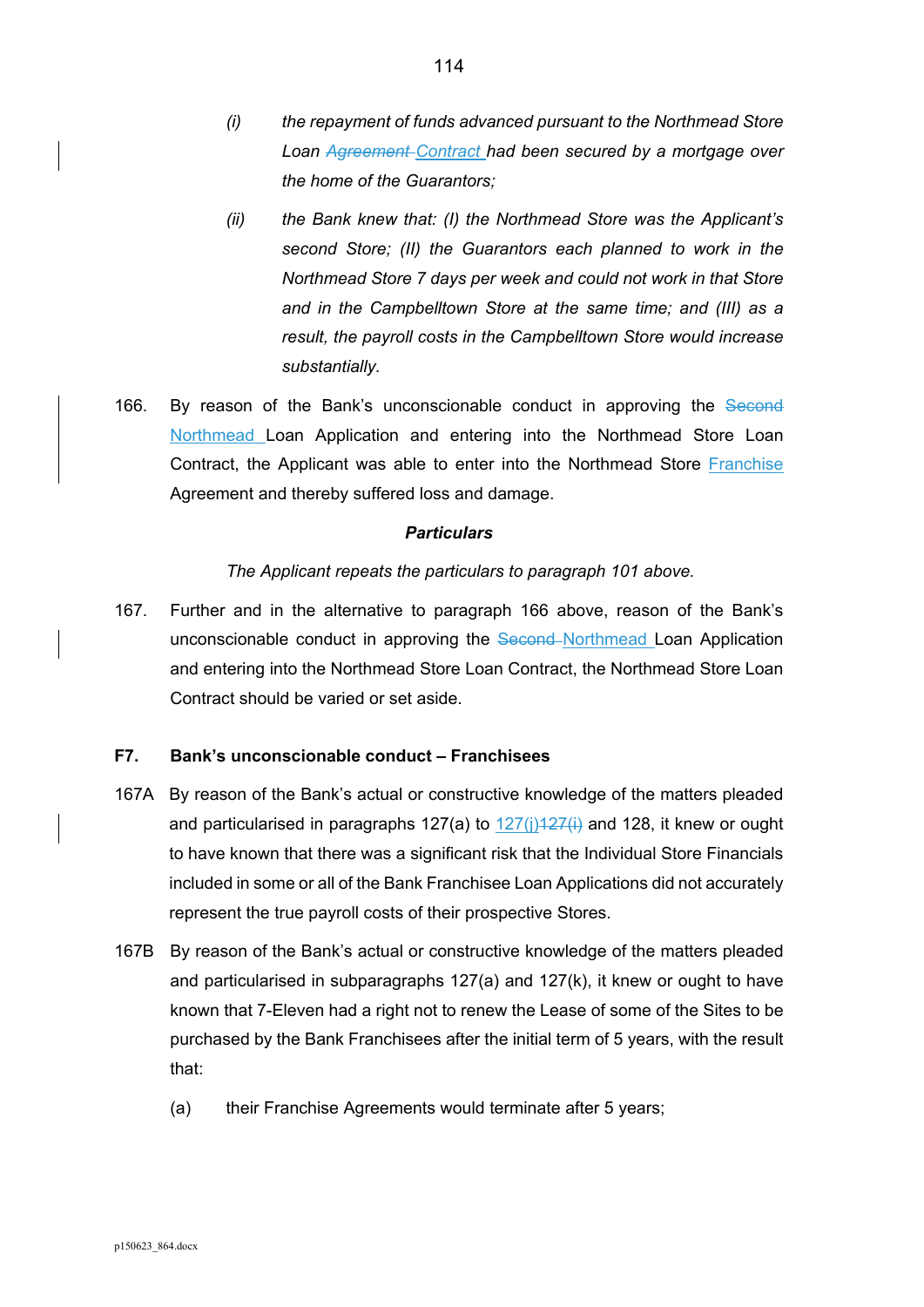- (b) the Bank Franchisees would lose the means of repaying the loans used to finance the purchase of their Stores over a 10 year term as provided in their Bank AgreementsLoan Contracts;
- (c) the ability of the Bank Franchisees to recoup their Franchise Debts would be affected adversely by a reduction in the goodwill price for the Store obtainable in the market;
- (d) the principals of the corporate Bank Franchisees would be at risk of personal liability for all or part of the principal amount due under their Franchise Agreements and/or risked the loss of their homes or other property provided as security for their loan agreements;
- (e) further and in the alternative, by reason of the Bank's knowledge of the material terms of the Franchise Agreements and its receipt of each Bank Franchisee's Individual Store Financials as part of each of the Bank Franchisees' applications for finance, it knew or ought to have known that the some or all of the Stores to be purchased by the Bank Franchisees using loan funds advanced by the Bank were unlikely to generate sufficient profit to allow them to service repay their loans according to their terms without the principals of their business having to work unreasonable, excessive and/or unsociable unpaid hours and/or the Franchisee paying its employees below award wages.
- 167C Further and in the alternative, the Bank entered into the Bank Loan Contracts with each of the Bank Franchisees in circumstances in which it knew or ought to have known that, its provision of loan finance to prospective franchisees had the effect of:
	- (a) creating a market for the buying and selling of Stores with prices for goodwill that bore no relationship to the actual profitability of profit figures that reflected the true wage costs of operating the Stores in question and in which the price of the Storesthat Store was likely inflated;
	- (b) causing Bank Franchisees to be dependent upon selling their Stores for a goodwill price determined by that market to be able to repay the loans advanced by the Bank;
	- (c) further and in the alternative, it may be inferred from the terms of the Bank Loan Contracts, that the facilities advanced by the Bank were subject to a review if a 'Change of control' occurs in relation to 7-Eleven, that a material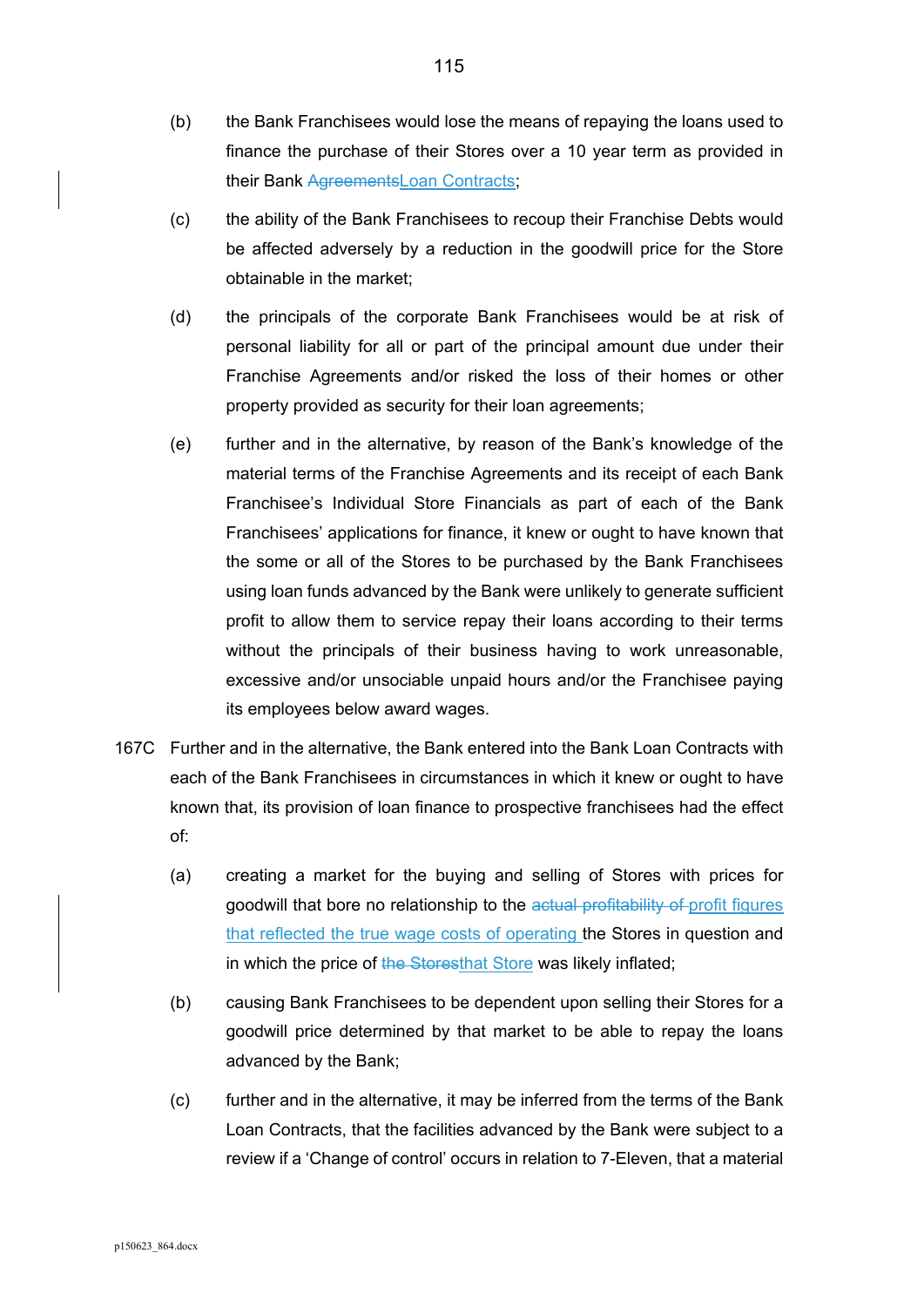factor affecting the lending decisions by the Bank was its reliance upon the relationship that it had with 7-Eleven, and the knowledge of the *7-Eleven System* which it had gained as a consequence of that relationship, as set out in paragraphs 123 to 129 above.

- 167D In the premises of 167A to 167C, the Bank entered into the some or all of the Bank Loan Contracts in circumstances in which it:
	- (a) was in a superior bargaining position to some or all of the Bank Franchisees due to its superior knowledge of the *7-Eleven System*;
	- (b) knew that the principals of many of the Bank Franchisees had immigrated to Australia as adults with limited experience in running their own business;
	- (c) failed to comply with the terms of the Banking Code in relation to some or all of the Bank Franchisee Loan Applications which required it to: (i) act fairly and reasonably towards its small business customers and guarantors in a consistent and ethical manner; (ii) have regard to its prudential obligations; and (iii) exercise the care and skill of a diligent and prudent banker in selecting and applying its credit assessment methods and in forming its opinion about the ability of the small customer to repay the Bank;
	- (d) engaged in a form of asset lending, in which the only realistic prospect the Bank had of receiving repayment of its loans to some or all of the Bank Franchisees would be:
		- (i) from the proceeds of sale of their Stores to incoming franchisees who agreed to pay an amount for goodwill that discharged the principal of the loan; or
		- (ii) by exercising its rights pursuant to the personal guarantees and/or security agreements signed by the principals of the Bank Franchisees;
	- (e) failed to warn some or all of the Bank Franchisees of the risks arising from its failure to comply with the Banking Code and its asset based lending practices as outlined in (D) above;
	- (f) failed to advise some or all of the Bank Franchisees to obtain legal advice in relation to the Franchise Agreement;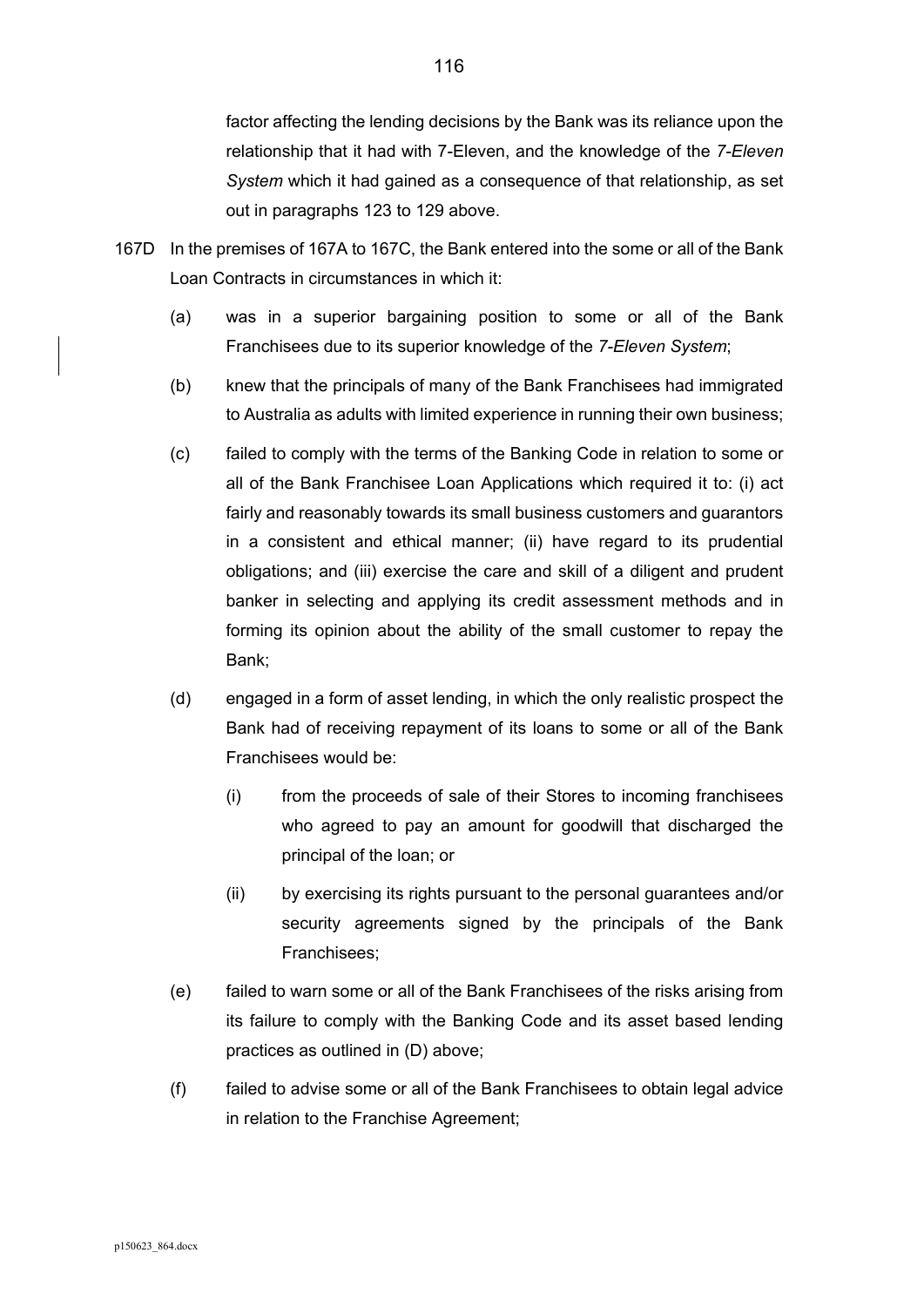- (g) failed to meet with some or all of the Bank Franchisees to ensure that they understand the import of the transactions they were entering into;
- (h) failed to act in good faith towards some or all of the Bank Franchisees.
- 168. By approving some or all of the Bank Franchisee Loan Applications and entering into some or all of the Bank Loan Contracts, the Bank engaged in conduct in trade or commerce in connection with the supply or possible supply of financial services to the Bank Franchisees and/or their principals that was unconscionable within the meaning of 12CB of the ASIC Act.

*The Applicant repeats the matters pleaded and particularised in paragraphs 122-135 and the matters pleaded in paragraphs 167A to 167D.* 

169. By reason of the Bank's unconscionable conduct as pleaded in paragraph 168 above, some or all of the Bank Franchisees suffered loss and damage.

#### *Particulars*

*The loss suffered by Franchisees will also be calculated in accordance with the particulars to paragraph 101 above but are not particularised in this statement of claim; particulars in relation to Franchisees losses will be obtained (and particulars willmay be provided) following opt out, the determination of the Applicant's claim and identified common issues at an initial trial and if and when it is necessary for a determination to be made of the individual claims of those Franchisees.* 

170. Further and in the alternative to the matters pleaded in paragraph 168 above, by reason of the Bank's unconscionable conduct as pleaded in paragraph 168 above, the Bank Loan Contracts of some or all of the Bank Franchisees should be varied or set aside.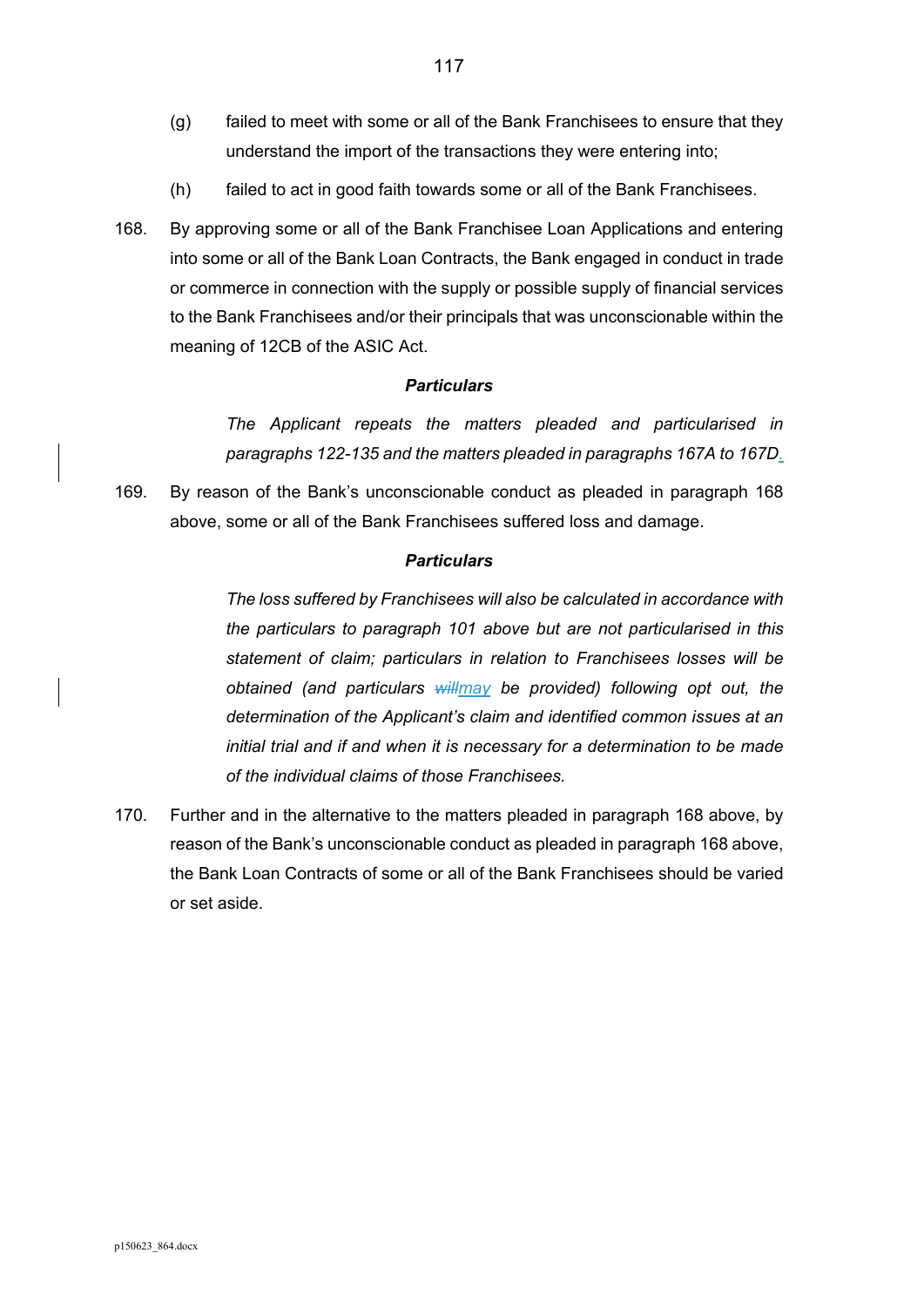118

Date:

 $12/18$ 

Stewart A Levitt Levitt Robinson

Solicitor for the Applicant

Signed by his Special Counsel Brett R Imlay

This amended pleading was prepared by Levitt Robinson, Thomas Bagley and Gerald Ng and was settled by Kristine Hanscombe QC.

# **Certificate of lawyer**

I, Stewart A Levitt, certify to the Court that, in relation to the statement of claim filed on behalf of the Applicant, the factual and legal material available to me at present provides a proper basis for each allegation in the pleading.

Date:  $7/12/18$ 

Stewart A Levitt Levitt Robinson Solicitor for the Applicant Signed by his Special Counsel Brett R Imlay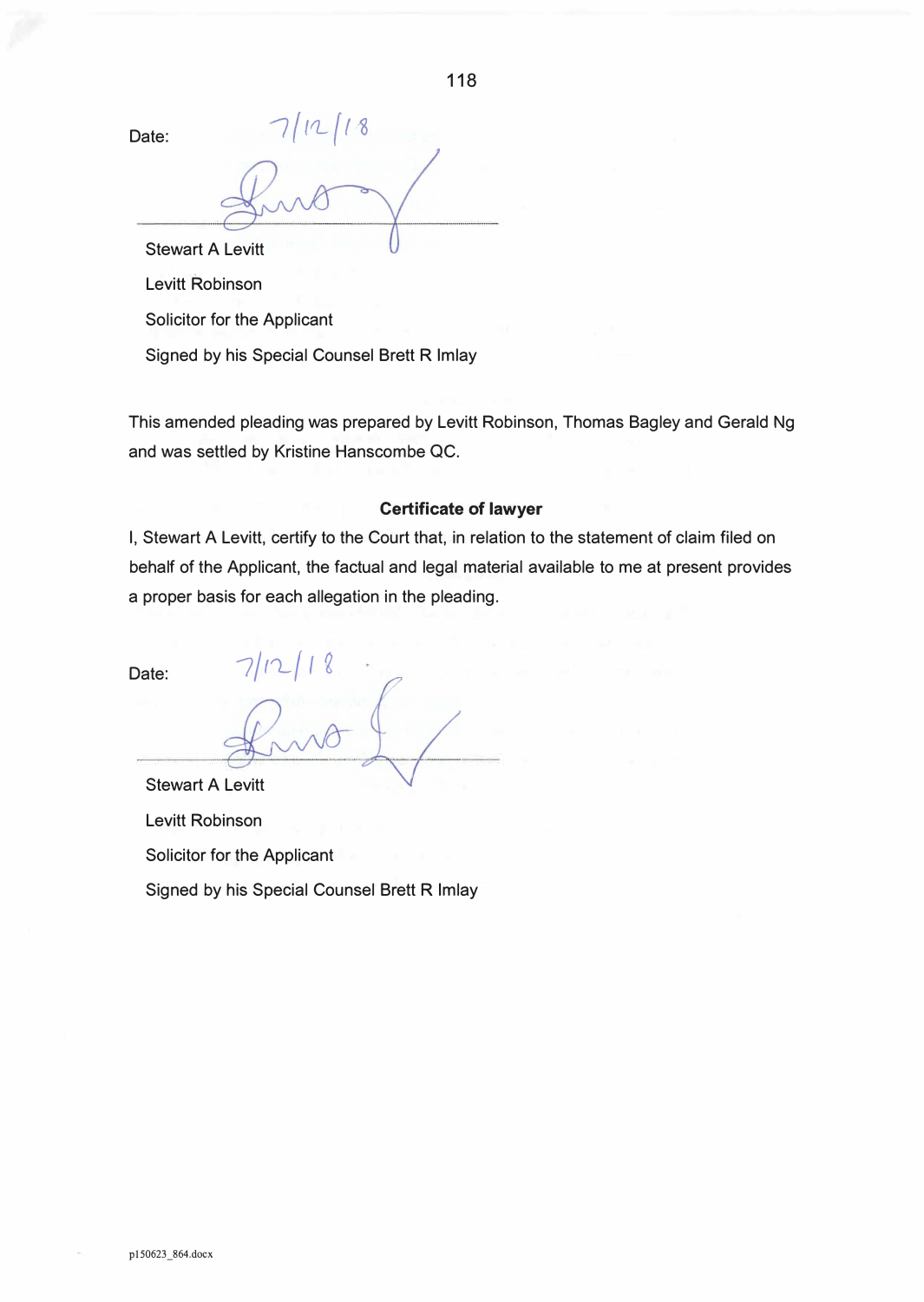**SCHEDULE** 

No: VID180/2018

| <b>Federal Court of Australia</b> |
|-----------------------------------|
| District Registry: Victoria       |
| Division: General                 |

# **Respondents**

| Second Respondent: | 7-ELEVEN INC                      |
|--------------------|-----------------------------------|
| Third Respondent:  | AUSTRALIA AND NEW ZEALAND BANKING |
|                    | <b>GROUP LIMITED</b>              |

# **DEFINED TERMS**

# **Page Number**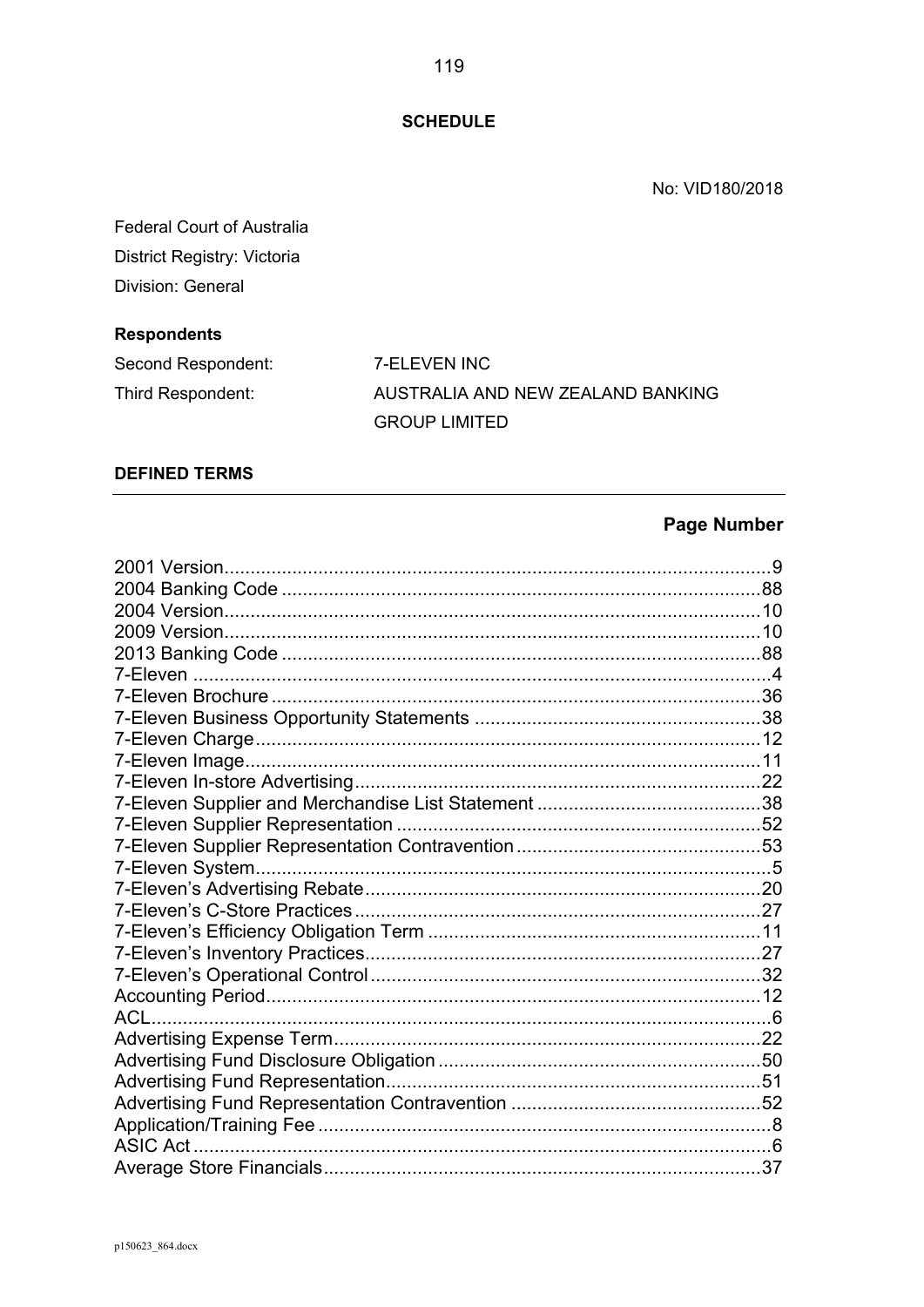| Average Store Financials Accuracy Representation Contravention48       |   |
|------------------------------------------------------------------------|---|
|                                                                        |   |
|                                                                        |   |
|                                                                        |   |
|                                                                        |   |
|                                                                        |   |
|                                                                        |   |
|                                                                        |   |
|                                                                        |   |
|                                                                        |   |
|                                                                        |   |
|                                                                        |   |
|                                                                        |   |
|                                                                        |   |
|                                                                        |   |
|                                                                        |   |
|                                                                        |   |
|                                                                        |   |
|                                                                        |   |
|                                                                        |   |
|                                                                        |   |
|                                                                        |   |
| Campbelltown Store Financials Accuracy Representation 53               |   |
|                                                                        |   |
|                                                                        |   |
| Campbelltown Store Future Payroll Cost Representation57                |   |
| Campbelltown Store Future Payroll Cost Representation Contravention 58 |   |
|                                                                        |   |
|                                                                        |   |
|                                                                        |   |
|                                                                        |   |
|                                                                        |   |
| CCA                                                                    | 5 |
|                                                                        |   |
|                                                                        |   |
|                                                                        |   |
|                                                                        |   |
|                                                                        |   |
|                                                                        |   |
|                                                                        |   |
|                                                                        |   |
|                                                                        |   |
|                                                                        |   |
|                                                                        |   |
|                                                                        |   |
|                                                                        |   |
|                                                                        |   |
|                                                                        |   |
|                                                                        |   |
|                                                                        |   |
|                                                                        |   |